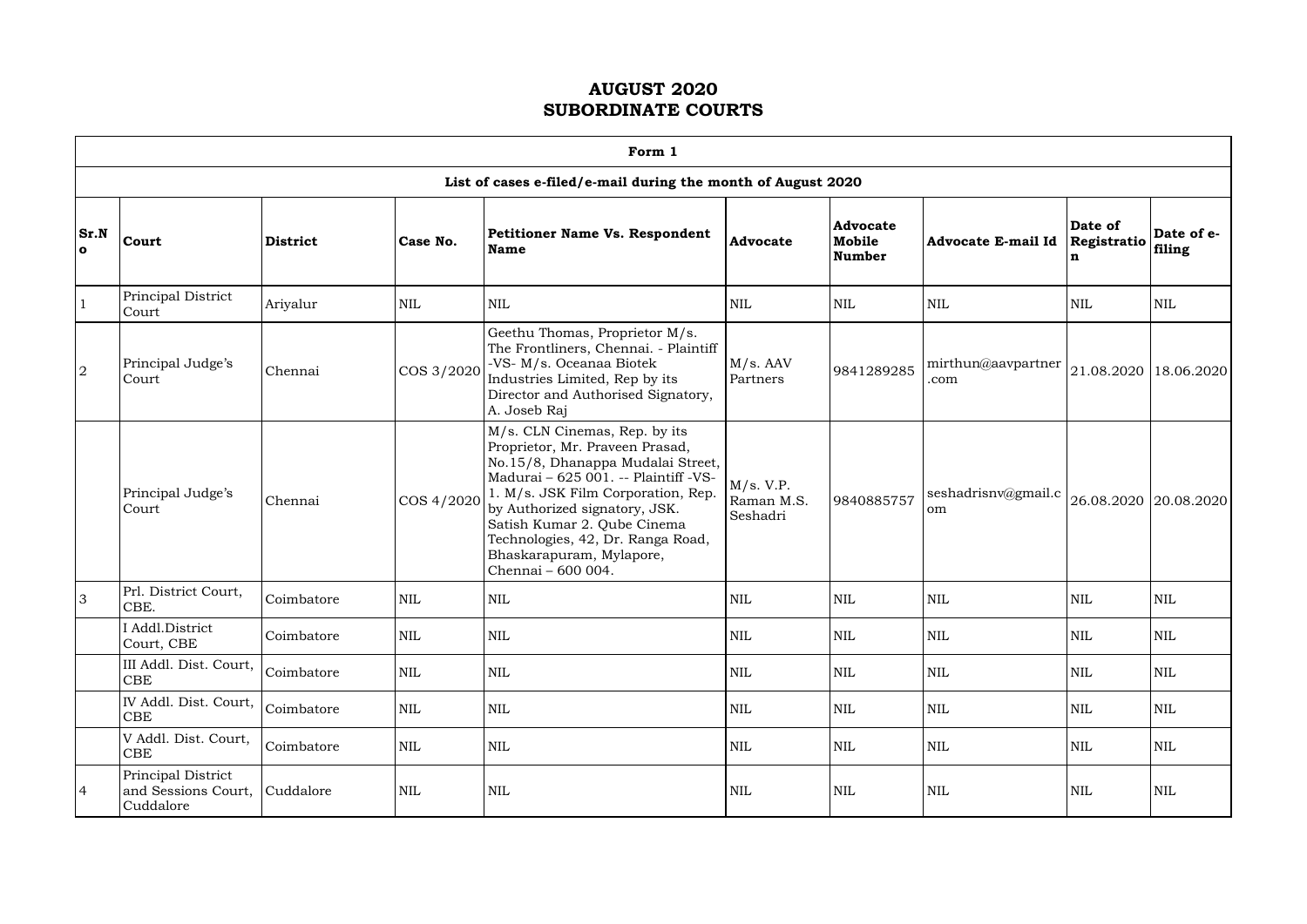|                      | Form 1                                                            |                 |              |                                                              |                 |                                            |                           |                             |                      |  |  |  |
|----------------------|-------------------------------------------------------------------|-----------------|--------------|--------------------------------------------------------------|-----------------|--------------------------------------------|---------------------------|-----------------------------|----------------------|--|--|--|
|                      |                                                                   |                 |              | List of cases e-filed/e-mail during the month of August 2020 |                 |                                            |                           |                             |                      |  |  |  |
| Sr.N<br>$\mathbf{o}$ | Court                                                             | <b>District</b> | Case No.     | <b>Petitioner Name Vs. Respondent</b><br><b>Name</b>         | <b>Advocate</b> | <b>Advocate</b><br>Mobile<br><b>Number</b> | <b>Advocate E-mail Id</b> | Date of<br>Registratio<br>n | Date of e-<br>filing |  |  |  |
|                      | All other Courts                                                  | Cuddalore       | <b>NIL</b>   | <b>NIL</b>                                                   | $\mbox{NIL}$    | <b>NIL</b>                                 | $\mbox{NIL}$              | NIL                         | <b>NIL</b>           |  |  |  |
| $\overline{5}$       | Principal District<br>Court, Dharmapuri.                          | Dharmapuri      | <b>NIL</b>   | <b>NIL</b>                                                   | $\mbox{NIL}$    | <b>NIL</b>                                 | <b>NIL</b>                | NIL                         | $\mbox{NIL}$         |  |  |  |
|                      | Judicial Magistrate<br>No.II, Dharmapuri.                         | Dharmapuri      | <b>NIL</b>   | <b>NIL</b>                                                   | <b>NIL</b>      | $\mbox{NIL}$                               | $\mbox{NIL}$              | $\mbox{NIL}$                | <b>NIL</b>           |  |  |  |
| 6                    | Principal District<br>Court, Dindigul                             | Dindigul        | <b>NIL</b>   | <b>NIL</b>                                                   | <b>NIL</b>      | <b>NIL</b>                                 | <b>NIL</b>                | <b>NIL</b>                  | <b>NIL</b>           |  |  |  |
| $\overline{7}$       | Principal District<br>Court, Erode                                | Erode           | <b>NIL</b>   | <b>NIL</b>                                                   | <b>NIL</b>      | $\mbox{NIL}$                               | $\text{NIL}$              | $\mbox{NIL}$                | <b>NIL</b>           |  |  |  |
|                      | <b>I</b> Additional District<br>Court, Erode                      | Erode           | <b>NIL</b>   | <b>NIL</b>                                                   | $\mbox{NIL}$    | $\mbox{NIL}$                               | $\text{NIL}$              | NIL                         | <b>NIL</b>           |  |  |  |
|                      | <b>II</b> Additional District<br>Court, Erode                     | Erode           | <b>NIL</b>   | <b>NIL</b>                                                   | $\mbox{NIL}$    | $\mbox{NIL}$                               | <b>NIL</b>                | NIL                         | <b>NIL</b>           |  |  |  |
|                      | <b>III</b> Additional<br>District<br>Court, Gobichettipala<br>yam | Erode           | $\mbox{NIL}$ | <b>NIL</b>                                                   | <b>NIL</b>      | $\mbox{NIL}$                               | <b>NIL</b>                | NIL                         | NIL                  |  |  |  |
|                      | <b>IV</b> Additional<br>District Court,<br>Bhavani.               | Erode           | NIL          | NIL                                                          | NIL             | NIL                                        | NIL                       | NIL                         | NIL                  |  |  |  |
|                      | Principal<br>Subordinate Court,<br>Erode                          | Erode           | <b>NIL</b>   | <b>NIL</b>                                                   | $\mbox{NIL}$    | $\mbox{NIL}$                               | <b>NIL</b>                | <b>NIL</b>                  | NIL                  |  |  |  |
|                      | I Additional<br>Subordinate Court,<br>Erode                       | Erode           | NIL          | <b>NIL</b>                                                   | $\mbox{NIL}$    | $\mbox{NIL}$                               | <b>NIL</b>                | $\mbox{NIL}$                | NIL                  |  |  |  |
|                      | II Additional<br>Subordinate Court,<br>Erode                      | Erode           | NIL          | <b>NIL</b>                                                   | $\mbox{NIL}$    | $\mbox{NIL}$                               | <b>NIL</b>                | $\mbox{NIL}$                | NIL                  |  |  |  |
|                      | Sub Court,<br>Gobichettipalayam                                   | Erode           | NIL          | <b>NIL</b>                                                   | $\mbox{NIL}$    | $\mbox{NIL}$                               | $\mbox{NIL}$              | $\mbox{NIL}$                | NIL                  |  |  |  |
| 8                    | Principal District<br>Court, Chengalpattu                         | Kancheepuram    | NIL          | NIL                                                          | $\mbox{NIL}$    | $\mbox{NIL}$                               | $\mbox{NIL}$              | NIL                         | NIL                  |  |  |  |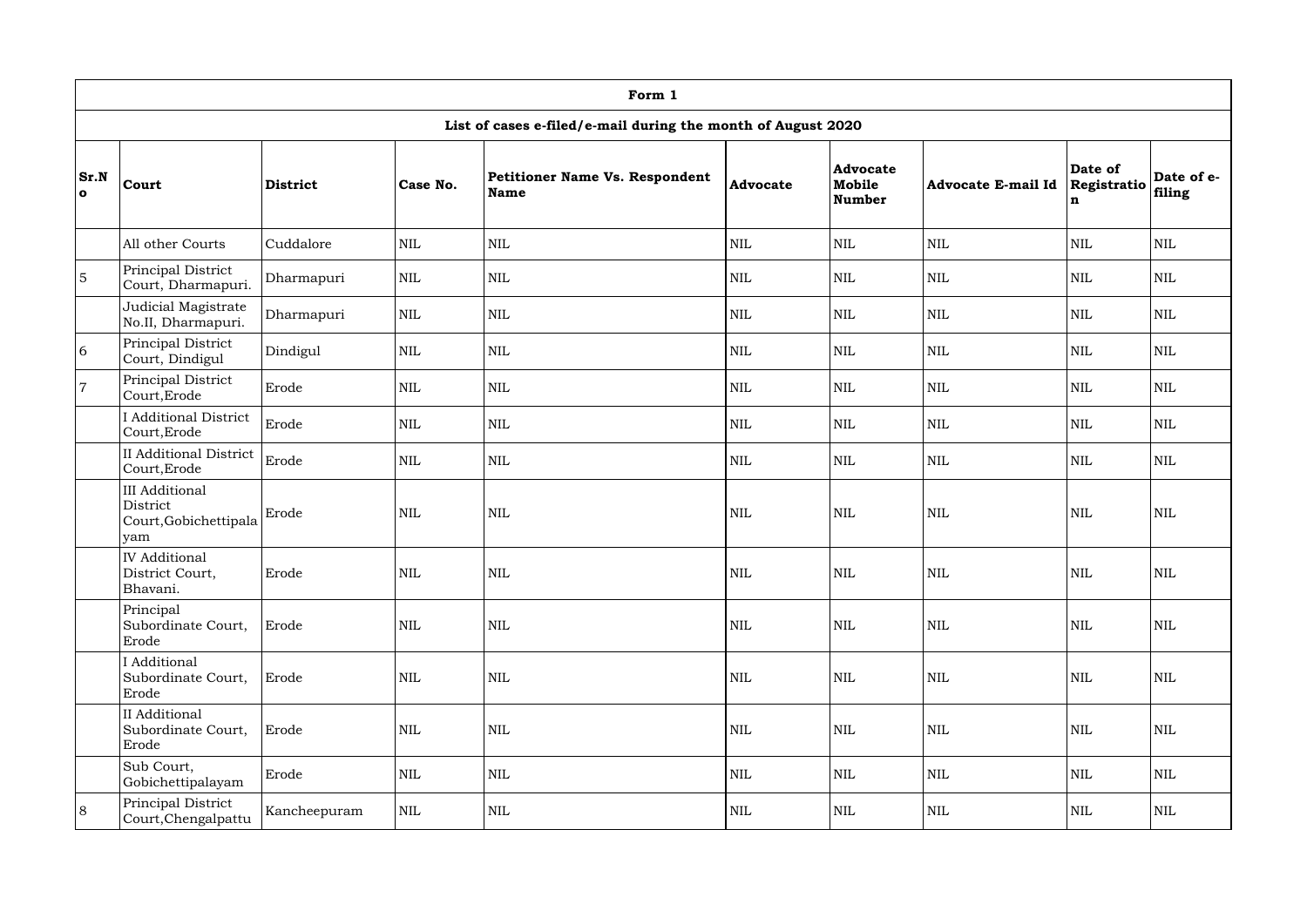|                      | Form 1                                                                            |                     |              |                                                              |                 |                                            |                           |                             |                      |  |  |  |
|----------------------|-----------------------------------------------------------------------------------|---------------------|--------------|--------------------------------------------------------------|-----------------|--------------------------------------------|---------------------------|-----------------------------|----------------------|--|--|--|
|                      |                                                                                   |                     |              | List of cases e-filed/e-mail during the month of August 2020 |                 |                                            |                           |                             |                      |  |  |  |
| Sr.N<br>$\mathbf{o}$ | <b>Court</b>                                                                      | <b>District</b>     | Case No.     | <b>Petitioner Name Vs. Respondent</b><br><b>Name</b>         | <b>Advocate</b> | <b>Advocate</b><br>Mobile<br><b>Number</b> | <b>Advocate E-mail Id</b> | Date of<br>Registratio<br>n | Date of e-<br>filing |  |  |  |
| 9                    | Principal District<br>Court                                                       | Kanniya Kumari      | <b>NIL</b>   | <b>NIL</b>                                                   | $\mbox{NIL}$    | <b>NIL</b>                                 | $\text{NIL}$              | NIL                         | <b>NIL</b>           |  |  |  |
| 10                   | Principal District<br>Court                                                       | Karur<br><b>NIL</b> |              | <b>NIL</b>                                                   | $\mbox{NIL}$    | $\mbox{NIL}$                               | $\mbox{NIL}$              | NIL                         | <b>NIL</b>           |  |  |  |
| 11                   | Principal District<br>Krishnagiri<br>$\mbox{NIL}$<br>Court, Krishnagiri           |                     |              | <b>NIL</b>                                                   | <b>NIL</b>      | $\mbox{NIL}$                               | $\mbox{NIL}$              | NIL                         | $\mbox{NIL}$         |  |  |  |
|                      | <b>Additional District</b><br>Krishnagiri<br>Court, Krishnagiri                   |                     | NIL          | <b>NIL</b>                                                   | <b>NIL</b>      | $\mbox{NIL}$                               | $\text{NIL}$              | NIL                         | <b>NIL</b>           |  |  |  |
|                      | <b>Additional District</b><br>Krishnagiri<br><b>NIL</b><br>Court, Hosur.          |                     | <b>NIL</b>   | <b>NIL</b>                                                   | $\mbox{NIL}$    | <b>NIL</b>                                 | $\mbox{NIL}$              | <b>NIL</b>                  |                      |  |  |  |
| 12                   | Prl. Dist. & Sessions<br>Madurai<br><b>NIL</b><br>Court                           |                     | <b>NIL</b>   | <b>NIL</b>                                                   | <b>NIL</b>      | $\text{NIL}$                               | $\mbox{NIL}$              | <b>NIL</b>                  |                      |  |  |  |
|                      | I Addl. Dist. &<br><b>Sessions Court</b>                                          | Madurai             | <b>NIL</b>   | <b>NIL</b>                                                   | $\mbox{NIL}$    | $\mbox{NIL}$                               | $\mbox{NIL}$              | NIL                         | <b>NIL</b>           |  |  |  |
|                      | I Addl. Sub Court                                                                 | Madurai             | $\mbox{NIL}$ | <b>NIL</b>                                                   | $\mbox{NIL}$    | $\mbox{NIL}$                               | $\mbox{NIL}$              | NIL                         | <b>NIL</b>           |  |  |  |
|                      | II Addl. Sub Court                                                                | Madurai             | NIL          | <b>NIL</b>                                                   | $\mbox{NIL}$    | $\mbox{NIL}$                               | $\mbox{NIL}$              | NIL                         | <b>NIL</b>           |  |  |  |
| 13                   | District Court,<br>Nagapattinam                                                   | Nagapattinam        | <b>NIL</b>   | <b>NIL</b>                                                   | <b>NIL</b>      | <b>NIL</b>                                 | <b>NIL</b>                | $\mbox{NIL}$                | <b>NIL</b>           |  |  |  |
|                      | Fast Track Mahila<br>Court,<br>Nagapattinam                                       | Nagapattinam        | NIL          | <b>NIL</b>                                                   | $\mbox{NIL}$    | $\mbox{NIL}$                               | $\mbox{NIL}$              | $\mbox{NIL}$                | NIL                  |  |  |  |
|                      | <b>Additional District</b><br>Court,<br>Mayiladuthurai                            | Nagapattinam        | <b>NIL</b>   | <b>NIL</b>                                                   | $\mbox{NIL}$    | $\mbox{NIL}$                               | $\mbox{NIL}$              | $\mbox{NIL}$                | NIL                  |  |  |  |
|                      | Sub Court,<br>Nagapattinam                                                        | Nagapattinam        | NIL          | <b>NIL</b>                                                   | $\mbox{NIL}$    | $\mbox{NIL}$                               | $\mbox{NIL}$              | $\mbox{NIL}$                | NIL                  |  |  |  |
|                      | Principal Sub Court,<br>Mayiladuthurai                                            | Nagapattinam        | NIL          | <b>NIL</b>                                                   | $\mbox{NIL}$    | $\mbox{NIL}$                               | $\mbox{NIL}$              | NIL                         | <b>NIL</b>           |  |  |  |
|                      | <b>Additional Sub</b><br>$\mbox{NIL}$<br>Court,<br>Nagapattinam<br>Mayiladuthurai |                     |              | $\mbox{NIL}$                                                 | $\mbox{NIL}$    | $\mbox{NIL}$                               | $\mbox{NIL}$              | $\mbox{NIL}$                | NIL                  |  |  |  |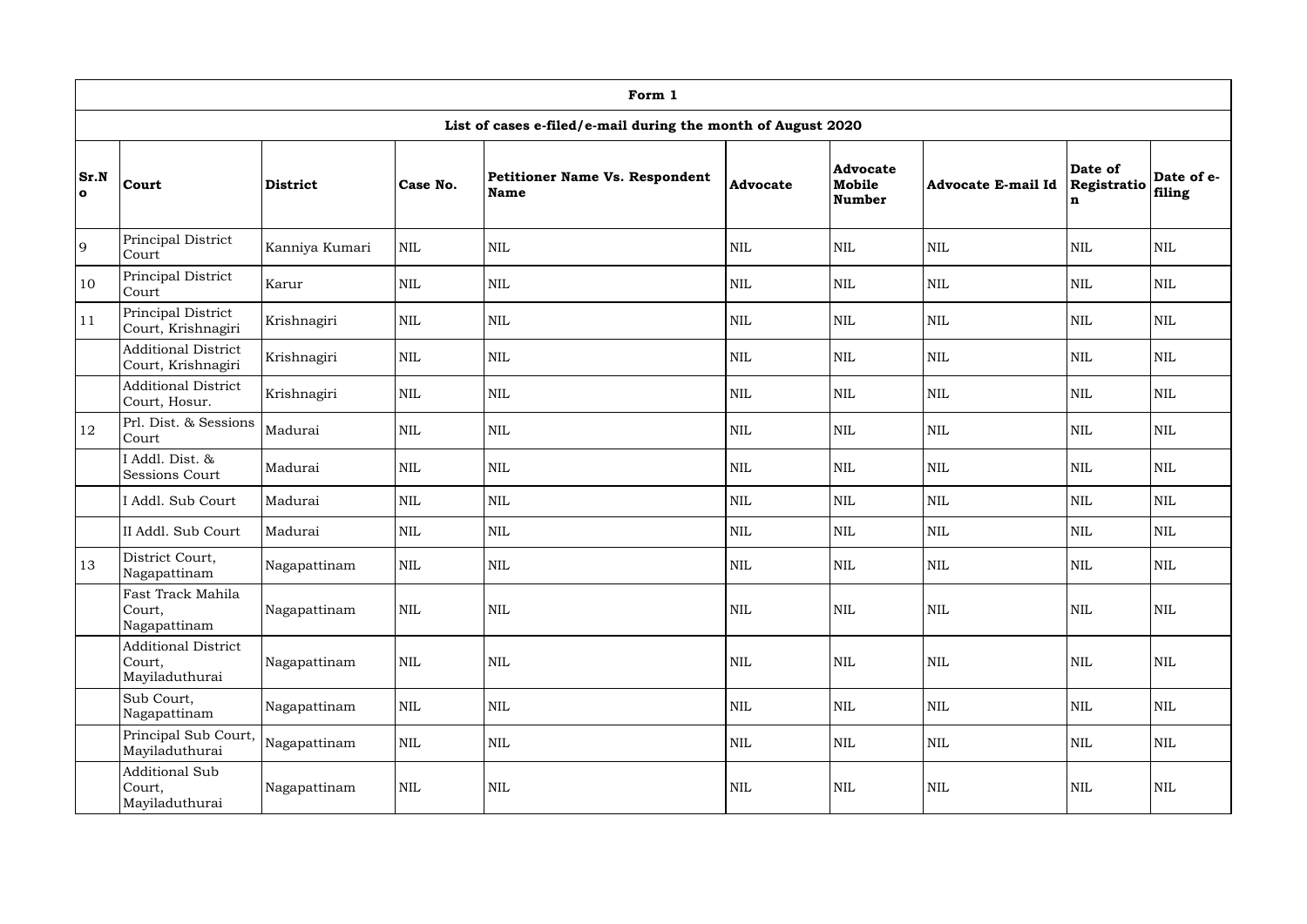|                             | Form 1                                              |                 |                                                                      |                                                              |                 |                                     |                             |                             |                      |  |  |  |  |
|-----------------------------|-----------------------------------------------------|-----------------|----------------------------------------------------------------------|--------------------------------------------------------------|-----------------|-------------------------------------|-----------------------------|-----------------------------|----------------------|--|--|--|--|
|                             |                                                     |                 |                                                                      | List of cases e-filed/e-mail during the month of August 2020 |                 |                                     |                             |                             |                      |  |  |  |  |
| <b>Sr.N</b><br>$\mathbf{o}$ | Court                                               | <b>District</b> | Case No.                                                             | <b>Petitioner Name Vs. Respondent</b><br><b>Name</b>         | <b>Advocate</b> | <b>Advocate</b><br>Mobile<br>Number | <b>Advocate E-mail Id</b>   | Date of<br>Registratio<br>n | Date of e-<br>filing |  |  |  |  |
| 14                          | The Principal<br>District Judge                     | Namakkal        | <b>NIL</b>                                                           | <b>NIL</b>                                                   | NIL             | <b>NIL</b>                          | <b>NIL</b>                  | <b>NIL</b>                  | <b>NIL</b>           |  |  |  |  |
| 15                          | District Court<br>Udhagamandalam,<br>Nilgiris       | Nilgiris        | <b>NIL</b>                                                           | <b>NIL</b>                                                   | <b>NIL</b>      | <b>NIL</b>                          | <b>NIL</b>                  | NIL                         | <b>NIL</b>           |  |  |  |  |
| 16                          | Principal District<br>Court                         | Perambalur      | <b>NIL</b>                                                           | <b>NIL</b>                                                   | <b>NIL</b>      | <b>NIL</b>                          | <b>NIL</b>                  | NIL                         | <b>NIL</b>           |  |  |  |  |
|                             | Mahila Court                                        | Perambalur      | <b>NIL</b>                                                           | <b>NIL</b>                                                   | NIL             | <b>NIL</b>                          | <b>NIL</b>                  | NIL                         | <b>NIL</b>           |  |  |  |  |
|                             | Sub Court                                           | Perambalur      | <b>NIL</b>                                                           | $\mbox{NIL}$                                                 | <b>NIL</b>      | <b>NIL</b>                          | <b>NIL</b>                  | NIL                         | <b>NIL</b>           |  |  |  |  |
| 17                          | The Principal<br>District Court                     | Pudukottai      | <b>NIL</b>                                                           | <b>NIL</b>                                                   | <b>NIL</b>      | <b>NIL</b>                          | $\mbox{NIL}$                | $\mbox{NIL}$                | <b>NIL</b>           |  |  |  |  |
|                             | The Mahila Court                                    | Pudukottai      | <b>NIL</b>                                                           | <b>NIL</b>                                                   | NIL             | $\mbox{NIL}$                        | $\mbox{NIL}$                | NIL                         | <b>NIL</b>           |  |  |  |  |
|                             | The Principal Sub<br>Court                          | Pudukottai      | <b>NIL</b>                                                           | <b>NIL</b>                                                   | $\mbox{NIL}$    | <b>NIL</b>                          | <b>NIL</b>                  | $\mbox{NIL}$                | <b>NIL</b>           |  |  |  |  |
|                             | The Additional Sub<br>Court                         | Pudukottai      | <b>NIL</b>                                                           | <b>NIL</b>                                                   | <b>NIL</b>      | <b>NIL</b>                          | $\mbox{NIL}$                | NIL                         | <b>NIL</b>           |  |  |  |  |
|                             | The Additional<br>District Court                    | Pudukottai      | NIL                                                                  | <b>NIL</b>                                                   | <b>NIL</b>      | NIL                                 | <b>NIL</b>                  | <b>NIL</b>                  | <b>NIL</b>           |  |  |  |  |
|                             | The Sub Court,<br>Aranthangi                        | Pudukottai      | <b>NIL</b>                                                           | <b>NIL</b>                                                   | $\mbox{NIL}$    | <b>NIL</b>                          | <b>NIL</b>                  | $\mbox{NIL}$                | <b>NIL</b>           |  |  |  |  |
| 18                          | Principal District<br>Court                         | Ramanathapuram  | <b>NIL</b>                                                           | <b>NIL</b>                                                   | $\mbox{NIL}$    | <b>NIL</b>                          | <b>NIL</b>                  | $\mbox{NIL}$                | <b>NIL</b>           |  |  |  |  |
| 19                          | Principal District<br>Court, Salem.                 | Salem           | NIL                                                                  | <b>NIL</b>                                                   | $\mbox{NIL}$    | <b>NIL</b>                          | <b>NIL</b>                  | NIL                         | <b>NIL</b>           |  |  |  |  |
| 20                          | Principal District<br>and Sessions Court            | Sivagangai      | NIL                                                                  | NIL                                                          | $\mbox{NIL}$    | NIL                                 | $\mbox{NIL}$                | $\mbox{NIL}$                | <b>NIL</b>           |  |  |  |  |
| 21                          | O.S.<br>Prl. District Court<br>Thanjavur<br>75/2020 |                 | Bank of India, Pappanadu Branch,<br>Vs<br>1. Sarojadevi and 3 others | R. Ganesan                                                   | 9443161454      | ramanath $01@$<br>gmail.com         | 03.08.2020 06.12.2019       |                             |                      |  |  |  |  |
|                             | Prl. District Court                                 | Thanjavur       | O.S.<br>76/2020                                                      | Bank of India, Kabisthalam Branch,<br>Vs                     | R. Ganesan      | 9443161454                          | ramanath $01@$<br>gmail.com | 05.08.2020 31.01.2020       |                      |  |  |  |  |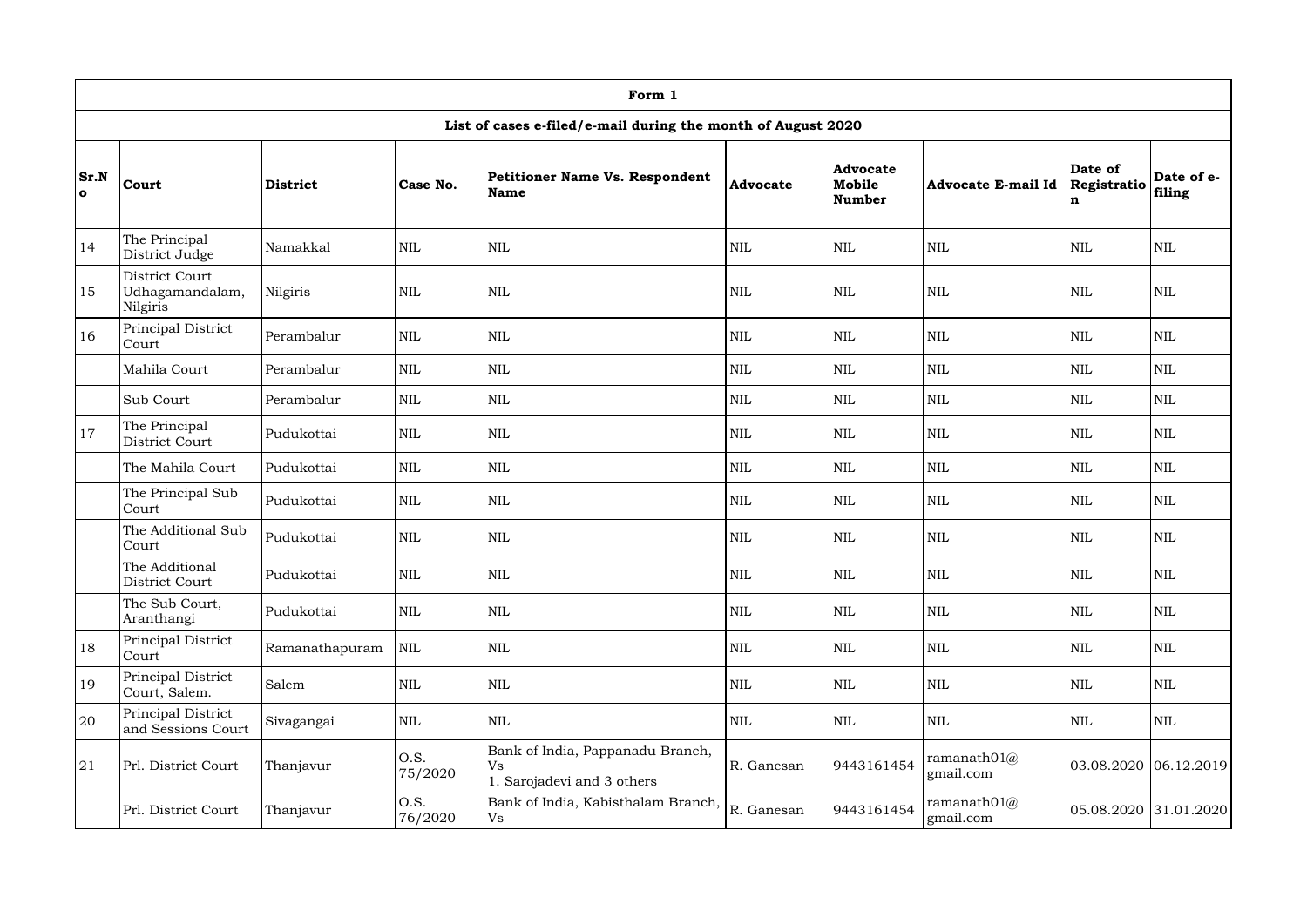|                                                                        | Form 1                      |                 |                  |                                                                               |                    |                                     |                                                                     |                             |                       |  |  |  |  |
|------------------------------------------------------------------------|-----------------------------|-----------------|------------------|-------------------------------------------------------------------------------|--------------------|-------------------------------------|---------------------------------------------------------------------|-----------------------------|-----------------------|--|--|--|--|
|                                                                        |                             |                 |                  | List of cases e-filed/e-mail during the month of August 2020                  |                    |                                     |                                                                     |                             |                       |  |  |  |  |
| Sr.N<br>$\mathbf{o}$                                                   | Court                       | <b>District</b> | Case No.         | <b>Petitioner Name Vs. Respondent</b><br><b>Name</b>                          | <b>Advocate</b>    | <b>Advocate</b><br>Mobile<br>Number | <b>Advocate E-mail Id</b>                                           | Date of<br>Registratio<br>n | Date of e-<br>filing  |  |  |  |  |
|                                                                        |                             |                 |                  | Raja and 1 another                                                            |                    |                                     |                                                                     |                             |                       |  |  |  |  |
|                                                                        | Prl. District Court         | Thanjavur       | O.S.<br>77/2020  | State Bank of India, Pappanadu<br>Branch, Vs<br>1. Thaiyalnayagi and 3 others | R. Ganesan         | 9443161454                          | ramanath $01\text{\scriptsize (}a\text{\scriptsize )}$<br>gmail.com | 06.08.2020                  | 11.12.2019            |  |  |  |  |
|                                                                        | Prl. District Court         | Thanjavur       | O.S.<br>79/2020  | Bank of India, Kabisthalam Branch,<br>Vs<br>1. Ayyasamy and 1 another         | R. Ganesan         | 9443161454                          | ramanath $01\omega$<br>gmail.com                                    | 06.08.2020                  | 19.06.2020            |  |  |  |  |
|                                                                        | Prl. District Court         | Thanjavur       | O.S.<br>80/2020  | Bank of India, Kabisthalam Branch,<br>Vs<br>1.K.Selvam and 1 another          | R. Ganesan         | 9443161454                          | ramanath $01\omega$<br>gmail.com                                    |                             | 06.08.2020 31.01.2020 |  |  |  |  |
|                                                                        | Prl. District Court         | Thanjavur       | O.S.<br>81/2020  | Bank of India, Kabisthalam Branch,<br>Vs<br>1.S.Gandhi and 1 another          | R. Ganesan         | 9443161454                          | ramanath $01\omega$<br>gmail.com                                    |                             | 06.08.2020 31.01.2020 |  |  |  |  |
|                                                                        | Prl. District Court         | Thanjavur       | O.S.<br>85/2020  | P.Sureshkumar Jaising Vs<br>M/s.Casainer and 1 another                        | S.Jayachandra<br>n |                                     |                                                                     | 12.08.2020                  | 11.02.2020            |  |  |  |  |
|                                                                        | Prl. District Court         | Thanjavur       | O.S.<br>88/2020  | Bank of India, Thanjavur Main<br>Branch, Vs<br>1. R.Keerthika and 2 others    | R. Ganesan         | 9443161454                          | ramanath $01\text{\scriptsize (}a\text{\scriptsize )}$<br>gmail.com | 18.08.2020                  | 10.07.2020            |  |  |  |  |
|                                                                        | Prl. District Court         | Thanjavur       | O.S.<br>93/2020  | Bank of India, Thanjavur Main<br>Branch, Vs<br>1. K.Durairasu and 2 others    | R. Ganesan         | 9443161454                          | ramanath $01\mathcal{a}$<br>gmail.com                               |                             | 19.08.2020 06.12.2019 |  |  |  |  |
|                                                                        | Prl. District Court         | Thanjavur       | O.S.<br>97/2020  | Punjab National Bank Vs<br>K.Ramachandran                                     | K.Rajendran        | 9443138380                          |                                                                     |                             | 25.08.2020 07.08.2020 |  |  |  |  |
|                                                                        | Prl. District Court         | Thanjavur       | 0.S.<br>106/2020 | Bank of India, Pappanadu Branch,<br>Vs<br>1. Kala and 1 another               | R. Ganesan         | 9443161454                          | ramanath $01\mathcal{a}$<br>gmail.com                               | 27.08.2020                  | 11.12.2019            |  |  |  |  |
|                                                                        | Prl. District Court         | Thanjavur       | O.S.<br>107/2020 | Sampoorana Aqua Agencies, Vs<br>Stalin @ Stalin Jayachandran                  | V.Viswanatha<br>n  | 9940178816                          |                                                                     |                             | 28.08.2020 24.08.2020 |  |  |  |  |
| <b>III</b> Additional<br>District Judge,<br>Thanjavur<br>Pattukkottai. |                             |                 | <b>NIL</b>       | $\mbox{NIL}$                                                                  | $\mbox{NIL}$       | <b>NIL</b>                          | $\mbox{NIL}$                                                        | NIL                         | <b>NIL</b>            |  |  |  |  |
| 22                                                                     | Principal District<br>Court | Theni           | <b>NIL</b>       | $\mbox{NIL}$                                                                  | $\mbox{NIL}$       | <b>NIL</b>                          | <b>NIL</b>                                                          | NIL                         | <b>NIL</b>            |  |  |  |  |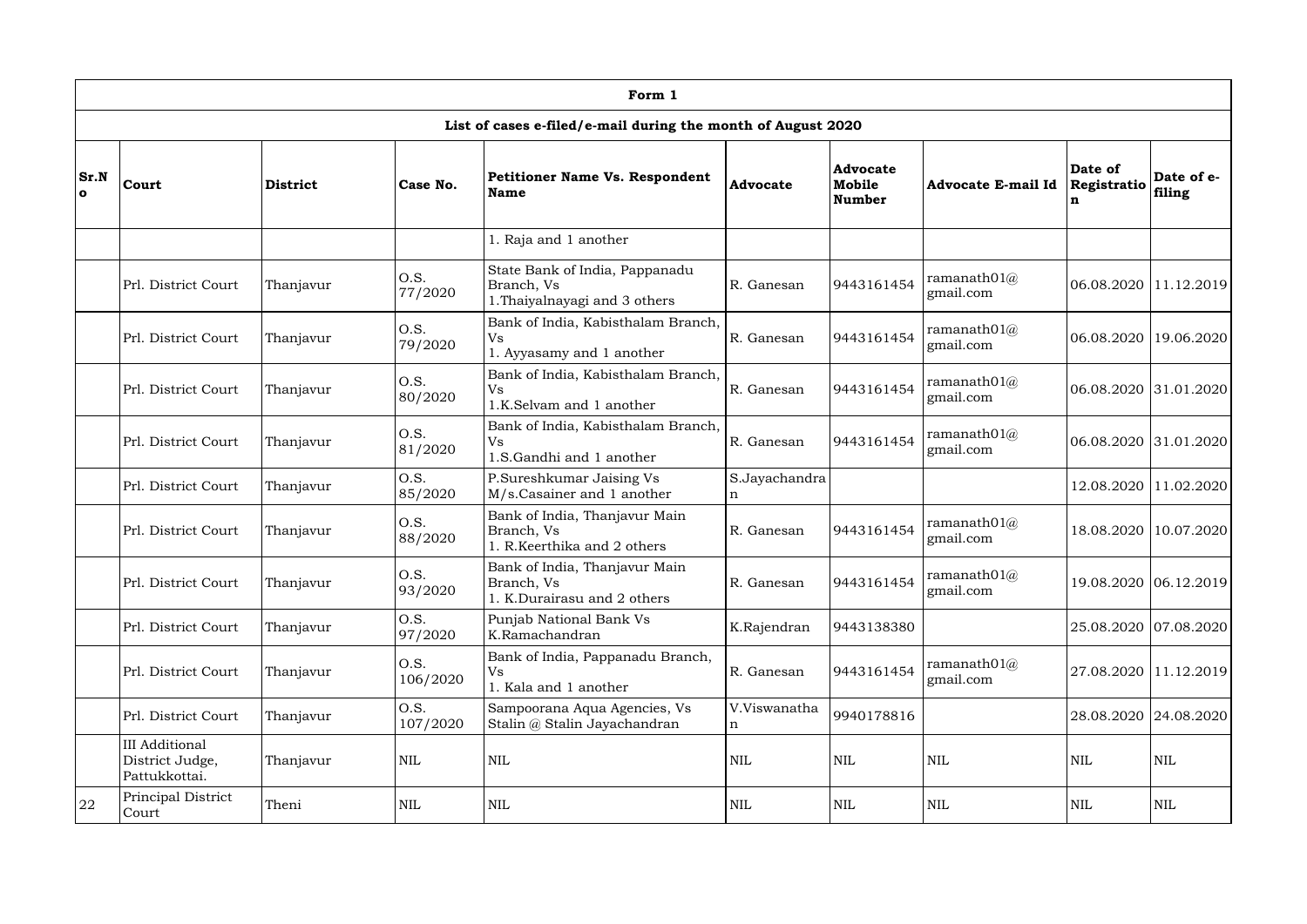|                                               | Form 1                                                                            |                 |                                                                                               |                                                              |                 |                                            |                           |                             |                      |  |  |  |  |
|-----------------------------------------------|-----------------------------------------------------------------------------------|-----------------|-----------------------------------------------------------------------------------------------|--------------------------------------------------------------|-----------------|--------------------------------------------|---------------------------|-----------------------------|----------------------|--|--|--|--|
|                                               |                                                                                   |                 |                                                                                               | List of cases e-filed/e-mail during the month of August 2020 |                 |                                            |                           |                             |                      |  |  |  |  |
| <b>Sr.N</b><br>$\bullet$                      | <b>Court</b>                                                                      | <b>District</b> | Case No.                                                                                      | Petitioner Name Vs. Respondent<br><b>Name</b>                | <b>Advocate</b> | <b>Advocate</b><br>Mobile<br><b>Number</b> | <b>Advocate E-mail Id</b> | Date of<br>Registratio<br>n | Date of e-<br>filing |  |  |  |  |
| 23                                            | Principal District<br>Court, Thoothukudi                                          | Thoothukudi     | $\mbox{NIL}$                                                                                  | <b>NIL</b>                                                   | <b>NIL</b>      | $\mbox{NIL}$                               | <b>NIL</b>                | NIL                         | <b>NIL</b>           |  |  |  |  |
| 24                                            | Principal District<br>Court                                                       | Tiruchirappalli | <b>NIL</b>                                                                                    | <b>NIL</b>                                                   | $\text{NIL}$    | $\mbox{NIL}$                               | <b>NIL</b>                | NIL                         | <b>NIL</b>           |  |  |  |  |
|                                               | <b>II</b> Additional District<br>Court                                            | Tiruchirappalli | <b>NIL</b>                                                                                    | <b>NIL</b>                                                   | <b>NIL</b>      | $\mbox{NIL}$<br>$\mbox{NIL}$               |                           | NIL                         | <b>NIL</b>           |  |  |  |  |
| 25                                            | Principal District<br>Tirunelveli<br><b>NIL</b><br>Court                          |                 |                                                                                               | <b>NIL</b>                                                   | <b>NIL</b>      | <b>NIL</b>                                 | <b>NIL</b>                | NIL                         | <b>NIL</b>           |  |  |  |  |
| 26                                            | Principal<br>OS.157/202<br>Subordinate Court,<br>Tiruppur<br>$\Omega$<br>Tiruppur |                 | B. Kesavamoorthy Vs 1. M/s. Bluee<br>Style Knit Wears, 2. Rathinasamy,<br>3. Devi, 4. Kalyani | E. Praveen<br>Kumar                                          | 9976827868      | advocate2013@gmail<br>.com                 |                           | 13.08.2020   18.08.2020     |                      |  |  |  |  |
| Principal District<br>27<br>Court, Tiruvallur |                                                                                   | Tiruvallur      | <b>NIL</b>                                                                                    | <b>NIL</b>                                                   | <b>NIL</b>      | $\mbox{NIL}$                               | $\mbox{NIL}$              | NIL                         | <b>NIL</b>           |  |  |  |  |
|                                               | The I Additional<br>District and<br>Sessions Court,<br>Tiruvallur.                | Tiruvallur      | <b>NIL</b>                                                                                    | <b>NIL</b>                                                   | <b>NIL</b>      | NIL                                        | $\mbox{NIL}$              | NIL                         | NIL                  |  |  |  |  |
|                                               | The II Additional<br>District and<br>Sessions Court,<br>Poonamallee.              | Tiruvallur      | $\mbox{NIL}$                                                                                  | NIL                                                          | $\mbox{NIL}$    | NIL                                        | NIL                       | <b>NIL</b>                  | <b>NIL</b>           |  |  |  |  |
|                                               | The III Additional<br>District and<br>Sessions Court,<br>Poonamallee.             | Tiruvallur      | NIL                                                                                           | <b>NIL</b>                                                   | $\mbox{NIL}$    | <b>NIL</b>                                 | NIL                       | $\mbox{NIL}$                | NIL                  |  |  |  |  |
|                                               | The IV Additional<br>District and<br>Tiruvallur<br>Sessions Court,<br>Ponneri.    |                 | <b>NIL</b>                                                                                    | <b>NIL</b>                                                   | $\mbox{NIL}$    | <b>NIL</b>                                 | NIL                       | $\mbox{NIL}$                | NIL                  |  |  |  |  |
|                                               | The Sub Court,<br>Tiruvallur.                                                     | Tiruvallur      | NIL                                                                                           | <b>NIL</b>                                                   | $\mbox{NIL}$    | $\mbox{NIL}$                               | <b>NIL</b>                | $\mbox{NIL}$                | NIL                  |  |  |  |  |
|                                               | The Sub Court,<br>Poonamallee.                                                    | Tiruvallur      | NIL                                                                                           | <b>NIL</b>                                                   | $\mbox{NIL}$    | <b>NIL</b>                                 | <b>NIL</b>                | <b>NIL</b>                  | NIL                  |  |  |  |  |
|                                               | The Sub Court,<br>Tiruvallur<br>NIL                                               |                 | <b>NIL</b>                                                                                    | $\mbox{NIL}$                                                 | <b>NIL</b>      | NIL                                        | NIL                       | NIL                         |                      |  |  |  |  |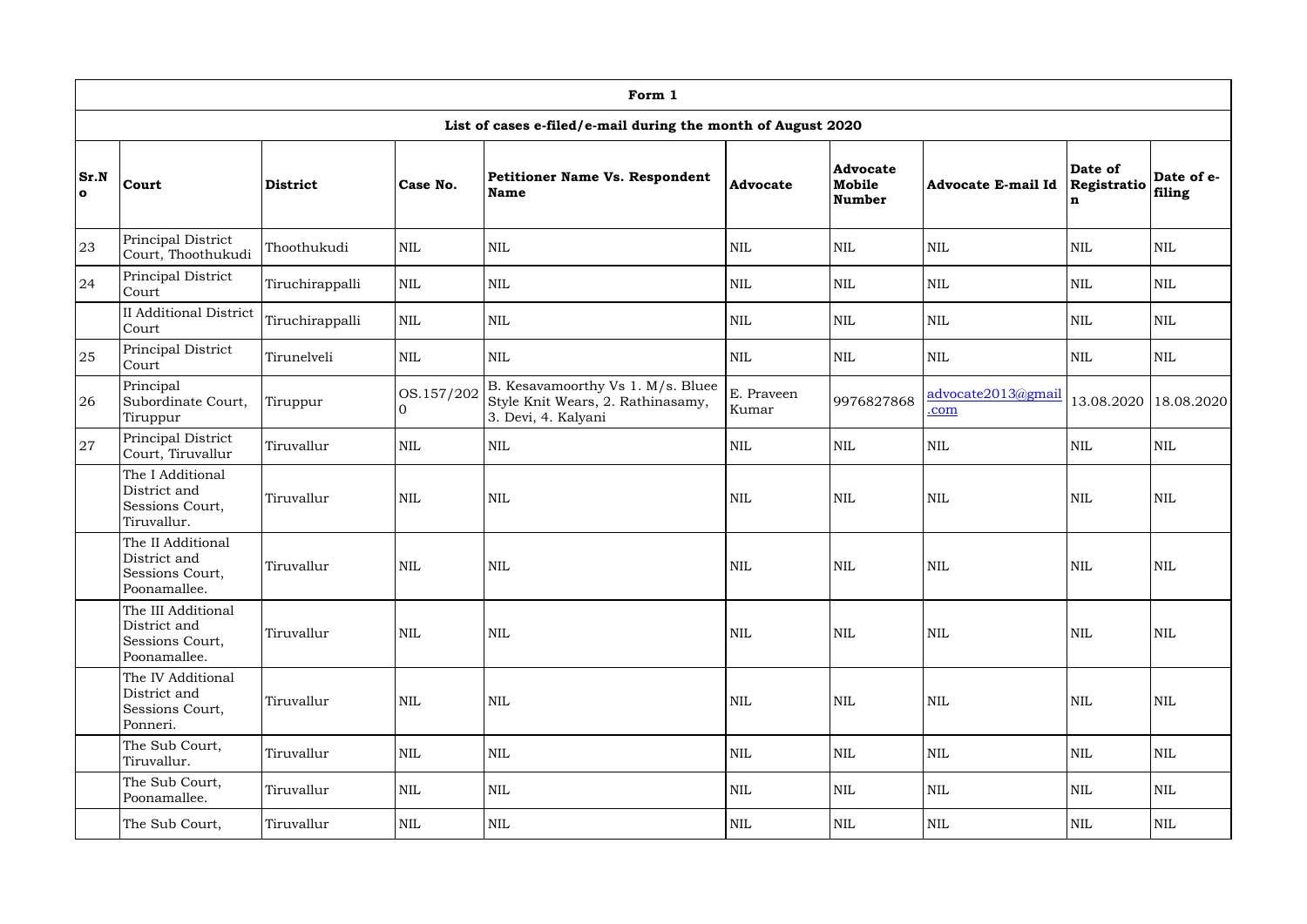|                      | Form 1                                                                     |                 |              |                                                      |                 |                              |                           |                             |                      |  |  |  |
|----------------------|----------------------------------------------------------------------------|-----------------|--------------|------------------------------------------------------|-----------------|------------------------------|---------------------------|-----------------------------|----------------------|--|--|--|
|                      | List of cases e-filed/e-mail during the month of August 2020               |                 |              |                                                      |                 |                              |                           |                             |                      |  |  |  |
| Sr.N<br>$\mathbf{o}$ | Court                                                                      | <b>District</b> | Case No.     | <b>Petitioner Name Vs. Respondent</b><br><b>Name</b> | <b>Advocate</b> | Advocate<br>Mobile<br>Number | <b>Advocate E-mail Id</b> | Date of<br>Registratio<br>n | Date of e-<br>filing |  |  |  |
|                      | Tiruttani.                                                                 |                 |              |                                                      |                 |                              |                           |                             |                      |  |  |  |
| 28                   | Principal District<br>Court,<br>Tiruvannamalai.                            | Tiruvannamalai  | $\mbox{NIL}$ | $\text{NIL}$                                         | $\mbox{NIL}$    | <b>NIL</b>                   | <b>NIL</b>                | $\mbox{NIL}$                | $\mbox{NIL}$         |  |  |  |
|                      | <b>Additional District</b><br>Court (FTC), Arni                            | Tiruvannamalai  | $\mbox{NIL}$ | $\mbox{NIL}$                                         | $\mbox{NIL}$    | <b>NIL</b>                   | <b>NIL</b>                | $\mbox{NIL}$                | <b>NIL</b>           |  |  |  |
| 29                   | Principal District<br>Court                                                | Tiruvarur       | <b>NIL</b>   | $\mbox{NIL}$                                         | $\text{NIL}$    | <b>NIL</b>                   | <b>NIL</b>                | $\mbox{NIL}$                | $\mbox{NIL}$         |  |  |  |
| 30                   | Principal District<br>Court, Vellore                                       | Vellore         | $\text{NIL}$ | $\text{NIL}$                                         | $\mbox{NIL}$    | <b>NIL</b>                   | <b>NIL</b>                | $\mbox{NIL}$                | $\mbox{NIL}$         |  |  |  |
| 31                   | Principal District<br>Court                                                | Villupuram      | <b>NIL</b>   | <b>NIL</b>                                           | $\mbox{NIL}$    | <b>NIL</b>                   | $\mbox{NIL}$              | $\mbox{NIL}$                | NIL                  |  |  |  |
| 32                   | Principal District<br>Virudhunagar<br><b>NIL</b><br>Court, Srivillliputtur |                 |              | <b>NIL</b>                                           | $\mbox{NIL}$    | <b>NIL</b>                   | $\mbox{NIL}$              | <b>NIL</b>                  | <b>NIL</b>           |  |  |  |
|                      | Sub Court, Sivakasi                                                        | Virudhunagar    | <b>NIL</b>   | $\mbox{NIL}$                                         | $\mbox{NIL}$    | <b>NIL</b>                   | <b>NIL</b>                | $\mbox{NIL}$                | NIL                  |  |  |  |
| 33                   | PDJ                                                                        | Puducherry      | <b>NIL</b>   | $\mbox{NIL}$                                         | <b>NIL</b>      | <b>NIL</b>                   | $\mbox{NIL}$              | <b>NIL</b>                  | NIL                  |  |  |  |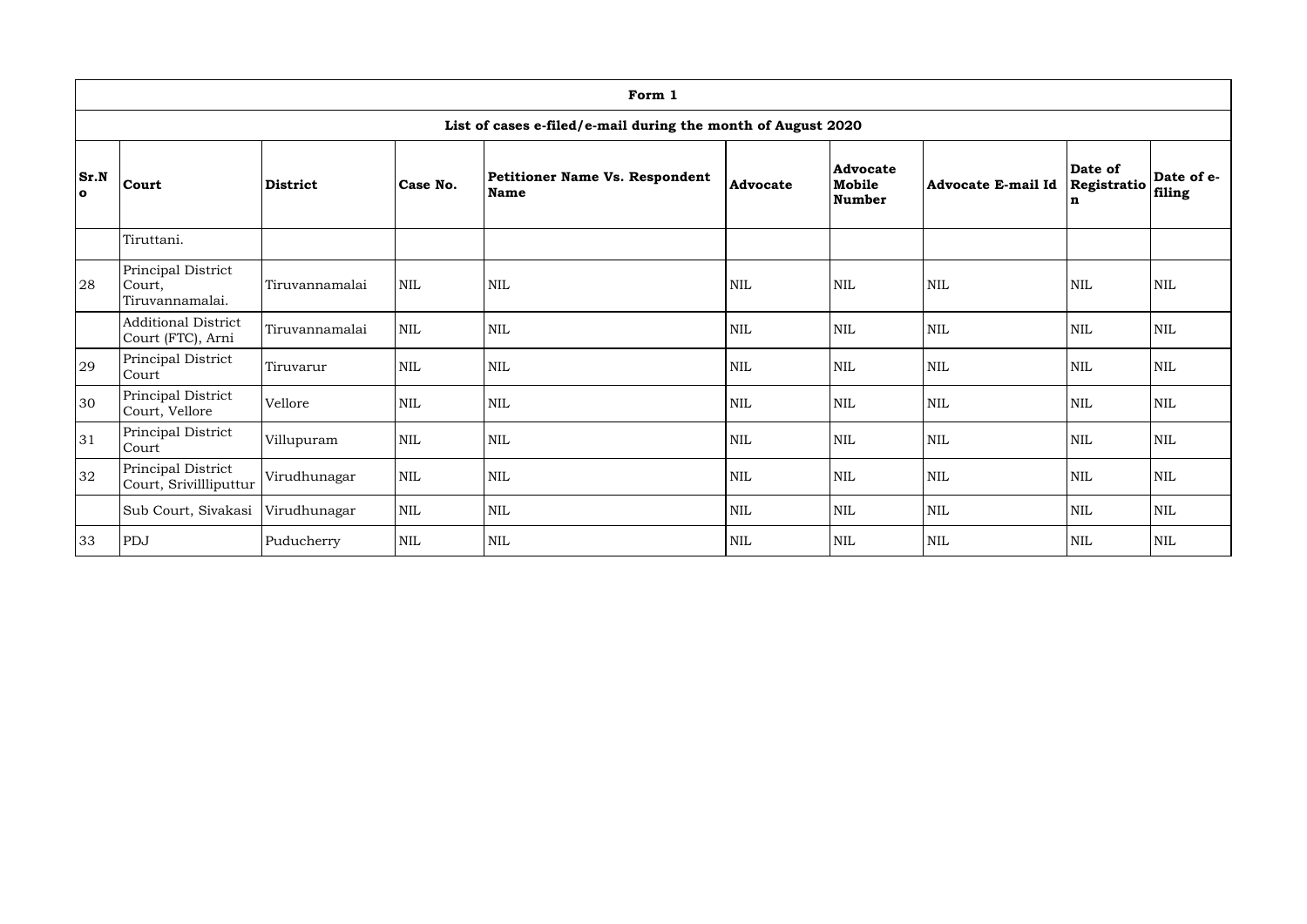| 00<br>$\bullet$ |  |
|-----------------|--|
|-----------------|--|

 $\Gamma$ 

|                | Form 2                                              |                 |              |                                                                                                                                                                                                                                                                                                                                   |                                     |                         |                                                                                                      |  |  |  |  |  |
|----------------|-----------------------------------------------------|-----------------|--------------|-----------------------------------------------------------------------------------------------------------------------------------------------------------------------------------------------------------------------------------------------------------------------------------------------------------------------------------|-------------------------------------|-------------------------|------------------------------------------------------------------------------------------------------|--|--|--|--|--|
|                |                                                     |                 |              | List of cases in which e-payment of Court fees was made during the month of August 2020                                                                                                                                                                                                                                           |                                     |                         |                                                                                                      |  |  |  |  |  |
|                | Sr.No Court                                         | <b>District</b> | Case No.     | <b>Petitioner Name Vs. Respondent Name</b>                                                                                                                                                                                                                                                                                        | <b>Advocate</b>                     | Date of<br>Registration | Date of e-payment of<br><b>Court Fees</b>                                                            |  |  |  |  |  |
|                | <b>Principal District Court</b>                     | Ariyalur        | <b>NIL</b>   | <b>NIL</b>                                                                                                                                                                                                                                                                                                                        | <b>NIL</b>                          | <b>NIL</b>              | <b>NIL</b>                                                                                           |  |  |  |  |  |
| 2              | Principal Judge's Court                             | Chennai         | COS 3/2020   | Geethu Thomas, Proprietor M/s. The Frontliners,<br>Chennai. - Plaintiff -VS- M/s. Oceanaa Biotek<br>Industries Limited, Rep by its Director and<br>Authorised Signatory, A. Joseb Raj                                                                                                                                             | M/s. AAV<br>Partners                | 21.08.2020              | e-payment of court fee<br>facility is yet to be<br>commenced. Non-<br>Judicial Stamp only<br>affixed |  |  |  |  |  |
|                | Principal Judge's Court                             | Chennai         | COS 4/2020   | M/s. CLN Cinemas, Rep. by its Proprietor, Mr.<br>Praveen Prasad, No.15/8, Dhanappa Mudalai<br>Street, Madurai - 625 001. -- Plaintiff -VS- 1. M/s.<br>JSK Film Corporation, Rep. by Authorized<br>signatory, JSK. Satish Kumar 2. Qube Cinema<br>Technologies, 42, Dr. Ranga Road, Bhaskarapuram,<br>Mylapore, Chennai - 600 004. | M/s. V.P.<br>Raman M.S.<br>Seshadri | 26.08.2020              | e-payment of court fee<br>facility is yet to be<br>commenced. Non-<br>Judicial Stamp only<br>affixed |  |  |  |  |  |
| 3              | Prl. District Court, CBE.                           | Coimbatore      | <b>NIL</b>   | <b>NIL</b>                                                                                                                                                                                                                                                                                                                        | <b>NIL</b>                          | <b>NIL</b>              | $\mbox{NIL}$                                                                                         |  |  |  |  |  |
|                | I Addl.District Court, CBE                          | Coimbatore      | <b>NIL</b>   | <b>NIL</b>                                                                                                                                                                                                                                                                                                                        | NIL                                 | <b>NIL</b>              | <b>NIL</b>                                                                                           |  |  |  |  |  |
|                | III Addl. Dist. Court, CBE                          | Coimbatore      | $\mbox{NIL}$ | <b>NIL</b>                                                                                                                                                                                                                                                                                                                        | $\mbox{NIL}$                        | <b>NIL</b>              | $\mbox{NIL}$                                                                                         |  |  |  |  |  |
|                | IV Addl. Dist. Court, CBE                           | Coimbatore      | <b>NIL</b>   | $\text{NIL}$                                                                                                                                                                                                                                                                                                                      | <b>NIL</b>                          | <b>NIL</b>              | $\mbox{NIL}$                                                                                         |  |  |  |  |  |
|                | V Addl. Dist. Court, CBE                            | Coimbatore      | NIL          | <b>NIL</b>                                                                                                                                                                                                                                                                                                                        | $\mbox{NIL}$                        | <b>NIL</b>              | $\mbox{NIL}$                                                                                         |  |  |  |  |  |
| $\overline{4}$ | Principal District and<br>Sessions Court, Cuddalore | Cuddalore       | <b>NIL</b>   | $\mbox{NIL}$                                                                                                                                                                                                                                                                                                                      | <b>NIL</b>                          | <b>NIL</b>              | <b>NIL</b>                                                                                           |  |  |  |  |  |
|                | All other Courts                                    | Cuddalore       | <b>NIL</b>   | <b>NIL</b>                                                                                                                                                                                                                                                                                                                        | <b>NIL</b>                          | <b>NIL</b>              | $\mbox{NIL}$                                                                                         |  |  |  |  |  |
| 5              | Principal District Court,<br>Dharmapuri.            | Dharmapuri      | <b>NIL</b>   | NIL                                                                                                                                                                                                                                                                                                                               | <b>NIL</b>                          | <b>NIL</b>              | <b>NIL</b>                                                                                           |  |  |  |  |  |
|                | Judicial Magistrate No.II,<br>Dharmapuri.           | Dharmapuri      | <b>NIL</b>   | $\mbox{NIL}$                                                                                                                                                                                                                                                                                                                      | <b>NIL</b>                          | <b>NIL</b>              | <b>NIL</b>                                                                                           |  |  |  |  |  |
| 6              | Principal District Court,<br>Dindigul               | Dindigul        | <b>NIL</b>   | $\mbox{NIL}$                                                                                                                                                                                                                                                                                                                      | <b>NIL</b>                          | <b>NIL</b>              | <b>NIL</b>                                                                                           |  |  |  |  |  |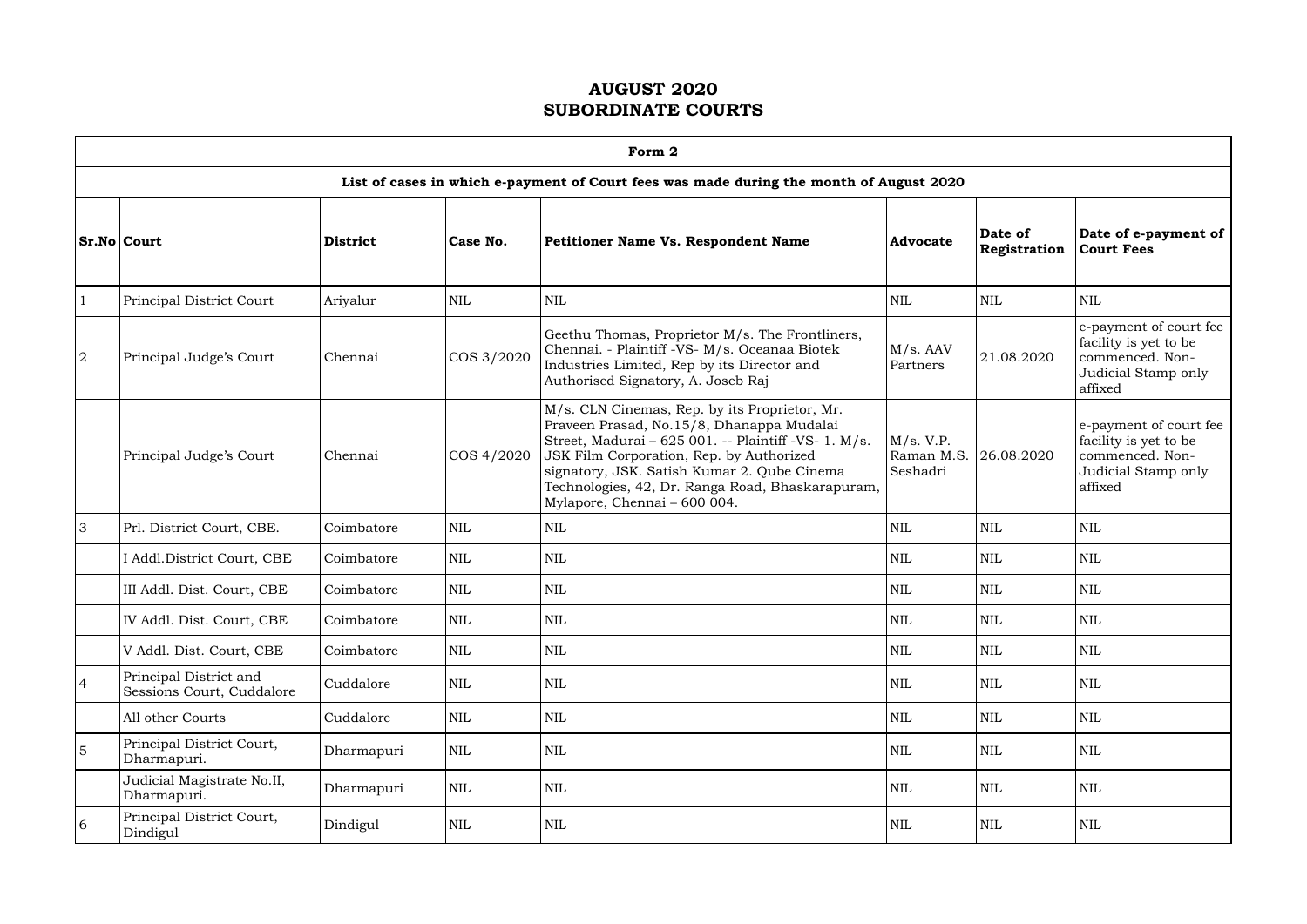|                | Form 2                                                     |                 |            |                                                                                         |                 |                         |                                           |  |  |  |  |  |
|----------------|------------------------------------------------------------|-----------------|------------|-----------------------------------------------------------------------------------------|-----------------|-------------------------|-------------------------------------------|--|--|--|--|--|
|                |                                                            |                 |            | List of cases in which e-payment of Court fees was made during the month of August 2020 |                 |                         |                                           |  |  |  |  |  |
|                | $Sr.No $ Court                                             | <b>District</b> | Case No.   | <b>Petitioner Name Vs. Respondent Name</b>                                              | <b>Advocate</b> | Date of<br>Registration | Date of e-payment of<br><b>Court Fees</b> |  |  |  |  |  |
| $\overline{7}$ | Principal District Court, Erode Erode                      |                 | <b>NIL</b> | $\mbox{NIL}$                                                                            | <b>NIL</b>      | <b>NIL</b>              | <b>NIL</b>                                |  |  |  |  |  |
|                | <b>Additional District</b><br>Court, Erode                 | Erode           | <b>NIL</b> | <b>NIL</b>                                                                              | <b>NIL</b>      | <b>NIL</b>              | <b>NIL</b>                                |  |  |  |  |  |
|                | <b>II</b> Additional District<br>Court, Erode              | Erode           | <b>NIL</b> | $\mbox{NIL}$                                                                            | <b>NIL</b>      | <b>NIL</b>              | <b>NIL</b>                                |  |  |  |  |  |
|                | <b>III Additional District</b><br>Court, Gobichettipalayam | Erode           | <b>NIL</b> | <b>NIL</b>                                                                              | <b>NIL</b>      | <b>NIL</b>              | <b>NIL</b>                                |  |  |  |  |  |
|                | <b>IV Additional District Court,</b><br>Bhavani.           | Erode           | <b>NIL</b> | <b>NIL</b>                                                                              | <b>NIL</b>      | <b>NIL</b>              | <b>NIL</b>                                |  |  |  |  |  |
|                | Principal Subordinate Court,<br>Erode                      | Erode           | <b>NIL</b> | $\mbox{NIL}$                                                                            | <b>NIL</b>      | <b>NIL</b>              | $\mbox{NIL}$                              |  |  |  |  |  |
|                | I Additional Subordinate<br>Court, Erode                   | Erode           | <b>NIL</b> | $\mbox{NIL}$                                                                            | <b>NIL</b>      | <b>NIL</b>              | <b>NIL</b>                                |  |  |  |  |  |
|                | II Additional Subordinate<br>Court, Erode                  | Erode           | <b>NIL</b> | $\mbox{NIL}$                                                                            | <b>NIL</b>      | <b>NIL</b>              | <b>NIL</b>                                |  |  |  |  |  |
|                | Sub Court,<br>Gobichettipalayam                            | Erode           | <b>NIL</b> | <b>NIL</b>                                                                              | <b>NIL</b>      | $\mbox{NIL}$            | $\mbox{NIL}$                              |  |  |  |  |  |
| 8              | Principal District<br>Court, Chengalpattu                  | Kancheepuram    | <b>NIL</b> | <b>NIL</b>                                                                              | <b>NIL</b>      | $\mbox{NIL}$            | $\mbox{NIL}$                              |  |  |  |  |  |
| 9              | Principal District Court                                   | Kanniya Kumari  | NIL        | $\mbox{NIL}$                                                                            | <b>NIL</b>      | <b>NIL</b>              | NIL                                       |  |  |  |  |  |
| 10             | Principal District Court                                   | Karur           | <b>NIL</b> | $\mbox{NIL}$                                                                            | <b>NIL</b>      | <b>NIL</b>              | <b>NIL</b>                                |  |  |  |  |  |
| 11             | Principal District Court,<br>Krishnagiri                   | Krishnagiri     | <b>NIL</b> | $\mbox{NIL}$                                                                            | NIL             | <b>NIL</b>              | NIL                                       |  |  |  |  |  |
|                | Additional District Court,<br>Krishnagiri                  | Krishnagiri     | <b>NIL</b> | $\mbox{NIL}$                                                                            | <b>NIL</b>      | <b>NIL</b>              | <b>NIL</b>                                |  |  |  |  |  |
|                | Additional District Court,<br>Hosur.                       | Krishnagiri     | <b>NIL</b> | $\mbox{NIL}$                                                                            | <b>NIL</b>      | <b>NIL</b>              | NIL                                       |  |  |  |  |  |
| 12             | Prl. Dist. & Sessions Court                                | Madurai         | <b>NIL</b> | $\mbox{NIL}$                                                                            | <b>NIL</b>      | <b>NIL</b>              | NIL                                       |  |  |  |  |  |
|                | I Addl. Dist. & Sessions Court   Madurai                   |                 | <b>NIL</b> | $\mbox{NIL}$                                                                            | <b>NIL</b>      | <b>NIL</b>              | NIL                                       |  |  |  |  |  |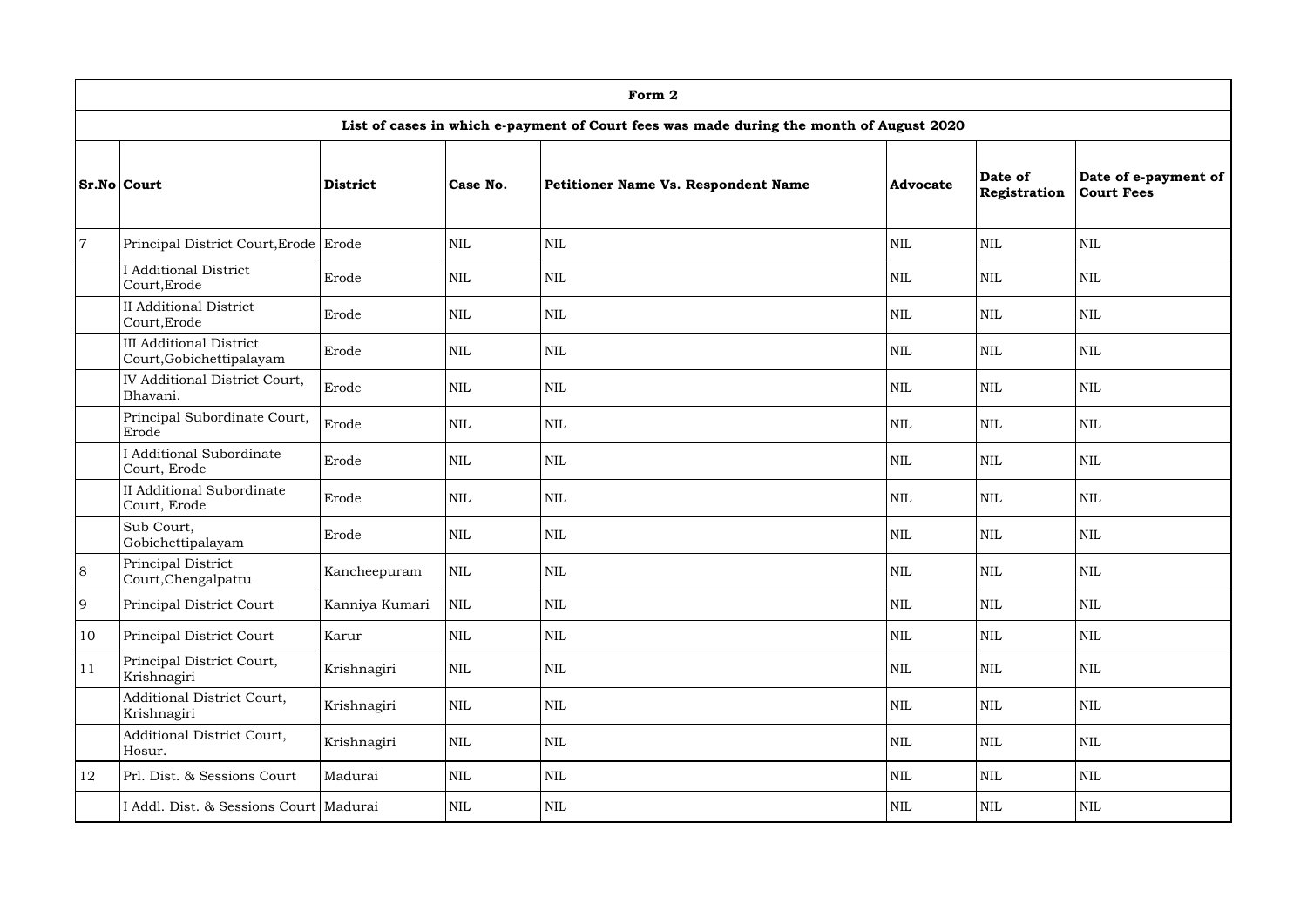|    | Form 2                                              |                 |              |                                                                                         |                 |                         |                                           |  |  |  |  |  |
|----|-----------------------------------------------------|-----------------|--------------|-----------------------------------------------------------------------------------------|-----------------|-------------------------|-------------------------------------------|--|--|--|--|--|
|    |                                                     |                 |              | List of cases in which e-payment of Court fees was made during the month of August 2020 |                 |                         |                                           |  |  |  |  |  |
|    | <b>Sr.No Court</b>                                  | <b>District</b> | Case No.     | Petitioner Name Vs. Respondent Name                                                     | <b>Advocate</b> | Date of<br>Registration | Date of e-payment of<br><b>Court Fees</b> |  |  |  |  |  |
|    | I Addl. Sub Court                                   | Madurai         | <b>NIL</b>   | <b>NIL</b>                                                                              | <b>NIL</b>      | <b>NIL</b>              | <b>NIL</b>                                |  |  |  |  |  |
|    | II Addl. Sub Court                                  | Madurai         | <b>NIL</b>   | <b>NIL</b>                                                                              | NIL             | <b>NIL</b>              | <b>NIL</b>                                |  |  |  |  |  |
| 13 | District Court, Nagapattinam                        | Nagapattinam    | <b>NIL</b>   | <b>NIL</b>                                                                              | <b>NIL</b>      | <b>NIL</b>              | <b>NIL</b>                                |  |  |  |  |  |
|    | Fast Track Mahila Court,<br>Nagapattinam            | Nagapattinam    | <b>NIL</b>   | $\mbox{NIL}$                                                                            | <b>NIL</b>      | <b>NIL</b>              | <b>NIL</b>                                |  |  |  |  |  |
|    | <b>Additional District Court,</b><br>Mayiladuthurai | Nagapattinam    | <b>NIL</b>   | <b>NIL</b>                                                                              | <b>NIL</b>      | <b>NIL</b>              | <b>NIL</b>                                |  |  |  |  |  |
|    | Sub Court, Nagapattinam                             | Nagapattinam    | <b>NIL</b>   | $\mbox{NIL}$                                                                            | <b>NIL</b>      | <b>NIL</b>              | <b>NIL</b>                                |  |  |  |  |  |
|    | Principal Sub Court,<br>Mayiladuthurai              | Nagapattinam    | <b>NIL</b>   | <b>NIL</b>                                                                              | <b>NIL</b>      | <b>NIL</b>              | <b>NIL</b>                                |  |  |  |  |  |
|    | Additional Sub Court,<br>Mayiladuthurai             | Nagapattinam    | <b>NIL</b>   | $\mbox{NIL}$                                                                            | <b>NIL</b>      | <b>NIL</b>              | <b>NIL</b>                                |  |  |  |  |  |
| 14 | The Principal District Judge                        | Namakkal        | <b>NIL</b>   | $\mbox{NIL}$                                                                            | <b>NIL</b>      | <b>NIL</b>              | <b>NIL</b>                                |  |  |  |  |  |
| 15 | District Court<br>Udhagamandalam, Nilgris           | Nilgris         | <b>NIL</b>   | <b>NIL</b>                                                                              | <b>NIL</b>      | <b>NIL</b>              | <b>NIL</b>                                |  |  |  |  |  |
| 16 | Principal District Court                            | Perambalur      | $\mbox{NIL}$ | $\mbox{NIL}$                                                                            | $\mbox{NIL}$    | $\mbox{NIL}$            | $\mbox{NIL}$                              |  |  |  |  |  |
|    | Mahila Court                                        | Perambalur      | <b>NIL</b>   | $\mbox{NIL}$                                                                            | <b>NIL</b>      | <b>NIL</b>              | NIL                                       |  |  |  |  |  |
|    | Sub Court                                           | Perambalur      | <b>NIL</b>   | $\mbox{NIL}$                                                                            | <b>NIL</b>      | $\mbox{NIL}$            | <b>NIL</b>                                |  |  |  |  |  |
| 17 | The Principal District Court                        | Pudukottai      | <b>NIL</b>   | $\mbox{NIL}$                                                                            | NIL             | $\mbox{NIL}$            | <b>NIL</b>                                |  |  |  |  |  |
|    | The Mahila Court                                    | Pudukottai      | <b>NIL</b>   | $\mbox{NIL}$                                                                            | <b>NIL</b>      | <b>NIL</b>              | NIL                                       |  |  |  |  |  |
|    | The Principal Sub Court                             | Pudukottai      | <b>NIL</b>   | $\mbox{NIL}$                                                                            | <b>NIL</b>      | <b>NIL</b>              | NIL                                       |  |  |  |  |  |
|    | The Additional Sub Court                            | Pudukottai      | $\mbox{NIL}$ | $\mbox{NIL}$                                                                            | <b>NIL</b>      | <b>NIL</b>              | <b>NIL</b>                                |  |  |  |  |  |
|    | The Additional District Court                       | Pudukottai      | <b>NIL</b>   | $\mbox{NIL}$                                                                            | <b>NIL</b>      | <b>NIL</b>              | NIL                                       |  |  |  |  |  |
|    | The Sub Court, Aranthangi                           | Pudukottai      | <b>NIL</b>   | NIL                                                                                     | NIL             | <b>NIL</b>              | <b>NIL</b>                                |  |  |  |  |  |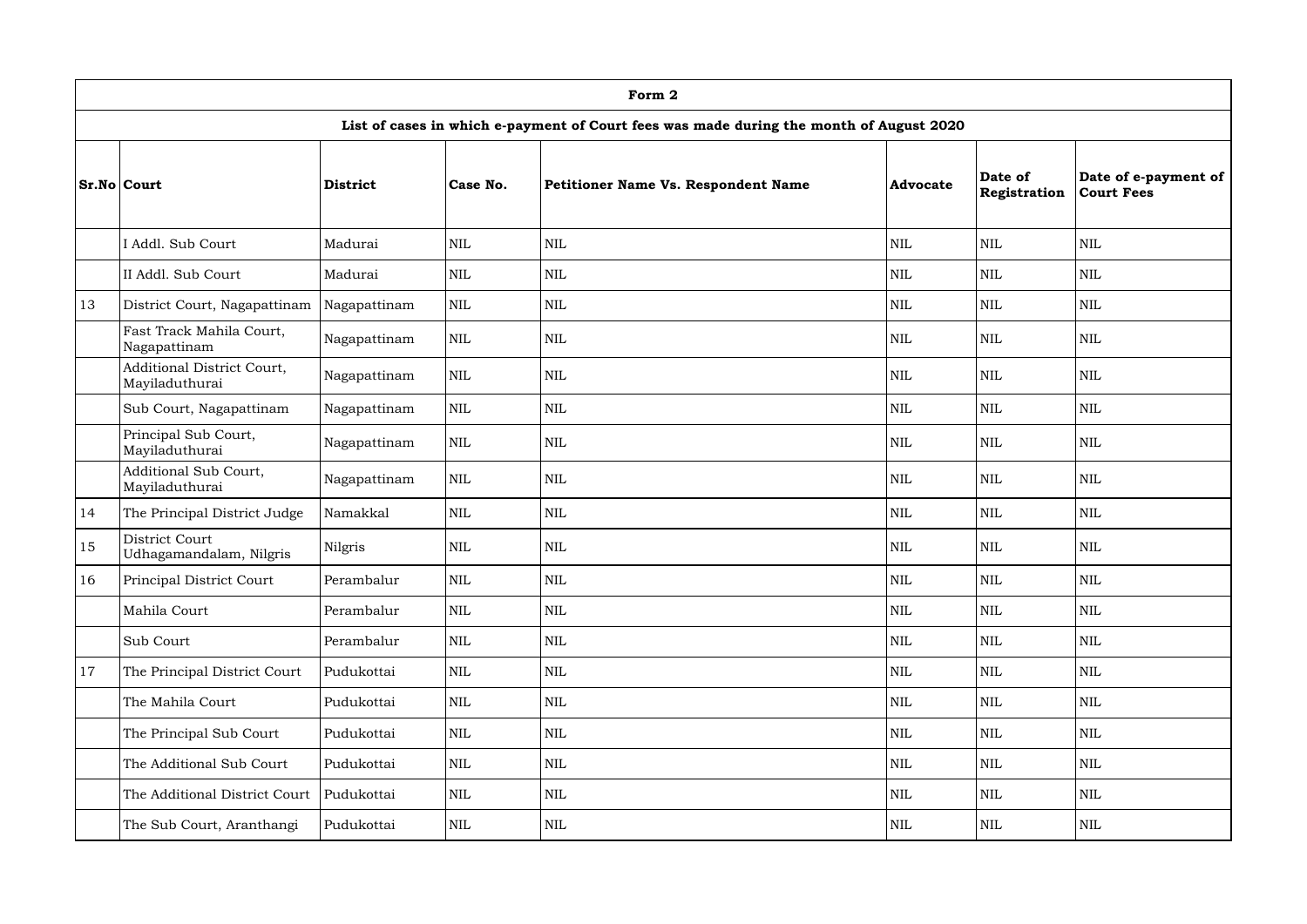|               | Form 2                                                          |                    |              |                                                                                            |                     |                         |                                           |  |  |  |  |  |
|---------------|-----------------------------------------------------------------|--------------------|--------------|--------------------------------------------------------------------------------------------|---------------------|-------------------------|-------------------------------------------|--|--|--|--|--|
|               |                                                                 |                    |              | List of cases in which e-payment of Court fees was made during the month of August 2020    |                     |                         |                                           |  |  |  |  |  |
|               | <b>Sr.No Court</b>                                              | <b>District</b>    | Case No.     | Petitioner Name Vs. Respondent Name                                                        | <b>Advocate</b>     | Date of<br>Registration | Date of e-payment of<br><b>Court Fees</b> |  |  |  |  |  |
| 18            | Principal District Court                                        | Ramanathapuram NIL |              | <b>NIL</b>                                                                                 | <b>NIL</b>          | <b>NIL</b>              | <b>NIL</b>                                |  |  |  |  |  |
| 19            | Principal District Court,<br>Salem.                             | Salem              | <b>NIL</b>   | <b>NIL</b>                                                                                 | <b>NIL</b>          | <b>NIL</b>              | <b>NIL</b>                                |  |  |  |  |  |
| 20            | Principal District and<br>Sessions Court                        | Sivagangai         | <b>NIL</b>   | <b>NIL</b>                                                                                 | NIL                 | <b>NIL</b>              | <b>NIL</b>                                |  |  |  |  |  |
| 21            | Prl. District Court                                             | Thanjavur          | <b>NIL</b>   | <b>NIL</b>                                                                                 | <b>NIL</b>          | <b>NIL</b>              | <b>NIL</b>                                |  |  |  |  |  |
|               | III Additional District Judge,<br>Pattukkottai.                 | Thanjavur          | <b>NIL</b>   | <b>NIL</b>                                                                                 | <b>NIL</b>          | <b>NIL</b>              | <b>NIL</b>                                |  |  |  |  |  |
| 22            | Principal District Court                                        | Theni              | <b>NIL</b>   | <b>NIL</b>                                                                                 | <b>NIL</b>          | <b>NIL</b>              | <b>NIL</b>                                |  |  |  |  |  |
| 23            | Principal District Court,<br>Thoothukudi                        | Thoothukudi        | <b>NIL</b>   | <b>NIL</b>                                                                                 | <b>NIL</b>          | <b>NIL</b>              | <b>NIL</b>                                |  |  |  |  |  |
| 24            | Principal District Court                                        | Tiruchirappalli    | <b>NIL</b>   | <b>NIL</b>                                                                                 | <b>NIL</b>          | <b>NIL</b>              | <b>NIL</b>                                |  |  |  |  |  |
|               | <b>II Additional District Court</b>                             | Tiruchirappalli    | <b>NIL</b>   | $\mbox{NIL}$                                                                               | <b>NIL</b>          | <b>NIL</b>              | <b>NIL</b>                                |  |  |  |  |  |
| 25            | Principal District Court                                        | Tirunelveli        | <b>NIL</b>   | <b>NIL</b>                                                                                 | <b>NIL</b>          | <b>NIL</b>              | <b>NIL</b>                                |  |  |  |  |  |
| <sup>26</sup> | Principal Subordinate Court,<br>Tiruppur                        | Tiruppur           | OS.157/2020  | B. Kesavamoorthy Vs 1. M/s. Bluee Style Knit<br>Wears, 2. Rathinasamy, 3. Devi, 4. Kalyani | E. Praveen<br>Kumar | 13.08.2020              | 18.08.2020                                |  |  |  |  |  |
| 27            | Principal District Court,<br>Tiruvallur                         | Tiruvallur         | <b>NIL</b>   | <b>NIL</b>                                                                                 | <b>NIL</b>          | <b>NIL</b>              | <b>NIL</b>                                |  |  |  |  |  |
|               | The I Additional District and<br>Sessions Court, Tiruvallur.    | Tiruvallur         | <b>NIL</b>   | <b>NIL</b>                                                                                 | <b>NIL</b>          | <b>NIL</b>              | <b>NIL</b>                                |  |  |  |  |  |
|               | The II Additional District and<br>Sessions Court, Poonamallee.  | Tiruvallur         | $\mbox{NIL}$ | $\mbox{NIL}$                                                                               | <b>NIL</b>          | <b>NIL</b>              | <b>NIL</b>                                |  |  |  |  |  |
|               | The III Additional District and<br>Sessions Court, Poonamallee. | Tiruvallur         | <b>NIL</b>   | $\mbox{NIL}$                                                                               | <b>NIL</b>          | <b>NIL</b>              | <b>NIL</b>                                |  |  |  |  |  |
|               | The IV Additional District and<br>Sessions Court, Ponneri.      | Tiruvallur         | <b>NIL</b>   | $\mbox{NIL}$                                                                               | <b>NIL</b>          | <b>NIL</b>              | <b>NIL</b>                                |  |  |  |  |  |
|               | The Sub Court, Tiruvallur.                                      | Tiruvallur         | <b>NIL</b>   | <b>NIL</b>                                                                                 | NIL                 | <b>NIL</b>              | <b>NIL</b>                                |  |  |  |  |  |
|               | The Sub Court, Poonamallee.                                     | Tiruvallur         | <b>NIL</b>   | $\mbox{NIL}$                                                                               | <b>NIL</b>          | <b>NIL</b>              | <b>NIL</b>                                |  |  |  |  |  |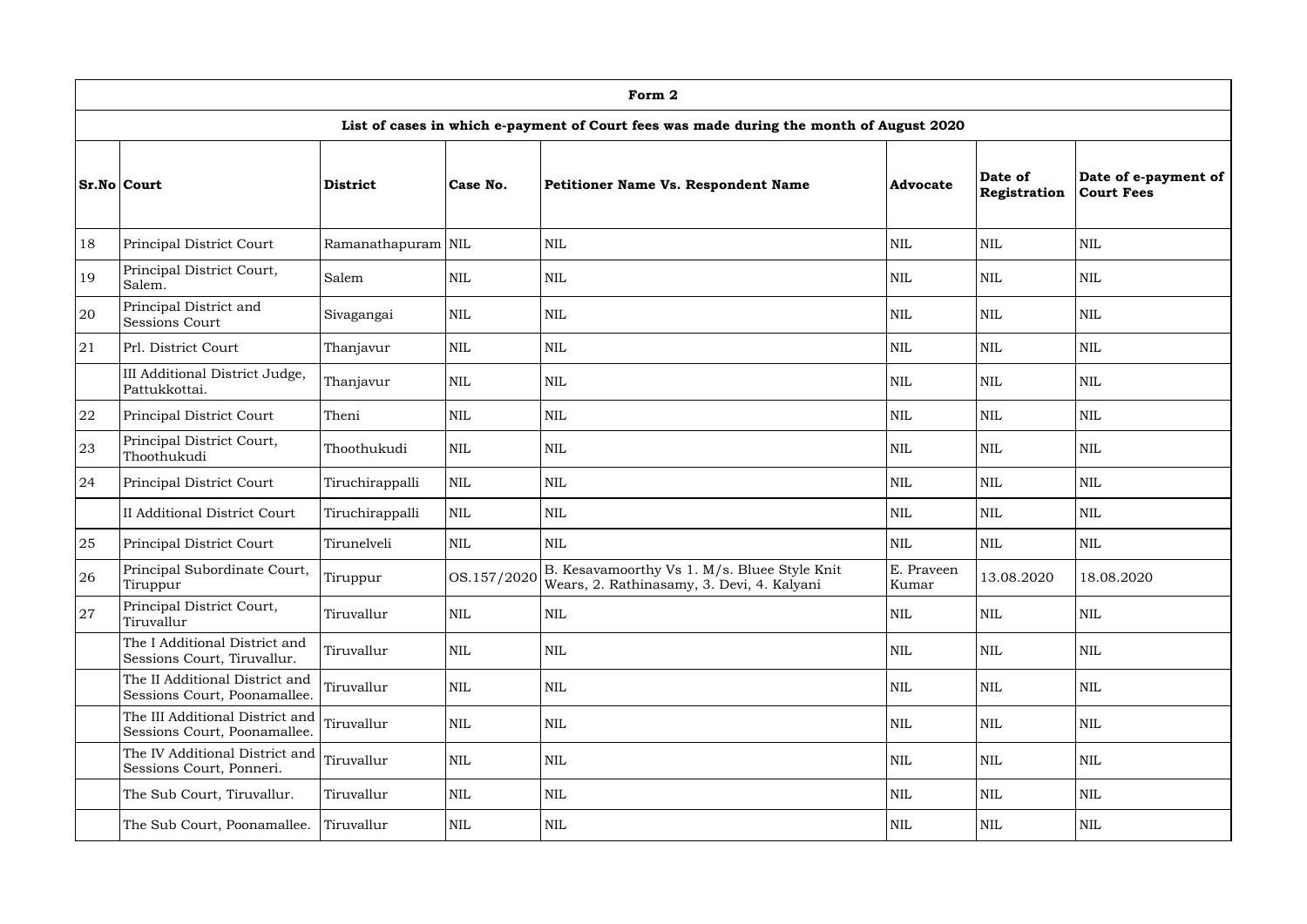|    | Form 2                                          |                 |              |                                                                                         |                 |                         |                                    |  |
|----|-------------------------------------------------|-----------------|--------------|-----------------------------------------------------------------------------------------|-----------------|-------------------------|------------------------------------|--|
|    |                                                 |                 |              | List of cases in which e-payment of Court fees was made during the month of August 2020 |                 |                         |                                    |  |
|    | <b>Sr.No Court</b>                              | <b>District</b> | Case No.     | <b>Petitioner Name Vs. Respondent Name</b>                                              | <b>Advocate</b> | Date of<br>Registration | Date of e-payment of<br>Court Fees |  |
|    | The Sub Court, Tiruttani.                       | Tiruvallur      | <b>NIL</b>   | $\mbox{NIL}$                                                                            | <b>NIL</b>      | <b>NIL</b>              | <b>NIL</b>                         |  |
| 28 | Principal District Court,<br>Tiruvannamalai.    | Tiruvannamalai  | <b>NIL</b>   | <b>NIL</b>                                                                              | <b>NIL</b>      | <b>NIL</b>              | <b>NIL</b>                         |  |
|    | <b>Additional District Court</b><br>(FTC), Arni | Tiruvannamalai  | $\mbox{NIL}$ | $\mbox{NIL}$                                                                            | <b>NIL</b>      | <b>NIL</b>              | $\mbox{NIL}$                       |  |
| 29 | Principal District Court                        | Tiruvarur       | <b>NIL</b>   | $\mbox{NIL}$                                                                            | <b>NIL</b>      | <b>NIL</b>              | <b>NIL</b>                         |  |
| 30 | Principal District Court,<br>Vellore            | Vellore         | <b>NIL</b>   | <b>NIL</b>                                                                              | <b>NIL</b>      | <b>NIL</b>              | $\mbox{NIL}$                       |  |
| 31 | Principal District Court                        | Villupuram      | <b>NIL</b>   | <b>NIL</b>                                                                              | <b>NIL</b>      | NIL                     | NIL                                |  |
| 32 | Principal District Court,<br>Srivillliputtur    | Virudhunagar    | <b>NIL</b>   | $\mbox{NIL}$                                                                            | <b>NIL</b>      | $\mbox{NIL}$            | <b>NIL</b>                         |  |
|    | Sub Court, Sivakasi                             | Virudhunagar    | <b>NIL</b>   | <b>NIL</b>                                                                              | <b>NIL</b>      | <b>NIL</b>              | <b>NIL</b>                         |  |
| 33 | PDJ                                             | Puducherry      | <b>NIL</b>   | <b>NIL</b>                                                                              | <b>NIL</b>      | <b>NIL</b>              | <b>NIL</b>                         |  |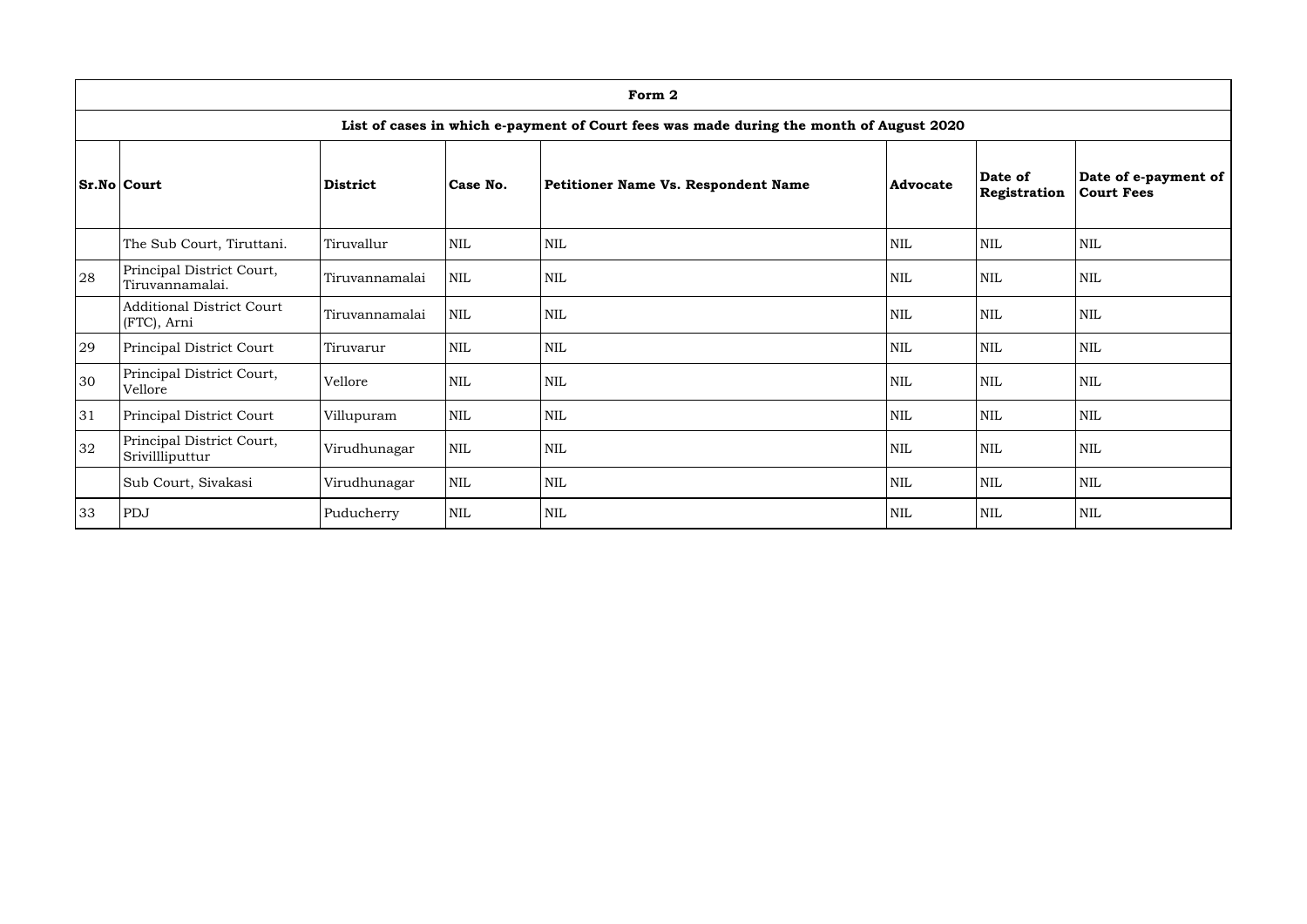|                | Form 3                                              |                 |            |                                                                                                                                                                                                                                                                                                                               |                                     |                                |                                                              |  |
|----------------|-----------------------------------------------------|-----------------|------------|-------------------------------------------------------------------------------------------------------------------------------------------------------------------------------------------------------------------------------------------------------------------------------------------------------------------------------|-------------------------------------|--------------------------------|--------------------------------------------------------------|--|
|                |                                                     |                 |            | List of cases in which Electronic Service of Process has taken place during the month of August 2020                                                                                                                                                                                                                          |                                     |                                |                                                              |  |
|                | <b>Sr.No Court</b>                                  | <b>District</b> | Case No.   | <b>Petitioner Name Vs. Respondent Name</b>                                                                                                                                                                                                                                                                                    | <b>Advocate</b>                     | Date of<br><b>Registration</b> | Date of<br>Electronic<br><b>Service of</b><br><b>Process</b> |  |
| $\mathbf{1}$   | Principal District Court                            | Ariyalur        | <b>NIL</b> | <b>NIL</b>                                                                                                                                                                                                                                                                                                                    | <b>NIL</b>                          | <b>NIL</b>                     | <b>NIL</b>                                                   |  |
| $\overline{2}$ | Principal Judge's Court                             | Chennai         | COS 3/2020 | Geethu Thomas, Proprietor M/s. The Frontliners,<br>Chennai. - Plaintiff -VS- M/s. Oceanaa Biotek Industries<br>Limited, Rep by its Director and Authorised Signatory, A.<br>Joseb Raj                                                                                                                                         | $M/s.$ AAV<br>Partners              | 21.08.2020                     | Yet to be<br>processed                                       |  |
|                | Principal Judge's Court                             | Chennai         | COS 4/2020 | M/s. CLN Cinemas, Rep. by its Proprietor, Mr. Praveen<br>Prasad, No.15/8, Dhanappa Mudalai Street, Madurai-<br>625 001. -- Plaintiff -VS- 1. M/s. JSK Film Corporation,<br>Rep. by Authorized signatory, JSK. Satish Kumar 2. Qube<br>Cinema Technologies, 42, Dr. Ranga Road,<br>Bhaskarapuram, Mylapore, Chennai – 600 004. | M/s. V.P.<br>Raman M.S.<br>Seshadri | 26.08.2020                     | Yet to be<br>processed                                       |  |
| 3              | Prl. District Court, CBE.                           | Coimbatore      | <b>NIL</b> | <b>NIL</b>                                                                                                                                                                                                                                                                                                                    | <b>NIL</b>                          | <b>NIL</b>                     | <b>NIL</b>                                                   |  |
|                | I Addl.District Court, CBE                          | Coimbatore      | <b>NIL</b> | <b>NIL</b>                                                                                                                                                                                                                                                                                                                    | <b>NIL</b>                          | <b>NIL</b>                     | <b>NIL</b>                                                   |  |
|                | III Addl. Dist. Court, CBE                          | Coimbatore      | <b>NIL</b> | <b>NIL</b>                                                                                                                                                                                                                                                                                                                    | <b>NIL</b>                          | <b>NIL</b>                     | <b>NIL</b>                                                   |  |
|                | IV Addl. Dist. Court, CBE                           | Coimbatore      | <b>NIL</b> | <b>NIL</b>                                                                                                                                                                                                                                                                                                                    | NIL                                 | <b>NIL</b>                     | <b>NIL</b>                                                   |  |
|                | V Addl. Dist. Court, CBE                            | Coimbatore      | <b>NIL</b> | <b>NIL</b>                                                                                                                                                                                                                                                                                                                    | <b>NIL</b>                          | <b>NIL</b>                     | <b>NIL</b>                                                   |  |
| $\overline{4}$ | Principal District and Sessions<br>Court, Cuddalore | Cuddalore       | NIL        | <b>NIL</b>                                                                                                                                                                                                                                                                                                                    | $\text{NIL}$                        | <b>NIL</b>                     | <b>NIL</b>                                                   |  |
|                | All other Courts                                    | Cuddalore       | NIL        | $\mbox{NIL}$                                                                                                                                                                                                                                                                                                                  | <b>NIL</b>                          | <b>NIL</b>                     | <b>NIL</b>                                                   |  |
| $\overline{5}$ | Principal District Court,<br>Dharmapuri.            | Dharmapuri      | NIL        | <b>NIL</b>                                                                                                                                                                                                                                                                                                                    | $\mbox{NIL}$                        | <b>NIL</b>                     | <b>NIL</b>                                                   |  |
|                | Judicial Magistrate No.II,<br>Dharmapuri.           | Dharmapuri      | NIL        | $\mbox{NIL}$                                                                                                                                                                                                                                                                                                                  | $\mbox{NIL}$                        | <b>NIL</b>                     | <b>NIL</b>                                                   |  |
| 6              | Principal District Court,<br>Dindigul               | Dindigul        | <b>NIL</b> | <b>NIL</b>                                                                                                                                                                                                                                                                                                                    | $\mbox{NIL}$                        | <b>NIL</b>                     | <b>NIL</b>                                                   |  |
| $\overline{7}$ | Principal District Court, Erode                     | Erode           | NIL        | $\mbox{NIL}$                                                                                                                                                                                                                                                                                                                  | NIL                                 | <b>NIL</b>                     | <b>NIL</b>                                                   |  |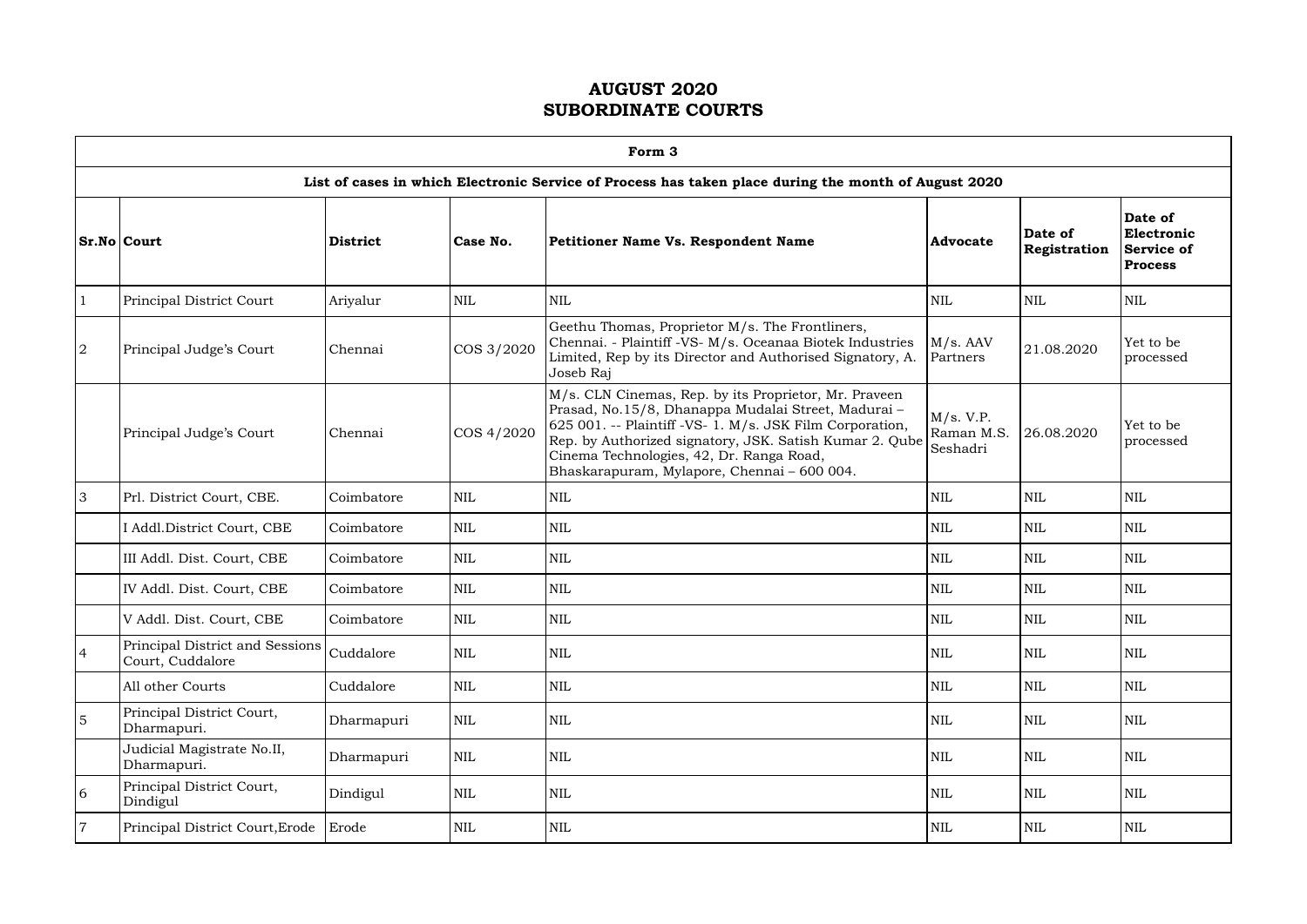|    | Form 3                                                     |                 |              |                                                                                                      |                 |                         |                                                              |  |
|----|------------------------------------------------------------|-----------------|--------------|------------------------------------------------------------------------------------------------------|-----------------|-------------------------|--------------------------------------------------------------|--|
|    |                                                            |                 |              | List of cases in which Electronic Service of Process has taken place during the month of August 2020 |                 |                         |                                                              |  |
|    | <b>Sr.No Court</b>                                         | <b>District</b> | Case No.     | Petitioner Name Vs. Respondent Name                                                                  | <b>Advocate</b> | Date of<br>Registration | Date of<br>Electronic<br><b>Service of</b><br><b>Process</b> |  |
|    | <b>I</b> Additional District<br>Court, Erode               | Erode           | <b>NIL</b>   | <b>NIL</b>                                                                                           | <b>NIL</b>      | $\mbox{NIL}$            | <b>NIL</b>                                                   |  |
|    | <b>II Additional District</b><br>Court, Erode              | Erode           | <b>NIL</b>   | <b>NIL</b>                                                                                           | <b>NIL</b>      | <b>NIL</b>              | <b>NIL</b>                                                   |  |
|    | <b>III Additional District</b><br>Court, Gobichettipalayam | Erode           | <b>NIL</b>   | <b>NIL</b>                                                                                           | <b>NIL</b>      | <b>NIL</b>              | <b>NIL</b>                                                   |  |
|    | IV Additional District Court,<br>Bhavani.                  | Erode           | <b>NIL</b>   | <b>NIL</b>                                                                                           | $\mbox{NIL}$    | $\text{NIL}$            | $\text{NIL}$                                                 |  |
|    | Principal Subordinate Court,<br>Erode                      | Erode           | <b>NIL</b>   | <b>NIL</b>                                                                                           | <b>NIL</b>      | <b>NIL</b>              | <b>NIL</b>                                                   |  |
|    | I Additional Subordinate<br>Court, Erode                   | Erode           | <b>NIL</b>   | <b>NIL</b>                                                                                           | <b>NIL</b>      | NIL                     | $\text{NIL}$                                                 |  |
|    | <b>II</b> Additional Subordinate<br>Court, Erode           | Erode           | <b>NIL</b>   | <b>NIL</b>                                                                                           | $\mbox{NIL}$    | $\mbox{NIL}$            | $\mbox{NIL}$                                                 |  |
|    | Sub Court, Gobichettipalayam                               | Erode           | $\mbox{NIL}$ | <b>NIL</b>                                                                                           | <b>NIL</b>      | $\text{NIL}$            | <b>NIL</b>                                                   |  |
| 8  | Principal District<br>Court, Chengalpattu                  | Kancheepuram    | <b>NIL</b>   | <b>NIL</b>                                                                                           | $\mbox{NIL}$    | $\text{NIL}$            | <b>NIL</b>                                                   |  |
| 9  | <b>Principal District Court</b>                            | Kanniya Kumari  | $\mbox{NIL}$ | <b>NIL</b>                                                                                           | $\mbox{NIL}$    | <b>NIL</b>              | <b>NIL</b>                                                   |  |
| 10 | <b>Principal District Court</b>                            | Karur           | $\mbox{NIL}$ | $\mbox{NIL}$                                                                                         | $\mbox{NIL}$    | $\mbox{NIL}$            | <b>NIL</b>                                                   |  |
| 11 | Principal District Court,<br>Krishnagiri                   | Krishnagiri     | $\mbox{NIL}$ | <b>NIL</b>                                                                                           | $\mbox{NIL}$    | $\mbox{NIL}$            | $\mbox{NIL}$                                                 |  |
|    | Additional District Court,<br>Krishnagiri                  | Krishnagiri     | <b>NIL</b>   | <b>NIL</b>                                                                                           | $\mbox{NIL}$    | $\mbox{NIL}$            | $\mbox{NIL}$                                                 |  |
|    | Additional District Court,<br>Hosur.                       | Krishnagiri     | $\mbox{NIL}$ | $\mbox{NIL}$                                                                                         | $\mbox{NIL}$    | $\mbox{NIL}$            | $\mbox{NIL}$                                                 |  |
| 12 | Prl. Dist. & Sessions Court                                | Madurai         | <b>NIL</b>   | <b>NIL</b>                                                                                           | $\mbox{NIL}$    | $\mbox{NIL}$            | $\mbox{NIL}$                                                 |  |
|    | I Addl. Dist. & Sessions Court                             | Madurai         | $\mbox{NIL}$ | <b>NIL</b>                                                                                           | $\mbox{NIL}$    | $\mbox{NIL}$            | <b>NIL</b>                                                   |  |
|    | I Addl. Sub Court                                          | Madurai         | <b>NIL</b>   | $\mbox{NIL}$                                                                                         | $\mbox{NIL}$    | $\mbox{NIL}$            | $\mbox{NIL}$                                                 |  |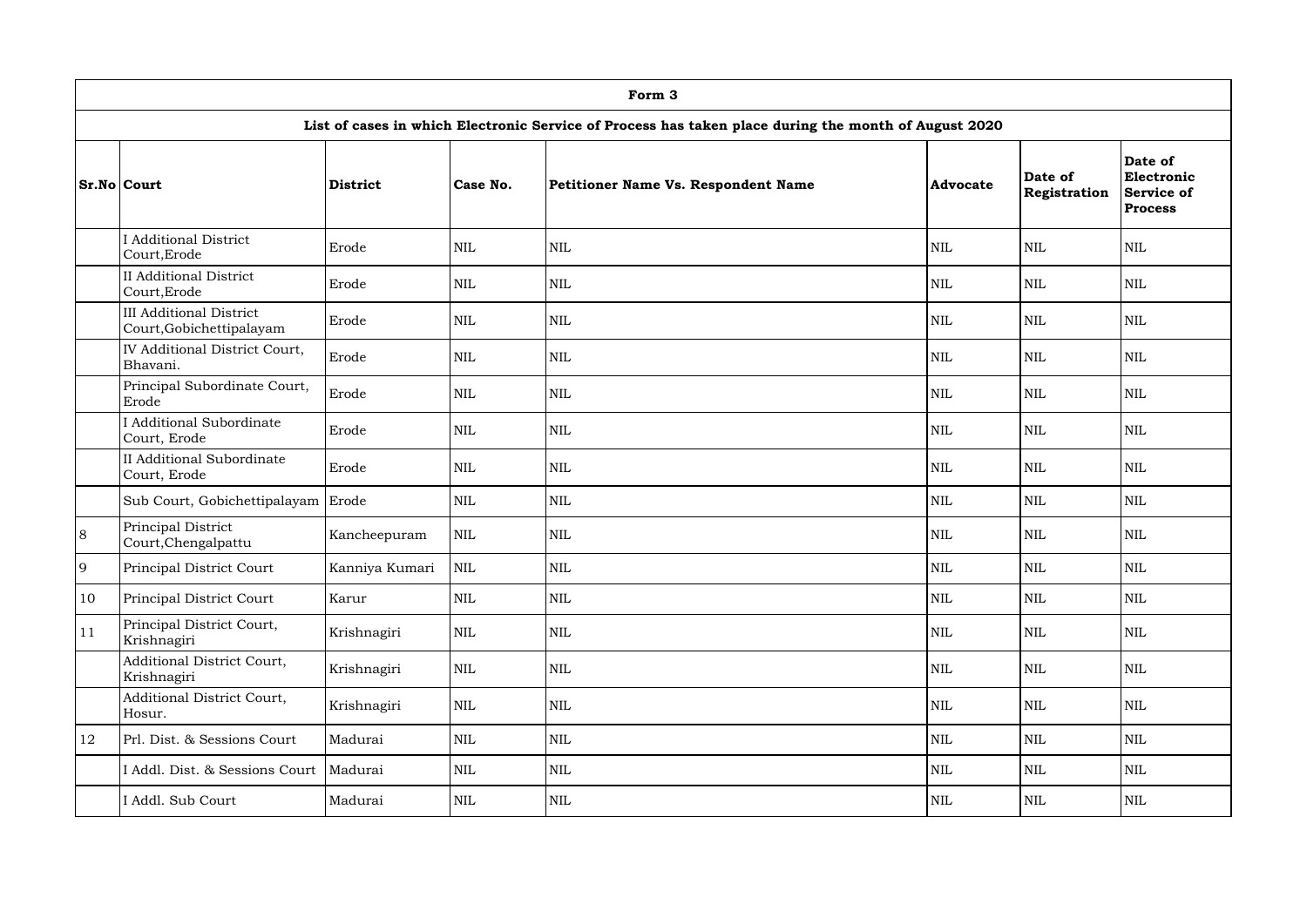|    | Form 3                                       |                    |              |                                                                                                      |                 |                         |                                                              |  |  |
|----|----------------------------------------------|--------------------|--------------|------------------------------------------------------------------------------------------------------|-----------------|-------------------------|--------------------------------------------------------------|--|--|
|    |                                              |                    |              | List of cases in which Electronic Service of Process has taken place during the month of August 2020 |                 |                         |                                                              |  |  |
|    | <b>Sr.No Court</b>                           | <b>District</b>    | Case No.     | Petitioner Name Vs. Respondent Name                                                                  | <b>Advocate</b> | Date of<br>Registration | Date of<br>Electronic<br><b>Service of</b><br><b>Process</b> |  |  |
|    | II Addl. Sub Court                           | Madurai            | $\mbox{NIL}$ | <b>NIL</b>                                                                                           | <b>NIL</b>      | <b>NIL</b>              | <b>NIL</b>                                                   |  |  |
| 13 | District Court, Nagapattinam                 | Nagapattinam       | <b>NIL</b>   | <b>NIL</b>                                                                                           | <b>NIL</b>      | <b>NIL</b>              | <b>NIL</b>                                                   |  |  |
|    | Fast Track Mahila Court,<br>Nagapattinam     | Nagapattinam       | <b>NIL</b>   | <b>NIL</b>                                                                                           | <b>NIL</b>      | <b>NIL</b>              | <b>NIL</b>                                                   |  |  |
|    | Additional District Court,<br>Mayiladuthurai | Nagapattinam       | <b>NIL</b>   | <b>NIL</b>                                                                                           | <b>NIL</b>      | <b>NIL</b>              | <b>NIL</b>                                                   |  |  |
|    | Sub Court, Nagapattinam                      | Nagapattinam       | <b>NIL</b>   | <b>NIL</b>                                                                                           | <b>NIL</b>      | $\text{NIL}$            | <b>NIL</b>                                                   |  |  |
|    | Principal Sub Court,<br>Mayiladuthurai       | Nagapattinam       | <b>NIL</b>   | <b>NIL</b>                                                                                           | <b>NIL</b>      | NIL                     | <b>NIL</b>                                                   |  |  |
|    | Additional Sub Court,<br>Mayiladuthurai      | Nagapattinam       | <b>NIL</b>   | <b>NIL</b>                                                                                           | <b>NIL</b>      | <b>NIL</b>              | <b>NIL</b>                                                   |  |  |
| 14 | The Principal District Judge                 | Namakkal           | <b>NIL</b>   | <b>NIL</b>                                                                                           | <b>NIL</b>      | <b>NIL</b>              | <b>NIL</b>                                                   |  |  |
| 15 | District Court<br>Udhagamandalam, Nilgris    | Nilgris            | $\mbox{NIL}$ | <b>NIL</b>                                                                                           | <b>NIL</b>      | <b>NIL</b>              | <b>NIL</b>                                                   |  |  |
| 16 | Principal District Court                     | Perambalur         | <b>NIL</b>   | <b>NIL</b>                                                                                           | <b>NIL</b>      | <b>NIL</b>              | <b>NIL</b>                                                   |  |  |
|    | Mahila Court                                 | Perambalur         | NIL          | $\mbox{NIL}$                                                                                         | $\mbox{NIL}$    | $\mbox{NIL}$            | <b>NIL</b>                                                   |  |  |
|    | Sub Court                                    | Perambalur         | $\mbox{NIL}$ | $\mbox{NIL}$                                                                                         | $\mbox{NIL}$    | $\mbox{NIL}$            | $\mbox{NIL}$                                                 |  |  |
| 17 | The Principal District Court                 | Pudukottai         | <b>NIL</b>   | $\mbox{NIL}$                                                                                         | $\mbox{NIL}$    | $\mbox{NIL}$            | <b>NIL</b>                                                   |  |  |
|    | The Mahila Court                             | Pudukottai         | $\mbox{NIL}$ | $\mbox{NIL}$                                                                                         | $\mbox{NIL}$    | $\mbox{NIL}$            | <b>NIL</b>                                                   |  |  |
|    | The Principal Sub Court                      | Pudukottai         | $\mbox{NIL}$ | $\mbox{NIL}$                                                                                         | $\mbox{NIL}$    | $\mbox{NIL}$            | $\mbox{NIL}$                                                 |  |  |
|    | The Additional Sub Court                     | Pudukottai         | NIL          | $\mbox{NIL}$                                                                                         | $\mbox{NIL}$    | $\mbox{NIL}$            | <b>NIL</b>                                                   |  |  |
|    | The Additional District Court                | Pudukottai         | $\mbox{NIL}$ | $\mbox{NIL}$                                                                                         | $\mbox{NIL}$    | $\rm NIL$               | <b>NIL</b>                                                   |  |  |
|    | The Sub Court, Aranthangi                    | Pudukottai         | <b>NIL</b>   | <b>NIL</b>                                                                                           | $\mbox{NIL}$    | NIL                     | <b>NIL</b>                                                   |  |  |
| 18 | Principal District Court                     | Ramanathapuram NIL |              | $\mbox{NIL}$                                                                                         | $\mbox{NIL}$    | $\mbox{NIL}$            | $\mbox{NIL}$                                                 |  |  |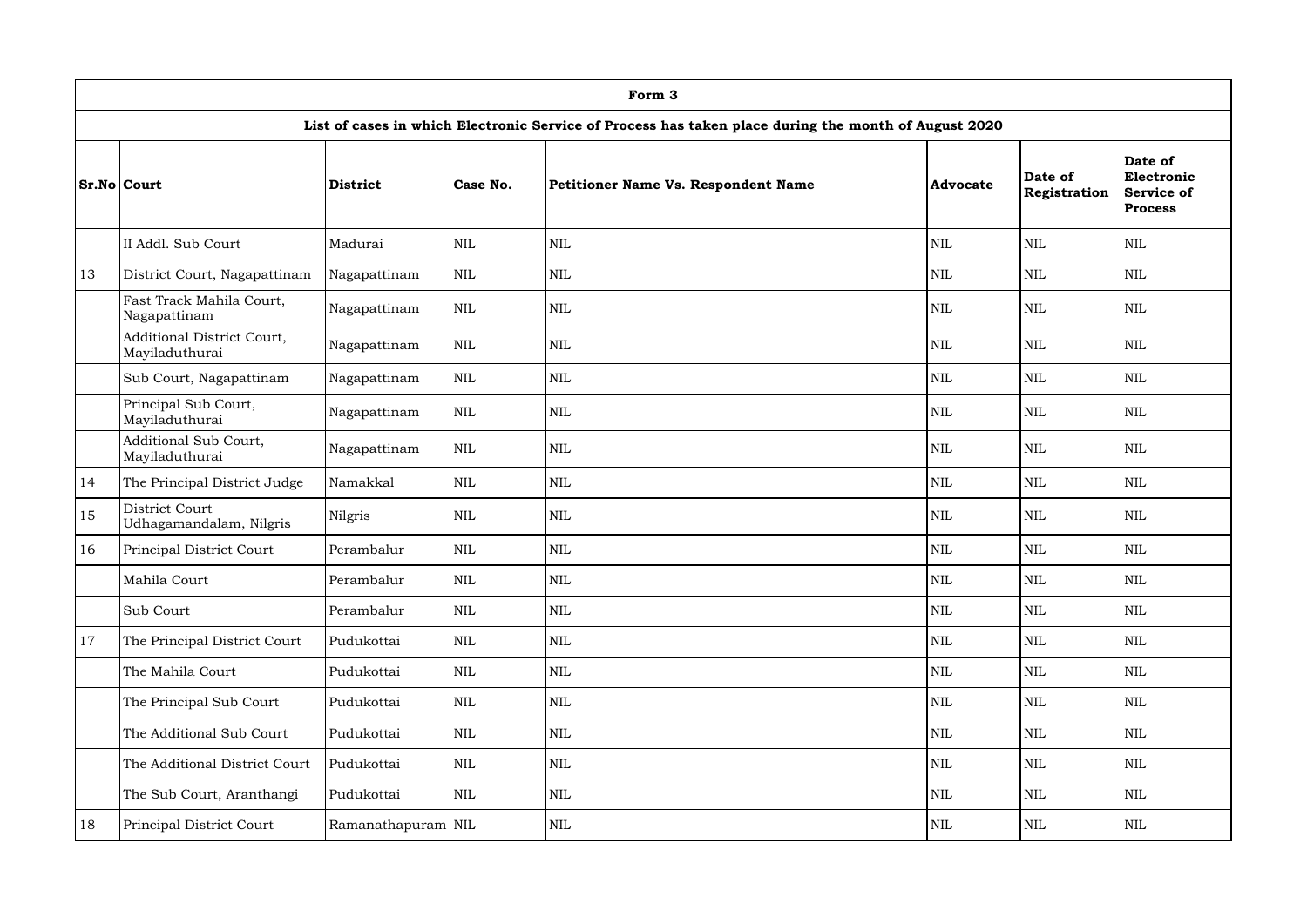|    |                                                                 |                 |              | Form 3                                                                                               |                     |                         |                                                              |
|----|-----------------------------------------------------------------|-----------------|--------------|------------------------------------------------------------------------------------------------------|---------------------|-------------------------|--------------------------------------------------------------|
|    |                                                                 |                 |              | List of cases in which Electronic Service of Process has taken place during the month of August 2020 |                     |                         |                                                              |
|    | <b>Sr.No Court</b>                                              | <b>District</b> | Case No.     | <b>Petitioner Name Vs. Respondent Name</b>                                                           | <b>Advocate</b>     | Date of<br>Registration | Date of<br>Electronic<br><b>Service of</b><br><b>Process</b> |
| 19 | Principal District Court,<br>Salem.                             | Salem           | <b>NIL</b>   | <b>NIL</b>                                                                                           | <b>NIL</b>          | <b>NIL</b>              | <b>NIL</b>                                                   |
| 20 | Principal District and Sessions<br>Court                        | Sivagangai      | <b>NIL</b>   | <b>NIL</b>                                                                                           | <b>NIL</b>          | NIL                     | <b>NIL</b>                                                   |
| 21 | Prl. District Court                                             | Thanjavur       | <b>NIL</b>   | <b>NIL</b>                                                                                           | <b>NIL</b>          | <b>NIL</b>              | <b>NIL</b>                                                   |
|    | III Additional District Judge,<br>Pattukkottai.                 | Thanjavur       | <b>NIL</b>   | <b>NIL</b>                                                                                           | <b>NIL</b>          | <b>NIL</b>              | <b>NIL</b>                                                   |
| 22 | Principal District Court                                        | Theni           | $\mbox{NIL}$ | <b>NIL</b>                                                                                           | <b>NIL</b>          | <b>NIL</b>              | <b>NIL</b>                                                   |
| 23 | Principal District Court,<br>Thoothukudi                        | Thoothukudi     | <b>NIL</b>   | <b>NIL</b>                                                                                           | <b>NIL</b>          | <b>NIL</b>              | <b>NIL</b>                                                   |
| 24 | Principal District Court                                        | Tiruchirappalli | <b>NIL</b>   | <b>NIL</b>                                                                                           | $\mbox{NIL}$        | <b>NIL</b>              | <b>NIL</b>                                                   |
|    | <b>II Additional District Court</b>                             | Tiruchirappalli | $\mbox{NIL}$ | <b>NIL</b>                                                                                           | <b>NIL</b>          | <b>NIL</b>              | <b>NIL</b>                                                   |
| 25 | Principal District Court                                        | Tirunelveli     | $\mbox{NIL}$ | <b>NIL</b>                                                                                           | <b>NIL</b>          | $\text{NIL}$            | <b>NIL</b>                                                   |
| 26 | Principal Subordinate Court,<br>Tiruppur                        | Tiruppur        | OS.157/2020  | B. Kesavamoorthy Vs 1. M/s. Bluee Style Knit Wears, 2.<br>Rathinasamy, 3. Devi, 4. Kalyani           | E. Praveen<br>Kumar | 13.08.2020              | 18.08.2020                                                   |
| 27 | Principal District Court,<br>Tiruvallur                         | Tiruvallur      | $\mbox{NIL}$ | $\mbox{NIL}$                                                                                         | $\mbox{NIL}$        | $\mbox{NIL}$            | <b>NIL</b>                                                   |
|    | The I Additional District and<br>Sessions Court, Tiruvallur.    | Tiruvallur      | <b>NIL</b>   | $\mbox{NIL}$                                                                                         | $\mbox{NIL}$        | $\mbox{NIL}$            | <b>NIL</b>                                                   |
|    | The II Additional District and<br>Sessions Court, Poonamallee.  | Tiruvallur      | <b>NIL</b>   | $\mbox{NIL}$                                                                                         | <b>NIL</b>          | <b>NIL</b>              | <b>NIL</b>                                                   |
|    | The III Additional District and<br>Sessions Court, Poonamallee. | Tiruvallur      | <b>NIL</b>   | <b>NIL</b>                                                                                           | $\mbox{NIL}$        | $\mbox{NIL}$            | <b>NIL</b>                                                   |
|    | The IV Additional District and<br>Sessions Court, Ponneri.      | Tiruvallur      | $\mbox{NIL}$ | <b>NIL</b>                                                                                           | <b>NIL</b>          | <b>NIL</b>              | <b>NIL</b>                                                   |
|    | The Sub Court, Tiruvallur.                                      | Tiruvallur      | $\mbox{NIL}$ | <b>NIL</b>                                                                                           | $\mbox{NIL}$        | $\mbox{NIL}$            | <b>NIL</b>                                                   |
|    | The Sub Court, Poonamallee.                                     | Tiruvallur      | $\mbox{NIL}$ | <b>NIL</b>                                                                                           | $\mbox{NIL}$        | $\mbox{NIL}$            | <b>NIL</b>                                                   |
|    | The Sub Court, Tiruttani.                                       | Tiruvallur      | <b>NIL</b>   | $\mbox{NIL}$                                                                                         | <b>NIL</b>          | $\mbox{NIL}$            | $\mbox{NIL}$                                                 |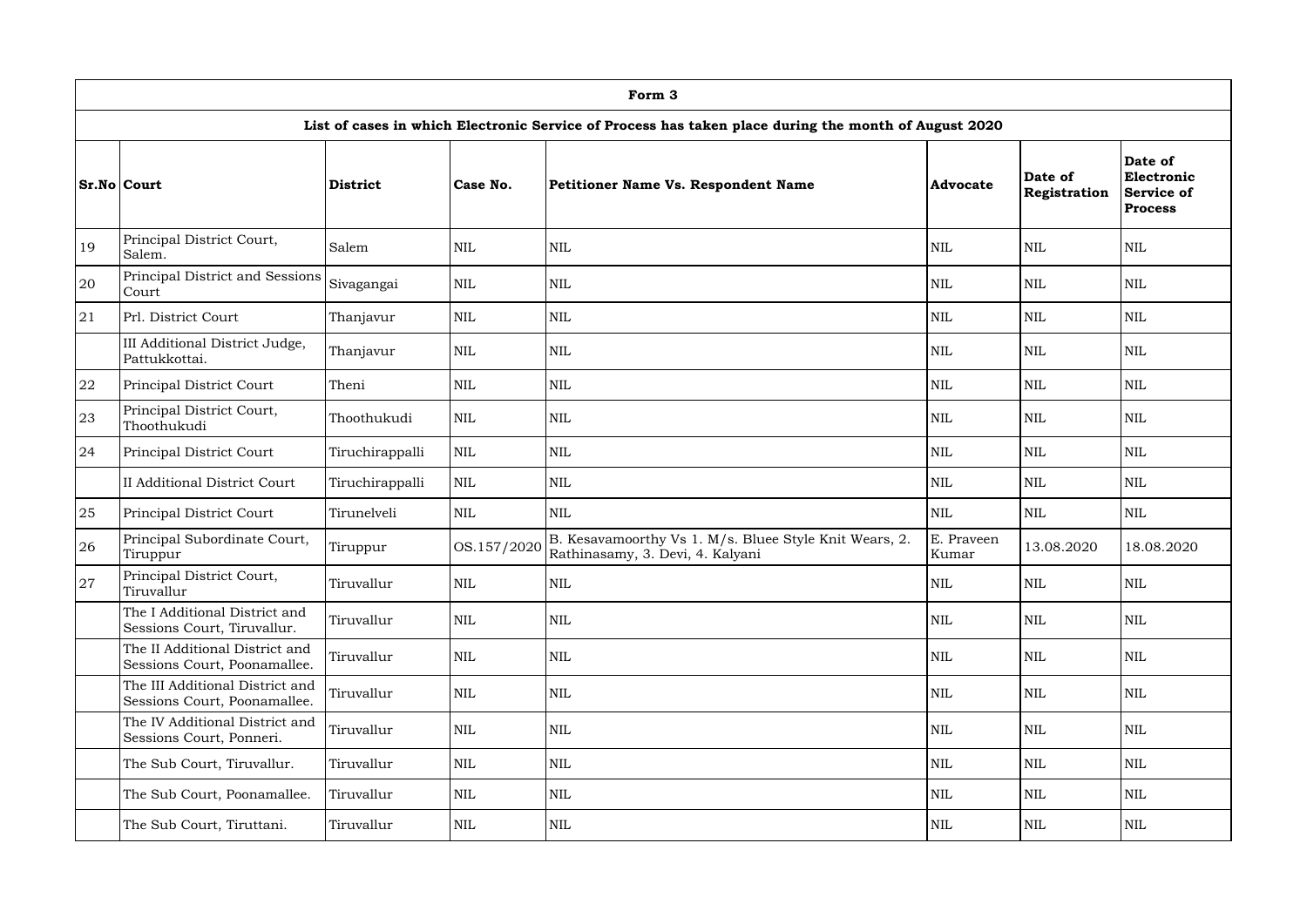|    | Form 3                                          |                 |              |                                                                                                      |                 |                         |                                                              |  |
|----|-------------------------------------------------|-----------------|--------------|------------------------------------------------------------------------------------------------------|-----------------|-------------------------|--------------------------------------------------------------|--|
|    |                                                 |                 |              | List of cases in which Electronic Service of Process has taken place during the month of August 2020 |                 |                         |                                                              |  |
|    | Sr.No Court                                     | <b>District</b> | Case No.     | Petitioner Name Vs. Respondent Name                                                                  | <b>Advocate</b> | Date of<br>Registration | Date of<br>Electronic<br><b>Service of</b><br><b>Process</b> |  |
| 28 | Principal District Court,<br>Tiruvannamalai.    | Tiruvannamalai  | <b>NIL</b>   | <b>NIL</b>                                                                                           | <b>NIL</b>      | $\mbox{NIL}$            | <b>NIL</b>                                                   |  |
|    | <b>Additional District Court</b><br>(FTC), Arni | Tiruvannamalai  | <b>NIL</b>   | <b>NIL</b>                                                                                           | <b>NIL</b>      | <b>NIL</b>              | <b>NIL</b>                                                   |  |
| 29 | <b>Principal District Court</b>                 | Tiruvarur       | <b>NIL</b>   | <b>NIL</b>                                                                                           | <b>NIL</b>      | <b>NIL</b>              | <b>NIL</b>                                                   |  |
| 30 | Principal District Court,<br>Vellore            | Vellore         | <b>NIL</b>   | <b>NIL</b>                                                                                           | <b>NIL</b>      | <b>NIL</b>              | <b>NIL</b>                                                   |  |
| 31 | <b>Principal District Court</b>                 | Villupuram      | <b>NIL</b>   | <b>NIL</b>                                                                                           | <b>NIL</b>      | <b>NIL</b>              | <b>NIL</b>                                                   |  |
| 32 | Principal District Court,<br>Srivillliputtur    | Virudhunagar    | $\mbox{NIL}$ | <b>NIL</b>                                                                                           | $\mbox{NIL}$    | $\mbox{NIL}$            | <b>NIL</b>                                                   |  |
|    | Sub Court, Sivakasi                             | Virudhunagar    | <b>NIL</b>   | <b>NIL</b>                                                                                           | <b>NIL</b>      | <b>NIL</b>              | <b>NIL</b>                                                   |  |
| 33 | PDJ                                             | Puducherry      | <b>NIL</b>   | <b>NIL</b>                                                                                           | $\mbox{NIL}$    | <b>NIL</b>              | <b>NIL</b>                                                   |  |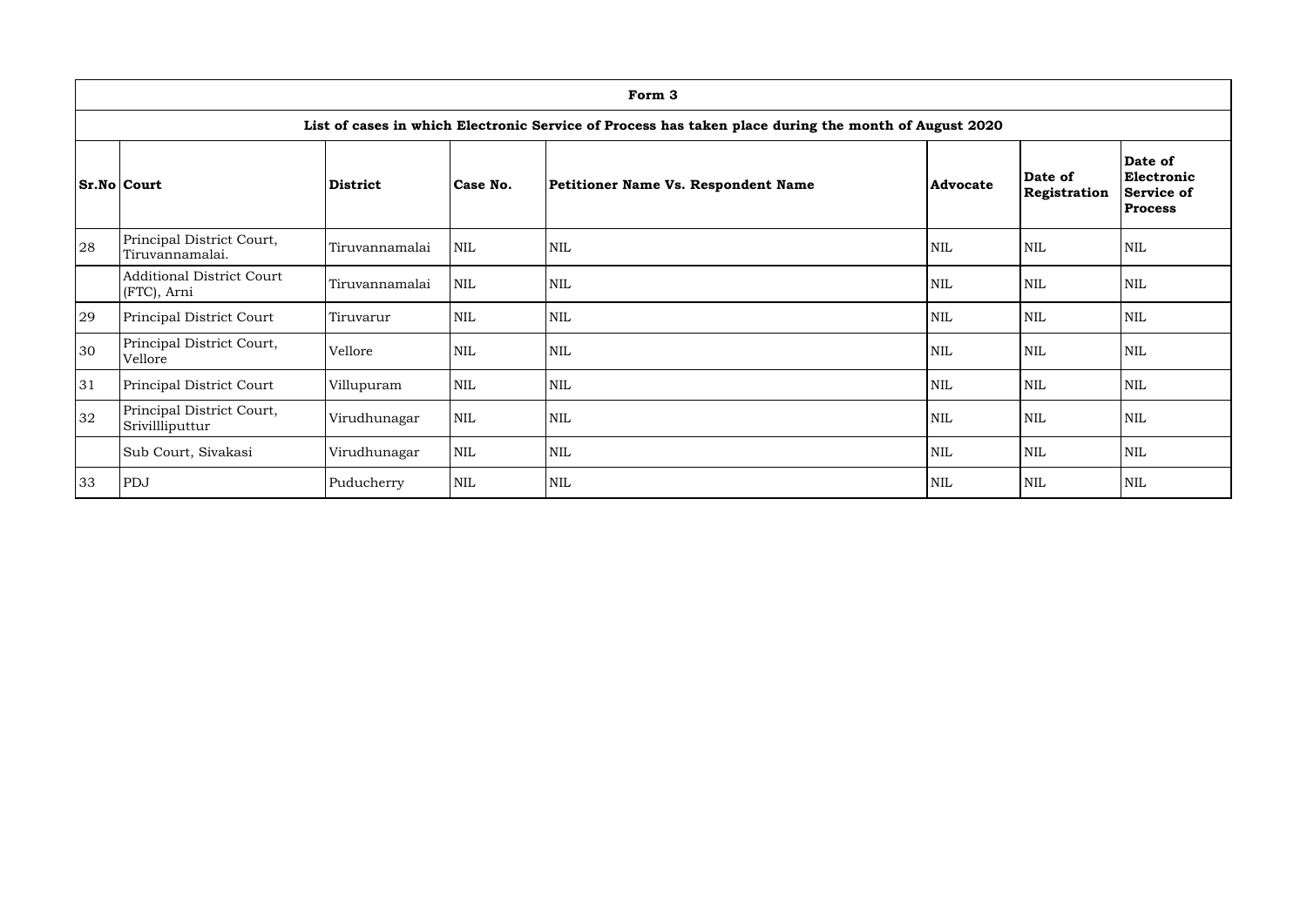|                  | Form 4                                                     |                 |                                                                                                |              |                            |                                                        |  |  |
|------------------|------------------------------------------------------------|-----------------|------------------------------------------------------------------------------------------------|--------------|----------------------------|--------------------------------------------------------|--|--|
|                  |                                                            |                 | List of total no. of cases randomly allocated during the month of August 2020                  |              |                            |                                                        |  |  |
|                  | $Sr.No $ Court                                             | <b>District</b> | <b>Court Name</b>                                                                              | Court<br>No. | <b>Case</b><br><b>Type</b> | <b>Case Count (No. of cases</b><br>randomly allocated) |  |  |
|                  | Principal District Court                                   | Ariyalur        | <b>NIL</b>                                                                                     | $\mbox{NIL}$ | <b>NIL</b>                 | <b>NIL</b>                                             |  |  |
| $\boldsymbol{2}$ | Principal Judge's Court                                    | Chennai         | Principal Judge's Court is designated to deal with the<br>cases under Commercial Original Suit | <b>NIL</b>   | <b>COS</b>                 | $\mbox{NIL}$                                           |  |  |
| 3                | Prl. District Court, CBE.                                  | Coimbatore      | Principal District & Sessions Court, Coimbatore                                                | $\mbox{NIL}$ | Original<br>Suit           | $\sqrt{2}$                                             |  |  |
|                  | I Addl.District Court, CBE                                 | Coimbatore      | <b>NIL</b>                                                                                     | $\mbox{NIL}$ | <b>NIL</b>                 | <b>NIL</b>                                             |  |  |
|                  | III Addl. Dist. Court, CBE                                 | Coimbatore      | <b>NIL</b>                                                                                     | NIL          | <b>NIL</b>                 | <b>NIL</b>                                             |  |  |
|                  | IV Addl. Dist. Court, CBE                                  | Coimbatore      | <b>NIL</b>                                                                                     | $\mbox{NIL}$ | <b>NIL</b>                 | <b>NIL</b>                                             |  |  |
|                  | V Addl. Dist. Court, CBE                                   | Coimbatore      | $\mbox{NIL}$                                                                                   | $\mbox{NIL}$ | <b>NIL</b>                 | <b>NIL</b>                                             |  |  |
| $\overline{4}$   | Principal District and Sessions Court,<br>Cuddalore        | Cuddalore       | Principal District and Sessions Court, Cuddalore                                               | $\mbox{NIL}$ | <b>COS</b>                 | $\mathfrak{Z}$                                         |  |  |
|                  | All other Courts                                           | Cuddalore       | $\mbox{NIL}$                                                                                   | <b>NIL</b>   | <b>NIL</b>                 | <b>NIL</b>                                             |  |  |
| 5                | Principal District Court, Dharmapuri.                      | Dharmapuri      | <b>NIL</b>                                                                                     | <b>NIL</b>   | $\mbox{NIL}$               | <b>NIL</b>                                             |  |  |
|                  | Judicial Magistrate No.II, Dharmapuri.                     | Dharmapuri      | <b>NIL</b>                                                                                     | $\mbox{NIL}$ | <b>NIL</b>                 | <b>NIL</b>                                             |  |  |
| 6                | Principal District Court, Dindigul                         | Dindigul        | <b>NIL</b>                                                                                     | $\mbox{NIL}$ | <b>NIL</b>                 | <b>NIL</b>                                             |  |  |
| $\overline{7}$   | Principal District Court, Erode                            | Erode           | <b>NIL</b>                                                                                     | NIL          | <b>NIL</b>                 | <b>NIL</b>                                             |  |  |
|                  | I Additional District Court, Erode                         | Erode           | <b>NIL</b>                                                                                     | NIL          | <b>NIL</b>                 | $\mbox{NIL}$                                           |  |  |
|                  | II Additional District Court, Erode                        | Erode           | <b>NIL</b>                                                                                     | NIL          | <b>NIL</b>                 | <b>NIL</b>                                             |  |  |
|                  | <b>III Additional District</b><br>Court, Gobichettipalayam | Erode           | $\mbox{NIL}$                                                                                   | NIL          | NIL                        | $\mbox{NIL}$                                           |  |  |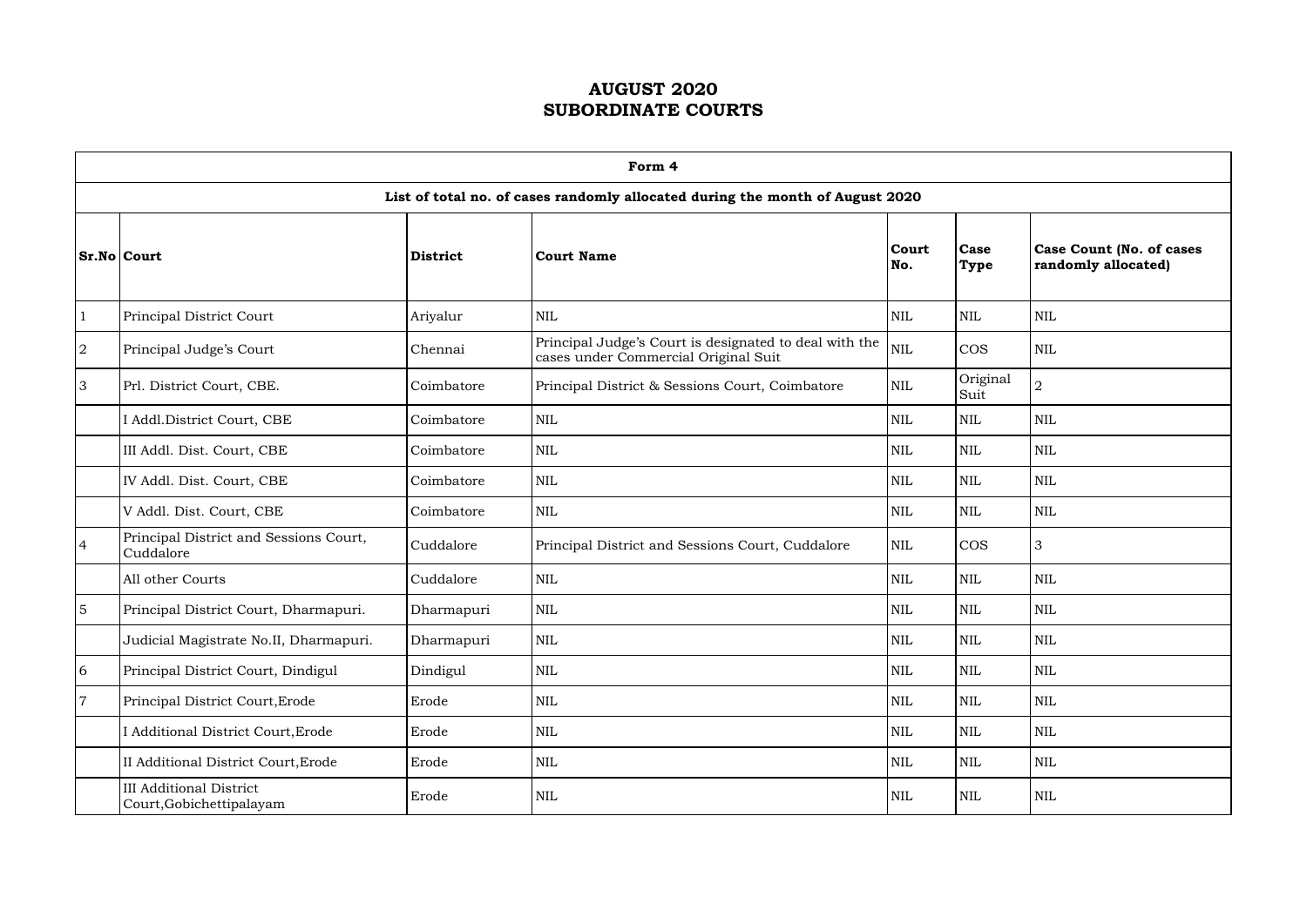|       |                                                                               |                 | Form 4                   |              |                     |                                                        |  |  |
|-------|-------------------------------------------------------------------------------|-----------------|--------------------------|--------------|---------------------|--------------------------------------------------------|--|--|
|       | List of total no. of cases randomly allocated during the month of August 2020 |                 |                          |              |                     |                                                        |  |  |
|       | <b>Sr.No Court</b>                                                            | <b>District</b> | <b>Court Name</b>        | Court<br>No. | Case<br><b>Type</b> | <b>Case Count (No. of cases</b><br>randomly allocated) |  |  |
|       | IV Additional District Court, Bhavani.                                        | Erode           | <b>NIL</b>               | <b>NIL</b>   | $\mbox{NIL}$        | <b>NIL</b>                                             |  |  |
|       | Principal Subordinate Court, Erode                                            | Erode           | <b>NIL</b>               | <b>NIL</b>   | <b>NIL</b>          | <b>NIL</b>                                             |  |  |
|       | I Additional Subordinate Court, Erode                                         | Erode           | <b>NIL</b>               | <b>NIL</b>   | <b>NIL</b>          | <b>NIL</b>                                             |  |  |
|       | II Additional Subordinate Court, Erode                                        | Erode           | <b>NIL</b>               | <b>NIL</b>   | <b>NIL</b>          | <b>NIL</b>                                             |  |  |
|       | Sub Court, Gobichettipalayam                                                  | Erode           | <b>NIL</b>               | $\mbox{NIL}$ | <b>NIL</b>          | <b>NIL</b>                                             |  |  |
| $8\,$ | Principal District Court, Chengalpattu                                        | Kancheepuram    | $\text{NIL}$             | <b>NIL</b>   | <b>NIL</b>          | <b>NIL</b>                                             |  |  |
| 9     | Principal District Court                                                      | Kanniya Kumari  | Principal District Court |              | <b>OS</b>           | <b>NIL</b>                                             |  |  |
| 10    | Principal District Court                                                      | Karur           | <b>NIL</b>               | $\mbox{NIL}$ | <b>NIL</b>          | <b>NIL</b>                                             |  |  |
| 11    | Principal District Court, Krishnagiri                                         | Krishnagiri     | <b>NIL</b>               | <b>NIL</b>   | <b>NIL</b>          | <b>NIL</b>                                             |  |  |
|       | Additional District Court, Krishnagiri                                        | Krishnagiri     | <b>NIL</b>               | <b>NIL</b>   | <b>NIL</b>          | <b>NIL</b>                                             |  |  |
|       | Additional District Court, Hosur.                                             | Krishnagiri     | <b>NIL</b>               | $\mbox{NIL}$ | <b>NIL</b>          | <b>NIL</b>                                             |  |  |
| 12    | Prl. Dist. & Sessions Court                                                   | Madurai         | $\mbox{NIL}$             | $\mbox{NIL}$ | $\mbox{NIL}$        | $\mbox{NIL}$                                           |  |  |
|       | I Addl. Dist. & Sessions Court                                                | Madurai         | $\mbox{NIL}$             | $\mbox{NIL}$ | <b>NIL</b>          | <b>NIL</b>                                             |  |  |
|       | I Addl. Sub Court                                                             | Madurai         | <b>NIL</b>               | $\mbox{NIL}$ | <b>NIL</b>          | <b>NIL</b>                                             |  |  |
|       | II Addl. Sub Court                                                            | Madurai         | <b>NIL</b>               | $\mbox{NIL}$ | <b>NIL</b>          | $\mbox{NIL}$                                           |  |  |
| 13    | District Court, Nagapattinam                                                  | Nagapattinam    | $\mbox{NIL}$             | $\mbox{NIL}$ | <b>NIL</b>          | <b>NIL</b>                                             |  |  |
|       | Fast Track Mahila Court, Nagapattinam                                         | Nagapattinam    | $\mbox{NIL}$             | $\mbox{NIL}$ | <b>NIL</b>          | <b>NIL</b>                                             |  |  |
|       | Additional District Court, Mayiladuthurai                                     | Nagapattinam    | $\mbox{NIL}$             | $\mbox{NIL}$ | <b>NIL</b>          | $\mbox{NIL}$                                           |  |  |
|       | Sub Court, Nagapattinam                                                       | Nagapattinam    | $\mbox{NIL}$             | $\mbox{NIL}$ | <b>NIL</b>          | <b>NIL</b>                                             |  |  |
|       | Principal Sub Court, Mayiladuthurai                                           | Nagapattinam    | $\mbox{NIL}$             | $\mbox{NIL}$ | <b>NIL</b>          | <b>NIL</b>                                             |  |  |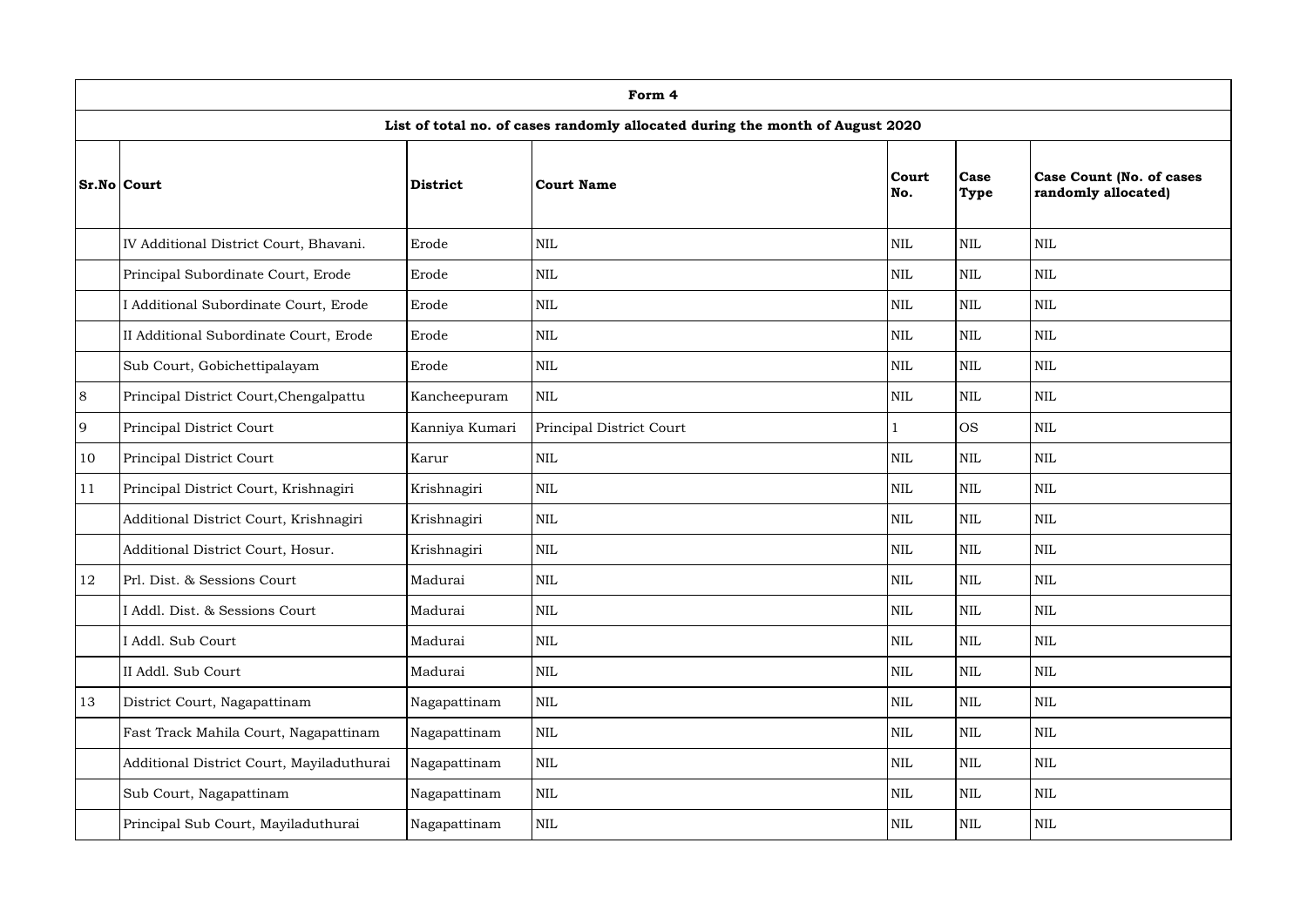|    |                                              |                    | Form 4                                                                        |                 |              |                                                        |
|----|----------------------------------------------|--------------------|-------------------------------------------------------------------------------|-----------------|--------------|--------------------------------------------------------|
|    |                                              |                    | List of total no. of cases randomly allocated during the month of August 2020 |                 |              |                                                        |
|    | <b>Sr.No Court</b>                           | <b>District</b>    | <b>Court Name</b>                                                             | Court<br>No.    | Case<br>Type | <b>Case Count (No. of cases</b><br>randomly allocated) |
|    | Additional Sub Court, Mayiladuthurai         | Nagapattinam       | <b>NIL</b>                                                                    | <b>NIL</b>      | $\mbox{NIL}$ | <b>NIL</b>                                             |
| 14 | The Principal District Judge                 | Namakkal           | $\mbox{NIL}$                                                                  | <b>NIL</b>      | <b>NIL</b>   | <b>NIL</b>                                             |
| 15 | District Court Udhagamandalam, Nilgris       | Nilgris            | <b>NIL</b>                                                                    | <b>NIL</b>      | <b>NIL</b>   | <b>NIL</b>                                             |
| 16 | Principal District Court                     | Perambalur         | $\mbox{NIL}$                                                                  | <b>NIL</b>      | <b>NIL</b>   | <b>NIL</b>                                             |
|    | Mahila Court                                 | Perambalur         | <b>NIL</b>                                                                    | $\mbox{NIL}$    | <b>NIL</b>   | <b>NIL</b>                                             |
|    | Sub Court                                    | Perambalur         | <b>NIL</b>                                                                    | <b>NIL</b>      | <b>NIL</b>   | <b>NIL</b>                                             |
| 17 | The Principal District Court                 | Pudukottai         | <b>NIL</b>                                                                    | <b>NIL</b>      | <b>NIL</b>   | <b>NIL</b>                                             |
|    | The Mahila Court                             | Pudukottai         | <b>NIL</b>                                                                    | $\mbox{NIL}$    | <b>NIL</b>   | <b>NIL</b>                                             |
|    | The Principal Sub Court                      | Pudukottai         | <b>NIL</b>                                                                    | <b>NIL</b>      | <b>NIL</b>   | <b>NIL</b>                                             |
|    | The Additional Sub Court                     | Pudukottai         | <b>NIL</b>                                                                    | <b>NIL</b>      | <b>NIL</b>   | <b>NIL</b>                                             |
|    | The Additional District Court                | Pudukottai         | <b>NIL</b>                                                                    | $\mbox{NIL}$    | <b>NIL</b>   | <b>NIL</b>                                             |
|    | The Sub Court, Aranthangi                    | Pudukottai         |                                                                               | $74/2018$ Money |              |                                                        |
|    | The Sub Court, Aranthangi                    | Pudukottai         |                                                                               | $49/2019$ Money |              | 1                                                      |
| 18 | Principal District Court                     | Ramanathapuram NIL |                                                                               | $\mbox{NIL}$    | <b>NIL</b>   | <b>NIL</b>                                             |
| 19 | Principal District Court, Salem.             | Salem              | Principal District Court, Salem.                                              |                 | <b>COS</b>   | 8                                                      |
| 20 | Principal District and Sessions Court        | Sivagangai         | $\mbox{NIL}$                                                                  | $\mbox{NIL}$    | <b>NIL</b>   | <b>NIL</b>                                             |
| 21 | Prl. District Court                          | Thanjavur          | <b>NIL</b>                                                                    | $\mbox{NIL}$    | <b>NIL</b>   | <b>NIL</b>                                             |
|    | III Additional District Judge, Pattukkottai. | Thanjavur          | $\mbox{NIL}$                                                                  | $\mbox{NIL}$    | <b>NIL</b>   | $\mbox{NIL}$                                           |
| 22 | Principal District Court                     | Theni              | <b>NIL</b>                                                                    | $\mbox{NIL}$    | <b>NIL</b>   | <b>NIL</b>                                             |
| 23 | Principal District Court, Thoothukudi        | Thoothukudi        | <b>NIL</b>                                                                    | $\mbox{NIL}$    | <b>NIL</b>   | <b>NIL</b>                                             |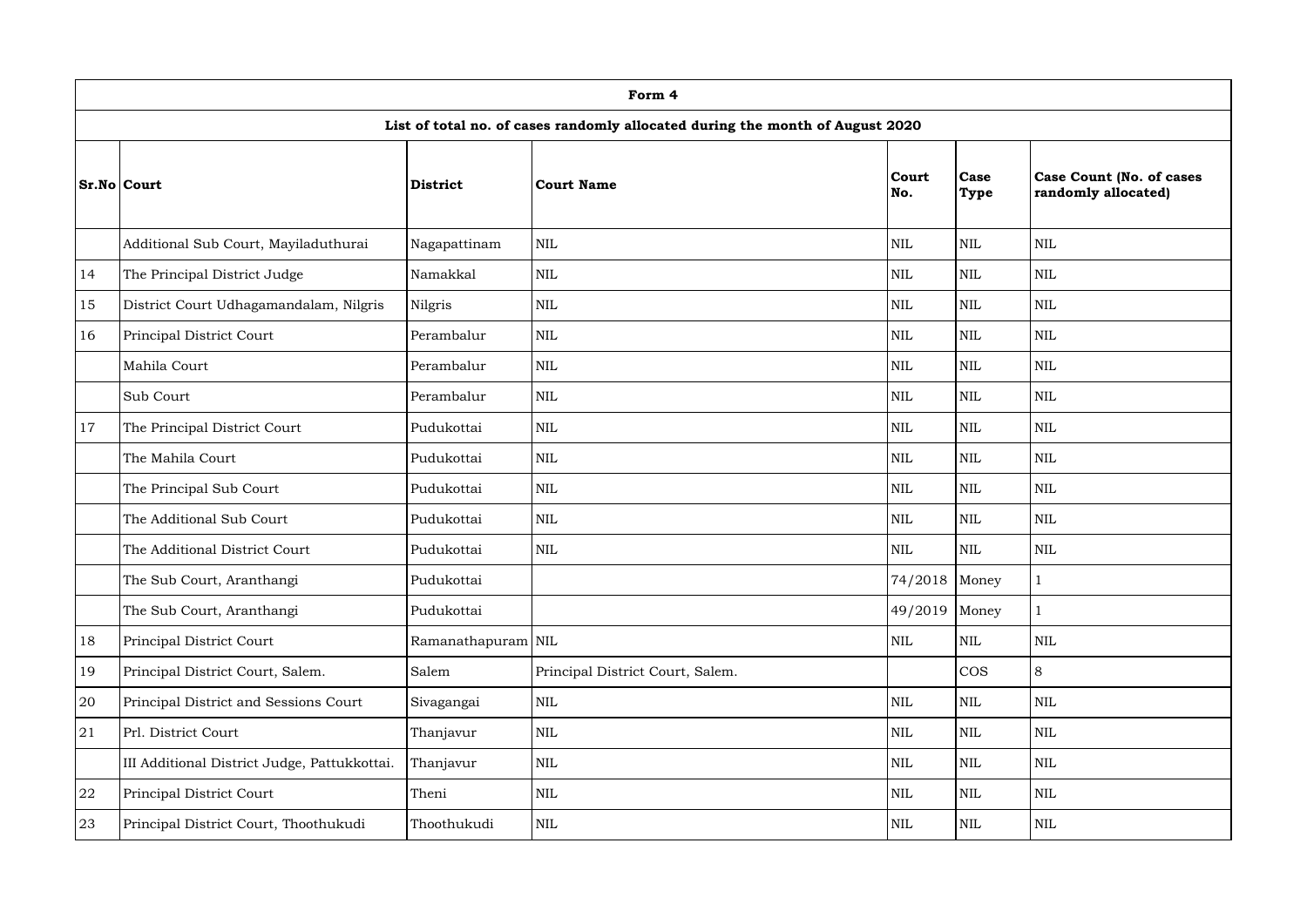|    |                                                                               |                 | Form 4            |              |                     |                                                        |  |  |  |
|----|-------------------------------------------------------------------------------|-----------------|-------------------|--------------|---------------------|--------------------------------------------------------|--|--|--|
|    | List of total no. of cases randomly allocated during the month of August 2020 |                 |                   |              |                     |                                                        |  |  |  |
|    | $Sr.No $ Court                                                                | District        | <b>Court Name</b> | Court<br>No. | <b>Case</b><br>Type | <b>Case Count (No. of cases</b><br>randomly allocated) |  |  |  |
| 24 | Principal District Court                                                      | Tiruchirappalli | $\mbox{NIL}$      | <b>NIL</b>   | <b>NIL</b>          | $\mbox{NIL}$                                           |  |  |  |
|    | <b>II Additional District Court</b>                                           | Tiruchirappalli | $\mbox{NIL}$      | <b>NIL</b>   | <b>NIL</b>          | <b>NIL</b>                                             |  |  |  |
| 25 | Principal District Court                                                      | Tirunelveli     | $\mbox{NIL}$      | <b>NIL</b>   | <b>NIL</b>          | <b>NIL</b>                                             |  |  |  |
| 26 | Principal Subordinate Court, Tiruppur                                         | Tiruppur        | $\text{NIL}$      | <b>NIL</b>   | <b>NIL</b>          | <b>NIL</b>                                             |  |  |  |
|    | Additional Sub Court, Tiruppur                                                | Tiruppur        | $\text{NIL}$      | <b>NIL</b>   | <b>NIL</b>          | $\mbox{NIL}$                                           |  |  |  |
| 27 | Principal District Court, Tiruvallur                                          | Tiruvallur      | $\mbox{NIL}$      | <b>NIL</b>   | <b>NIL</b>          | <b>NIL</b>                                             |  |  |  |
|    | The I Additional District and Sessions<br>Court, Tiruvallur.                  | Tiruvallur      | $\mbox{NIL}$      | <b>NIL</b>   | <b>NIL</b>          | <b>NIL</b>                                             |  |  |  |
|    | The II Additional District and Sessions<br>Court, Poonamallee.                | Tiruvallur      | $\mbox{NIL}$      | <b>NIL</b>   | <b>NIL</b>          | <b>NIL</b>                                             |  |  |  |
|    | The III Additional District and Sessions<br>Court, Poonamallee.               | Tiruvallur      | $\mbox{NIL}$      | <b>NIL</b>   | <b>NIL</b>          | <b>NIL</b>                                             |  |  |  |
|    | The IV Additional District and Sessions<br>Court, Ponneri.                    | Tiruvallur      | $\mbox{NIL}$      | <b>NIL</b>   | <b>NIL</b>          | <b>NIL</b>                                             |  |  |  |
|    | The Sub Court, Tiruvallur.                                                    | Tiruvallur      | $\mbox{NIL}$      | $\mbox{NIL}$ | $\mbox{NIL}$        | $\mbox{NIL}$                                           |  |  |  |
|    | The Sub Court, Poonamallee.                                                   | Tiruvallur      | $\mbox{NIL}$      | $\mbox{NIL}$ | <b>NIL</b>          | $\mbox{NIL}$                                           |  |  |  |
|    | The Sub Court, Tiruttani.                                                     | Tiruvallur      | $\mbox{NIL}$      | <b>NIL</b>   | <b>NIL</b>          | <b>NIL</b>                                             |  |  |  |
| 28 | Principal District Court, Tiruvannamalai.                                     | Tiruvannamalai  | $\mbox{NIL}$      | <b>NIL</b>   | <b>NIL</b>          | <b>NIL</b>                                             |  |  |  |
|    | Additional District Court (FTC), Arni                                         | Tiruvannamalai  | $\mbox{NIL}$      | $\mbox{NIL}$ | <b>NIL</b>          | $\mbox{NIL}$                                           |  |  |  |
| 29 | Principal District Court                                                      | Tiruvarur       | $\mbox{NIL}$      | <b>NIL</b>   | <b>NIL</b>          | <b>NIL</b>                                             |  |  |  |
| 30 | Principal District Court, Vellore                                             | Vellore         | $\mbox{NIL}$      | <b>NIL</b>   | <b>NIL</b>          | <b>NIL</b>                                             |  |  |  |
| 31 | Principal District Court                                                      | Villupuram      | $\mbox{NIL}$      | $\mbox{NIL}$ | <b>NIL</b>          | $\mbox{NIL}$                                           |  |  |  |
| 32 | Principal District Court, Srivillliputtur                                     | Virudhunagar    | $\mbox{NIL}$      | <b>NIL</b>   | <b>NIL</b>          | <b>NIL</b>                                             |  |  |  |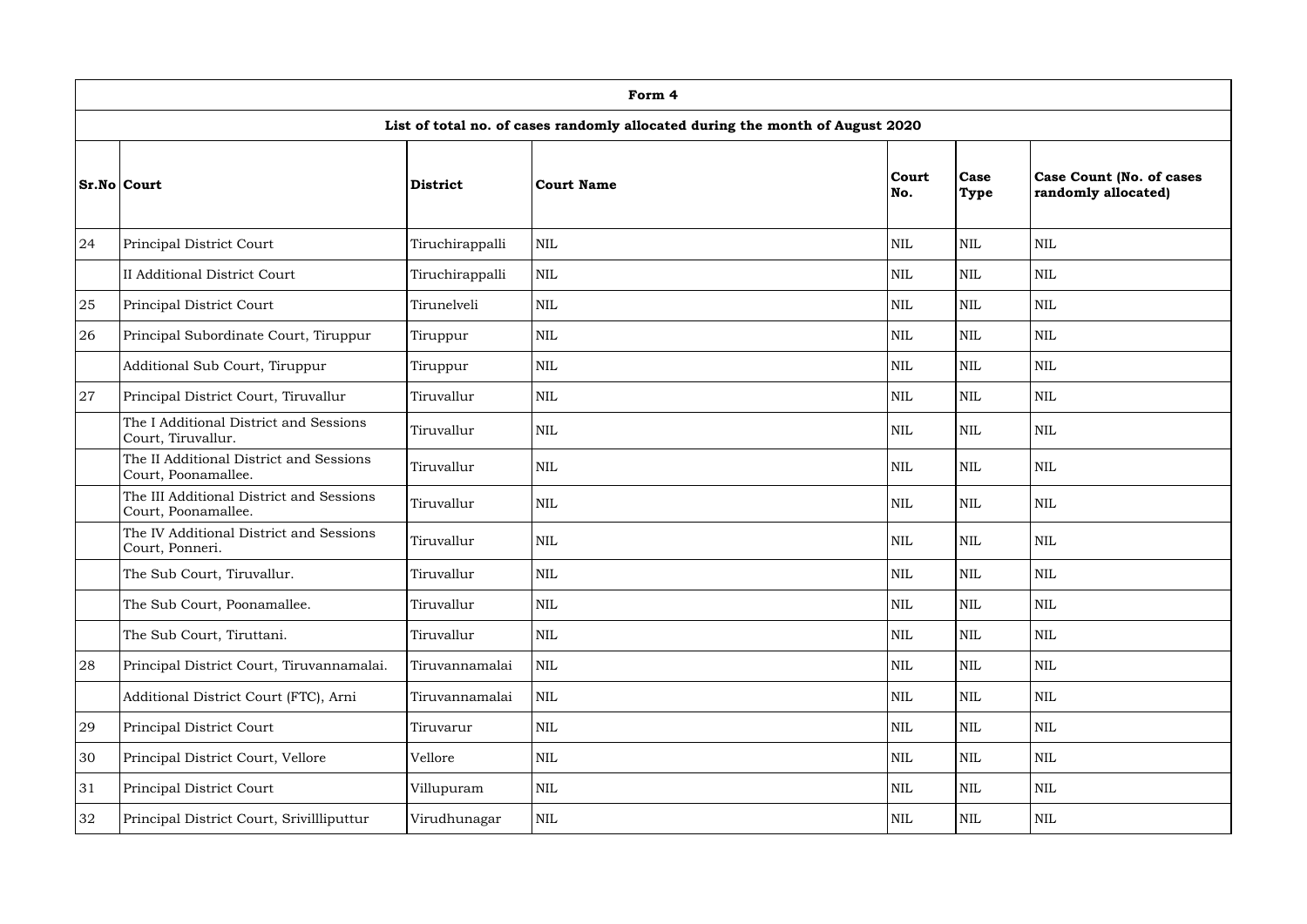|    | Form 4                                                                        |                 |                   |              |                     |            |  |  |  |
|----|-------------------------------------------------------------------------------|-----------------|-------------------|--------------|---------------------|------------|--|--|--|
|    | List of total no. of cases randomly allocated during the month of August 2020 |                 |                   |              |                     |            |  |  |  |
|    | <b>Sr.No Court</b>                                                            | <b>District</b> | <b>Court Name</b> | Court<br>No. | <b>Case</b><br>Type | Cas<br>ran |  |  |  |
|    | Sub Court, Sivakasi                                                           | Virudhunagar    | <b>NIL</b>        | <b>NIL</b>   | <b>NIL</b>          | NIL        |  |  |  |
| 33 | PDJ                                                                           | Puducherry      | <b>NIL</b>        | <b>NIL</b>   | <b>NIL</b>          | NIL        |  |  |  |

| ₿<br>e | <b>Case Count (No. of cases</b><br>randomly allocated) |
|--------|--------------------------------------------------------|
|        | <b>NIL</b>                                             |
|        |                                                        |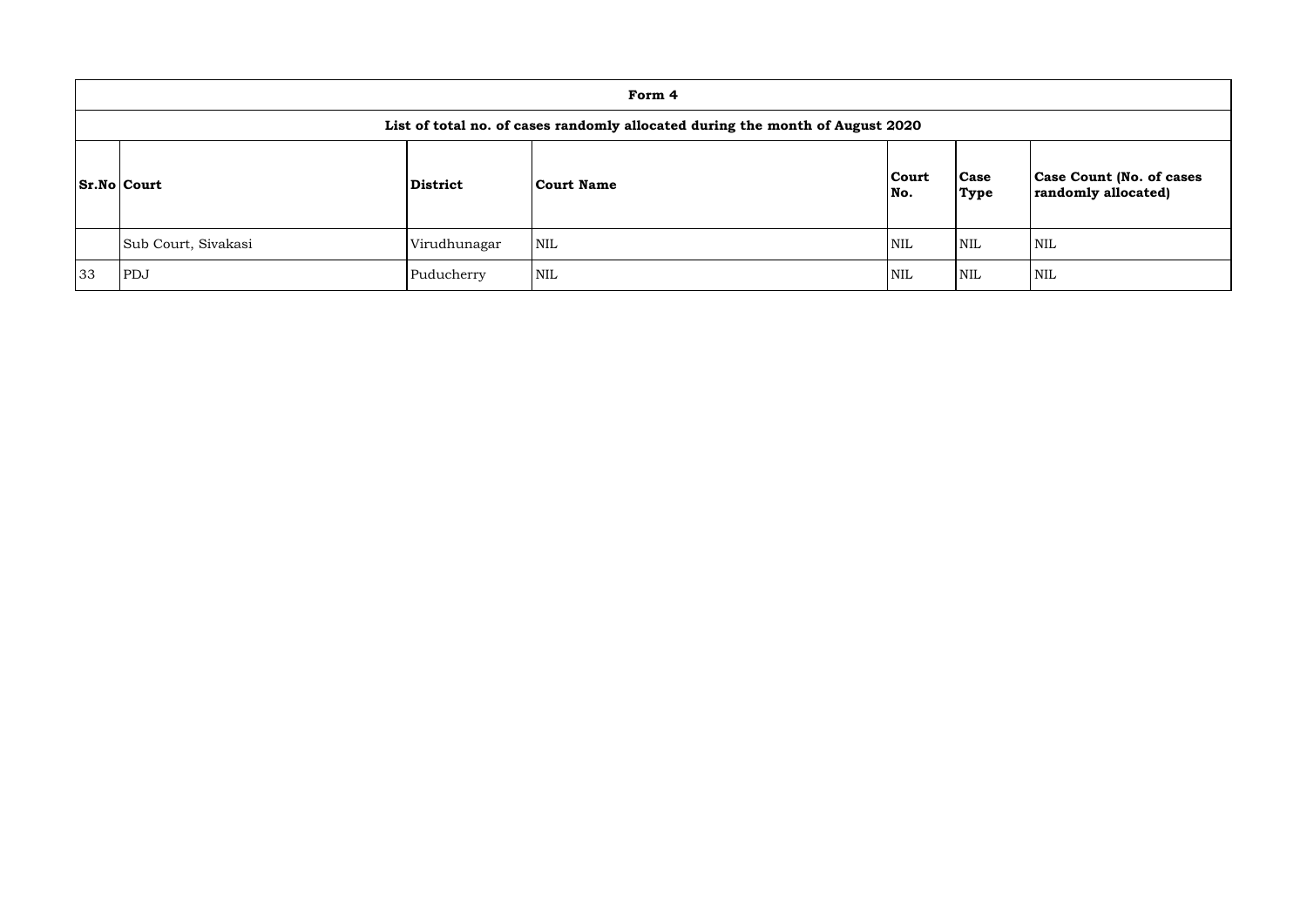|                  | Form 5                                                                                  |                 |              |                                                                                                                                                                                                                                                                                                                                         |                               |                         |                                              |  |  |  |
|------------------|-----------------------------------------------------------------------------------------|-----------------|--------------|-----------------------------------------------------------------------------------------------------------------------------------------------------------------------------------------------------------------------------------------------------------------------------------------------------------------------------------------|-------------------------------|-------------------------|----------------------------------------------|--|--|--|
|                  | List of cases in which Case Management Hearing was held during the month of August 2020 |                 |              |                                                                                                                                                                                                                                                                                                                                         |                               |                         |                                              |  |  |  |
|                  | Sr.No Court                                                                             | <b>District</b> | Case No.     | <b>Petitioner Name Vs. Respondent Name</b>                                                                                                                                                                                                                                                                                              | <b>Advocate</b>               | Date of<br>Registration | Date of Case<br><b>Management</b><br>Hearing |  |  |  |
|                  | Principal District Court                                                                | Ariyalur        | <b>NIL</b>   | <b>NIL</b>                                                                                                                                                                                                                                                                                                                              | <b>NIL</b>                    | <b>NIL</b>              | <b>NIL</b>                                   |  |  |  |
| $\boldsymbol{2}$ | Principal Judge's Court                                                                 | Chennai         | COS 3/2020   | Geethu Thomas, Proprietor M/s. The<br>Frontliners, Chennai. - Plaintiff -VS- M/s.<br>Oceanaa Biotek Industries Limited, Rep by<br>its Director and Authorised Signatory, A.<br>Joseb Raj                                                                                                                                                | M/s. AAV Partners             | 21.08.2020              | 18.09.2020                                   |  |  |  |
|                  | Principal Judge's Court                                                                 | Chennai         | COS 4/2020   | M/s. CLN Cinemas, Rep. by its Proprietor,<br>Mr. Praveen Prasad, No.15/8, Dhanappa<br>Mudalai Street, Madurai - 625 001. --<br>Plaintiff -VS- 1. M/s. JSK Film<br>Corporation, Rep. by Authorized signatory,<br>JSK. Satish Kumar 2. Qube Cinema<br>Technologies, 42, Dr. Ranga Road,<br>Bhaskarapuram, Mylapore, Chennai - 600<br>004. | M/s. V.P. Raman M.S. Seshadri | 26.08.2020              | 25.09.2020                                   |  |  |  |
| 3                | Prl. District Court, CBE.                                                               | Coimbatore      | <b>NIL</b>   | $\mbox{NIL}$                                                                                                                                                                                                                                                                                                                            | <b>NIL</b>                    | <b>NIL</b>              | <b>NIL</b>                                   |  |  |  |
|                  | I Addl.District Court,<br><b>CBE</b>                                                    | Coimbatore      | <b>NIL</b>   | $\mbox{NIL}$                                                                                                                                                                                                                                                                                                                            | <b>NIL</b>                    | <b>NIL</b>              | <b>NIL</b>                                   |  |  |  |
|                  | III Addl. Dist. Court, CBE Coimbatore                                                   |                 | $\mbox{NIL}$ | <b>NIL</b>                                                                                                                                                                                                                                                                                                                              | <b>NIL</b>                    | $\mbox{NIL}$            | <b>NIL</b>                                   |  |  |  |
|                  | IV Addl. Dist. Court, CBE Coimbatore                                                    |                 | <b>NIL</b>   | <b>NIL</b>                                                                                                                                                                                                                                                                                                                              | <b>NIL</b>                    | <b>NIL</b>              | <b>NIL</b>                                   |  |  |  |
|                  | V Addl. Dist. Court, CBE                                                                | Coimbatore      | <b>NIL</b>   | <b>NIL</b>                                                                                                                                                                                                                                                                                                                              | <b>NIL</b>                    | <b>NIL</b>              | <b>NIL</b>                                   |  |  |  |
| $\overline{4}$   | Principal District and<br>Sessions Court,<br>Cuddalore                                  | Cuddalore       | COS 1/2019   | Shree Kumarasamy poly Chem Rep by its<br>GM, M.Arul selvam vs Vibrant Laminate<br>pvt.Ltd and others                                                                                                                                                                                                                                    | P.Baskar                      | 25.11.2019              | 17.08.2020                                   |  |  |  |
|                  | Principal District and<br>Sessions Court,<br>Cuddalore                                  | Cuddalore       | COS 2/2019   | SPDS .Kumares vs D.Karthikeyan                                                                                                                                                                                                                                                                                                          | P.Baskar                      | 12.12.2019              | 04.08.2020                                   |  |  |  |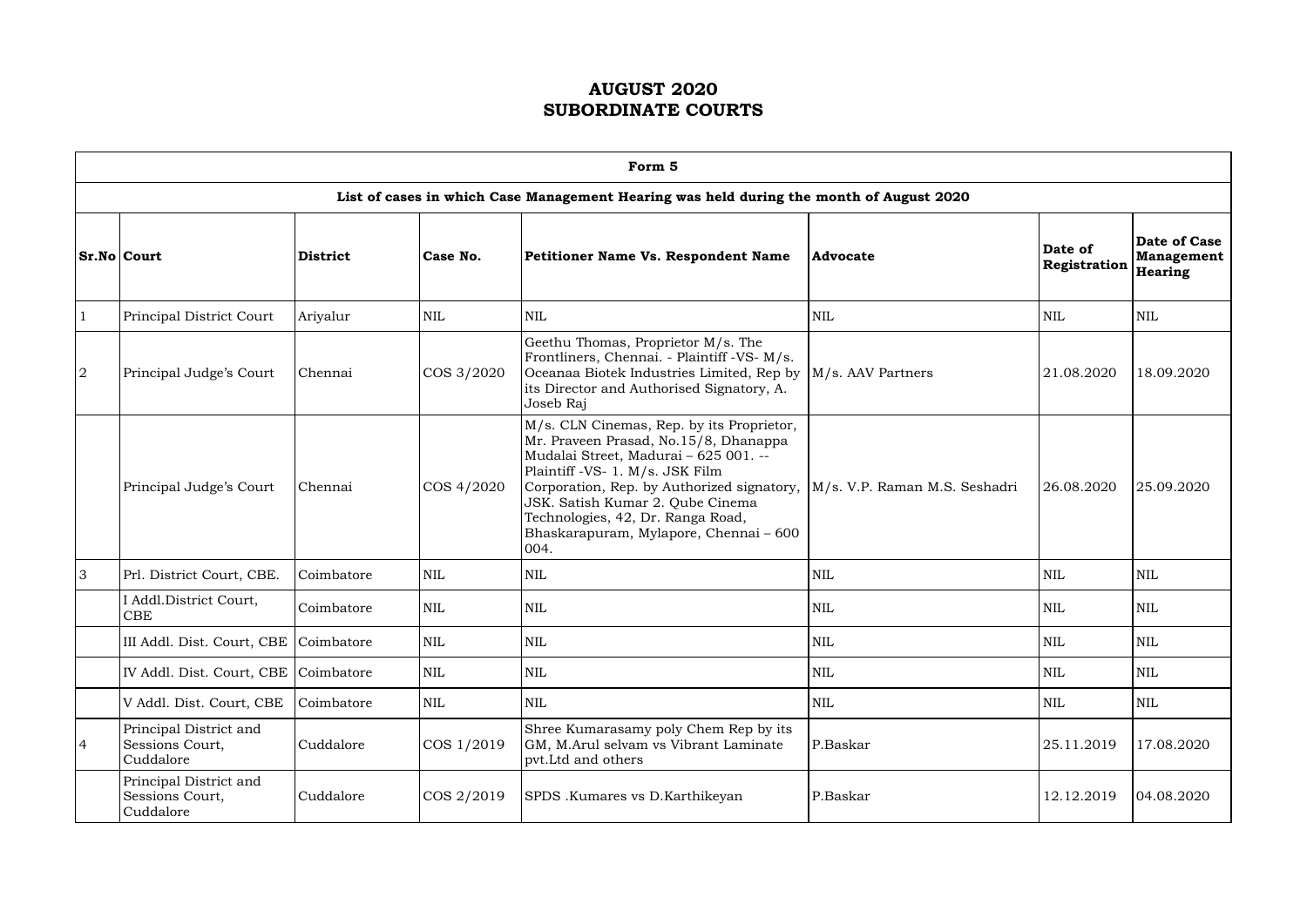|   | Form 5                                                                                  |            |                      |                                                                                                            |                          |                         |                                              |  |  |  |  |  |
|---|-----------------------------------------------------------------------------------------|------------|----------------------|------------------------------------------------------------------------------------------------------------|--------------------------|-------------------------|----------------------------------------------|--|--|--|--|--|
|   | List of cases in which Case Management Hearing was held during the month of August 2020 |            |                      |                                                                                                            |                          |                         |                                              |  |  |  |  |  |
|   | <b>Sr.No Court</b>                                                                      | District   | Case No.             | <b>Petitioner Name Vs. Respondent Name</b>                                                                 | Advocate                 | Date of<br>Registration | Date of Case<br><b>Management</b><br>Hearing |  |  |  |  |  |
|   | Principal District and<br>Sessions Court,<br>Cuddalore                                  | Cuddalore  | COS 2/2020           | Kavitha karthik Rep by Manager M.Arul<br>selvam vs M/S Ethers coating and Eng pvt   P.Baskar<br>and others |                          | 04.02.2020              | 05.08.2020                                   |  |  |  |  |  |
|   | All other Courts                                                                        | Cuddalore  | <b>NIL</b>           | <b>NIL</b>                                                                                                 | <b>NIL</b>               | <b>NIL</b>              | <b>NIL</b>                                   |  |  |  |  |  |
| 5 | Principal District Court,<br>Dharmapuri.                                                | Dharmapuri | NIL                  | <b>NIL</b>                                                                                                 | <b>NIL</b>               | <b>NIL</b>              | <b>NIL</b>                                   |  |  |  |  |  |
|   | Judicial Magistrate No.II,<br>Dharmapuri.                                               | Dharmapuri | <b>NIL</b>           | <b>NIL</b>                                                                                                 | <b>NIL</b>               | <b>NIL</b>              | <b>NIL</b>                                   |  |  |  |  |  |
| 6 | Principal District Court,<br>Dindigul.                                                  | Dindigul.  | AROP.No.<br>103/2018 | Muthappa Goundar vs District Collector,<br>Dindigul.                                                       | S.Harihara Ramachandiran | 05.10.2018              | 30.09.2020                                   |  |  |  |  |  |
|   | Principal District Court,<br>Dindigul.                                                  | Dindigul.  | AROP.No.<br>111/2018 | Shanthi Vs District Collector, Dindigul.                                                                   | S.Harihara Ramachandiran | 30.10.2018              | 30.09.2020                                   |  |  |  |  |  |
|   | Principal District Court,<br>Dindigul.                                                  | Dindigul.  | AROP.No.<br>129/2018 | Mani and 2 others Vs District Collector,<br>Dindigul.                                                      | M.Ramalingam             | 12.12.2018              | 30.09.2020                                   |  |  |  |  |  |
|   | Principal District Court,<br>Dindigul.                                                  | Dindigul.  | AROP.No.<br>136/2018 | Arayammal Vs District Collector, Dindigul.                                                                 | S.Harihara Ramachandiran | 21.12.2018              | 30.09.2020                                   |  |  |  |  |  |
|   | Principal District Court,<br>Dindigul.                                                  | Dindigul.  | AROP.No.<br>137/2018 | Thangavel Vs District Collector, Dindigul.                                                                 | S.Harihara Ramachandiran | 21.12.2018              | 30.09.2020                                   |  |  |  |  |  |
|   | Principal District Court,<br>Dindigul.                                                  | Dindigul.  | AROP.No.<br>138/2018 | Shanmugavel Vs District Collector,<br>Dindigul.                                                            | V.Arumugam               | 21.12.2018              | 30.09.2020                                   |  |  |  |  |  |
|   | Principal District Court,<br>Dindigul.                                                  | Dindigul.  | AROP.No.<br>99/2019  | Palanichamy Vs District Collector,<br>Dindigul.                                                            | V.Palanichamy            | 18.07.2019              | 30.09.2020                                   |  |  |  |  |  |
|   | Principal District Court,<br>Dindigul.                                                  | Dindigul.  | AROP.No.<br>109/2019 | Thangavel Vs District Collector, Dindigul.                                                                 | S.Harihara Ramachandiran | 19.08.2019              | 30.09.2020                                   |  |  |  |  |  |
|   | Principal District Court,<br>Dindigul.                                                  | Dindigul.  | AROP.No.<br>110/2019 | Nachimuthu Vs District Collector,<br>Dindigul.                                                             | S.Harihara Ramachandiran | 19.08.2019              | 30.09.2020                                   |  |  |  |  |  |
|   | Principal District Court,<br>Dindigul.                                                  | Dindigul.  | AROP.No.<br>46/2020  | Thirumalaichamy Vs District Collector,<br>Dindigul.                                                        | P.Mahendiran             | 06.07.2020              | 08.10.2020                                   |  |  |  |  |  |
|   | Principal District Court,<br>Dindigul.                                                  | Dindigul.  | AROP.No.<br>47/2020  | Karuppusamy Vs District Collector,<br>Dindigul.                                                            | P.Mahendiran             | 06.07.2020              | 08.10.2020                                   |  |  |  |  |  |
|   | Principal District Court,<br>Dindigul.                                                  | Dindigul.  | AROP.No.<br>48/2020  | Murugesan Vs District Collector, Dindigul.                                                                 | P.Mahendiran             | 06.07.2020              | 08.10.2020                                   |  |  |  |  |  |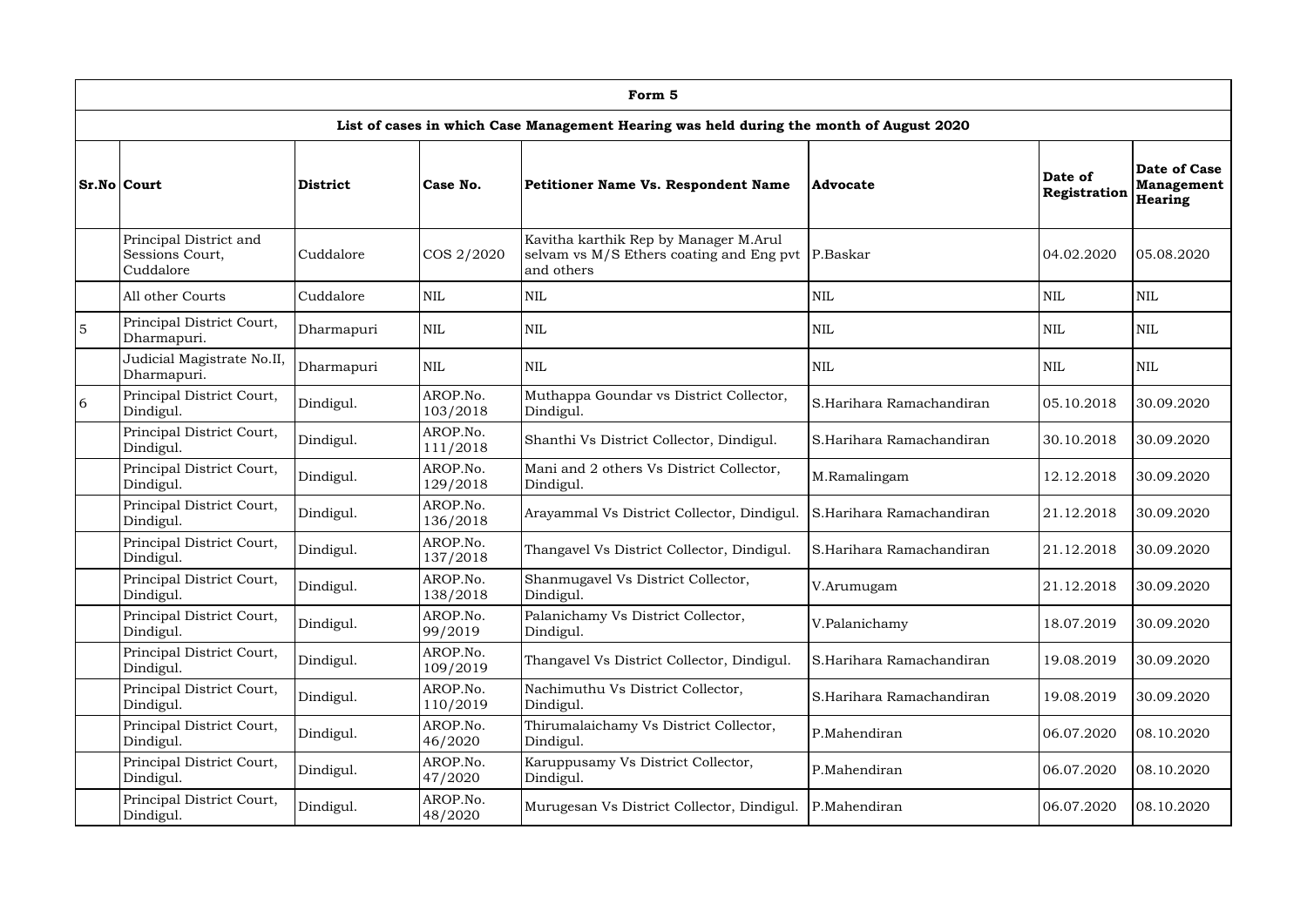|                | Form 5                                                                                  |              |                 |                                                                                                                        |                      |                         |                                              |  |  |  |  |  |
|----------------|-----------------------------------------------------------------------------------------|--------------|-----------------|------------------------------------------------------------------------------------------------------------------------|----------------------|-------------------------|----------------------------------------------|--|--|--|--|--|
|                | List of cases in which Case Management Hearing was held during the month of August 2020 |              |                 |                                                                                                                        |                      |                         |                                              |  |  |  |  |  |
|                | <b>Sr.No Court</b>                                                                      | District     | Case No.        | Petitioner Name Vs. Respondent Name                                                                                    | <b>Advocate</b>      | Date of<br>Registration | Date of Case<br><b>Management</b><br>Hearing |  |  |  |  |  |
|                | Principal District Court,<br>Dindigul.                                                  | Dindigul.    | 0. S.49/2015    | Samiyappa Gounter Vs The<br>Superintendent engineer $\&$ 2 others                                                      | S.M.Loganathan       | 07.07.2015              | 09.09.2020                                   |  |  |  |  |  |
|                | Principal District Court,<br>Dindigul.                                                  | Dindigul.    | 0. S. 50 / 2015 | Samiyappa Gounter Vs The<br>Superintendent engineer & 2 others                                                         | S.M.Loganathan       | 16.02.2015              | 09.09.2020                                   |  |  |  |  |  |
|                | Principal District Court,<br>Dindigul.                                                  | Dindigul.    | 0. S. 58 / 2018 | Fathima Beevi Vs M/s Sura Leathers                                                                                     | S.Krishnakumar       | 09.03.2018              | 04.09.2020                                   |  |  |  |  |  |
|                | Principal District Court,<br>Dindigul.                                                  | Dindigul.    | 0. S. 73/2018   | Saleem Raja Vs M/s Sura Leathers                                                                                       | S.Krishnakumar       | 09.04.2018              | 28.09.2020                                   |  |  |  |  |  |
|                | Principal District Court,<br>Dindigul.                                                  | Dindigul.    |                 | Hindu Nadar Uravin Murai & Others Vs<br>O.S.247/2018 The Commissioner Hindu Religious<br>Charitable endoment, Chennai. | P.S.Nirmalkumar      | 20.12.2018              | 22.09.2020                                   |  |  |  |  |  |
|                | Principal District Court,<br>Dindigul.                                                  | Dindigul.    | 0.S. 8/2019     | Mohanraj & 2 others                                                                                                    | Rajendran & 4 others | 11.01.2019              | 01.12.2020                                   |  |  |  |  |  |
| $\overline{7}$ | Principal District<br>Court, Erode                                                      | Erode        | NIL             | <b>NIL</b>                                                                                                             | <b>NIL</b>           | NIL                     | <b>NIL</b>                                   |  |  |  |  |  |
|                | <b>I</b> Additional District<br>Court, Erode                                            | Erode        | <b>NIL</b>      | $\mbox{NIL}$                                                                                                           | <b>NIL</b>           | NIL                     | <b>NIL</b>                                   |  |  |  |  |  |
|                | <b>II</b> Additional District<br>Court, Erode                                           | Erode        | NIL             | <b>NIL</b>                                                                                                             | <b>NIL</b>           | $\mbox{NIL}$            | <b>NIL</b>                                   |  |  |  |  |  |
|                | <b>III Additional District</b><br>Court, Gobichettipalayam                              | Erode        | $\mbox{NIL}$    | <b>NIL</b>                                                                                                             | <b>NIL</b>           | $\mbox{NIL}$            | <b>NIL</b>                                   |  |  |  |  |  |
|                | <b>IV Additional District</b><br>Court, Bhavani.                                        | Erode        | NIL             | <b>NIL</b>                                                                                                             | <b>NIL</b>           | <b>NIL</b>              | <b>NIL</b>                                   |  |  |  |  |  |
|                | Principal Subordinate<br>Court, Erode                                                   | Erode        | <b>NIL</b>      | <b>NIL</b>                                                                                                             | <b>NIL</b>           | <b>NIL</b>              | <b>NIL</b>                                   |  |  |  |  |  |
|                | <b>I</b> Additional Subordinate<br>Court, Erode                                         | Erode        | $\mbox{NIL}$    | <b>NIL</b>                                                                                                             | $\mbox{NIL}$         | <b>NIL</b>              | <b>NIL</b>                                   |  |  |  |  |  |
|                | II Additional Subordinate<br>Court, Erode                                               | Erode        | $\mbox{NIL}$    | <b>NIL</b>                                                                                                             | <b>NIL</b>           | $\mbox{NIL}$            | <b>NIL</b>                                   |  |  |  |  |  |
|                | Sub Court,<br>Gobichettipalayam                                                         | Erode        | $\mbox{NIL}$    | <b>NIL</b>                                                                                                             | $\mbox{NIL}$         | <b>NIL</b>              | <b>NIL</b>                                   |  |  |  |  |  |
| 8              | Principal District<br>Court, Chengalpattu                                               | Kancheepuram | NIL             | <b>NIL</b>                                                                                                             | $\mbox{NIL}$         | NIL                     | <b>NIL</b>                                   |  |  |  |  |  |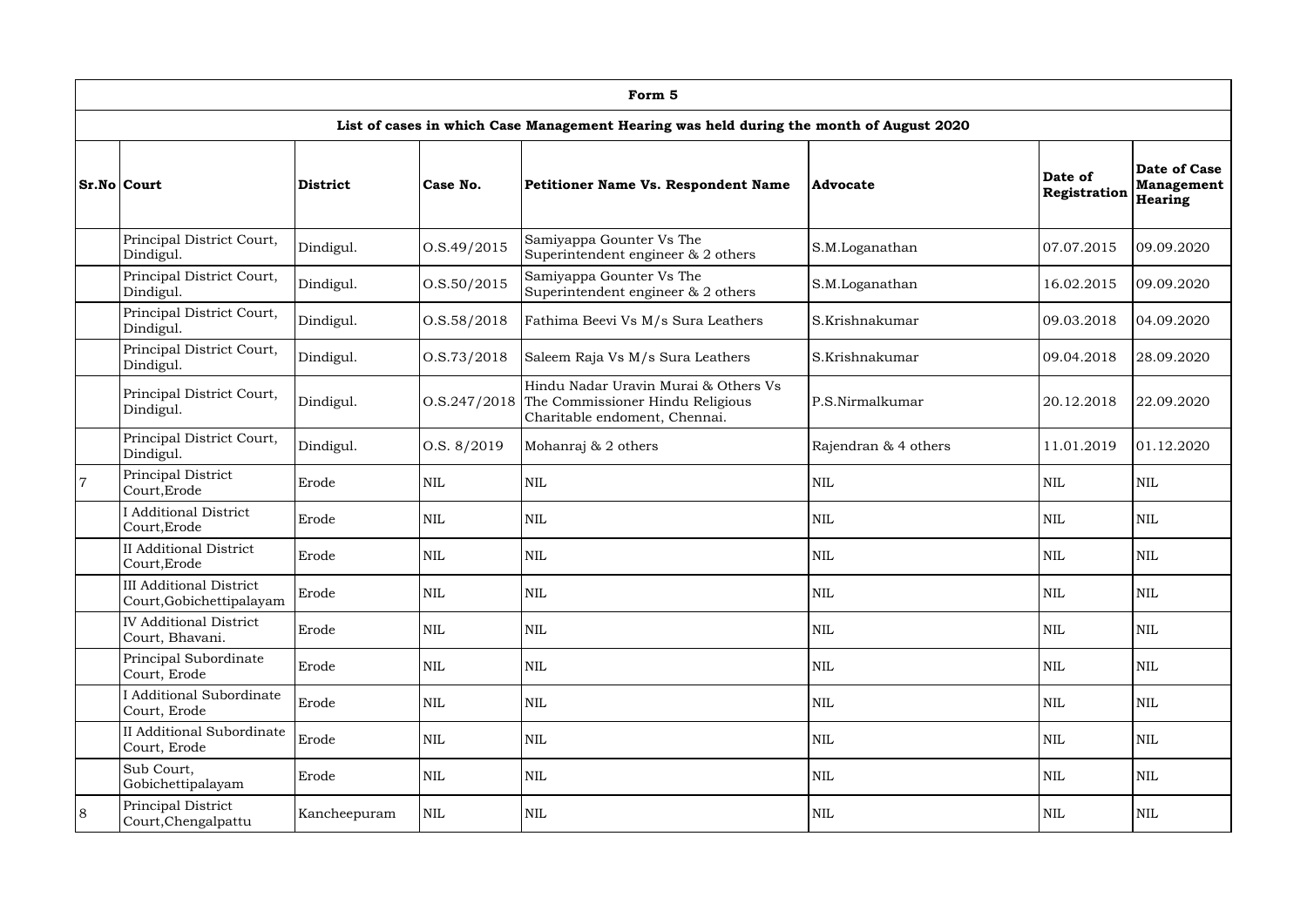|    | Form 5                                   |                 |                          |                                                                                                                                                                                                                                                                                                                               |                                    |                         |                                                                                  |  |  |  |  |  |
|----|------------------------------------------|-----------------|--------------------------|-------------------------------------------------------------------------------------------------------------------------------------------------------------------------------------------------------------------------------------------------------------------------------------------------------------------------------|------------------------------------|-------------------------|----------------------------------------------------------------------------------|--|--|--|--|--|
|    |                                          |                 |                          | List of cases in which Case Management Hearing was held during the month of August 2020                                                                                                                                                                                                                                       |                                    |                         |                                                                                  |  |  |  |  |  |
|    | <b>Sr.No Court</b>                       | <b>District</b> | Case No.                 | <b>Petitioner Name Vs. Respondent Name</b>                                                                                                                                                                                                                                                                                    | Advocate                           | Date of<br>Registration | Date of Case<br><b>Management</b><br><b>Hearing</b>                              |  |  |  |  |  |
| 9  | Principal District Court                 | Kanniya Kumari  | NIL                      | <b>NIL</b>                                                                                                                                                                                                                                                                                                                    | NIL                                | <b>NIL</b>              | <b>NIL</b>                                                                       |  |  |  |  |  |
| 10 | <b>Principal District Court</b>          | Karur           | 03/2018                  | Alaska Export USA Inc., Illinois, United<br>State of America, rep. by its Vice President,<br>Dr.Veerasikku Bommiasamy, Illinois.<br>Plaintiff Vs "1. M/s. Alaska Exports, rep.<br>by its Managing partner, Karur.<br>2. J.M.Ramalingam<br>3. S. Thirunavakarasu<br>. Defendants"                                              | N.Thirumoorthy/E.K.Kumaresan       | 10.10.2018              | 03.08.2020<br>06.08.2020<br>12.08.2020<br>19.08.2020<br>24.08.2020<br>27.08.2020 |  |  |  |  |  |
|    | Principal District Court                 | Karur           | 01/2019                  | M/s. Master Linens INC., a partnership<br>firm, represented by Manager cum Power<br>of Attorney M.Kumaravel  Plaintiff Vs<br>M/s. SANECO SAS., a Limited Liablity<br>Company by shares, incorporated under<br>the laws of France, rep by its General<br>Director, Mr. Benoit Dalle and President<br>Ms.Alix Pollet  Defendant | K.Suresh/N.Kumaresan               | 27.04.2019              | 17.08.2020                                                                       |  |  |  |  |  |
|    | <b>Principal District Court</b>          | Karur           | 01/2020                  | Thirunavukarasu<br>Proprietor M/s. Best Blue metals,<br>Aravakurichi  Plaintiff Vs "Ponnusamy,<br>Proprietor M/s. MSP Readymix Concrete,<br>Namakkal.<br>Defendant"                                                                                                                                                           | K.Ramesh/A.Prabakaran              | 22.01.2020              | 04.08.2020<br>05.08.2020<br>07.08.2020<br>17.08.2020                             |  |  |  |  |  |
|    | <b>Principal District Court</b>          | Karur           | 02/2020                  | M/s. Shobika Impex Private Ltd., Karur<br>rep. by its Managing Director M. Sivasamy<br>Plaintiff Vs "1. M/s. Real Relief Health<br>Aps, rep. by its Director, Esbjergvej, 6000<br>Kolding, Denmark.<br>2. M/s. Sun Pack Company Limited, rep by<br>its General Manager, Changzhou, Jiangsu,<br>China.  Defendants"            | R.Anbaiya                          | 25.06.2020              |                                                                                  |  |  |  |  |  |
| 11 | Principal District Court,<br>Krishnagiri | Krishnagiri     | <b>SFCOP</b><br>111/2011 | M/s. Tamil Nadu Industrial Investment<br>Corporation Ltd. Dharmapuri.<br>/VS/                                                                                                                                                                                                                                                 | Tr. A. R. Chakrapani<br>Vs.<br>Nil | 19.11.2011              | 18.09.2020                                                                       |  |  |  |  |  |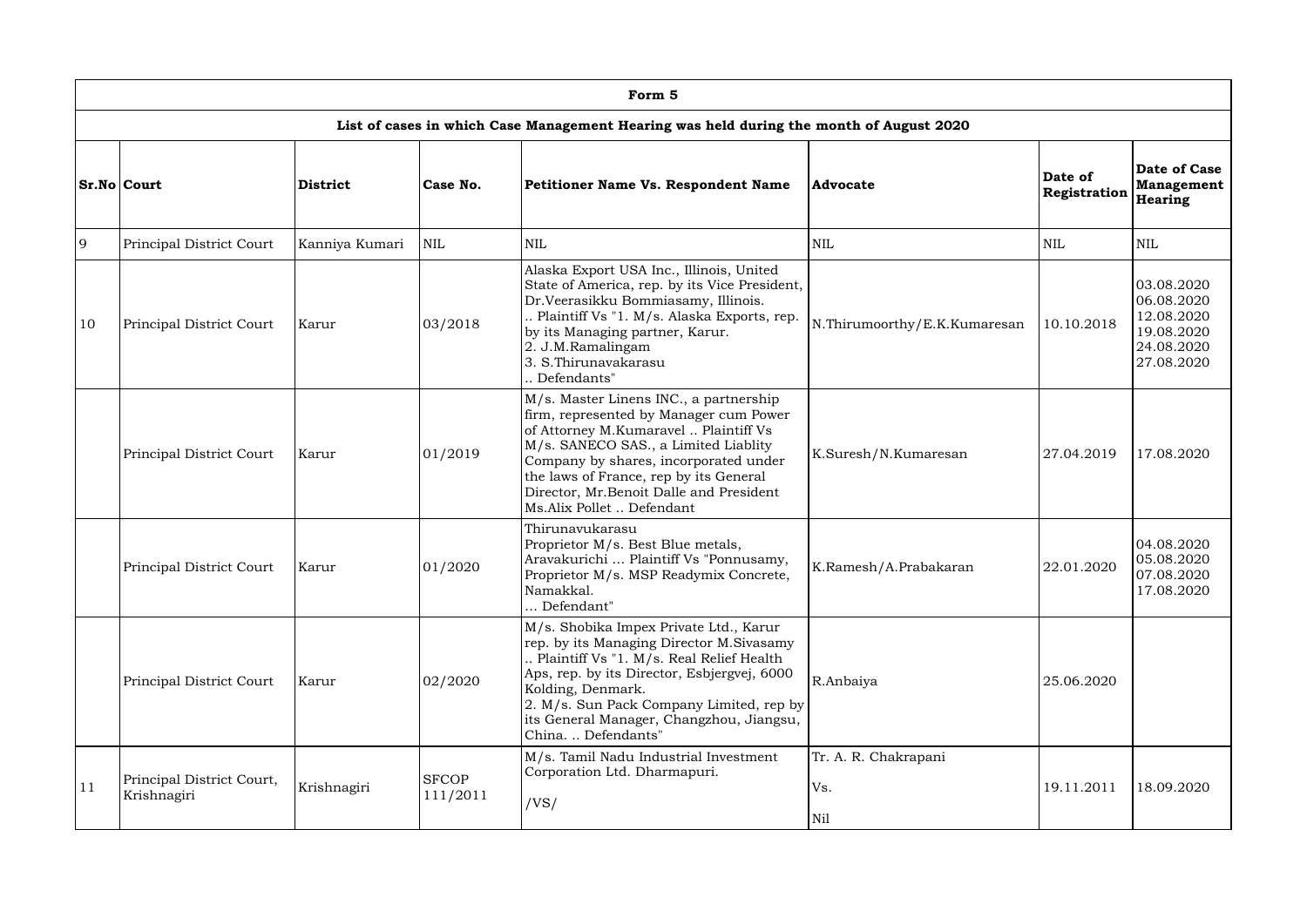| Form 5                                    |                 |                      |                                                                                                                                                                                               |                                           |                         |                                                            |  |  |  |  |
|-------------------------------------------|-----------------|----------------------|-----------------------------------------------------------------------------------------------------------------------------------------------------------------------------------------------|-------------------------------------------|-------------------------|------------------------------------------------------------|--|--|--|--|
|                                           |                 |                      | List of cases in which Case Management Hearing was held during the month of August 2020                                                                                                       |                                           |                         |                                                            |  |  |  |  |
| <b>Sr.No Court</b>                        | <b>District</b> | Case No.             | Petitioner Name Vs. Respondent Name                                                                                                                                                           | <b>Advocate</b>                           | Date of<br>Registration | <b>Date of Case</b><br><b>Management</b><br><b>Hearing</b> |  |  |  |  |
|                                           |                 |                      | 1. M/s. Lakshmi Bakeries,<br>2. Thiru. G. Argunan, Krishnagiri.<br>3. Tmt. A. Tamilarasi, Krishnagiri.<br>4. Secretary Krishnagiri Co-op Housing<br>Society, Co-operative colony, Krishnagiri |                                           |                         |                                                            |  |  |  |  |
| Principal District Court,<br>Krishnagiri  | Krishnagiri     | $\vert$ O.S. 60/2020 | Bank of Baroda, Krishnagiri Branch<br>/Vs/<br>1. M/s. Boys Xerox, Krishnagiri.<br>2. K. Suresh.                                                                                               | Tr. K. Velayudam<br>Vs.<br>Nil            | 24.02.2020              | 06.10.2020                                                 |  |  |  |  |
| Principal District Court,<br>Krishnagiri  | Krishnagiri     | $\vert$ O.S. 62/2020 | Bank of Baroda, Krishnagiri Branch<br>/Vs/<br>1. K. Santhi<br>2. N. Jayapal Krishnagiri                                                                                                       | Tr. K. Velayudam<br>Vs.<br>Nil            | 24.02.2020              | 06.10.2020                                                 |  |  |  |  |
| Additional District Court,<br>Krishnagiri | Krishnagiri     | O.S. 61/2020         | Bank of Baroda Krishnagiri<br>/Vs/<br>1. Manogari Kumaresan<br>2. Suresh Kannan                                                                                                               | Tr. K. Velayudam<br>Vs.<br>Nil            | 24.02.2020              | 15.09.2020                                                 |  |  |  |  |
| Additional District Court,<br>Krishnagiri | Krishnagiri     | $\vert$ O.S. 65/2020 | Bank of Baroda,<br>Krishnagiri Branch<br>/Vs/<br>1. M/S. Boys Stickers & Arts, Rep. By its<br>prop. K. Suresh<br>2. K. Suresh<br>3. P. Suresh Kumar Periyaswamy                               | Tr. K. Velayudam<br>Vs.<br>Nil            | 24.02.2020              | 15.09.2020                                                 |  |  |  |  |
| Additional District Court,<br>Hosur       | Krishnagiri     | O.S.No.<br>40/2014   | M/s.Rathna Packaging<br>India (P) Ltd, Rep.by S.Arumugam<br>$1/\mathrm{vs}/7$                                                                                                                 | Mr.M.Rajendran<br>/Vs/<br>Mr.K.Nanjegowdu | 16.04.2014              | 03.09.2020                                                 |  |  |  |  |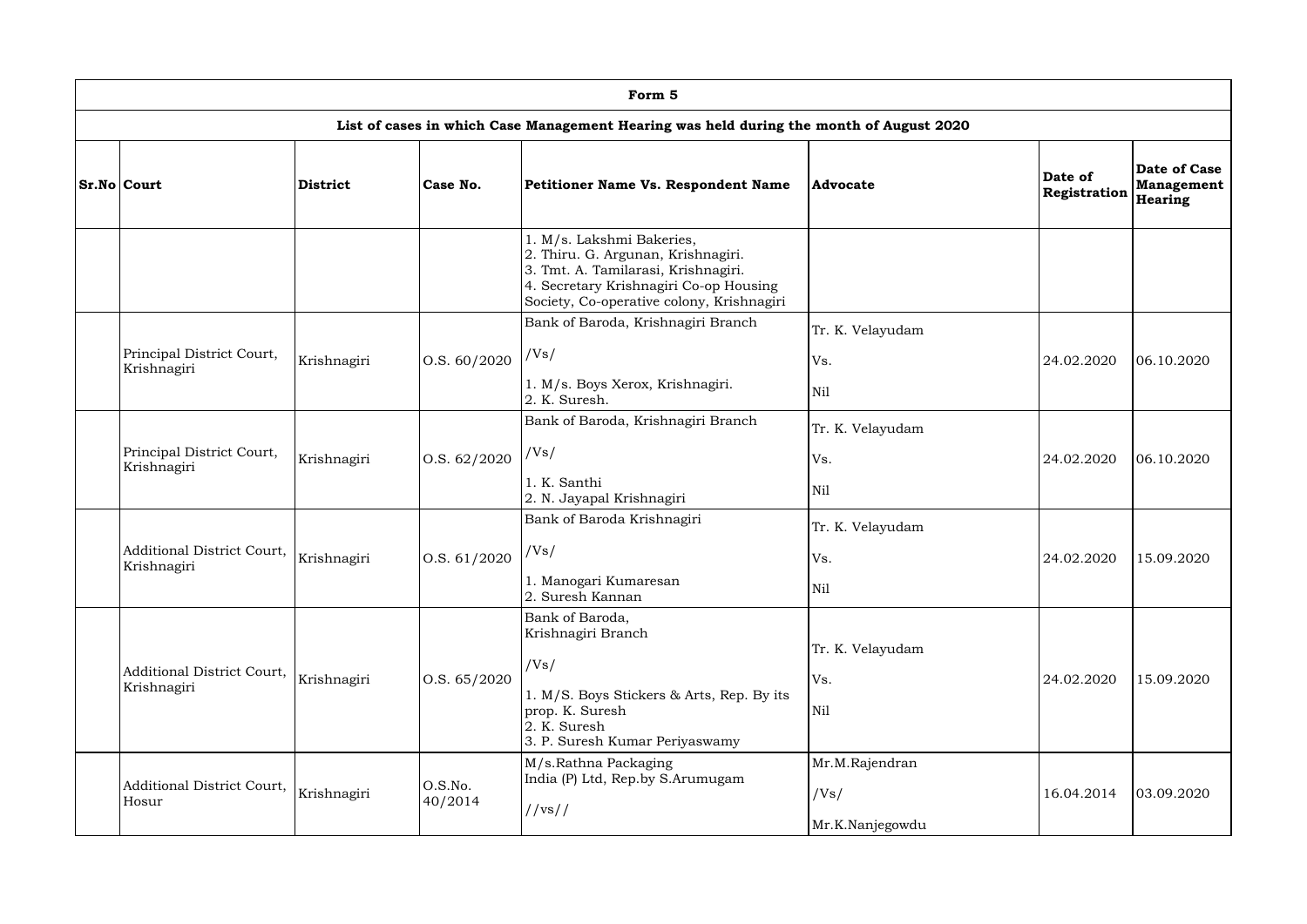| Form 5                                                                                  |                 |                     |                                                                                                                                                                                                                                                                                                                                                                                                                                                                     |                                                   |                         |                                                     |  |  |  |  |
|-----------------------------------------------------------------------------------------|-----------------|---------------------|---------------------------------------------------------------------------------------------------------------------------------------------------------------------------------------------------------------------------------------------------------------------------------------------------------------------------------------------------------------------------------------------------------------------------------------------------------------------|---------------------------------------------------|-------------------------|-----------------------------------------------------|--|--|--|--|
| List of cases in which Case Management Hearing was held during the month of August 2020 |                 |                     |                                                                                                                                                                                                                                                                                                                                                                                                                                                                     |                                                   |                         |                                                     |  |  |  |  |
| <b>Sr.No Court</b>                                                                      | <b>District</b> | Case No.            | Petitioner Name Vs. Respondent Name                                                                                                                                                                                                                                                                                                                                                                                                                                 | Advocate                                          | Date of<br>Registration | Date of Case<br><b>Management</b><br><b>Hearing</b> |  |  |  |  |
|                                                                                         |                 |                     | M/S.Rajaram Flour Mill (P) Ltd, rep.by<br>M.D. G.Balasubramaniam                                                                                                                                                                                                                                                                                                                                                                                                    |                                                   |                         |                                                     |  |  |  |  |
| Additional District Court,<br>Hosur                                                     | Krishnagiri     | O.S.No<br>07/2017   | M/s.Harita Seating<br>Systems Ltd, Belagondapalli, Hosur Rep.by<br>Senion Executive Mr. Nagina Singh<br>//VS//<br>M/s.Jaico Automobile Engineering Co.Pvt,<br>Ltd, rep.by M.D., Mr.Bupinder Singh<br>Chandha, Bangalore and 4 others                                                                                                                                                                                                                                | Mr.N.S.Vidhya Baskar<br>/VS/<br>Mr.K.N.Chakradhar | 27.01.2017              | 18.09.2020                                          |  |  |  |  |
| Additional District Court,<br>Hosur                                                     | Krishnagiri     | O.S.No.<br>56/2017  | M/s.Global Actives Pvt., Ltd.,<br>Rep.by its Chief financial officer<br>M.S.Chandra Narayana now Rep.by<br>Director Mr.Satish Hebbar<br>//Vs//<br>1.M/s.Techpro Systems Ltd, Chennai,<br>Rep.by its Managing Director<br>2. M/s.NTPC Ltd, New Delhi Pakri<br>Barwadhih Coal Mining Project, Jharkhand<br>Rep.by it Managing Director<br>3. M/s. NTPC Ltd, (A Govt.of India<br>Enterprise), Coal mining projects,<br>Hazaribag duly rep.by its Agm, Mr.Gautam<br>Sen | Tr.P.Vijayaragavan<br>Vs.<br>Nil                  | 12.04.2017              | 23.09.2020                                          |  |  |  |  |
| Additional District Court,<br>Hosur                                                     | Krishnagiri     | O.S.No.<br>117/2017 | 1. M/s.TVS Motor Compay<br>Ltd, Haritha, Hosur rep.by power of<br>attorney agent M/s United India Insurance<br>Co., Ltd, rep.by Senior Divisional Manager<br>Hosur<br>2. M/s.United India Insurance Co., Ltd,<br>Divisional Office, Hosur Rep.by Senior<br>Divisional Manager.<br>//Vs//                                                                                                                                                                            | Mr.M.Jayakumar<br>/VS/<br>Mrs.T.Aabeetha          | 10.11.2017              | 09.10.2020                                          |  |  |  |  |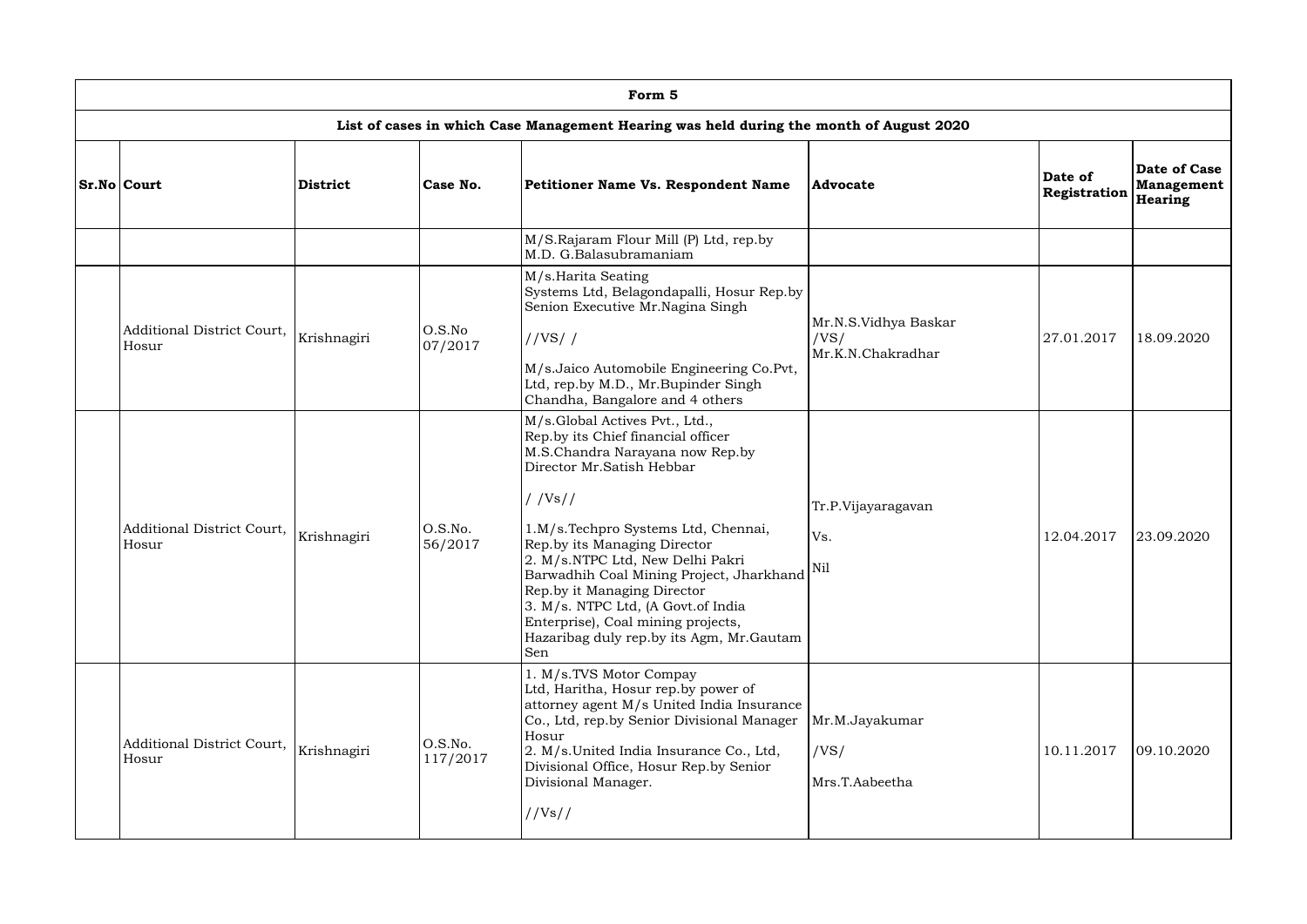|  | Form 5                                                                                  |             |                     |                                                                                                                |                            |                         |                                              |  |  |  |  |
|--|-----------------------------------------------------------------------------------------|-------------|---------------------|----------------------------------------------------------------------------------------------------------------|----------------------------|-------------------------|----------------------------------------------|--|--|--|--|
|  | List of cases in which Case Management Hearing was held during the month of August 2020 |             |                     |                                                                                                                |                            |                         |                                              |  |  |  |  |
|  | <b>Sr.No Court</b>                                                                      | District    | Case No.            | Petitioner Name Vs. Respondent Name                                                                            | Advocate                   | Date of<br>Registration | Date of Case<br><b>Management</b><br>Hearing |  |  |  |  |
|  |                                                                                         |             |                     | M/s Khaitan Logistics Pvt, Ltd, A-37,<br>RIICO, Industrial Area, Kukas, NH-8,<br>Jaipur                        |                            |                         |                                              |  |  |  |  |
|  |                                                                                         |             |                     | Express Service Stations,<br>Rep.by its Working Partner M.Suresh                                               | Mr.K.Krishna               |                         |                                              |  |  |  |  |
|  | Additional District Court,<br>Hosur                                                     | Krishnagiri | O.S.No.<br>65/2018  | //Vs//                                                                                                         | /Vs/                       | 17.05.2018              | 22.09.2020                                   |  |  |  |  |
|  |                                                                                         |             |                     | Viswas concrete products Private Limited<br>Rep. Its Managing Dirctor.B.R.Vishwas<br>And Other                 | Sri.ArunBhat               |                         |                                              |  |  |  |  |
|  | Additional District Court,                                                              |             | O.S.No.             | Bio Safe Solutions,<br>Hosur rep.by its Prop. P.Srinivasan<br>/VS/                                             | Mr.S.Raja Mahendra<br>/Vs/ | 04.09.2018              | 15.09.2020                                   |  |  |  |  |
|  | Hosur                                                                                   | Krishnagiri | 133/2018            | M/S.Faively Transport Rail Techonologies<br>Indian Limited, Hosur Rep.by its General<br>Manager                | Mr.T.Vijay                 |                         |                                              |  |  |  |  |
|  |                                                                                         |             |                     | M/s Endeka Ceramics Pvt Ltd., Rep.by<br>Acconts Manager Mr.Shenbaga vinayagam   Mr.S.Balaji                    |                            |                         |                                              |  |  |  |  |
|  | Additional District Court,                                                              | Krishnagiri | O.S.No.<br>167/2018 | //VS//                                                                                                         | /VS/                       | 22.10.2018              | 23.09.2020                                   |  |  |  |  |
|  | Hosur                                                                                   |             |                     | M/s. Umbeto Ceramics International Pvt,<br>Ltd., Mr.Vinay Kumbhat (Chief financial<br>Officer)                 | Mr.E.Arunan                |                         |                                              |  |  |  |  |
|  |                                                                                         |             |                     | Canara Bank, SME Hosur Branch, Rep.by<br>its Senior Manager                                                    |                            |                         |                                              |  |  |  |  |
|  | Additional District Court,<br>Hosur                                                     |             |                     |                                                                                                                | Mr.K.Velayudham,           |                         |                                              |  |  |  |  |
|  |                                                                                         | Krishnagiri | O.S.No.<br>175/2018 | //VS//                                                                                                         | /VS/                       | 08.11.2018              | 23.09.2020                                   |  |  |  |  |
|  |                                                                                         |             |                     | 1. Sri Balaji Printers, Rep.by its Prop.<br>J.P.Santhosh,<br>2.Mr.J.P.Santhosh, Prop.of Sri Balaji<br>Printers | Mr.A.Sathiya<br>Narayanan  |                         |                                              |  |  |  |  |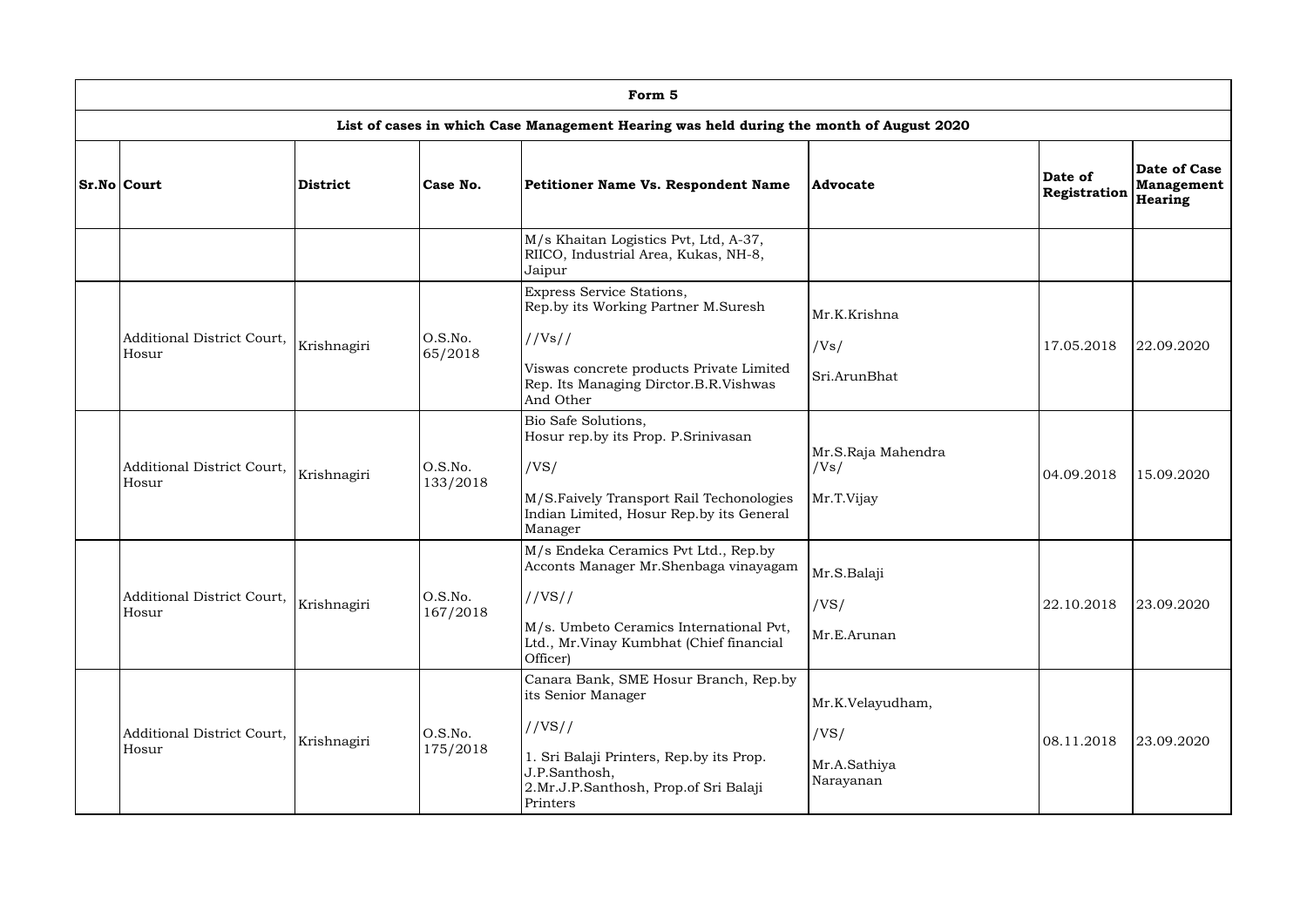| Form 5                                                                                  |                 |                     |                                                                                                 |                        |                         |                                              |  |  |  |  |
|-----------------------------------------------------------------------------------------|-----------------|---------------------|-------------------------------------------------------------------------------------------------|------------------------|-------------------------|----------------------------------------------|--|--|--|--|
| List of cases in which Case Management Hearing was held during the month of August 2020 |                 |                     |                                                                                                 |                        |                         |                                              |  |  |  |  |
| <b>Sr.No Court</b>                                                                      | <b>District</b> | Case No.            | Petitioner Name Vs. Respondent Name                                                             | Advocate               | Date of<br>Registration | Date of Case<br><b>Management</b><br>Hearing |  |  |  |  |
|                                                                                         |                 |                     | R.Subramani                                                                                     | Mr.P.Karthekeyan       |                         |                                              |  |  |  |  |
| Additional District Court,<br>Hosur                                                     | Krishnagiri     | O.S.No.<br>194/2018 | //VS//                                                                                          | /Vs/                   | 01.12.2018              | 07.10.2020                                   |  |  |  |  |
|                                                                                         |                 |                     | 1. N.Venkatasamy, 2. V.Venkatesh,<br>3. V.Vinay                                                 | Mr.M.S.Tamilnathan     |                         |                                              |  |  |  |  |
|                                                                                         |                 |                     | M/s Venkraft Paper Mills Pvt. Ltd., Rep.by<br>Its SPA, Praksh                                   |                        |                         |                                              |  |  |  |  |
| Additional District Court,                                                              |                 | O.S.No.             | //VS//                                                                                          | Mr.C.Karthick          |                         | 03.09.2020                                   |  |  |  |  |
| Hosur                                                                                   | Krishnagiri     | 196/2018            | 1. Hemarani,<br>2. Minor. Roopashri,<br>3. Minor Chethan Minor Rep.by N.F<br>Mother D1 Hemarani | /VS/<br>Mrs.Shobha     | 03.12.2018              |                                              |  |  |  |  |
|                                                                                         |                 |                     | State Bank of India,<br>Tank Street Branch, Hosur Rep.by Its<br>Manager                         | Mr.S.Raj Vivekanand    |                         |                                              |  |  |  |  |
| Additional District Court,<br>Hosur                                                     | Krishnagiri     | O.S.No.<br>109/2019 | //VS//                                                                                          | /VS/                   | 07.06.2019              | 06.10.2020                                   |  |  |  |  |
|                                                                                         |                 |                     | 1. M/s.Vinayaka Business Co.op rep.by its<br>prop.Akila,<br>2. Mrs.Akila                        | $\vert$ Nil            |                         |                                              |  |  |  |  |
|                                                                                         |                 |                     | State Bank of India,<br>Tank Street Branch, Hsour rep.by Its<br>Branch Manager                  | Mr.S.Raj Vivekanand    |                         |                                              |  |  |  |  |
| Additional District Court,<br>Hosur                                                     | Krishnagiri     | O.S.No.<br>113/2019 | //VS//                                                                                          | /VS/                   | 10.06.2019              | 08.10.2020                                   |  |  |  |  |
|                                                                                         |                 |                     | 1. M/s.Vinayaka concrete Products, rep.by<br>its Prop. S.Aditya<br>2. S.Aditya                  | Nil                    |                         |                                              |  |  |  |  |
| Additional District Court,                                                              |                 | O.S.No              | M/s.Copral Insulated Conductors (P) Ltd,<br>rep.by it Manager Thiru.N.Arumugam                  | Mrs.T.Aabeetha         |                         |                                              |  |  |  |  |
| Hosur                                                                                   | Krishnagiri     | 135/2019            | //VS//                                                                                          | /VS/<br>J.K.Jayaseelan | 19.06.2019              | 04.09.2020                                   |  |  |  |  |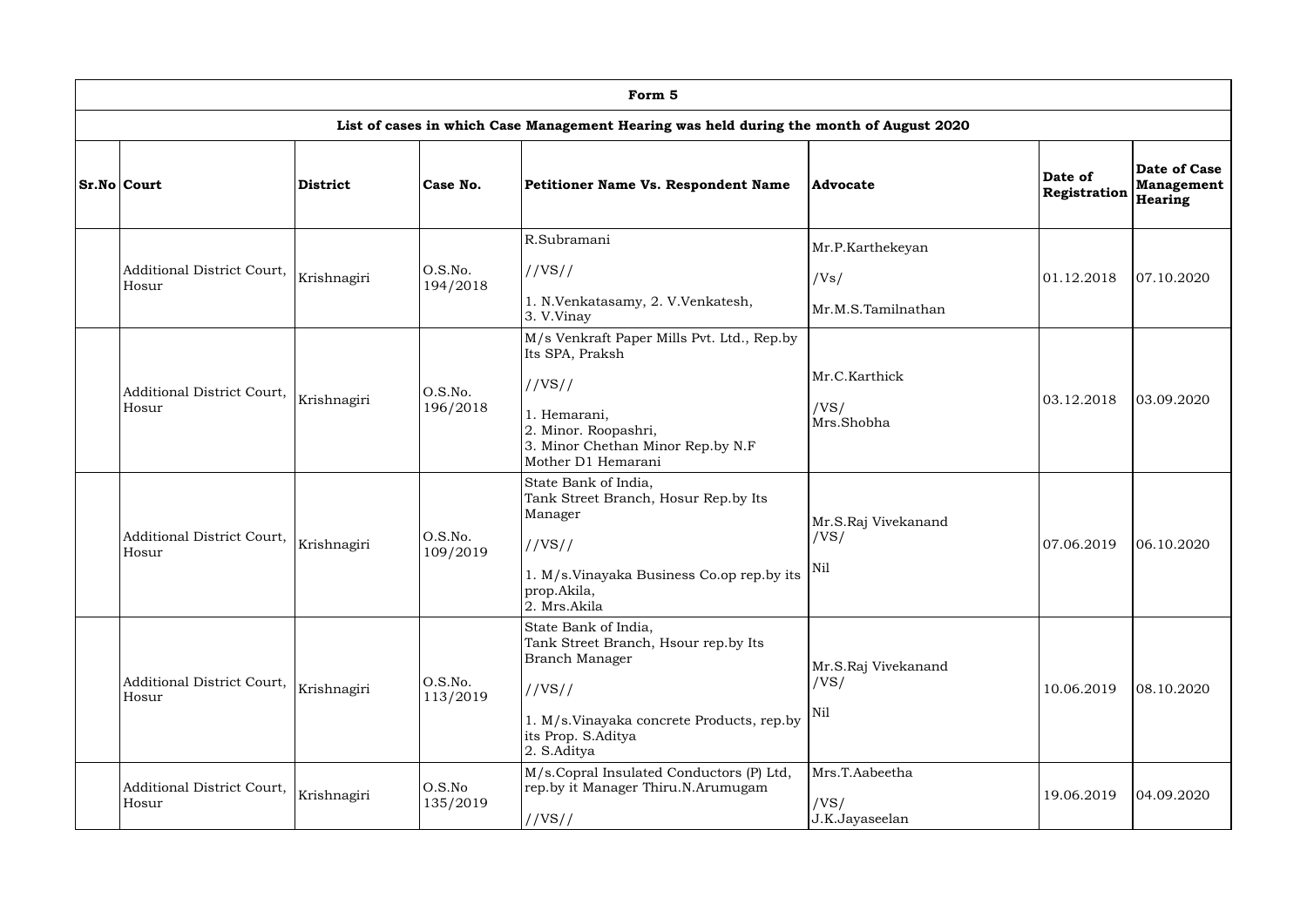| Form 5                              |                 |                     |                                                                                                                                                                                                                           |                                               |                         |                                              |  |  |  |
|-------------------------------------|-----------------|---------------------|---------------------------------------------------------------------------------------------------------------------------------------------------------------------------------------------------------------------------|-----------------------------------------------|-------------------------|----------------------------------------------|--|--|--|
|                                     |                 |                     | List of cases in which Case Management Hearing was held during the month of August 2020                                                                                                                                   |                                               |                         |                                              |  |  |  |
| $Sr.No $ Court                      | <b>District</b> | Case No.            | Petitioner Name Vs. Respondent Name                                                                                                                                                                                       | <b>Advocate</b>                               | Date of<br>Registration | <b>Date of Case</b><br>Management<br>Hearing |  |  |  |
|                                     |                 |                     | 1. Stanislaus Prabhakaran,<br>2. Suzan Zenitha<br>3. M/s.Annai Auto Accessories.                                                                                                                                          |                                               |                         |                                              |  |  |  |
| Additional District Court,<br>Hosur | Krishnagiri     | O.S.No.<br>173/2019 | M/s.Poornimkumar, Concrete<br>Product, Rep.by its Prop. Meenakshi<br>$/$ /VS//<br>1. M/s. AB Rock Products Rep.by its<br>prartners Anitha Nandha Kumar and<br>Baghya Kumar,<br>2. Anitha Nandha Kumar,<br>3. Baghya Kumar | Mrs.R.Kokila<br>/VS/<br>Mr.M.S. Tamilnathan   | 06.08.2019              | 22.09.2020                                   |  |  |  |
| Additional District Court,<br>Hosur | Krishnagiri     | O.S.No.<br>183/2019 | M/s.MAA Silk Ltd, Gawhati,<br>Rep.by its Managing Director, Sailendra<br>Kumar Bajoria,<br>//VS//<br>M/s S.K. Signature, Mumbai, Rep. by its<br>Partner, Sagar Khanna                                                     | Mr.G.T.Karunagaran<br>/VS/<br>Mr.P.Jayaseelan | 26.08.2019              | 22.09.2020                                   |  |  |  |
| Additional District Court,<br>Hosur | Krishnagiri     | O.S.No.<br>185/2019 | M/s.ION Exchange<br>(India) Ltd, Rep.by Mr.Madhava Rao<br>//VS//<br>M/s.OCB Engineers, Rep.by<br>Mr.Chandrasekar Ogale                                                                                                    | Mr.D.Jayapraksh<br>/VS/<br>Nil                | 27.08.2019              | 16.09.2020                                   |  |  |  |
| Additional District Court,<br>Hosur | Krishnagiri     | O.S.No.<br>187/2019 | M/s.ION Exchange<br>(India) Ltd, Rep.by Mr.Madhava Rao<br>(Divisional Manager Finance)<br>//VS//<br>M/s.OCB Engineers, Rep.by<br>Mr.Chandrasekar Ogale                                                                    | Mr.D.Jayapraksh<br>/VS/<br>Exparte            | 27.08.2019              | 07.10.2020                                   |  |  |  |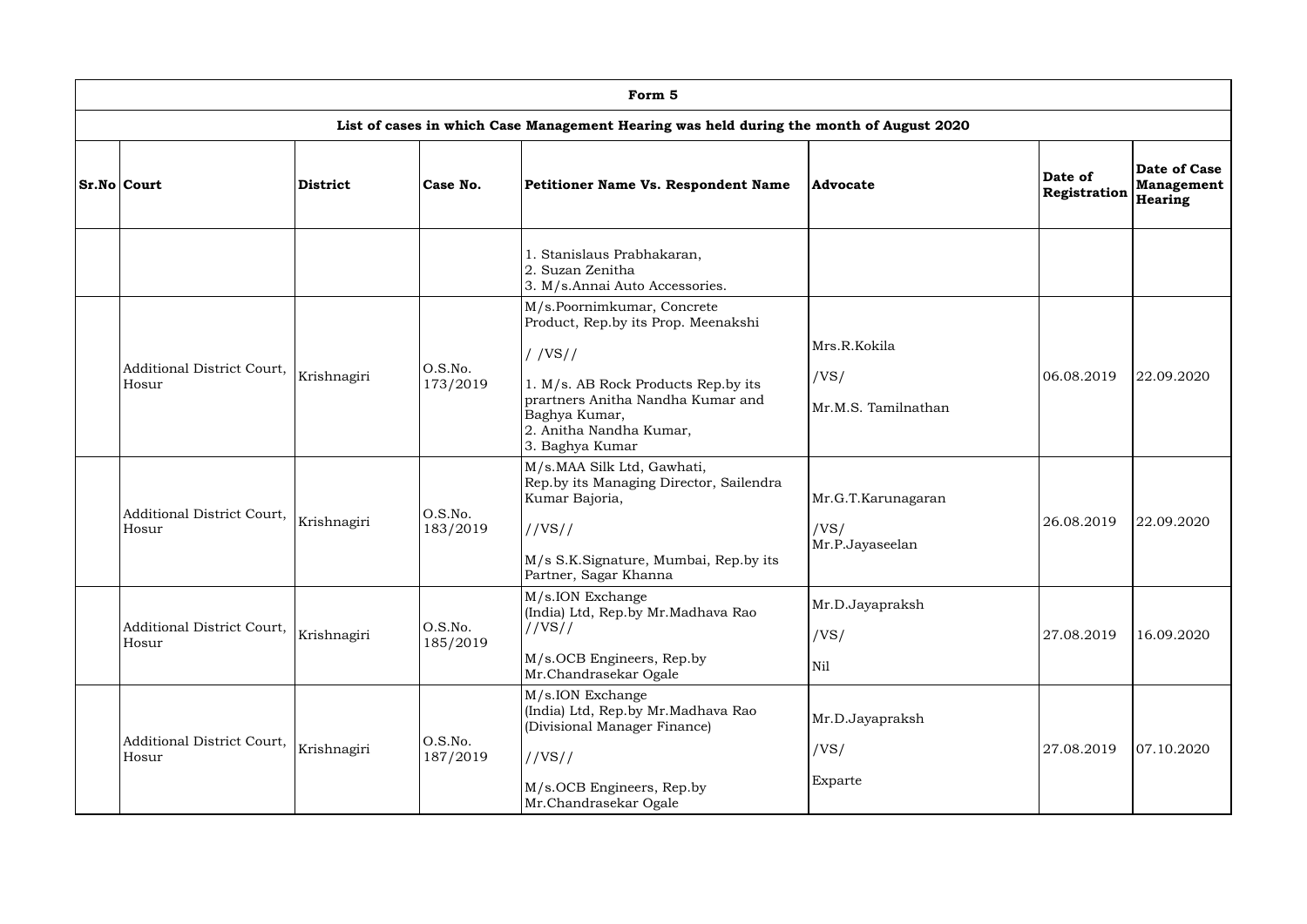| Form 5                              |                 |                    |                                                                                                                                                                                                                                                                                   |                                                      |                         |                                              |  |  |  |  |
|-------------------------------------|-----------------|--------------------|-----------------------------------------------------------------------------------------------------------------------------------------------------------------------------------------------------------------------------------------------------------------------------------|------------------------------------------------------|-------------------------|----------------------------------------------|--|--|--|--|
|                                     |                 |                    | List of cases in which Case Management Hearing was held during the month of August 2020                                                                                                                                                                                           |                                                      |                         |                                              |  |  |  |  |
| <b>Sr.No Court</b>                  | <b>District</b> | Case No.           | Petitioner Name Vs. Respondent Name                                                                                                                                                                                                                                               | Advocate                                             | Date of<br>Registration | Date of Case<br><b>Management</b><br>Hearing |  |  |  |  |
| Additional District Court,<br>Hosur | Krishnagiri     | OS.No<br>222/2019  | M/s. Neocol represented by its partner<br>A.M.Sarathkumar,<br>//Vs. //<br>Nadesan S/o. Sampath Mooranapalli                                                                                                                                                                       | V.V.Venkateshan<br>//Vs. //<br>D.Thirunaukarasu      | 26.09.2019              | 18.09.2020                                   |  |  |  |  |
| Additional District Court,<br>Hosur | Krishnagiri     | OS.No<br>228/2019  | State bank of Inida, Represented by it<br>manager RASMECC its SARC stressed<br>asset resolution center Sri vari building<br>sipcot hosur<br>//Vs. //<br>1.M/s. Priasana Thimmarayasamy<br>2.G.Ramareddy<br>3.Anusuya                                                              | Tr.S.Rajvivekanand<br>//Vs. //<br>M.Venkataramareddy | 30.09.2019              | 06.10.2020                                   |  |  |  |  |
| Additional District Court,<br>Hosur | Krishnagiri     | OS.No<br>230/2019  | M/s. Sri Vinayaga Engineering<br>Represented by Proprietor M.Govindaraj<br>S/o. Muniyappan Sipcot hosur<br>//Vs. //<br>1. M.S. Rasandik auto components pvt.ltd<br>by its M.D.Rajivu kapoor,<br>2.Gowtham Bhattacharya, New delhi<br>3. Krishnan Unit -2 Head<br>Nanjagud, Mysore | R.Parathasarathi<br>//Vs. //<br>N.S.Vidhaya baskar   | 03.10.2019              | 08.10.2020                                   |  |  |  |  |
| Additional District Court,<br>Hosur | Krishnagiri     | OS.No.<br>237/2019 | M/s.Ahya EXIM Rep. by its sole Propretior<br>Kalivani<br>//Vs. //<br>1.M/s.Sri Saravana Electronics Rep. by its<br>Propretior Madhiyan<br>2.M/s. Sri Saravana TV Home Rep by its<br>Propretior Palaniyammal                                                                       | Tr.K.Baskar<br>//Vs. //<br>T.Shankar                 | 17.10.2019              | 23.09.2020                                   |  |  |  |  |
| Additional District Court,          | Krishnagiri     | OS.No.             | Bank of Baroda, Branch at Hosur by its                                                                                                                                                                                                                                            | Tr.K.Velayutham                                      | 22.10.2019              | 06.10.2020                                   |  |  |  |  |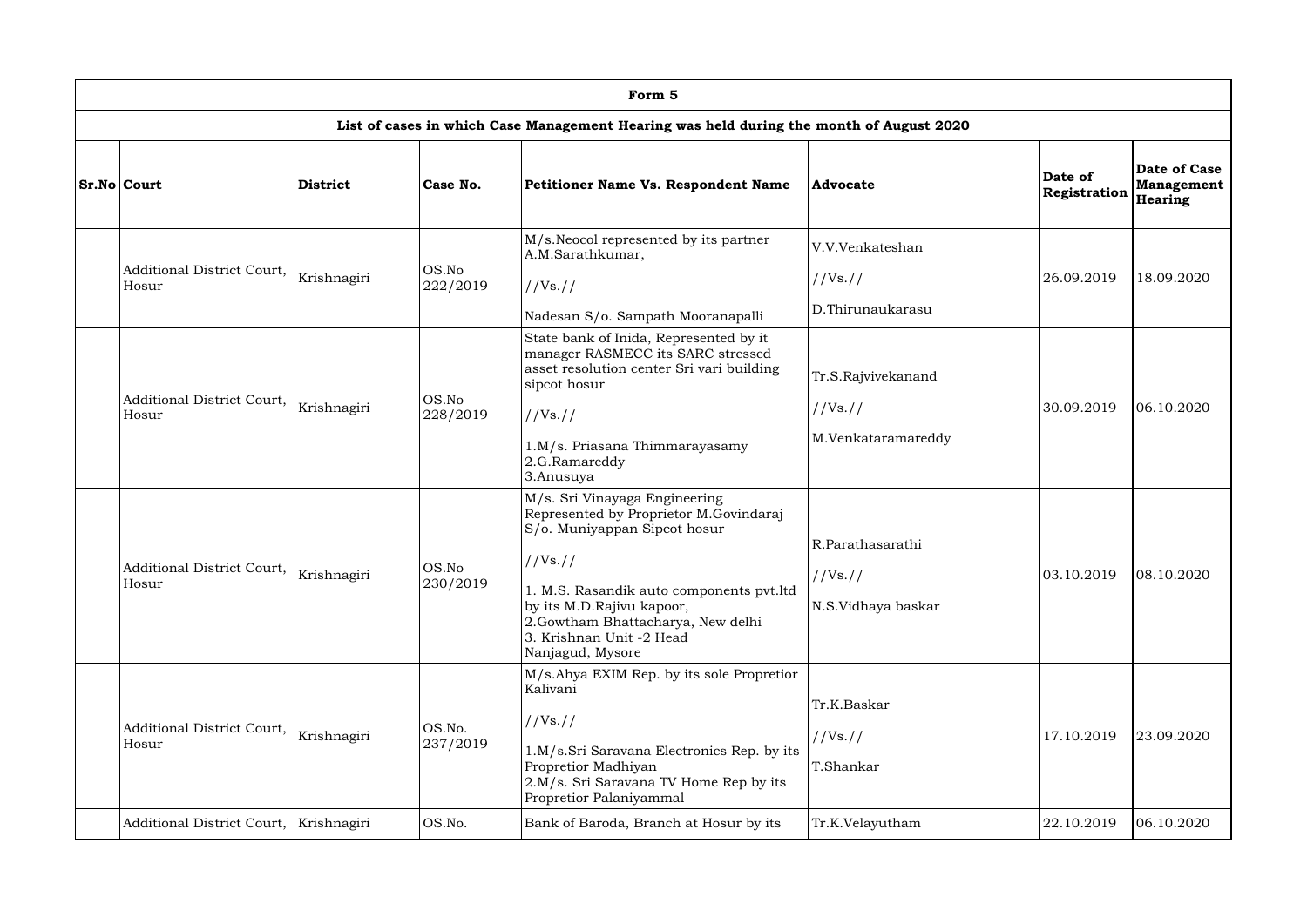| Form 5                                                                                  |                 |                    |                                                                                                                                                                                                                                     |                                    |                         |                                              |  |  |  |  |
|-----------------------------------------------------------------------------------------|-----------------|--------------------|-------------------------------------------------------------------------------------------------------------------------------------------------------------------------------------------------------------------------------------|------------------------------------|-------------------------|----------------------------------------------|--|--|--|--|
| List of cases in which Case Management Hearing was held during the month of August 2020 |                 |                    |                                                                                                                                                                                                                                     |                                    |                         |                                              |  |  |  |  |
| <b>Sr.No Court</b>                                                                      | <b>District</b> | Case No.           | Petitioner Name Vs. Respondent Name                                                                                                                                                                                                 | <b>Advocate</b>                    | Date of<br>Registration | Date of Case<br><b>Management</b><br>Hearing |  |  |  |  |
| Hosur                                                                                   |                 | 241/2019           | Senior Manager, Mrs. Anitha, Hosur<br>//Vs. //<br>Alcot wires Rep. by its Propriteor<br>1.P.Velmurgan<br>2.P.Velmurugan S/o. Pichaimuth, Hosur                                                                                      | //Vs. //<br>A.Sathiyanarayanan     |                         |                                              |  |  |  |  |
| Additional District Court,<br>Hosur                                                     | Krishnagiri     | OS.No.<br>295/2019 | State Bank of Inida, Mookanandapalli<br>Branch by its Manager (SARC) Sipcot<br>Hosur<br>//Vs. //<br>Body Solid fitness center Gym, Rep. by it<br>Proprietor<br>1. Siva basavaraj<br>2. Siva Basavaraj S/o. Basavaraj,<br>Arasanatty | Mr.S.Raj Vivekanand<br>/VS/<br>Nil | 12.012.2019 07.10.2020  |                                              |  |  |  |  |
| Additional District Court,<br>Hosur                                                     | Krishnagiri     | OS.No.<br>300/2019 | Bank of Baroda its by Properitor Mr.arun<br>Kumar S/o. Narayana<br>//Vs://<br>M/s.Vimose Technologies Rep.by its Prop.<br>S. Sreevidhya having business ARRS Silk,<br>Hosur                                                         | Tr. K. Velayudam<br>Vs.<br>Nil     | 19.12.2019              | 15.09.2020                                   |  |  |  |  |
| Additional District Court,<br>Hosur                                                     | Krishnagiri     | OS.No.<br>16/2020  | Syndicate Bank having it branch office<br>sipcopt Phase-II by its branch manager<br>Ravi<br>//Vs. //<br>MYCAB, Rep. by its Proprietor<br>1. Balraj, Railway station Hosur<br>2.Balraj, S/o. Jayaraman, Periyar Nager<br>Eas, Hosur  | Tr. K. Velayudam<br>Vs.<br>Nil     | 27.01.2020              | 23.09.2020                                   |  |  |  |  |
| Additional District Court,                                                              | Krishnagiri     | OS.No.             | Syndicate Bank having it branch office                                                                                                                                                                                              | Tr. K. Velayudam                   | 27.01.2020              | 22.09.2020                                   |  |  |  |  |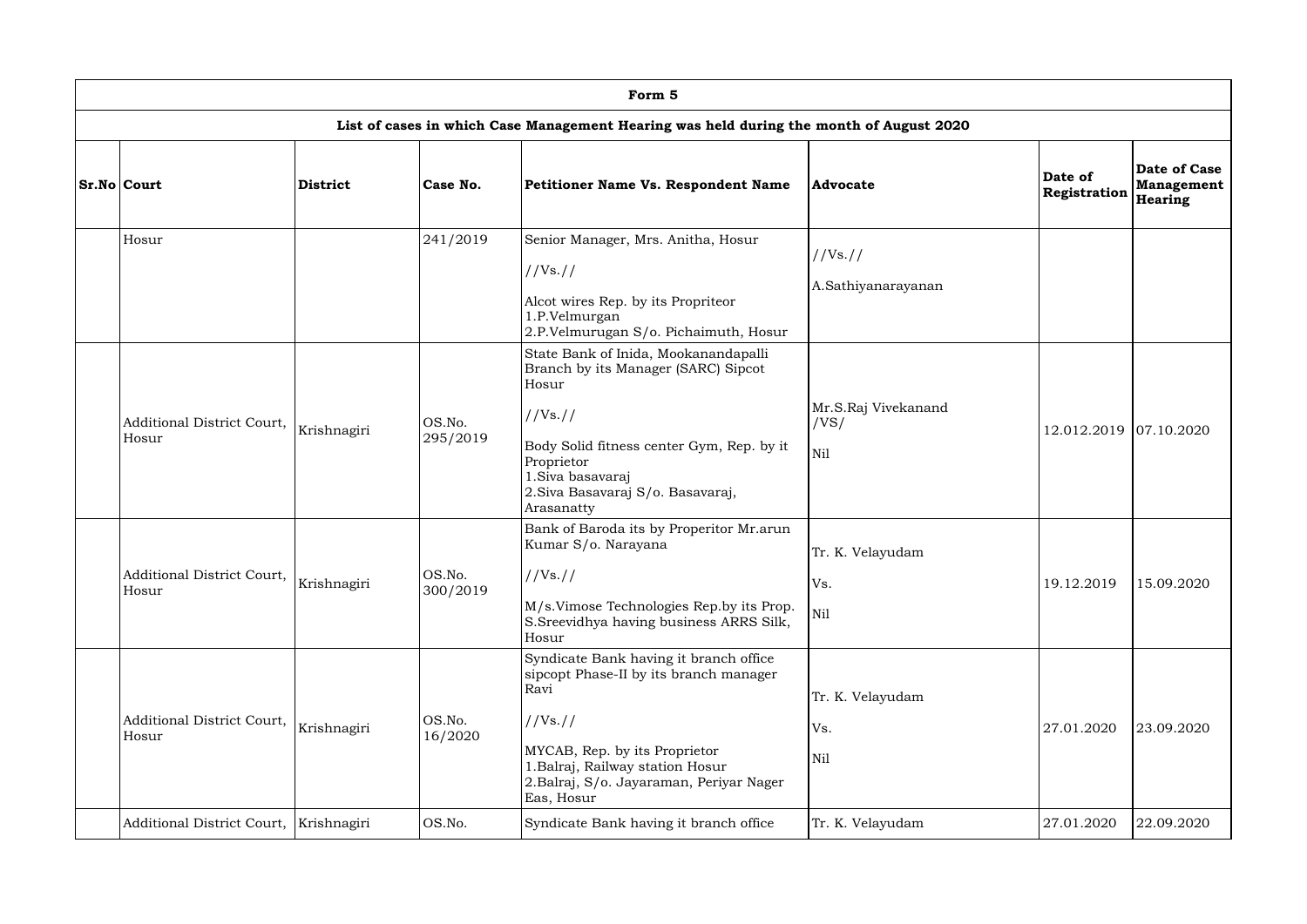| Form 5                                                                                  |                 |                   |                                                                                                                                                                                                                                                                                                                                                                                                                                 |                                |                         |                                                     |  |  |  |  |  |
|-----------------------------------------------------------------------------------------|-----------------|-------------------|---------------------------------------------------------------------------------------------------------------------------------------------------------------------------------------------------------------------------------------------------------------------------------------------------------------------------------------------------------------------------------------------------------------------------------|--------------------------------|-------------------------|-----------------------------------------------------|--|--|--|--|--|
| List of cases in which Case Management Hearing was held during the month of August 2020 |                 |                   |                                                                                                                                                                                                                                                                                                                                                                                                                                 |                                |                         |                                                     |  |  |  |  |  |
| <b>Sr.No Court</b>                                                                      | <b>District</b> | Case No.          | Petitioner Name Vs. Respondent Name                                                                                                                                                                                                                                                                                                                                                                                             | <b>Advocate</b>                | Date of<br>Registration | <b>Date of Case</b><br><b>Management</b><br>Hearing |  |  |  |  |  |
| Hosur                                                                                   |                 | 17/2020           | Sipcot Phase-II by its Branch Manager Ravi<br>//Vs. //<br>L. Perumal, S/o. Lashmanan, Santhi<br>Nagar, Hosur                                                                                                                                                                                                                                                                                                                    | Vs.<br>Nil                     |                         |                                                     |  |  |  |  |  |
| Additional District Court,<br>Hosur                                                     | Krishnagiri     | OS.No.<br>19/2020 | Corporation Bank by its branch at Yesodha<br>Mahal, Hosur by its Chief Manager<br>G.K.Murugan<br>//Vs. //<br>1. Samana @ Munusamy, S/o. Munusamy<br>@ Buddappa<br>2. Nandhish S/o. Samana @ Munusamy<br>3.S.Munjula D/o. Samana @ Munusamy,<br>W/o. Suresh<br>4.Chowdeshwari, D/o. Samana @<br>munusamy<br>5.Shilpa D/o. Samana @ Munusamy<br>6. Jagadesh S/o. Samana @ Munusamy<br>7. Minor. Eswari, D/o. Samana @<br>Munusamy | Tr. K. Velayudam<br>Vs.<br>Nil | 29.01.2020              | 29.09.2020                                          |  |  |  |  |  |
| Additional District Court,<br>Hosur                                                     | Krishnagiri     | OS.No<br>52/2020  | Bank of India having its Head Office at<br>Mumbai and also having Branch at Hosur<br>Rep. by its Chife Manager Keshor Kumar<br>//Vs. //<br>ENIMA PUT AERO SPECE Rep. by it<br>Proprietor<br>1.M.Manigandan<br>2. Manigandan, S/o. Madhan, Keel<br>kuppam, Pochampalli                                                                                                                                                           | Tr. K. Velayudam<br>Vs.<br>Nil | 13.02.2020              | 15.09.2020                                          |  |  |  |  |  |
| Additional District Court,<br>Hosur                                                     | Krishnagiri     | OS.No.<br>64/2020 | Bank of Baroda having its Head Office Rep. Tr. K. Velayudam<br>by its chief Manager Mr.Anit Kumar singh<br>S/o.Late.Chandstaka prasad singh R.K.G<br>op. Traffic polic station Bangalore, Bypass                                                                                                                                                                                                                                | Vs.                            | 24.02.2020              | 22.09.2020                                          |  |  |  |  |  |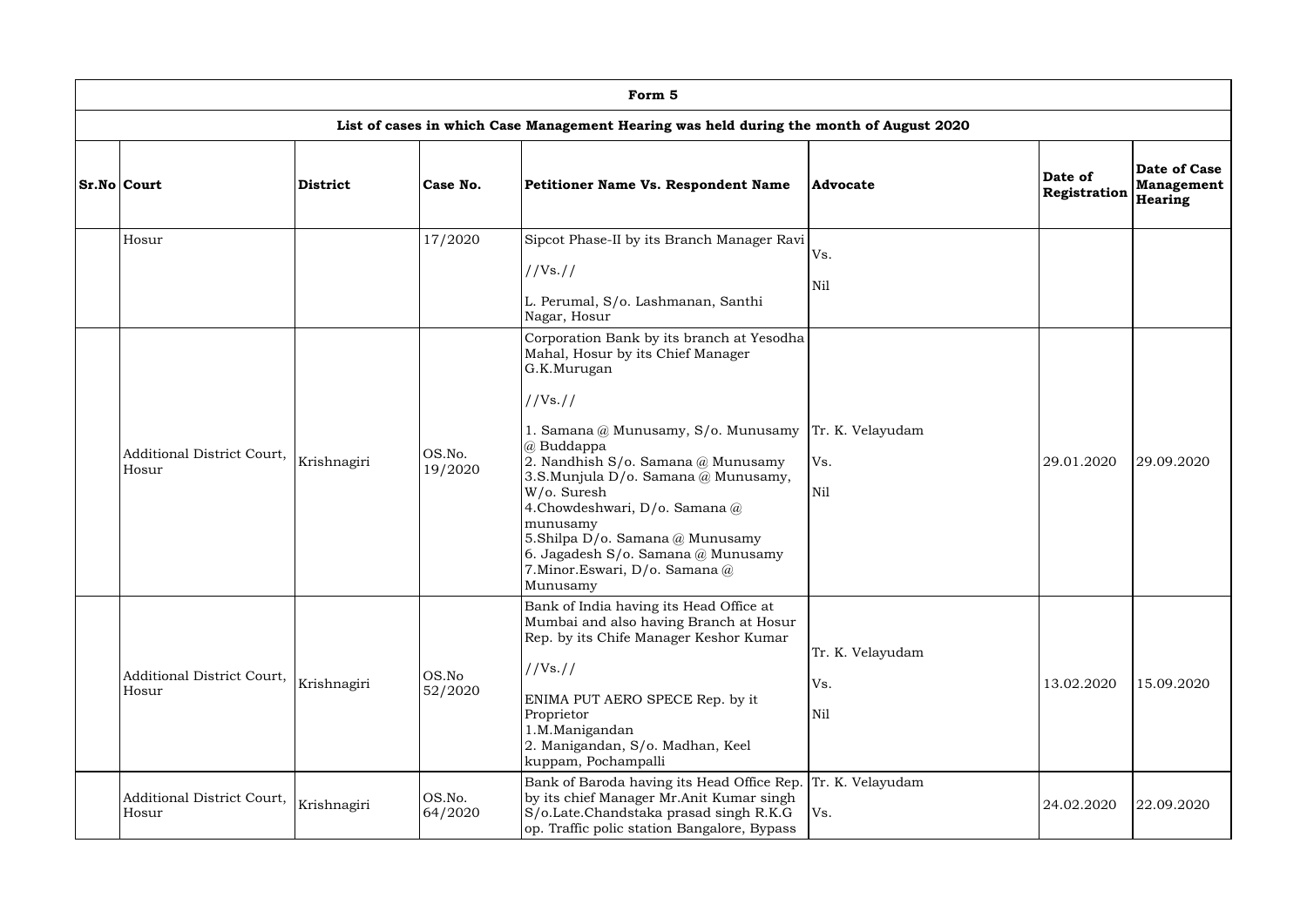| Form 5                                                                                  |                 |                   |                                                                                                                                                                                                                                                                          |                                              |                         |                                              |  |  |  |  |  |
|-----------------------------------------------------------------------------------------|-----------------|-------------------|--------------------------------------------------------------------------------------------------------------------------------------------------------------------------------------------------------------------------------------------------------------------------|----------------------------------------------|-------------------------|----------------------------------------------|--|--|--|--|--|
| List of cases in which Case Management Hearing was held during the month of August 2020 |                 |                   |                                                                                                                                                                                                                                                                          |                                              |                         |                                              |  |  |  |  |  |
| <b>Sr.No Court</b>                                                                      | <b>District</b> | Case No.          | Petitioner Name Vs. Respondent Name                                                                                                                                                                                                                                      | <b>Advocate</b>                              | Date of<br>Registration | Date of Case<br><b>Management</b><br>Hearing |  |  |  |  |  |
|                                                                                         |                 |                   | road hosur.<br>//Vs. //<br>M/S.Balaji silks Turisting works, by it<br>Proprietor<br>1.Mrs.Kalavathi,<br>2.Mrs. Kalavathi W/o. Ragupathi, Therpetti<br>road, Denkanikottai, Krishnagiri                                                                                   | Nil                                          |                         |                                              |  |  |  |  |  |
| Additional District Court,<br>Hosur                                                     | Krishnagiri     | OS.No<br>68/2020  | M/S. Swathi Alloy Steels Rep. by its<br>Managing Partner Mr. Lokesh Sagtani<br>//Vs. //<br>Mr. R.Manjunath, S/o. Ramesh, Sipcot<br>Housing colony, Hosur                                                                                                                 | Tr.K.Ananada Kumar<br>Vs.<br>N <sub>il</sub> | 25.02.2020              | 18.09.2020                                   |  |  |  |  |  |
| Additional District Court,<br>Hosur                                                     | Krishnagiri     | OS.No.<br>71/2020 | Syndicate Bank having its Branch Office at<br>sipcot Phase-II<br>Mr.Ravi S/o. Thammaiah<br>//Vs. //<br>1.M/s.sudhakar Enterperiser, by its<br>Proprietor T.Sudhakar, Ganapathi Nagar,<br>Hosur<br>2.T.Sudhakar S/o.Thiyagarajan, Meenachi<br>nagar, Chithanapalli, Hosur | Tr. K. Velayudam<br>Vs.<br>Nil               | 27.02.2020              | [07.10.2020]                                 |  |  |  |  |  |
| Additional District Court,<br>Hosur                                                     | Krishnagiri     | OS.No.<br>72/2020 | Syndicate Bank having its Branch Office at<br>Sipcot Phase-II, Branch Hosur,<br>Rep.by its Branch Manager<br>M.Ravi, S/o.Thammaiah<br>//Vs. //<br>1.M/s. ASM Travels Rep. by it Proprietor<br>V.Madesh<br>2.V.Madesh, S/o.Venkatesh Thorapalli<br>Agraharam vill, Hosur  | Tr. K. Velayudam<br>Vs.<br>Nil               | 27.02.2020              | 07.10.2020                                   |  |  |  |  |  |
| Additional District Court,                                                              | Krishnagiri     | OS.No.            | Synadicate Bank having its branch office                                                                                                                                                                                                                                 | Tr. K. Velayudam                             | 27.02.2020              | 07.10.2020                                   |  |  |  |  |  |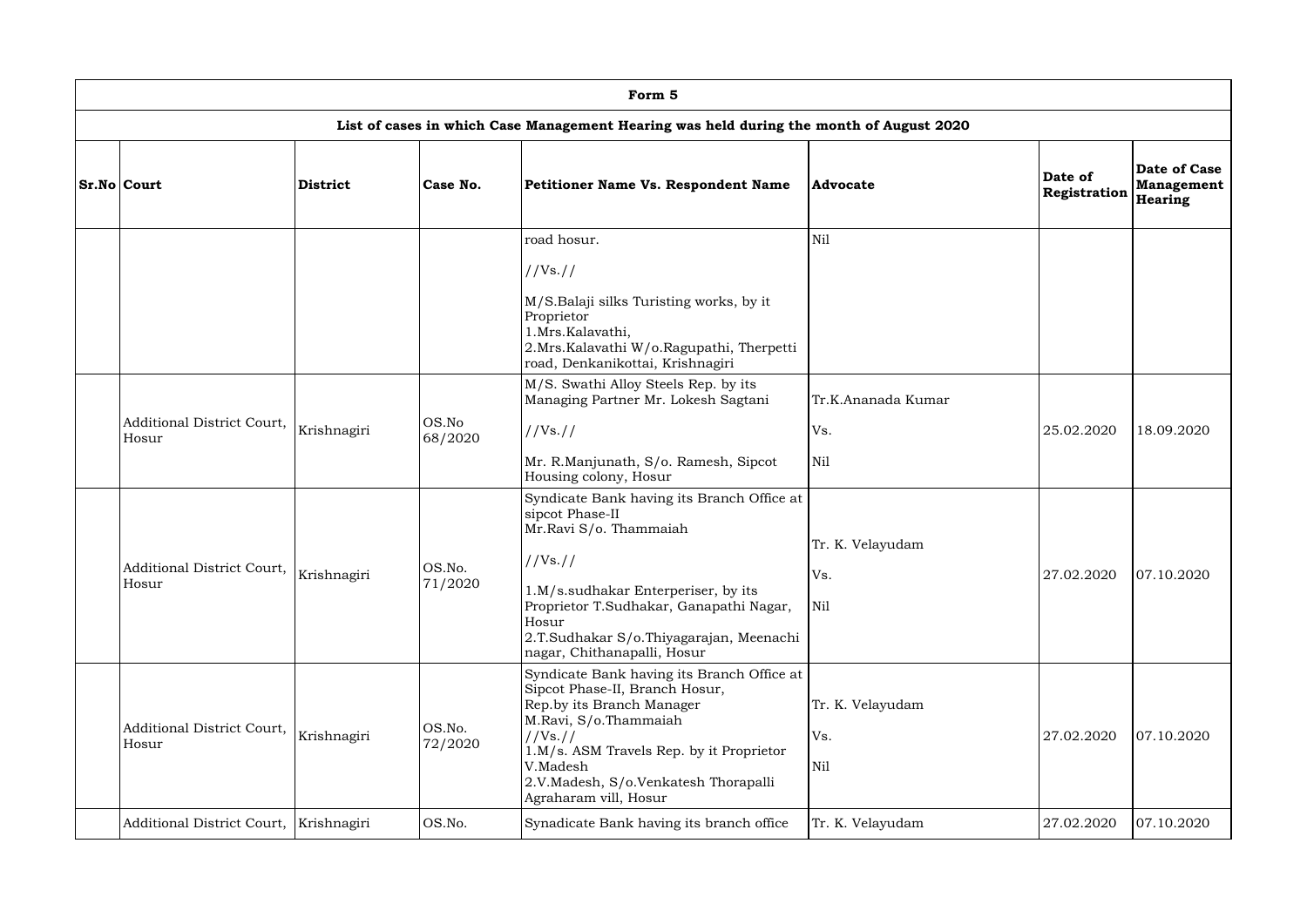| Form 5                                                                                  |                 |                    |                                                                                                                                                                                                  |                   |                         |                                              |  |  |  |  |  |
|-----------------------------------------------------------------------------------------|-----------------|--------------------|--------------------------------------------------------------------------------------------------------------------------------------------------------------------------------------------------|-------------------|-------------------------|----------------------------------------------|--|--|--|--|--|
| List of cases in which Case Management Hearing was held during the month of August 2020 |                 |                    |                                                                                                                                                                                                  |                   |                         |                                              |  |  |  |  |  |
| $Sr.No $ Court                                                                          | <b>District</b> | Case No.           | Petitioner Name Vs. Respondent Name                                                                                                                                                              | <b>Advocate</b>   | Date of<br>Registration | Date of Case<br><b>Management</b><br>Hearing |  |  |  |  |  |
| Hosur                                                                                   |                 | 73/2020            | at Sipcot Phase-II, Rep. by its Branch<br>Manager, Mr.Ravi, S/o. Thimmaiah                                                                                                                       | Vs.               |                         |                                              |  |  |  |  |  |
|                                                                                         |                 |                    | //Vs. //                                                                                                                                                                                         | Nil               |                         |                                              |  |  |  |  |  |
|                                                                                         |                 |                    | 1.M/s.Revathi Travels Rep. by it Proprietor<br>B.Anusuya Bai, Bedrapalli, Sipcot Post,<br>Hosur.<br>2.B.Anusuya Bai, W/o. Balaji Sigh,<br>Bedarapalli, Zuzuwadi, Hosur.                          |                   |                         |                                              |  |  |  |  |  |
|                                                                                         |                 |                    | M/s.GLOBAL CALCIUM Pvt. Ltd., Rep. by<br>its Deputy General Manager, S.R.Muni Rao<br>S/o. Late.Rama Rao,Sipcot Industrial<br>company, Hosur                                                      | Mt.T.Shankar      |                         |                                              |  |  |  |  |  |
| Additional District Court,<br>Hosur                                                     | Krishnagiri     | OS.No.<br>91/2020  | //Vs. //                                                                                                                                                                                         | Vs.               | 09.03.2020              | 07.10.2020                                   |  |  |  |  |  |
|                                                                                         |                 |                    | 1.M/s.ALMAS Technologies Pvt.Ltd Rep. by<br>its Proprietor Mr.Sudan singh.<br>2.Mr.Sudan Singh, M/s.ACMAS<br>Technologies Pvt.Ltd, having its registered<br>office at kundli, Sonepet, Hariyana. | Ni1               |                         |                                              |  |  |  |  |  |
|                                                                                         |                 |                    | M/s. Barger paists India ltd represented by<br>its Authroised Mr.T.Srinivasan having<br>Sipcot, Hosur.                                                                                           | Tr.K.Ananda Kumar |                         |                                              |  |  |  |  |  |
| Additional District Court,<br>Hosur                                                     | Krishnagiri     | OS.No.<br>94/2020  | //Vs. //                                                                                                                                                                                         | Vs.               | 10.03.2020              | 14.10.2020                                   |  |  |  |  |  |
|                                                                                         |                 |                    | M/s. SHREE Automaticity Industries C/o.<br>Abishak Industrict by its Proprietor<br>M.RajaGowandr Mohanraj, Sipcot Hosur.                                                                         | Nil               |                         |                                              |  |  |  |  |  |
| Additional District Court,<br>Hosur                                                     | Krishnagiri     | OS.No.<br>102/2020 | Andhra Bank having its branch ofice at<br>Housr Represented by its Branch Manager, Tr. K. Velayudam<br>Mr.G.Abhishek, S/o.Mr.G.Prabhakar<br>David,                                               | Vs.               | 24.03.2020              | 14.10.2020                                   |  |  |  |  |  |
|                                                                                         |                 |                    | //Vs. //                                                                                                                                                                                         | Nil               |                         |                                              |  |  |  |  |  |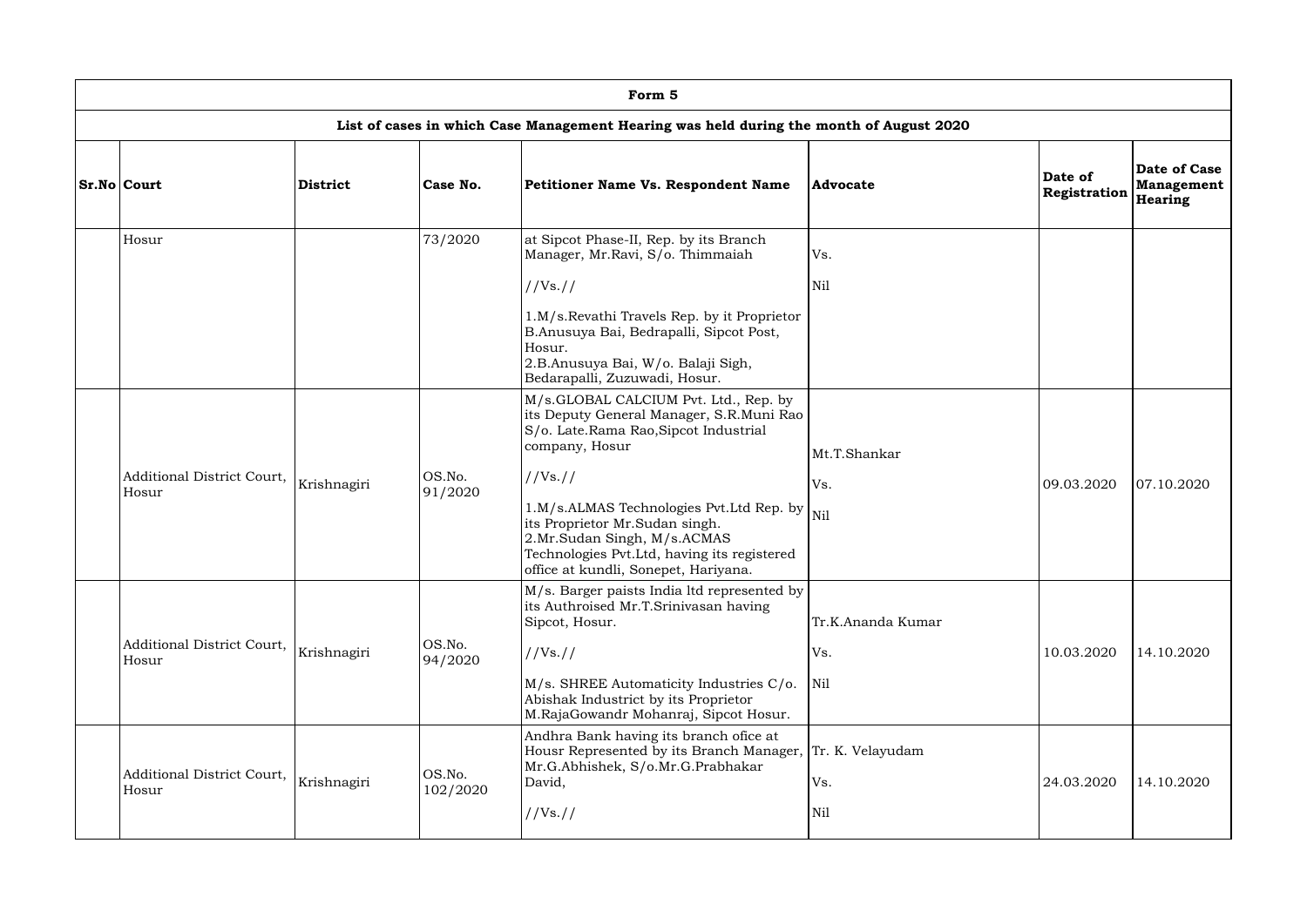| Form 5                                                                                  |                 |                    |                                                                                                                                                                                                                                                                                                                                |                                   |                         |                                                     |  |  |  |  |  |
|-----------------------------------------------------------------------------------------|-----------------|--------------------|--------------------------------------------------------------------------------------------------------------------------------------------------------------------------------------------------------------------------------------------------------------------------------------------------------------------------------|-----------------------------------|-------------------------|-----------------------------------------------------|--|--|--|--|--|
| List of cases in which Case Management Hearing was held during the month of August 2020 |                 |                    |                                                                                                                                                                                                                                                                                                                                |                                   |                         |                                                     |  |  |  |  |  |
| <b>Sr.No Court</b>                                                                      | <b>District</b> | Case No.           | Petitioner Name Vs. Respondent Name                                                                                                                                                                                                                                                                                            | <b>Advocate</b>                   | Date of<br>Registration | <b>Date of Case</b><br><b>Management</b><br>Hearing |  |  |  |  |  |
|                                                                                         |                 |                    | 1.M/s.M.R.Automobiles, Res.by its<br>Prop.R.Prabhakar<br>2.R.Prabhakar, S/o.Ramakrishnappa, Prop.<br>Of M/s.M.R.Automobiles Nothikuppam,<br>Hosur                                                                                                                                                                              |                                   |                         |                                                     |  |  |  |  |  |
|                                                                                         |                 |                    | Andhra Bank having its branch Office at<br>Hosur represented by its Branch Manager,<br>Mr.G.Abhishek, S/o.Mr.G.Prabhakar David                                                                                                                                                                                                 |                                   |                         |                                                     |  |  |  |  |  |
| Additional District Court,<br>Hosur                                                     | Krishnagiri     | OS.No.<br>103/2020 | //Vs. //<br>1.M/s.Sri Manjunatha Hardware & Paints,<br>Rep.by its Prop.K.Manjunatha, Bagalur<br>Road, Hosur<br>2.K.Manjunatha, S/o.Kemparao, Prop.of<br>M/s.Sri Manjunatha Hardware & Paints,<br>Kumbalam, Krishnagiri dt.<br>Hosur COIR Foams Pvt. Ltd. Rep. by its<br>Manager (Account and finance)                          | Tr. K. Velayudam<br>Vs.<br>Nil    | 24.03.2020              | 15.10.2020                                          |  |  |  |  |  |
| Additional District Court,<br>Hosur                                                     | Krishnagiri     | OS.No<br>110/2020  | Mr.M.V.R.K.Kishore S/o. M.V.Jaganmohan<br>Rao, Sipcot industrial East, Hosur.<br>//Vs. //<br>Mrs.Ankita Mishra Proprietor<br>M/s.Gayathiri Emporium, Narayana<br>Street, Leelamahal road, Vishakapatinam.                                                                                                                      | Tr.M.S.Tamil Nathan<br>Vs.<br>Nil | 06.06.2020              | 15.10.2020                                          |  |  |  |  |  |
| Additional District Court,<br>Hosur                                                     | Krishnagiri     | OS.No.<br>111/2020 | Bank of India, having its head Office Res.<br>by its consituent Attorney Mr.T.Sivakumar,<br>S/o. Thandavan at M.M.Reddy complex old<br>Bangalore road, Hosur.<br>//Vs//<br>1.M/s.Easik Kumaran Auto Pats, Rep. by<br>its Proprietor S.Jansi Rani Rajeshwari<br>layout, Sipcot, Hosur.<br>2.S.Jansi Rani W/o. Rathinam Bharathi | Tr. K. Velayudam<br>Vs.<br>Nil    | 06.06.2020              | 14.10.2020                                          |  |  |  |  |  |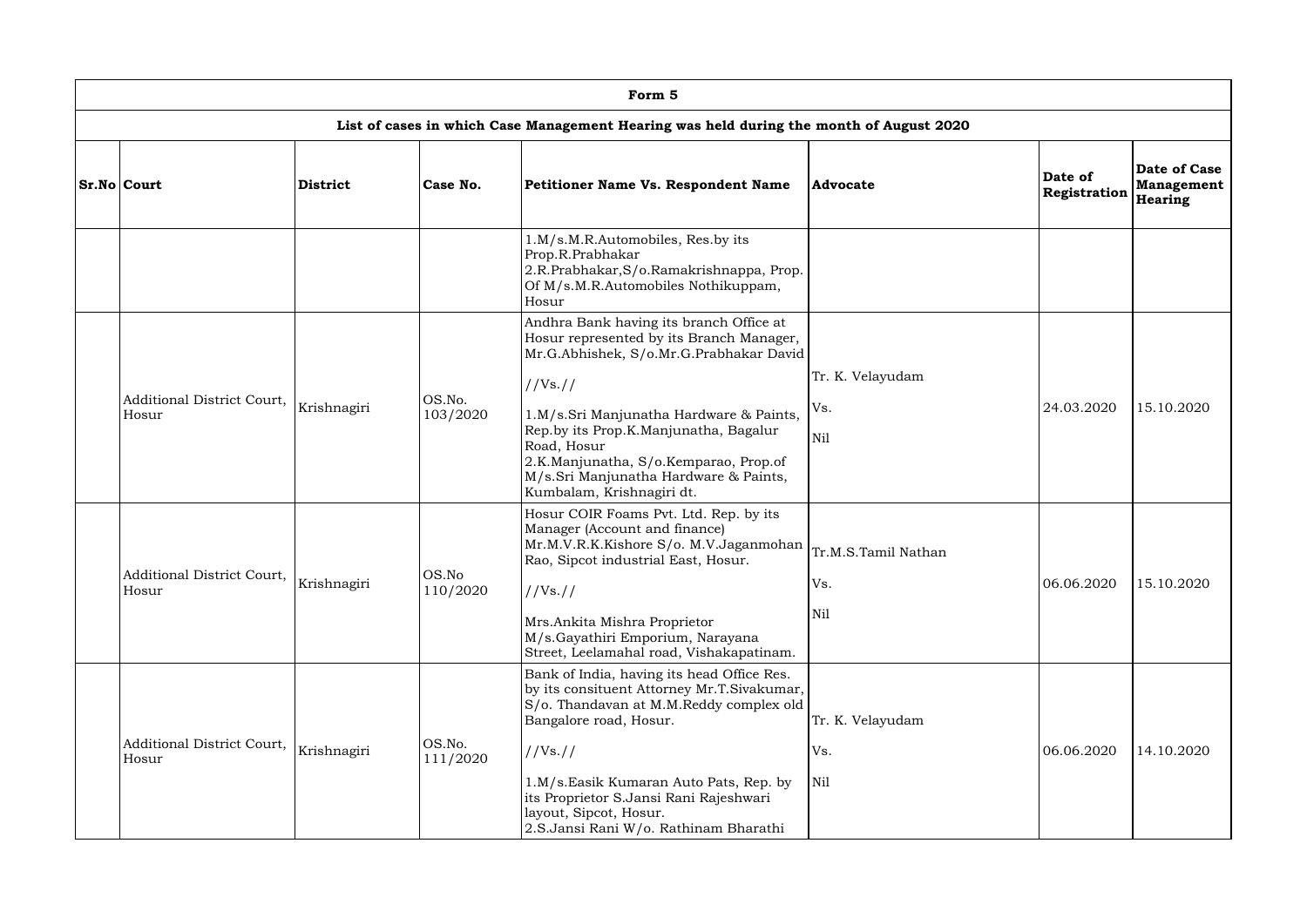|               | Form 5                                                                                  |                 |                    |                                                                                                                                                                                                                                                                                                                                                                                   |                                |                         |                                              |  |  |  |  |  |
|---------------|-----------------------------------------------------------------------------------------|-----------------|--------------------|-----------------------------------------------------------------------------------------------------------------------------------------------------------------------------------------------------------------------------------------------------------------------------------------------------------------------------------------------------------------------------------|--------------------------------|-------------------------|----------------------------------------------|--|--|--|--|--|
|               | List of cases in which Case Management Hearing was held during the month of August 2020 |                 |                    |                                                                                                                                                                                                                                                                                                                                                                                   |                                |                         |                                              |  |  |  |  |  |
|               | <b>Sr.No Court</b>                                                                      | <b>District</b> | Case No.           | Petitioner Name Vs. Respondent Name                                                                                                                                                                                                                                                                                                                                               | Advocate                       | Date of<br>Registration | Date of Case<br><b>Management</b><br>Hearing |  |  |  |  |  |
|               |                                                                                         |                 |                    | Nagar, Mookandapalli, Hosur                                                                                                                                                                                                                                                                                                                                                       |                                |                         |                                              |  |  |  |  |  |
|               | Additional District Court,<br>Hosur                                                     | Krishnagiri     | OS.No.<br>112/2020 | Andhra Bank Having its Branch Office at<br>Hosur. Rep. by its Branch Managaer<br>Mr.G.Adhishek S/o. Prabhakar David<br>//Vs. //<br>Mr.H.Mahaboob Khan, So. Hassan khan,<br>Thorrapalli vill. Penandapalli post, Hosur.<br>2.M.Govinda Reddy Alasapalli vill. Hosur                                                                                                                | Tr. K. Velayudam<br>Vs.<br>Nil | 06.06.2020              | 14.10.2020                                   |  |  |  |  |  |
|               | Additional District Court,<br>Hosur                                                     | Krishnagiri     | Os.No<br>114/2020  | Bank of India Having its head Office at<br>Mumbai, Rep. by its Mr.T.Sivakumar S/o.<br>S.Thandvan, MM Reddy complex old<br>Bangalore road, Hosur.<br>//Vs. //<br>1.M/s.Ganesh Engineering Rep. by it Prop.<br>U.Muthu Kumar Office at Kamaraj Nagar,<br>Sipcot, Hosur.<br>2.U.Muthu Kumar S/o. Uthandyapillai,<br>Kudiyana street, Muthal kattalai,<br>Pandurangapuram, Kumbakonam | Tr. K. Velayudam<br>Vs.<br>Nil | 06.06.2020              | 15.10.2020                                   |  |  |  |  |  |
| <sup>12</sup> | Prl. Dist. & Sessions<br>Court                                                          | Madurai         | $\mbox{NIL}$       | $\mbox{NIL}$                                                                                                                                                                                                                                                                                                                                                                      | $\mbox{NIL}$                   | <b>NIL</b>              | <b>NIL</b>                                   |  |  |  |  |  |
|               | I Addl. Dist. & Sessions<br>Court                                                       | Madurai         | $\mbox{NIL}$       | <b>NIL</b>                                                                                                                                                                                                                                                                                                                                                                        | <b>NIL</b>                     | <b>NIL</b>              | <b>NIL</b>                                   |  |  |  |  |  |
|               | I Addl. Sub Court                                                                       | Madurai         | $\mbox{NIL}$       | <b>NIL</b>                                                                                                                                                                                                                                                                                                                                                                        | <b>NIL</b>                     | <b>NIL</b>              | <b>NIL</b>                                   |  |  |  |  |  |
|               | II Addl. Sub Court                                                                      | Madurai         | <b>NIL</b>         | <b>NIL</b>                                                                                                                                                                                                                                                                                                                                                                        | <b>NIL</b>                     | <b>NIL</b>              | <b>NIL</b>                                   |  |  |  |  |  |
| 13            | District Court,<br>Nagapattinam                                                         | Nagapattinam    | $\mbox{NIL}$       | <b>NIL</b>                                                                                                                                                                                                                                                                                                                                                                        | <b>NIL</b>                     | <b>NIL</b>              | <b>NIL</b>                                   |  |  |  |  |  |
|               | Fast Track Mahila Court,<br>Nagapattinam                                                | Nagapattinam    | $\mbox{NIL}$       | $\mbox{NIL}$                                                                                                                                                                                                                                                                                                                                                                      | <b>NIL</b>                     | <b>NIL</b>              | <b>NIL</b>                                   |  |  |  |  |  |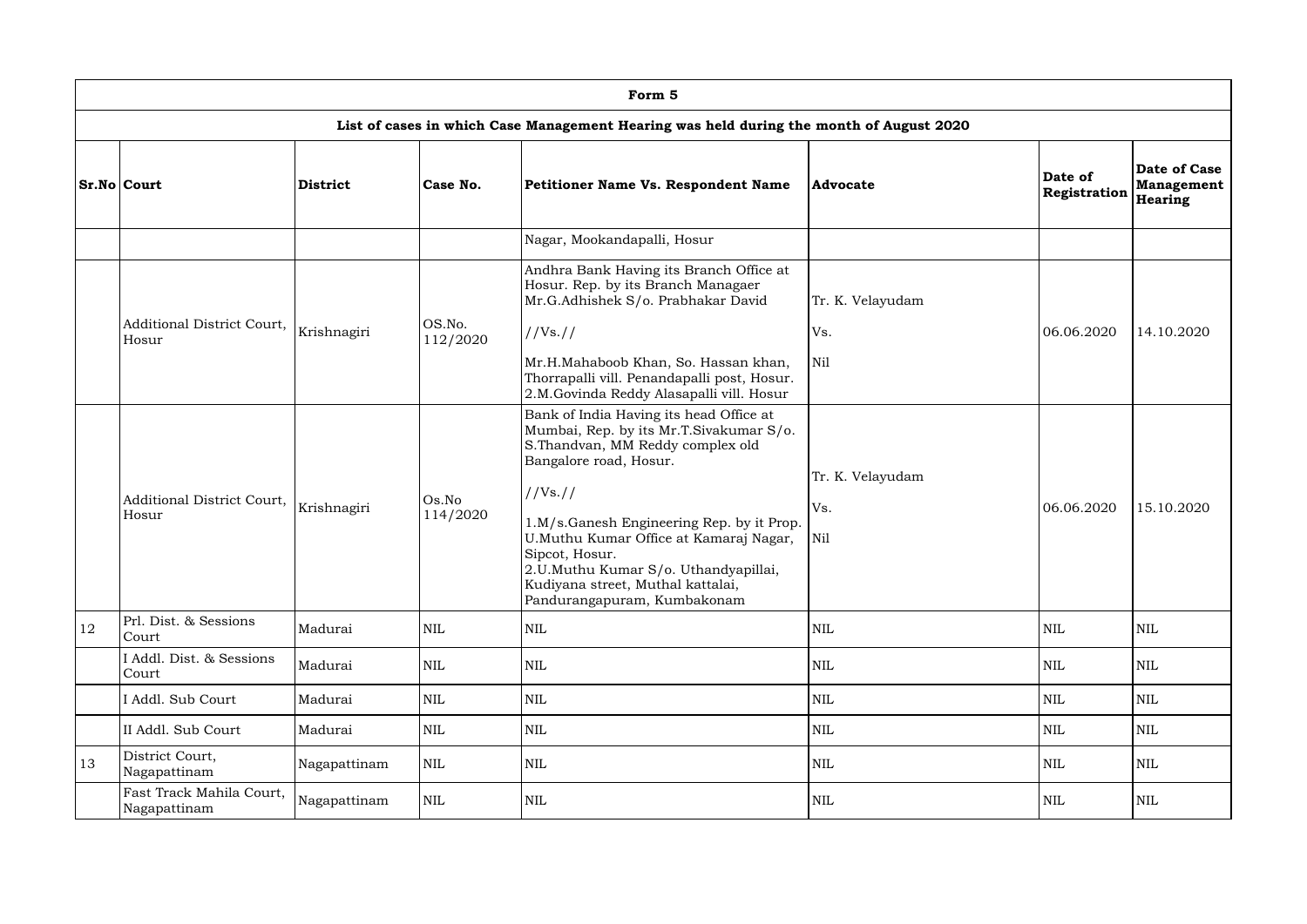|    | Form 5                                       |                 |               |                                                                                                                                                        |                                                     |                         |                                                     |  |  |  |  |  |
|----|----------------------------------------------|-----------------|---------------|--------------------------------------------------------------------------------------------------------------------------------------------------------|-----------------------------------------------------|-------------------------|-----------------------------------------------------|--|--|--|--|--|
|    |                                              |                 |               | List of cases in which Case Management Hearing was held during the month of August 2020                                                                |                                                     |                         |                                                     |  |  |  |  |  |
|    | $Sr.No $ Court                               | <b>District</b> | Case No.      | Petitioner Name Vs. Respondent Name                                                                                                                    | <b>Advocate</b>                                     | Date of<br>Registration | Date of Case<br><b>Management</b><br><b>Hearing</b> |  |  |  |  |  |
|    | Additional District Court,<br>Mayiladuthurai | Nagapattinam    | <b>NIL</b>    | <b>NIL</b>                                                                                                                                             | <b>NIL</b>                                          | <b>NIL</b>              | <b>NIL</b>                                          |  |  |  |  |  |
|    | Sub Court, Nagapattinam   Nagapattinam       |                 | $\mbox{NIL}$  | <b>NIL</b>                                                                                                                                             | <b>NIL</b>                                          | <b>NIL</b>              | $\mbox{NIL}$                                        |  |  |  |  |  |
|    | Principal Sub Court,<br>Mayiladuthurai       | Nagapattinam    | <b>NIL</b>    | <b>NIL</b>                                                                                                                                             | <b>NIL</b>                                          | <b>NIL</b>              | <b>NIL</b>                                          |  |  |  |  |  |
|    | Additional Sub Court,<br>Mayiladuthurai      | Nagapattinam    | $\mbox{NIL}$  | <b>NIL</b>                                                                                                                                             | <b>NIL</b>                                          | <b>NIL</b>              | <b>NIL</b>                                          |  |  |  |  |  |
| 14 | The Principal District<br>Judge              | Namakkal        | $\cos/2/2020$ | Vishnu Sudha Textiles Rep by its Sole<br>Properties TSudha Rep by her Power Agent<br>VRajagopalan Vs M/sKMS and Company<br>Rep by its Proprietor KBabu | Dakshinamoorthy.L(P),<br>Muthumalai sivakumar.T(R), | 05-06-2018              | 06-08-2020                                          |  |  |  |  |  |
|    | The Principal District<br>Judge              | Namakkal        | $\cos/3/2020$ | SSV Feeds rep by its Managing Partner Vs<br>Mani Poultry Farm rep by its Proprietor<br>SMMani and another                                              | Raghu.T.V(P),                                       | 19-06-2018              | 02-09-2020                                          |  |  |  |  |  |
|    | The Principal District<br>Judge              | Namakkal        | $\cos/5/2020$ | Harin Feeds by its Manager<br>MSenthilkumar Vs Paramasivam Poultry<br>Farm by its Manager Paramasivam                                                  | Shanmugam.K(P),<br>Yoganathan.S(R),                 | 21-08-2018              | 20-08-2020                                          |  |  |  |  |  |
|    | The Principal District<br>Judge              | Namakkal        | $\cos/6/2020$ | PePe Feeds by its Managing Partner<br>PTamilarasan Vs Perianna gounder and 8<br>others                                                                 | Shanmugam.K(P),                                     | 18-12-2018              | $ 03-08-2020$                                       |  |  |  |  |  |
|    | The Principal District<br>Judge              | Namakkal        | $\cos/7/2020$ | NPA Foods and feeds by rep Patner of<br>Velusamy Vs Maruthappan                                                                                        | Rajasekaran.T(P),                                   | 19-12-2018              | 26-08-2020                                          |  |  |  |  |  |
|    | The Principal District<br>Judge              | Namakkal        | COS/10/2020   | Senthamil Finance by its Managing partner<br>Vs Valarmathi and 2 others                                                                                | Balakrishanan.R(P),<br>Chinnusamy.R(R),             | 18-01-2019              | 21-08-2020                                          |  |  |  |  |  |
|    | The Principal District<br>Judge              | Namakkal        | COS/11/2020   | RDomnic Xavier Vs Fues Gupta<br>M/sInnovittil church                                                                                                   | Raju.L(P),                                          | 18-01-2019              | 22-09-2020                                          |  |  |  |  |  |
|    | The Principal District<br>Judge              | Namakkal        | COS/12/2020   | Mahindra Feeds and Foods by its partner<br>Palanisamy Vs Selvaraj                                                                                      | Shanmugam.K(P),                                     | 02-03-2019              | 23-09-2020                                          |  |  |  |  |  |
|    | The Principal District<br>Judge              | Namakkal        | COS/15/2020   | Saranya Spinning Mills Pvt Ltd rep by<br>Technical Director Ashokkumar Vs Om<br>sakthi Textiles rep by Properitor<br>Arthanarisamy                     | Shanmugam. $K(P)$ ,<br>Arthanari.K(R),              | 21-03-2019              | 27-08-2020                                          |  |  |  |  |  |
|    | The Principal District                       | Namakkal        |               | $\cos/16/2020$ Sri Kumaran Finance by Managing                                                                                                         | Murugesan.J.K(P),                                   | $ 04 - 04 - 2019$       | 08-09-2020                                          |  |  |  |  |  |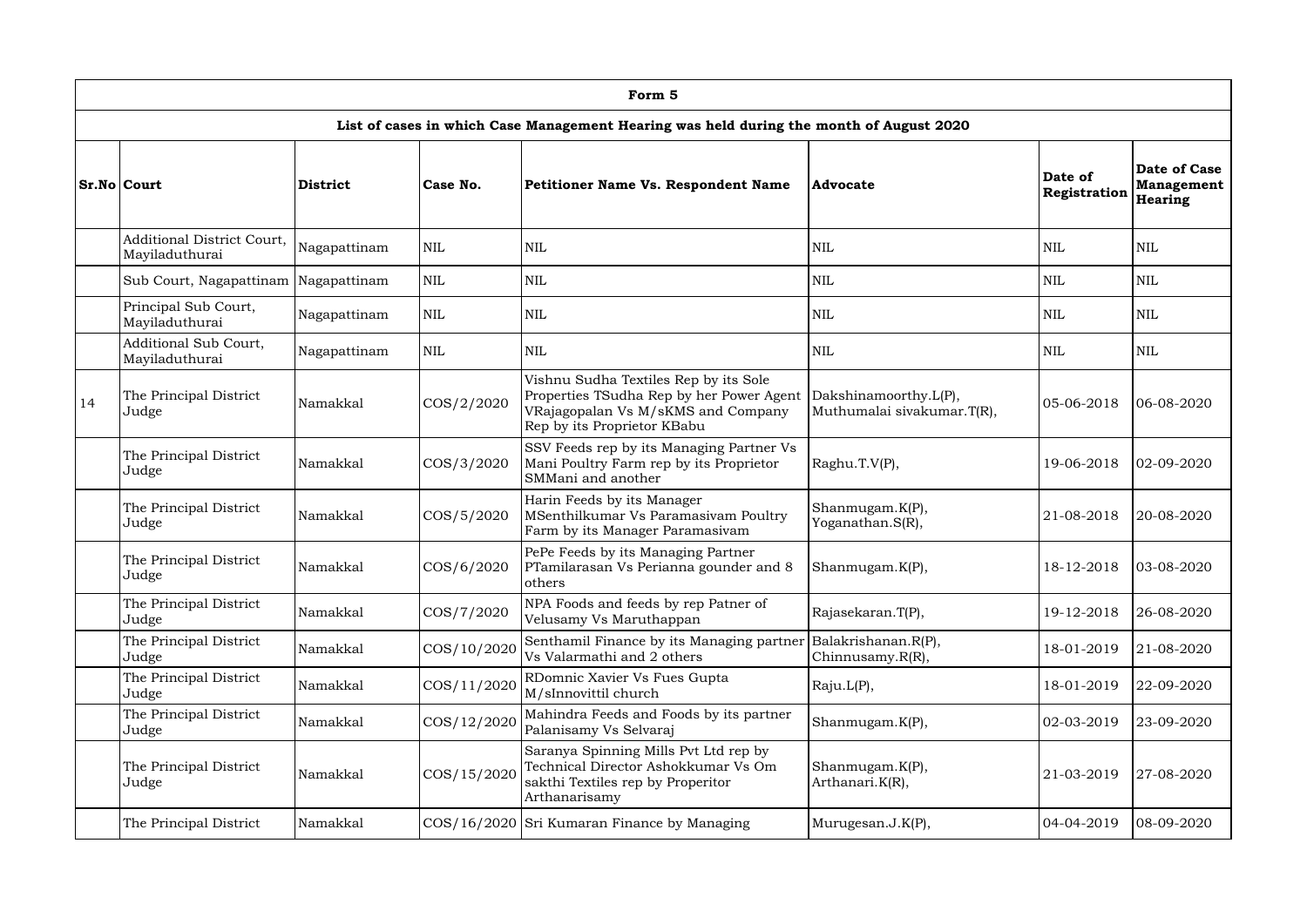| Form 5                          |                 |             |                                                                                                                                       |                                          |                         |                                                            |  |  |  |  |
|---------------------------------|-----------------|-------------|---------------------------------------------------------------------------------------------------------------------------------------|------------------------------------------|-------------------------|------------------------------------------------------------|--|--|--|--|
|                                 |                 |             | List of cases in which Case Management Hearing was held during the month of August 2020                                               |                                          |                         |                                                            |  |  |  |  |
| <b>Sr.No Court</b>              | <b>District</b> | Case No.    | <b>Petitioner Name Vs. Respondent Name</b>                                                                                            | <b>Advocate</b>                          | Date of<br>Registration | <b>Date of Case</b><br><b>Management</b><br><b>Hearing</b> |  |  |  |  |
| Judge                           |                 |             | Director MGanesan Vs Sasikala and 2<br>others                                                                                         |                                          |                         |                                                            |  |  |  |  |
| The Principal District<br>Judge | Namakkal        | COS/20/2020 | Sri Lakshmi Finance by its Partner<br>PKrishnamoorthi Vs PElango and another                                                          | Krishnamoorthy.T.V(P),                   | 30-04-2019              | 04-08-2020                                                 |  |  |  |  |
| The Principal District<br>Judge | Namakkal        | COS/22/2020 | Gayathiri Finance by its Managing Partner<br>Balu Vs Ramachandiran and 2 others                                                       | Kumarasan.P(P),                          | 13-08-2019              | 14-08-2020                                                 |  |  |  |  |
| The Principal District<br>Judge | Namakkal        | COS/23/2020 | Syndicate bank Pallipalayam Branch Vs<br>JKavinkumar                                                                                  | Shanmugham.S.A(P),                       | 19-08-2019              | 10-09-2020                                                 |  |  |  |  |
| The Principal District<br>Judge | Namakkal        |             | COS/24/2020 Indian over seas bank Vs KRKala                                                                                           | Shanmugham.S.A(P),<br>Udhaya kumar.K(R), | 19-08-2019              | 02-09-2020                                                 |  |  |  |  |
| The Principal District<br>Judge | Namakkal        | COS/25/2020 | Mahendira feeds and foods by its Managing<br>Partner Palanisamy Vs MuthuKumar                                                         | Shanmugam.K(P),                          | 19-08-2019              | 25-09-2020                                                 |  |  |  |  |
| The Principal District<br>Judge | Namakkal        | COS/27/2020 | NPA Foods and Feeds by its Managing<br>Partner Velusamy Vs Kandasamy                                                                  | Shanmugam.K(P),<br>Johnedwin.F(R),       | 21-08-2019              | 03-08-2020                                                 |  |  |  |  |
| The Principal District<br>Judge | Namakkal        |             | Syndicate bank NPudupatti Branch Rep by<br>COS/28/2020 its Branch Manager Vs PIllaiyaraj and<br>another                               | Anbazhagan.P(P),                         | 10-09-2019              | 06-08-2020                                                 |  |  |  |  |
| The Principal District<br>Judge | Namakkal        |             | Syndicate bank NPudupatti Brach REp by<br>COS/29/2020 its Branch Manager Vs<br>VMMadhuranthagai and another                           | Anbazhagan.P(P),                         | 10-09-2019              | 22-09-2020                                                 |  |  |  |  |
| The Principal District<br>Judge | Namakkal        |             | COS/30/2020 RDinesh Vs Gautham Kanunga                                                                                                | Arthanari.K(P),                          | 04-10-2019              | 31-07-2020                                                 |  |  |  |  |
| The Principal District<br>Judge | Namakkal        |             | Mahendira Feeds and Foods by its<br>COS/34/2020 Managing Director Palanisamy Vs<br>Nallaiyan                                          | Shanmugam.K(P),                          | 02-01-2020              | 03-08-2020                                                 |  |  |  |  |
| The Principal District<br>Judge | Namakkal        |             | M/S Palls Association by Owner<br>COS/35/2020 Radhakrishnan Vs KMS Poultary Parm rep SureshKumar.P(P),<br>by its Latha @ Krishnalatha |                                          | 03-01-2020              | 16-09-2020                                                 |  |  |  |  |
| The Principal District<br>Judge | Namakkal        | COS/36/2020 | Harin Feeds by its Owner MSenthilkumar<br>Vs Chinnusamy                                                                               | Shanmugam.K(P),<br>Tamilselvan.R(R),     | 07-01-2020              | 06-08-2020                                                 |  |  |  |  |
| The Principal District<br>Judge | Namakkal        | COS/37/2020 | Harin Feeds by its owner MSenthilkumar<br>Vs Sengottuvel                                                                              | Shanmugam.K(P),<br>Kannan.C(R),          | 07-01-2020              | 02-09-2020                                                 |  |  |  |  |
| The Principal District<br>Judge | Namakkal        | COS/38/2020 | Selvaraj Vs United India Insurance<br>company Ltd by its branch manager                                                               | Shanmugam.K(P),                          | 07-01-2020              | 24-08-2020                                                 |  |  |  |  |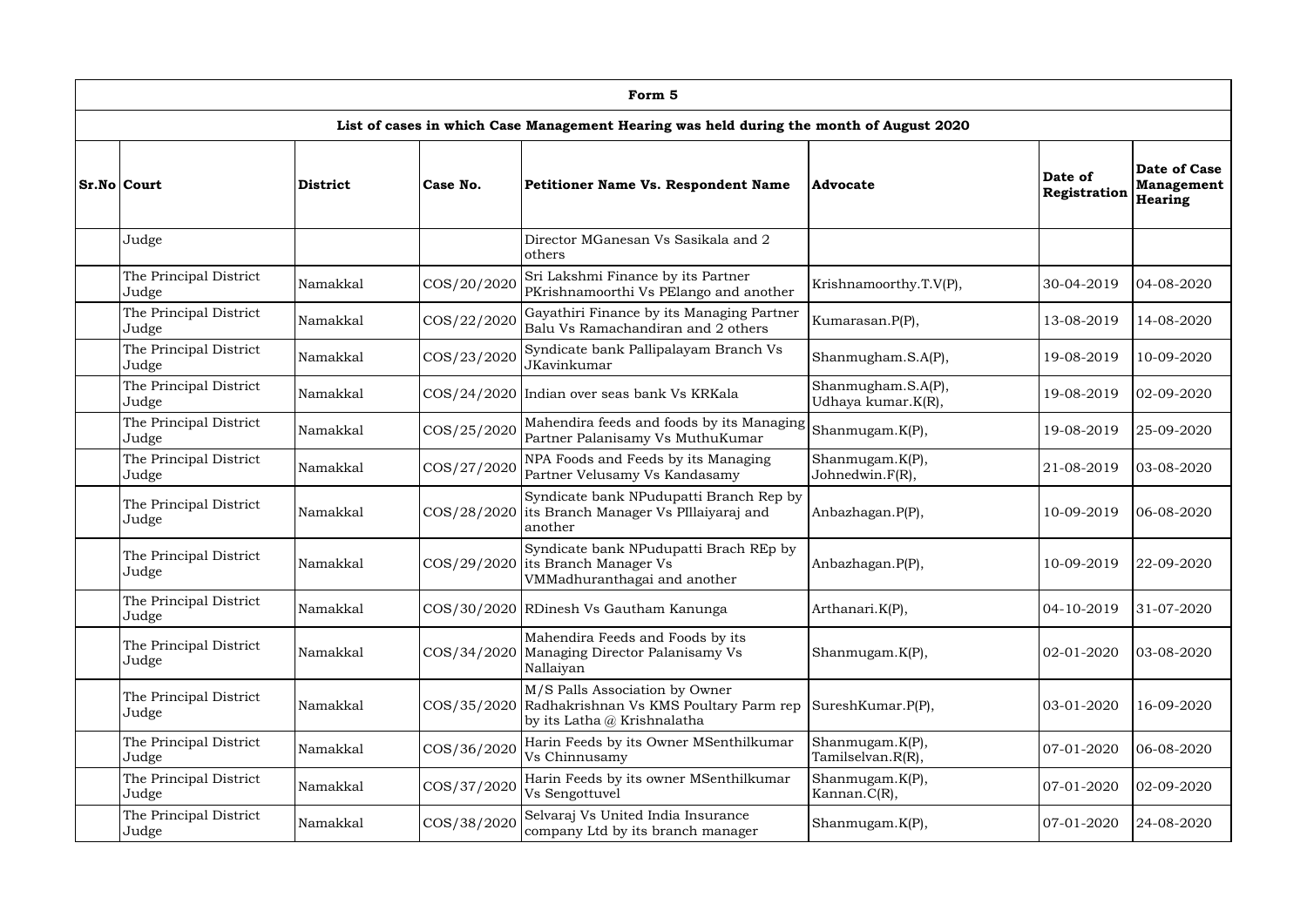| Form 5                          |                 |             |                                                                                                                                                 |                                            |                         |                                              |  |  |  |  |  |  |
|---------------------------------|-----------------|-------------|-------------------------------------------------------------------------------------------------------------------------------------------------|--------------------------------------------|-------------------------|----------------------------------------------|--|--|--|--|--|--|
|                                 |                 |             | List of cases in which Case Management Hearing was held during the month of August 2020                                                         |                                            |                         |                                              |  |  |  |  |  |  |
| <b>Sr.No Court</b>              | <b>District</b> | Case No.    | <b>Petitioner Name Vs. Respondent Name</b>                                                                                                      | Advocate                                   | Date of<br>Registration | Date of Case<br><b>Management</b><br>Hearing |  |  |  |  |  |  |
| The Principal District<br>Judge | Namakkal        | COS/39/2020 | Subramani Vs RSR Feeds by its Managing<br>Partner Duraisamy and 5 others                                                                        | Shanmugam.K(P),                            | 08-01-2020              | 21-08-2020                                   |  |  |  |  |  |  |
| The Principal District<br>Judge | Namakkal        |             | M/sVictory Spinning Private Ltd by its<br>COS/40/2020 Director TBalachandran Vs M/sRitham<br>Fibrarics and another                              | Paraneedharan.C(P),<br>Palanisamy. K.K(R), | 21-01-2020              | $ 06-08-2020 $                               |  |  |  |  |  |  |
| The Principal District<br>Judge | Namakkal        |             | M/sVadivel Textiles rep by its Prop<br>COS/41/2020 PVadivel Vs M/sSri Vaari Fabrics rep by its Gunasekaran. P.M(P),<br>prop SSelvan             |                                            | 29-01-2020              | 14-08-2020                                   |  |  |  |  |  |  |
| The Principal District<br>Judge | Namakkal        | COS/42/2020 | Canara Bank Namakkal Branch by its<br>Manager Vs KalaivaniK                                                                                     | Vinoth.S(P),                               | 30-01-2020              | 29-07-2020                                   |  |  |  |  |  |  |
| The Principal District<br>Judge | Namakkal        | COS/43/2020 | M/sGlobalvet Enterprises by its Owner<br>RGeetharanjani Vs KMS Poultry Farm<br>Latha @ Krishnalatha                                             | Suresh Kumar.P(P),                         | 05-02-2020              | 25-08-2020                                   |  |  |  |  |  |  |
| The Principal District<br>Judge | Namakkal        | COS/45/2020 | Sri Aruljothi murugan Fianance by its<br>Managing Partner KMuthusamy Vs<br>SMuthukumaran                                                        | Chinnusamy.R(P),                           | 12-03-2020              | 06-08-2020                                   |  |  |  |  |  |  |
| The Principal District<br>Judge | Namakkal        | COS/44/2020 | Sri Sivaganga Capitals by its Managing<br>Partner KGanesan Vs BVijayasarathi and 2 Chinnusamy.R(P),<br>others                                   |                                            | 12-03-2020              | 30-09-2020                                   |  |  |  |  |  |  |
| The Principal District<br>Judge | Namakkal        | COS/46/2020 | M/S Arul granites private limited sankari<br>Rep by its Power Agent CArumgam Vs M/S<br>Sri meenakshi granites A Partnership firm<br>and 2others | R.Tamilselvan(P),                          | 13-03-2020              | 13-08-2020                                   |  |  |  |  |  |  |
| The Principal District<br>Judge | Namakkal        |             | Vijaya Bank (Bank of Baradoa) Rasipuram<br>$\cos/47/2020$ rep by its Branch Manager Vs VTex rep by<br>its proprieter Jayakumar and 2 others     | Satthivel.A(P),                            | 11-06-2020              | 13-08-2020                                   |  |  |  |  |  |  |
| The Principal District<br>Judge | Namakkal        |             | COS/48/2020 Dhanlaxmi Bank ltd Vs Arun and another                                                                                              | Anbazhagan.P(P),                           | 17-06-2020              | 09-09-2020                                   |  |  |  |  |  |  |
| The Principal District<br>Judge | Namakkal        |             | Mahendran Feeds Foods by its managing<br>COS/49/2020 director Palanisamy Power Egent Mohan<br>Vs Poongodi                                       | Shanmugam.K(P),                            | 29-06-2020              | 29-07-2020                                   |  |  |  |  |  |  |
| The Principal District<br>Judge | Namakkal        | COS/50/2020 | Hain Feeds by its Owner MSenthilkumar<br>by power Agent PSellamuthu Vs Rajagopal                                                                | Shanmugam.K(P),                            | 07-07-2020              | 07-08-2020                                   |  |  |  |  |  |  |
| The Principal District          | Namakkal        |             | COS/51/2020   M/s. Logical Agri Business India Private                                                                                          | Shanmugam. $K(P)$ ,                        | 29-07-2020              | 31-08-2020                                   |  |  |  |  |  |  |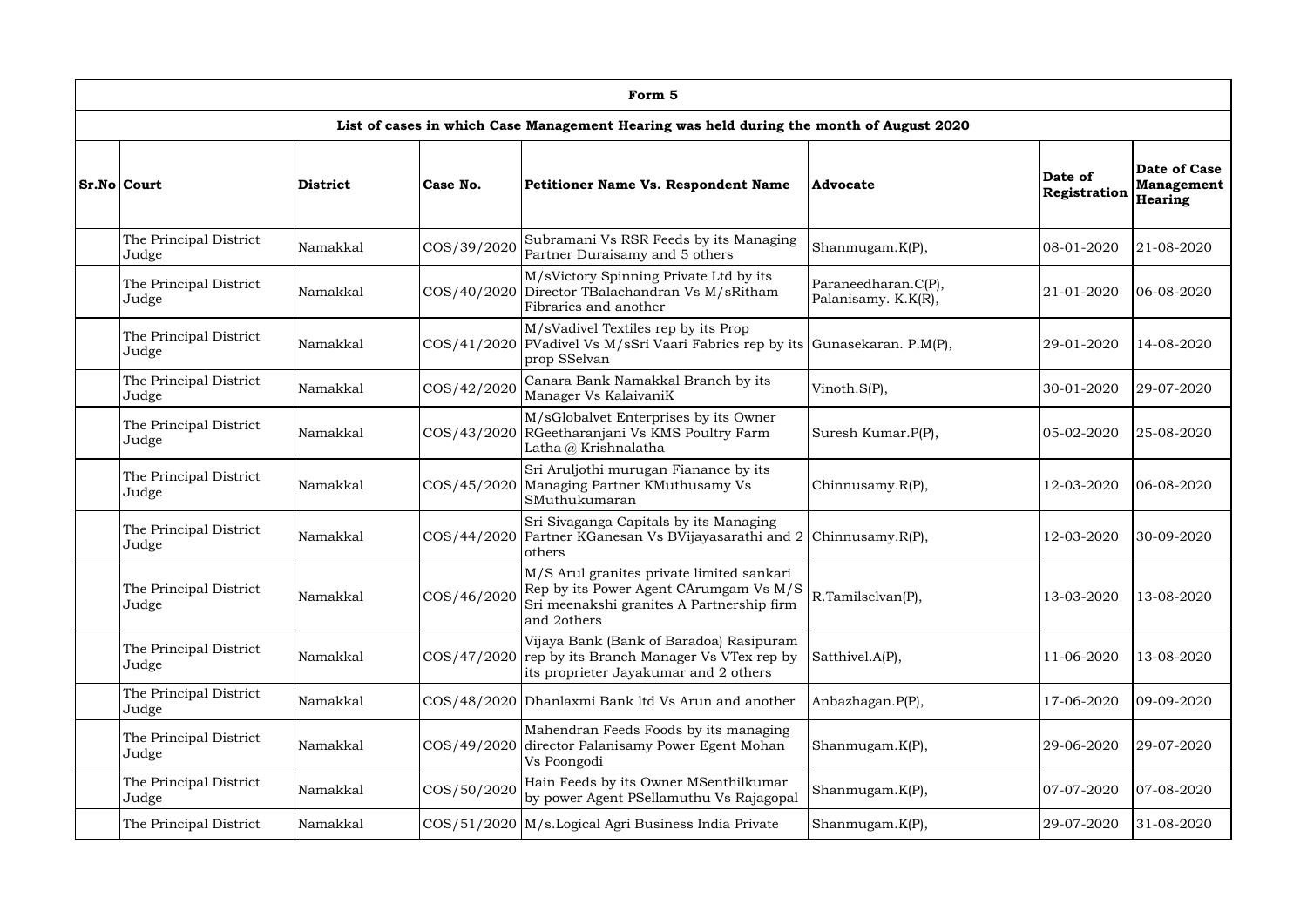|               | Form 5                                    |                 |             |                                                                                                                                                       |                                                              |                         |                                                     |  |  |  |  |  |
|---------------|-------------------------------------------|-----------------|-------------|-------------------------------------------------------------------------------------------------------------------------------------------------------|--------------------------------------------------------------|-------------------------|-----------------------------------------------------|--|--|--|--|--|
|               |                                           |                 |             | List of cases in which Case Management Hearing was held during the month of August 2020                                                               |                                                              |                         |                                                     |  |  |  |  |  |
|               | <b>Sr.No Court</b>                        | <b>District</b> | Case No.    | <b>Petitioner Name Vs. Respondent Name</b>                                                                                                            | Advocate                                                     | Date of<br>Registration | Date of Case<br><b>Management</b><br><b>Hearing</b> |  |  |  |  |  |
|               | Judge                                     |                 |             | Limited rep by its Managing Director Vs<br>M/s.Sri Lakshmi Narasimha Poultry Farm<br>Pvt ltd, rep by its Managing Director<br>Mr.Kalidindi and 4 othe |                                                              |                         |                                                     |  |  |  |  |  |
|               | The Principal District<br>Judge           | Namakkal        |             | Mahendra feeds foods by rep its Proseding<br>COS/52/2020 Partner Palanisamy Agent M Mohan Vs<br>Balakrishnan                                          | Shanmugam.K(P),                                              | 19-08-2020              | 21-09-2020                                          |  |  |  |  |  |
|               | The Principal District<br>Judge           | Namakkal        | COS/53/2020 | Mahendran feeds and foods by rep partner<br>palanisamy by rep agent MMohan Vs<br>Senthikumar                                                          | Shanmugam.K(P),                                              | 19-08-2020              | 21-09-2020                                          |  |  |  |  |  |
|               | The Principal District<br>Judge           | Namakkal        | COS/54/2020 | Subashree Feeds by its Owner<br>Umamaheswari Vs Palanivel                                                                                             | Shanmugam. $K(P)$ ,                                          | 21-08-2020              | 22-09-2020                                          |  |  |  |  |  |
| 15            | District Court<br>Udhagamandalam, Nilgris | Nilgris         | <b>NIL</b>  | $\mbox{NIL}$                                                                                                                                          | <b>NIL</b>                                                   | <b>NIL</b>              | NIL                                                 |  |  |  |  |  |
| 16            | Principal District Court                  | Perambalur      | <b>NIL</b>  | <b>NIL</b>                                                                                                                                            | <b>NIL</b>                                                   | <b>NIL</b>              | <b>NIL</b>                                          |  |  |  |  |  |
|               | Mahila Court                              | Perambalur      | <b>NIL</b>  | $\mbox{NIL}$                                                                                                                                          | <b>NIL</b>                                                   | <b>NIL</b>              | <b>NIL</b>                                          |  |  |  |  |  |
|               | Sub Court                                 | Perambalur      | NIL         | $\mbox{NIL}$                                                                                                                                          | <b>NIL</b>                                                   | <b>NIL</b>              | <b>NIL</b>                                          |  |  |  |  |  |
| <sup>17</sup> | The Principal District<br>Court           | Pudukkottai     | OS 34/18    | K.Sulthanmugaideen Vs M.Muhamathu<br>Paruk                                                                                                            | Thiru.K.Ramalingam Vs<br>Thiru.S.Chocalingan                 | 04.06.2018              | 17.09.2020                                          |  |  |  |  |  |
|               | The Principal District<br>Court           | Pudukkottai     | OS 67/18    | i) Gulgarini ii) Abdul Rahman Vs<br>Rahamath Nisa and 8 others                                                                                        | Thiru.K.Anbazhahan                                           | 07.09.2018              | 15.09.2020                                          |  |  |  |  |  |
|               | The Principal District<br>Court           | Pudukkottai     | OS 43/20    | Canara Bank, Pudukkottai Vs K.Rajendran                                                                                                               | Thiru.S.Dhananjaya<br>Ramachandran                           | 06.06.2020              | 05.10.2020                                          |  |  |  |  |  |
|               | The Principal Sub Court                   | Pudukkottai     | OS 87/16    | Canara Bank, Thirumayam Vs A.Chellaiah                                                                                                                | Thiru.M.Veerappan Vs<br>Thiru.M.Kanagarethinam               | 10.03.2016              | 28.09.2020                                          |  |  |  |  |  |
|               | The Principal Sub Court                   | Pudukkottai     | OS 205/18   | R.Ravindran Vs Namachivayam                                                                                                                           | Thiru.S.Sagadevan Vs<br>Thiru.S.Suresh Babu                  | 09.07.2018              | 07.09.2020                                          |  |  |  |  |  |
|               | The Principal Sub Court                   | Pudukkottai     | OS 31/19    | M.Nadanam Vs A.Amutha                                                                                                                                 | Thiru.C.Thirumurthy Vs<br>Thiru.Subramaniyan &<br>Ganagambal | 13.02.2019              | 15.09.2020                                          |  |  |  |  |  |
|               | The Principal Sub Court                   | Pudukkottai     | OS 359/19   | Soosainathan Vs Senthil and Others                                                                                                                    | Thiru.Solai.Muthaiah Vs<br>Thiru.C.karunaneethi              | 24.09.2019              | 15.09.2020                                          |  |  |  |  |  |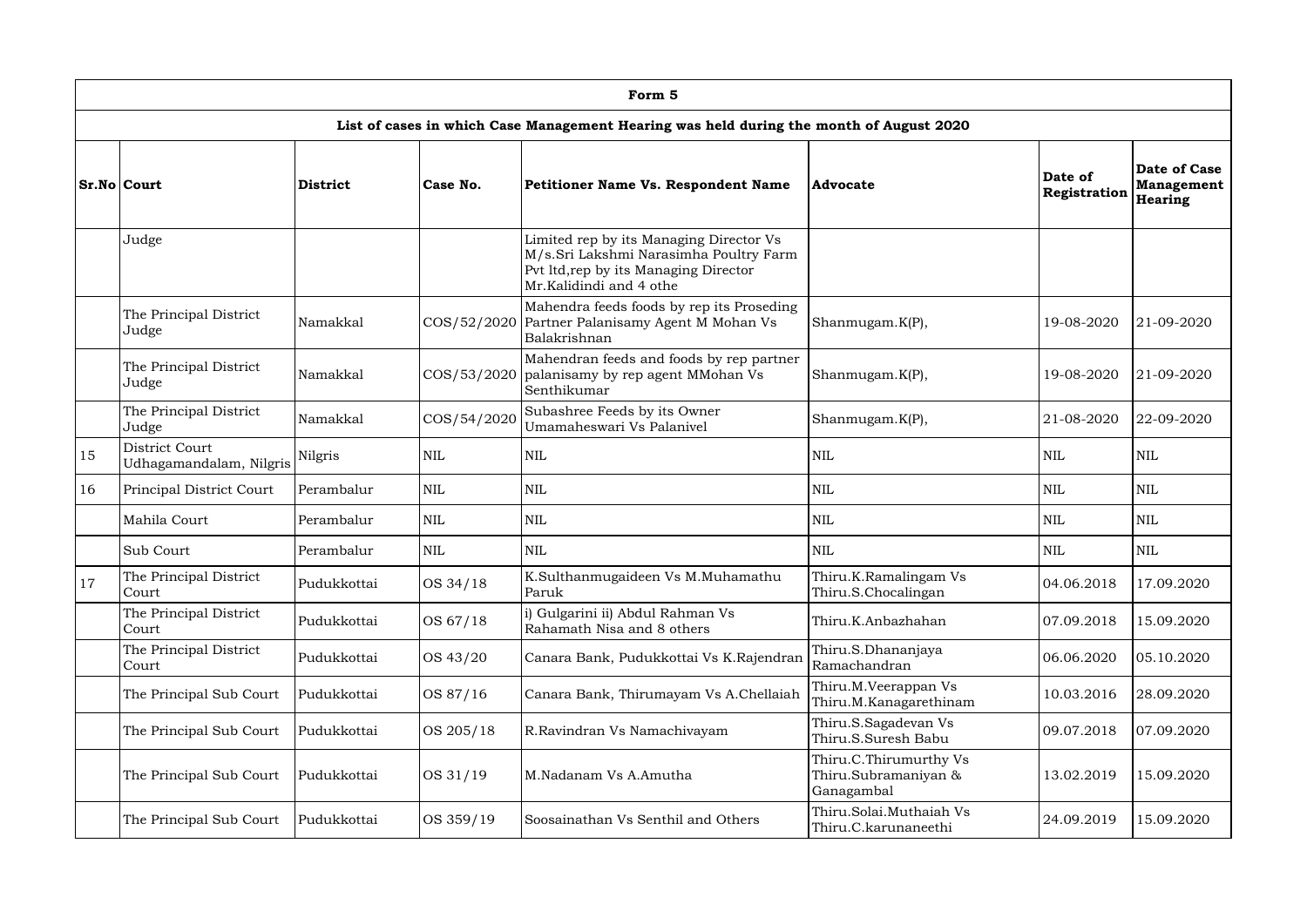| Form 5                  |                 |             |                                                                                         |                                                           |                         |                                                            |  |  |  |  |  |
|-------------------------|-----------------|-------------|-----------------------------------------------------------------------------------------|-----------------------------------------------------------|-------------------------|------------------------------------------------------------|--|--|--|--|--|
|                         |                 |             | List of cases in which Case Management Hearing was held during the month of August 2020 |                                                           |                         |                                                            |  |  |  |  |  |
| <b>Sr.No Court</b>      | <b>District</b> | Case No.    | <b>Petitioner Name Vs. Respondent Name</b>                                              | Advocate                                                  | Date of<br>Registration | <b>Date of Case</b><br><b>Management</b><br><b>Hearing</b> |  |  |  |  |  |
| The Principal Sub Court | Pudukkottai     | OS 75/19    | Canara Bank, Pudukkottai Vs S.RAvikumar<br>and Others                                   | Thiru.S.Dhananjaya<br>Ramachandran Vs<br>Thiru.P.jawahar  | 08.03.2019              | 08.09.2020                                                 |  |  |  |  |  |
| The Principal Sub Court | Pudukkottai     | OS 227/19   | A.palaniappan Vs Elangovan                                                              | Thiru.P.Balamurugan VS<br>Thiru.A.Chellaiah               | 24.06.2019              | 05.10.2020                                                 |  |  |  |  |  |
| The Principal Sub Court | Pudukkottai     | OS 77/15    | Corpration Bank Vs N.Sankar                                                             | Thiru.P.jawaher Vs<br>Thriu.Murugesan                     | 18.02.2015              | 08.09.2020                                                 |  |  |  |  |  |
| The Principal Sub Court | Pudukkottai     | OS 451/2017 | Canara Bank, Thirumayam VS R.Vasanthi                                                   | Thiru.S.Dhananjaya<br>Ramachandran Vs Exp                 | 04.10.2017              | 07.09.2020                                                 |  |  |  |  |  |
| The Principal Sub Court | Pudukkottai     | OS 305/10   | S.Nagarajan Vs Dhanam Meenakhi & other                                                  | Thiru.S.Sivajothi Vs Thiru.<br>S.chockalingam             | 01.09.2010              | 21.09.2020                                                 |  |  |  |  |  |
| The Principal Sub Court | Pudukkottai     | OS 533/2017 | Canara Bank, Thirumayam Vs<br>K.Karuppaiah                                              | Thiru.S.Dhananjaya<br>Ramachandran Vs Thiru.M.Raja        | 13.12.2017              | 06.10.2020                                                 |  |  |  |  |  |
| The Principal Sub Court | Pudukkottai     | OS 381/2015 | Canara Bank, Thirumayam Vs<br>U.Palanisamy                                              | Thiru.S.Meyappan Vs Thiru.<br>A.Chellaiah                 | 24.08.2015              | 08.09.2020                                                 |  |  |  |  |  |
| The Principal Sub Court | Pudukkottai     | OS 125/2014 | State Bank Of India Main Branch<br>Thanjavour Vs K.Perumal and other                    | Thiru. Muthaiyan Vs Thiru.<br>Pon.Gagendran               | 24.03.2014              | 14.09.2020                                                 |  |  |  |  |  |
| The Principal Sub Court | Pudukkottai     | OS 449/2017 | Canara Bank, Thirumayam VS<br>A.Annadurai                                               | Thiru.S.Dhananjaya<br>Ramachandran Vs<br>Thiru.K.Rajakili | 03.10.2017              | 15.09.2020                                                 |  |  |  |  |  |
| The Principal Sub Court | Pudukkottai     | OS 273/2017 | Canara Bank, Thirumayam VS R.Muthu                                                      | Thiru.S.Dhananjaya<br>Ramachandran Vs Exp                 | 14.06.2017              | 06.10.2020                                                 |  |  |  |  |  |
| The Principal Sub Court | Pudukkottai     | OS 303/2018 | Veerammal Vs Muthu & Enamuthu                                                           | Thiru.K.Kulanthivel Vs Exp                                | 03.09.2018              | 01.09.2020                                                 |  |  |  |  |  |
| The Principal Sub Court | Pudukkottai     | OS 275/2017 | Canara Bank, Thirumayam Vs S.Kannan                                                     | Thiru.S.Dhananjaya<br>Ramachandran                        | 14.06.2017              | 22.09.2020                                                 |  |  |  |  |  |
| The Principal Sub Court | Pudukkottai     | OS 475/19   | Canara Bank, Pudukkottai Vs A.Muthu<br>Rangiyam                                         | Thiru.S.Dhananjaya<br>Ramachandran                        | 26.11.2019              | 12.10.2020                                                 |  |  |  |  |  |
| The Principal Sub Court | Pudukkottai     | OS 47/19    | S.Veerasaamy Vs Nasimabeegam & 7<br>others                                              | Thiru.K.Narayanan Vs Exp                                  | 25.02.2019              | 01.09.2020                                                 |  |  |  |  |  |
| The Principal Sub Court | Pudukkottai     | OS 171/2018 | UCO Bank Pudukkottai Branch Vs<br>K.Palanisamy                                          | Thiru.S.M.Kumar                                           | 21.06.2018              | 28.09.2020                                                 |  |  |  |  |  |
| Sub Court, Aranthangi   | Pudukkottai     | 74/18       | SBI, Mimisal Branch Rep. by its Manager<br>Vs I)Sebasthiyammal ii) Malarvizhi           | Thiru.S.Padmananthan Vs<br>Thiru.B.Vengatesan             | 19-04-2018              | 18-09-2020                                                 |  |  |  |  |  |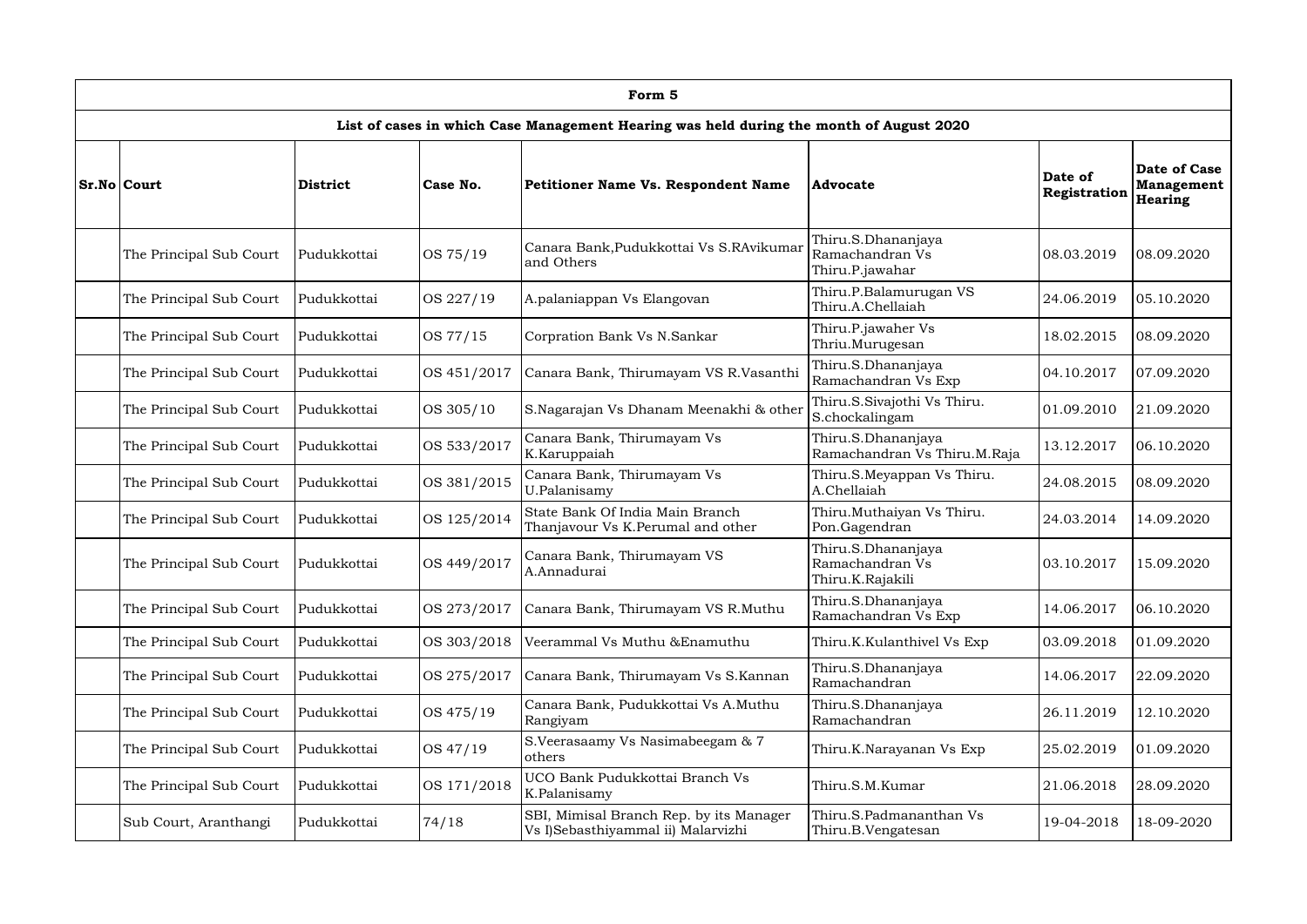|    | Form 5                                                 |                    |              |                                                                                                                                                                                                                                                                        |                                                        |                         |                                                     |  |  |  |  |  |
|----|--------------------------------------------------------|--------------------|--------------|------------------------------------------------------------------------------------------------------------------------------------------------------------------------------------------------------------------------------------------------------------------------|--------------------------------------------------------|-------------------------|-----------------------------------------------------|--|--|--|--|--|
|    |                                                        |                    |              | List of cases in which Case Management Hearing was held during the month of August 2020                                                                                                                                                                                |                                                        |                         |                                                     |  |  |  |  |  |
|    | <b>Sr.No Court</b>                                     | <b>District</b>    | Case No.     | Petitioner Name Vs. Respondent Name                                                                                                                                                                                                                                    | Advocate                                               | Date of<br>Registration | Date of Case<br><b>Management</b><br><b>Hearing</b> |  |  |  |  |  |
|    | Sub Court, Aranthangi                                  | Pudukkottai        | 49/19        | The karur Vysya Bank Ltd., Rep by its<br>Branch Manager, Aranthangi Vs<br>Muthukrishnan                                                                                                                                                                                | Thiru.B.Venkatesan Vs Thiru.<br>A.M. Shanmuga Sundaram | 25-07-2019              | 18-09-2020                                          |  |  |  |  |  |
|    | The Mahila Court                                       | Pudukkottai        | OS 74/19     | i)P. Venkata Subbu ii)V. Subhassree Vs<br>R.R. Srinivasan and 2 another                                                                                                                                                                                                | Thiru.S.Chockalingam Vs<br>Thiru.S.Suyamprakaasam      | 19.08.2019              | 29.09.2020                                          |  |  |  |  |  |
| 18 | Principal District Court                               | Ramanathapuram NIL |              | <b>NIL</b>                                                                                                                                                                                                                                                             | <b>NIL</b>                                             | <b>NIL</b>              | $\mbox{NIL}$                                        |  |  |  |  |  |
| 19 | Principal District Court,<br>Salem.                    | Salem              | <b>NIL</b>   | <b>NIL</b>                                                                                                                                                                                                                                                             | <b>NIL</b>                                             | <b>NIL</b>              | <b>NIL</b>                                          |  |  |  |  |  |
| 20 | Principal District and<br>Sessions Court               | Sivagangai         | <b>NIL</b>   | $\mbox{NIL}$                                                                                                                                                                                                                                                           | <b>NIL</b>                                             | <b>NIL</b>              | <b>NIL</b>                                          |  |  |  |  |  |
| 21 | Prl. District Court                                    | Thanjavur          | <b>NIL</b>   | <b>NIL</b>                                                                                                                                                                                                                                                             | <b>NIL</b>                                             | <b>NIL</b>              | <b>NIL</b>                                          |  |  |  |  |  |
|    | <b>III Additional District</b><br>Judge, Pattukkottai. | Thanjavur          | $\mbox{NIL}$ | <b>NIL</b>                                                                                                                                                                                                                                                             | <b>NIL</b>                                             | <b>NIL</b>              | <b>NIL</b>                                          |  |  |  |  |  |
| 22 | Principal District Court,<br>Theni                     | Theni              | 87/19        | Petitioner name: Shri Amsapriya Store<br>(Through Proprietor S. Sudhakar)<br>Respondent Name: 1) T.Gurusamy Nadar<br>and Sons Maligai, Rep. by Managing<br>Partener G.Vijayakumar Babu and another<br>2) G. Vijayakumar Babu                                           | Amarnathbabau.R.N.S/Anburaj.A                          | 13.11.2019              | 7.8.2020                                            |  |  |  |  |  |
|    | Principal District Court,<br>Theni                     | Theni              | 87/20        | Petitioner name: Theni Guru Krishna<br>Textiles Mills (p) Ltd, Rep. by its Managing<br>Director T.K. Ponraj<br>Respondents name: 1) M/s. Vel Textile,<br>Rep. by its Managing Partner Kalai<br>2) Kalai<br>3) M/s Dharshin Fabriks, Rep. by its<br>Properitor Jeyapaul | Guru.Rathakrishnan.G                                   | 29.06.2020              | 31.8.2020                                           |  |  |  |  |  |
| 23 | Principal District Court,<br>Thoothukudi               | Thoothukudi        | <b>NIL</b>   | $\mbox{NIL}$                                                                                                                                                                                                                                                           | <b>NIL</b>                                             | <b>NIL</b>              | $\mbox{NIL}$                                        |  |  |  |  |  |
| 24 | Principal District Court                               | Tiruchirappalli    | <b>NIL</b>   | $\mbox{NIL}$                                                                                                                                                                                                                                                           | <b>NIL</b>                                             | <b>NIL</b>              | <b>NIL</b>                                          |  |  |  |  |  |
|    | <b>II</b> Additional District<br>Court                 | Tiruchirappalli    | $\mbox{NIL}$ | $\mbox{NIL}$                                                                                                                                                                                                                                                           | <b>NIL</b>                                             | <b>NIL</b>              | $\mbox{NIL}$                                        |  |  |  |  |  |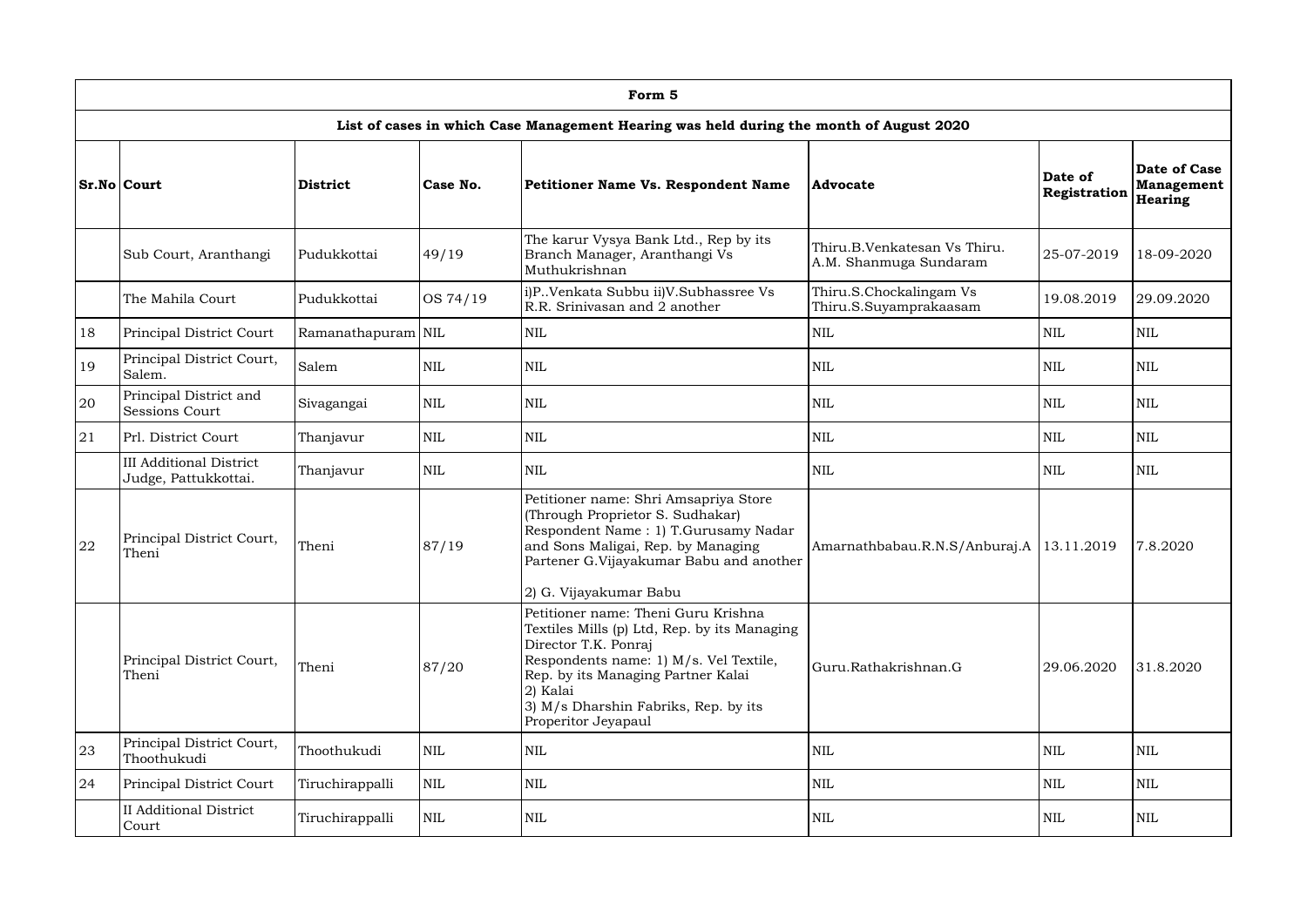|    | Form 5                                                                                  |                 |              |                                                                                               |                  |                         |                                              |  |  |  |  |  |
|----|-----------------------------------------------------------------------------------------|-----------------|--------------|-----------------------------------------------------------------------------------------------|------------------|-------------------------|----------------------------------------------|--|--|--|--|--|
|    | List of cases in which Case Management Hearing was held during the month of August 2020 |                 |              |                                                                                               |                  |                         |                                              |  |  |  |  |  |
|    | <b>Sr.No Court</b>                                                                      | <b>District</b> | Case No.     | Petitioner Name Vs. Respondent Name                                                           | <b>Advocate</b>  | Date of<br>Registration | Date of Case<br><b>Management</b><br>Hearing |  |  |  |  |  |
| 25 | <b>Principal District Court</b>                                                         | Tirunelveli     | <b>NIL</b>   | <b>NIL</b>                                                                                    | <b>NIL</b>       | <b>NIL</b>              | <b>NIL</b>                                   |  |  |  |  |  |
| 26 | Principal Subordinate<br>Court, Tiruppur                                                | Tiruppur        | OS.157/2020  | B. Kesavamoorthy Vs 1. M/s. Bluee Style<br>Knit Wears, 2. Rathinasamy, 3. Devi, 4.<br>Kalyani | E. Praveen Kumar | 13.08.2020              | 14.09.2020                                   |  |  |  |  |  |
| 27 | Principal District Court,<br>Tiruvallur                                                 | Tiruvallur      | NIL          | <b>NIL</b>                                                                                    | <b>NIL</b>       | <b>NIL</b>              | <b>NIL</b>                                   |  |  |  |  |  |
|    | The I Additional District<br>and Sessions Court,<br>Tiruvallur.                         | Tiruvallur      | <b>NIL</b>   | <b>NIL</b>                                                                                    | <b>NIL</b>       | $\mbox{NIL}$            | <b>NIL</b>                                   |  |  |  |  |  |
|    | The II Additional District<br>and Sessions Court,<br>Poonamallee.                       | Tiruvallur      | <b>NIL</b>   | <b>NIL</b>                                                                                    | <b>NIL</b>       | $\mbox{NIL}$            | <b>NIL</b>                                   |  |  |  |  |  |
|    | The III Additional District<br>and Sessions Court,<br>Poonamallee.                      | Tiruvallur      | $\mbox{NIL}$ | <b>NIL</b>                                                                                    | <b>NIL</b>       | $\mbox{NIL}$            | $\mbox{NIL}$                                 |  |  |  |  |  |
|    | The IV Additional District<br>and Sessions Court,<br>Ponneri.                           | Tiruvallur      | <b>NIL</b>   | <b>NIL</b>                                                                                    | <b>NIL</b>       | $\mbox{NIL}$            | $\mbox{NIL}$                                 |  |  |  |  |  |
|    | The Sub Court,<br>Tiruvallur.                                                           | Tiruvallur      | $\mbox{NIL}$ | $\mbox{NIL}$                                                                                  | <b>NIL</b>       | $\mbox{NIL}$            | $\mbox{NIL}$                                 |  |  |  |  |  |
|    | The Sub Court,<br>Poonamallee.                                                          | Tiruvallur      | $\mbox{NIL}$ | $\mbox{NIL}$                                                                                  | $\mbox{NIL}$     | <b>NIL</b>              | <b>NIL</b>                                   |  |  |  |  |  |
|    | The Sub Court, Tiruttani.                                                               | Tiruvallur      | $\mbox{NIL}$ | <b>NIL</b>                                                                                    | <b>NIL</b>       | <b>NIL</b>              | <b>NIL</b>                                   |  |  |  |  |  |
| 28 | Principal District Court,<br>Tiruvannamalai.                                            | Tiruvannamalai  | $\mbox{NIL}$ | <b>NIL</b>                                                                                    | $\mbox{NIL}$     | $\mbox{NIL}$            | NIL                                          |  |  |  |  |  |
|    | <b>Additional District Court</b><br>(FTC), Arni                                         | Tiruvannamalai  | NIL          | <b>NIL</b>                                                                                    | $\mbox{NIL}$     | $\mbox{NIL}$            | NIL                                          |  |  |  |  |  |
| 29 | Principal District Court                                                                | Tiruvarur       | $\mbox{NIL}$ | $\mbox{NIL}$                                                                                  | <b>NIL</b>       | $\mbox{NIL}$            | NIL                                          |  |  |  |  |  |
| 30 | Principal District Court,<br>Vellore                                                    | Vellore         | NIL          | <b>NIL</b>                                                                                    | $\mbox{NIL}$     | <b>NIL</b>              | <b>NIL</b>                                   |  |  |  |  |  |
| 31 | Principal District Court                                                                | Villupuram      | $\mbox{NIL}$ | $\mbox{NIL}$                                                                                  | <b>NIL</b>       | <b>NIL</b>              | <b>NIL</b>                                   |  |  |  |  |  |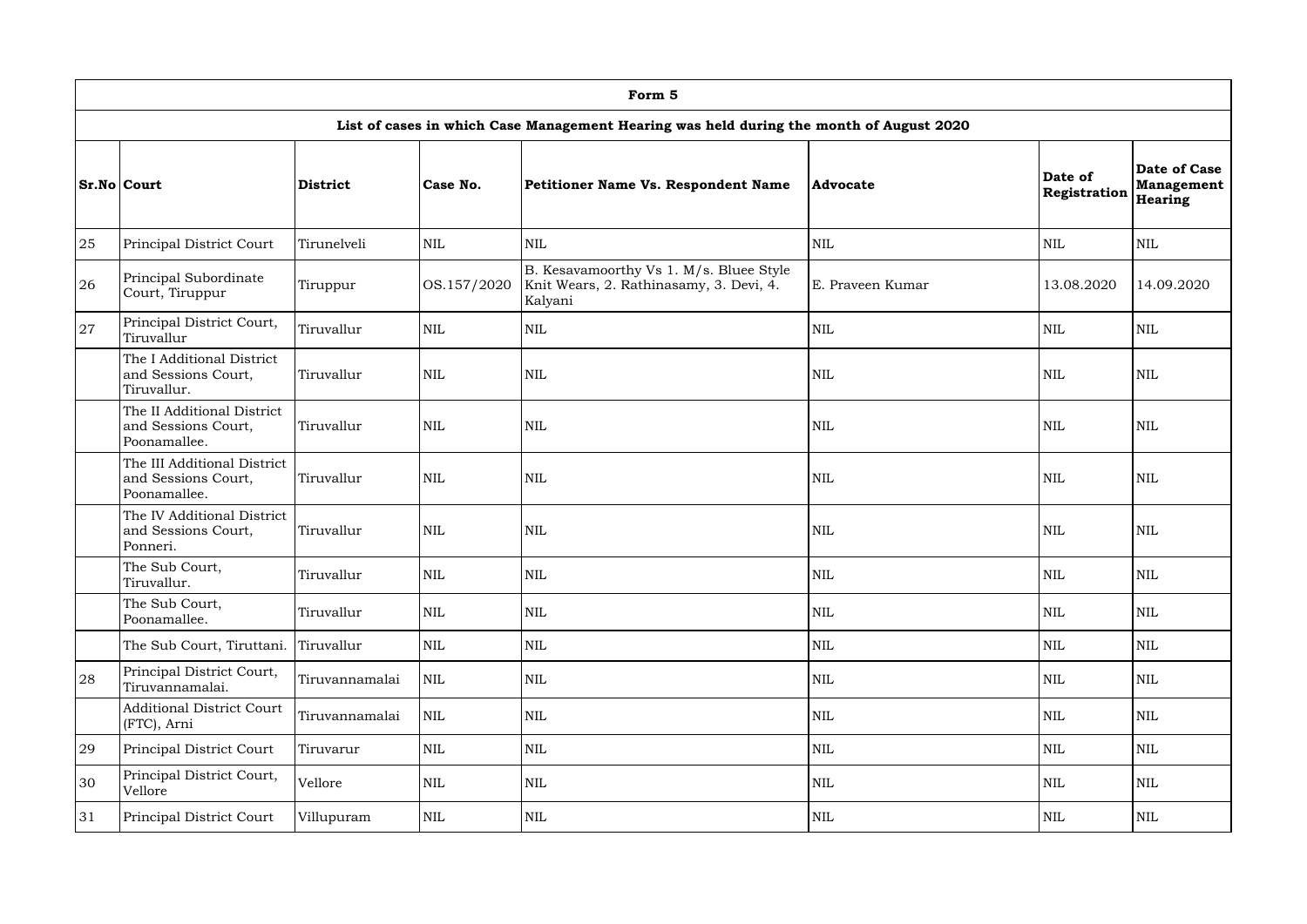|    | Form 5                                                                                  |              |            |                                                                                                                                                          |                                         |                         |                                              |  |  |  |  |  |
|----|-----------------------------------------------------------------------------------------|--------------|------------|----------------------------------------------------------------------------------------------------------------------------------------------------------|-----------------------------------------|-------------------------|----------------------------------------------|--|--|--|--|--|
|    | List of cases in which Case Management Hearing was held during the month of August 2020 |              |            |                                                                                                                                                          |                                         |                         |                                              |  |  |  |  |  |
|    | <b>Sr.No Court</b>                                                                      | District     | Case No.   | Petitioner Name Vs. Respondent Name                                                                                                                      | <b>Advocate</b>                         | Date of<br>Registration | <b>Date of Case</b><br>Management<br>Hearing |  |  |  |  |  |
| 32 | Principal District Court,<br>Srivillliputtur                                            | Virudhunagar | <b>NIL</b> | <b>NIL</b>                                                                                                                                               | <b>NIL</b>                              | <b>NIL</b>              | <b>NIL</b>                                   |  |  |  |  |  |
|    | Sub Court, Sivakasi                                                                     | Virudhunagar | <b>NIL</b> | <b>NIL</b>                                                                                                                                               | <b>NIL</b>                              | <b>NIL</b>              | <b>NIL</b>                                   |  |  |  |  |  |
| 33 | PDJ                                                                                     | Puducherry   | 134/2019   | M/s. Grace Infrastructure P. Ltd Vs M/s.<br>Ultramax Hydrojet Pvt. Limited                                                                               | Mr. Rajaprakash Vs Senthil<br>Narayanan | 21.06.2019              | 04.08.2020<br>25.08.2020<br>26.08.2020       |  |  |  |  |  |
| 33 | PDJ                                                                                     | Puducherry   | 242/2019   | M/s. Strides Pharma Science Ltd Rep. by<br>lits Sr Manager A. Maria Francis Xavier Vs<br>Mr. K. Sudharsan The proprietor, M/s<br>Trust India Pondicherry | Mr. L. Sathish                          | 05.12.2019              | 04.08.2020<br>25.08.2020<br>26.08.2020       |  |  |  |  |  |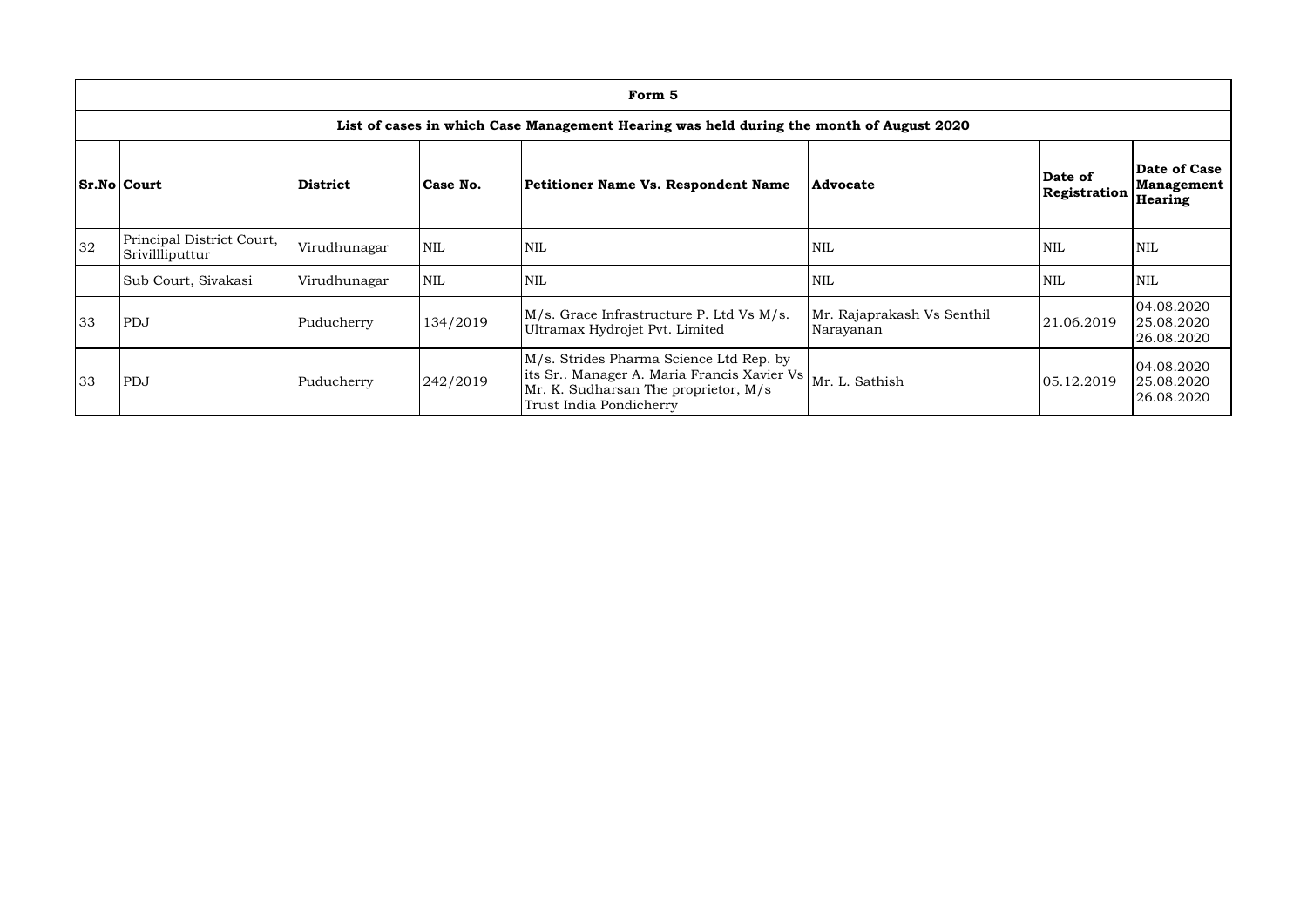|                      | Form 6                                                              |                 |                 |                                               |                 |                                       |                                                                                                                                          |                                          |                               |                                                 |                                       |                                                                                              |                           |
|----------------------|---------------------------------------------------------------------|-----------------|-----------------|-----------------------------------------------|-----------------|---------------------------------------|------------------------------------------------------------------------------------------------------------------------------------------|------------------------------------------|-------------------------------|-------------------------------------------------|---------------------------------------|----------------------------------------------------------------------------------------------|---------------------------|
|                      | Contested commercial cases disposed during the month of August 2020 |                 |                 |                                               |                 |                                       |                                                                                                                                          |                                          |                               |                                                 |                                       |                                                                                              |                           |
| Sr.N<br>$\mathbf{o}$ | Court                                                               | <b>District</b> | Cas<br>e<br>No. | Petitioner<br>Name Vs.<br>Responden<br>t Name | Advocat<br>l el | Date of<br>Registratio<br>$\mathbf n$ | Whether<br>Urgent<br><b>Relief</b> was<br>sought<br>and Pre-<br>Institutio<br>n<br><b>Mediation</b><br>did not<br>take place<br>(Yes/No) | Date of<br><b>Decisio</b><br>$\mathbf n$ | <b>Days</b><br>for<br>disposa | <b>Nature of Disposal</b><br>(Contested/Settled | Date of<br>executio<br>n of<br>decree | <b>Number</b><br>of days<br>for<br>executio<br>n of<br>decree<br>from<br>date of<br>decision | Act<br><b>Sectio</b><br>n |
| $^{\prime}$ 1        | Principal District Court                                            | Ariyalur        | <b>NIL</b>      | <b>NIL</b>                                    | <b>NIL</b>      | <b>NIL</b>                            | <b>NIL</b>                                                                                                                               | <b>NIL</b>                               | <b>NIL</b>                    | <b>NIL</b>                                      | <b>NIL</b>                            | <b>NIL</b>                                                                                   | <b>NIL</b>                |
| 2                    | Principal Judge's Court                                             | Chennai         | $\mbox{NIL}$    | <b>NIL</b>                                    | <b>NIL</b>      | <b>NIL</b>                            | <b>NIL</b>                                                                                                                               | $\mbox{NIL}$                             | <b>NIL</b>                    | $\mbox{NIL}$                                    | <b>NIL</b>                            | <b>NIL</b>                                                                                   | <b>NIL</b>                |
| $\mathfrak{Z}$       | Prl. District Court, CBE. Coimbatore                                |                 | <b>NIL</b>      | <b>NIL</b>                                    | <b>NIL</b>      | <b>NIL</b>                            | <b>NIL</b>                                                                                                                               | <b>NIL</b>                               | <b>NIL</b>                    | $\mbox{NIL}$                                    | <b>NIL</b>                            | <b>NIL</b>                                                                                   | <b>NIL</b>                |
|                      | I Addl.District Court,<br><b>CBE</b>                                | Coimbatore      | $\mbox{NIL}$    | $\mbox{NIL}$                                  | <b>NIL</b>      | <b>NIL</b>                            | <b>NIL</b>                                                                                                                               | <b>NIL</b>                               | <b>NIL</b>                    | $\mbox{NIL}$                                    | <b>NIL</b>                            | <b>NIL</b>                                                                                   | <b>NIL</b>                |
|                      | III Addl. Dist. Court,<br><b>CBE</b>                                | Coimbatore      | <b>NIL</b>      | <b>NIL</b>                                    | <b>NIL</b>      | <b>NIL</b>                            | <b>NIL</b>                                                                                                                               | <b>NIL</b>                               | <b>NIL</b>                    | <b>NIL</b>                                      | <b>NIL</b>                            | <b>NIL</b>                                                                                   | <b>NIL</b>                |
|                      | IV Addl. Dist. Court,<br><b>CBE</b>                                 | Coimbatore      | $\mbox{NIL}$    | <b>NIL</b>                                    | <b>NIL</b>      | <b>NIL</b>                            | <b>NIL</b>                                                                                                                               | <b>NIL</b>                               | <b>NIL</b>                    | <b>NIL</b>                                      | <b>NIL</b>                            | $\mbox{NIL}$                                                                                 | <b>NIL</b>                |
|                      | V Addl. Dist. Court,<br><b>CBE</b>                                  | Coimbatore      | $\mbox{NIL}$    | <b>NIL</b>                                    | <b>NIL</b>      | <b>NIL</b>                            | <b>NIL</b>                                                                                                                               | <b>NIL</b>                               | <b>NIL</b>                    | <b>NIL</b>                                      | <b>NIL</b>                            | <b>NIL</b>                                                                                   | <b>NIL</b>                |
| $\overline{4}$       | Principal District and<br>Sessions Court,<br>Cuddalore              | Cuddalore       | $\mbox{NIL}$    | <b>NIL</b>                                    | $\mbox{NIL}$    | $\mbox{NIL}$                          | $\mbox{NIL}$                                                                                                                             | $\mbox{NIL}$                             | $\mbox{NIL}$                  | $\mbox{NIL}$                                    | $\mbox{NIL}$                          | $\mbox{NIL}$                                                                                 | <b>NIL</b>                |
|                      | All other Courts                                                    | Cuddalore       | $\mbox{NIL}$    | NIL                                           | $\mbox{NIL}$    | <b>NIL</b>                            | <b>NIL</b>                                                                                                                               | $\mbox{NIL}$                             | <b>NIL</b>                    | NIL                                             | $\mbox{NIL}$                          | <b>NIL</b>                                                                                   | NIL                       |
| $\overline{5}$       | Principal District Court,<br>Dharmapuri.                            | Dharmapuri      | $\mbox{NIL}$    | NIL                                           | <b>NIL</b>      | <b>NIL</b>                            | NIL                                                                                                                                      | $\mbox{NIL}$                             | <b>NIL</b>                    | NIL                                             | <b>NIL</b>                            | <b>NIL</b>                                                                                   | NIL                       |
|                      | Judicial Magistrate<br>No.II, Dharmapuri.                           | Dharmapuri      | $\mbox{NIL}$    | <b>NIL</b>                                    | <b>NIL</b>      | <b>NIL</b>                            | <b>NIL</b>                                                                                                                               | $\mbox{NIL}$                             | NIL                           | <b>NIL</b>                                      | <b>NIL</b>                            | NIL                                                                                          | NIL                       |
| 6                    | Principal District Court,<br>Dindigul                               | Dindigul        | NIL             | NIL                                           | NIL             | <b>NIL</b>                            | NIL                                                                                                                                      | $\mbox{NIL}$                             | NIL                           | NIL                                             | $\mbox{NIL}$                          | $\mbox{NIL}$                                                                                 | NIL                       |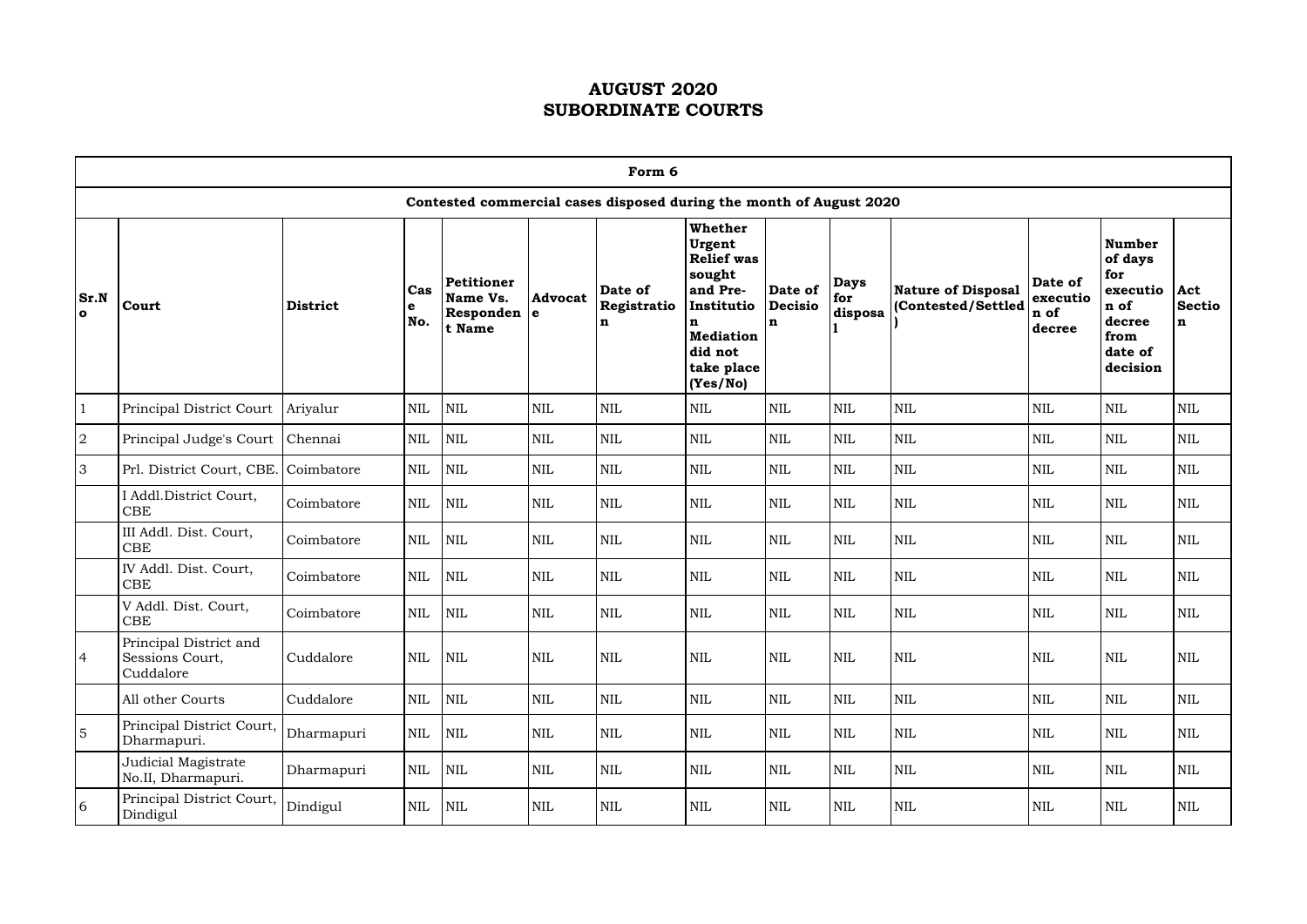|                      | Form 6                                                         |                |                 |                                                      |                       |                                                                     |                                                                                                                                                 |                                |                               |                                                 |                                       |                                                                                              |                               |
|----------------------|----------------------------------------------------------------|----------------|-----------------|------------------------------------------------------|-----------------------|---------------------------------------------------------------------|-------------------------------------------------------------------------------------------------------------------------------------------------|--------------------------------|-------------------------------|-------------------------------------------------|---------------------------------------|----------------------------------------------------------------------------------------------|-------------------------------|
|                      |                                                                |                |                 |                                                      |                       | Contested commercial cases disposed during the month of August 2020 |                                                                                                                                                 |                                |                               |                                                 |                                       |                                                                                              |                               |
| Sr.N<br>$\mathbf{o}$ | Court                                                          | District       | Cas<br>e<br>No. | <b>Petitioner</b><br>Name Vs.<br>Responden<br>t Name | <b>Advocat</b><br>l e | Date of<br>Registratio<br>$\mathbf n$                               | <b>Whether</b><br>Urgent<br><b>Relief</b> was<br>sought<br>and Pre-<br>Institutio<br>n<br><b>Mediation</b><br>did not<br>take place<br>(Yes/No) | Date of<br><b>Decisio</b><br>n | <b>Days</b><br>for<br>disposa | <b>Nature of Disposal</b><br>(Contested/Settled | Date of<br>executio<br>n of<br>decree | <b>Number</b><br>of days<br>for<br>executio<br>n of<br>decree<br>from<br>date of<br>decision | $ $ Act<br><b>Sectio</b><br>n |
| $\overline{7}$       | Principal District<br>Court, Erode                             | Erode          | <b>NIL</b>      | <b>NIL</b>                                           | $\mbox{NIL}$          | <b>NIL</b>                                                          | <b>NIL</b>                                                                                                                                      | <b>NIL</b>                     | $\mbox{NIL}$                  | $\text{NIL}$                                    | <b>NIL</b>                            | $\mbox{NIL}$                                                                                 | <b>NIL</b>                    |
|                      | <b>I</b> Additional District<br>Court, Erode                   | Erode          | <b>NIL</b>      | <b>NIL</b>                                           | <b>NIL</b>            | <b>NIL</b>                                                          | <b>NIL</b>                                                                                                                                      | <b>NIL</b>                     | $\mbox{NIL}$                  | $\mbox{NIL}$                                    | <b>NIL</b>                            | <b>NIL</b>                                                                                   | <b>NIL</b>                    |
|                      | <b>II</b> Additional District<br>Court, Erode                  | Erode          | <b>NIL</b>      | <b>NIL</b>                                           | $\mbox{NIL}$          | <b>NIL</b>                                                          | <b>NIL</b>                                                                                                                                      | <b>NIL</b>                     | $\mbox{NIL}$                  | $\mbox{NIL}$                                    | <b>NIL</b>                            | <b>NIL</b>                                                                                   | <b>NIL</b>                    |
|                      | <b>III Additional District</b><br>Court, Gobichettipalaya<br>m | Erode          | <b>NIL</b>      | $\mbox{NIL}$                                         | $\text{NIL}$          | <b>NIL</b>                                                          | <b>NIL</b>                                                                                                                                      | <b>NIL</b>                     | <b>NIL</b>                    | <b>NIL</b>                                      | <b>NIL</b>                            | <b>NIL</b>                                                                                   | <b>NIL</b>                    |
|                      | <b>IV Additional District</b><br>Court, Bhavani.               | Erode          | <b>NIL</b>      | <b>NIL</b>                                           | <b>NIL</b>            | <b>NIL</b>                                                          | <b>NIL</b>                                                                                                                                      | <b>NIL</b>                     | <b>NIL</b>                    | <b>NIL</b>                                      | <b>NIL</b>                            | <b>NIL</b>                                                                                   | <b>NIL</b>                    |
|                      | Principal Subordinate<br>Court, Erode                          | Erode          | <b>NIL</b>      | $\mbox{NIL}$                                         | <b>NIL</b>            | <b>NIL</b>                                                          | <b>NIL</b>                                                                                                                                      | <b>NIL</b>                     | <b>NIL</b>                    | $\mbox{NIL}$                                    | <b>NIL</b>                            | $\mbox{NIL}$                                                                                 | <b>NIL</b>                    |
|                      | I Additional<br>Subordinate Court,<br>Erode                    | Erode          | $\mbox{NIL}$    | NIL                                                  | $\mbox{NIL}$          | <b>NIL</b>                                                          | $\mbox{NIL}$                                                                                                                                    | $\mbox{NIL}$                   | $\mbox{NIL}$                  | $\mbox{NIL}$                                    | <b>NIL</b>                            | $\mbox{NIL}$                                                                                 | <b>NIL</b>                    |
|                      | II Additional<br>Subordinate Court,<br>Erode                   | Erode          | $\mbox{NIL}$    | NIL                                                  | $\mbox{NIL}$          | <b>NIL</b>                                                          | $\mbox{NIL}$                                                                                                                                    | $\mbox{NIL}$                   | <b>NIL</b>                    | $\mbox{NIL}$                                    | <b>NIL</b>                            | $\mbox{NIL}$                                                                                 | NIL                           |
|                      | Sub Court,<br>Gobichettipalayam                                | Erode          | $\mbox{NIL}$    | NIL                                                  | <b>NIL</b>            | <b>NIL</b>                                                          | <b>NIL</b>                                                                                                                                      | $\mbox{NIL}$                   | <b>NIL</b>                    | <b>NIL</b>                                      | <b>NIL</b>                            | <b>NIL</b>                                                                                   | NIL                           |
| 8                    | Principal District<br>Court, Chengalpattu                      | Kancheepuram   | $\mbox{NIL}$    | NIL                                                  | NIL                   | <b>NIL</b>                                                          | $\mbox{NIL}$                                                                                                                                    | $\mbox{NIL}$                   | $\mbox{NIL}$                  | $\mbox{NIL}$                                    | $\mbox{NIL}$                          | $\mbox{NIL}$                                                                                 | <b>NIL</b>                    |
| 9                    | Principal District Court                                       | Kanniya Kumari | $\mbox{NIL}$    | NIL                                                  | <b>NIL</b>            | <b>NIL</b>                                                          | <b>NIL</b>                                                                                                                                      | $\mbox{NIL}$                   | $\mbox{NIL}$                  | $\mbox{NIL}$                                    | <b>NIL</b>                            | <b>NIL</b>                                                                                   | <b>NIL</b>                    |
| 10                   | Principal District Court                                       | Karur          | $\mbox{NIL}$    | <b>NIL</b>                                           | $\mbox{NIL}$          | NIL                                                                 | $\mbox{NIL}$                                                                                                                                    | $\mbox{NIL}$                   | $\mbox{NIL}$                  | $\mbox{NIL}$                                    | <b>NIL</b>                            | $\mbox{NIL}$                                                                                 | NIL                           |
| 11                   | Principal District Court,<br>Krishnagiri                       | Krishnagiri    | $\mbox{NIL}$    | <b>NIL</b>                                           | NIL                   | <b>NIL</b>                                                          | $\mbox{NIL}$                                                                                                                                    | $\mbox{NIL}$                   | <b>NIL</b>                    | $\mbox{NIL}$                                    | <b>NIL</b>                            | <b>NIL</b>                                                                                   | NIL                           |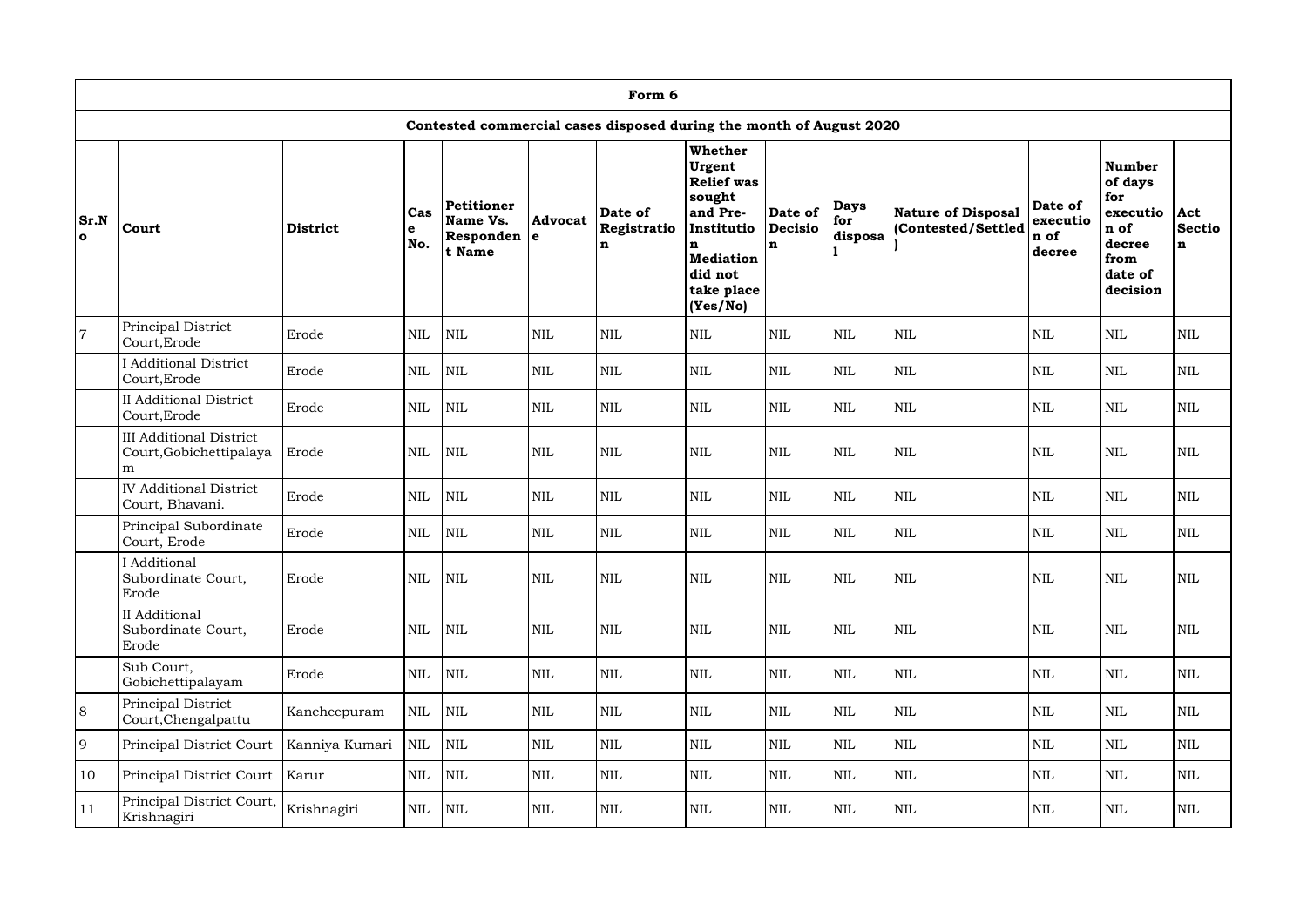|                      | Form 6                                              |                 |                 |                                                      |                               |                                                                     |                                                                                                                                                 |                                |                               |                                                 |                                       |                                                                                              |                        |
|----------------------|-----------------------------------------------------|-----------------|-----------------|------------------------------------------------------|-------------------------------|---------------------------------------------------------------------|-------------------------------------------------------------------------------------------------------------------------------------------------|--------------------------------|-------------------------------|-------------------------------------------------|---------------------------------------|----------------------------------------------------------------------------------------------|------------------------|
|                      |                                                     |                 |                 |                                                      |                               | Contested commercial cases disposed during the month of August 2020 |                                                                                                                                                 |                                |                               |                                                 |                                       |                                                                                              |                        |
| Sr.N<br>$\mathbf{o}$ | Court                                               | <b>District</b> | Cas<br>e<br>No. | <b>Petitioner</b><br>Name Vs.<br>Responden<br>t Name | <b>Advocat</b><br>$\mathbf e$ | Date of<br>Registratio<br>n                                         | <b>Whether</b><br>Urgent<br><b>Relief was</b><br>sought<br>and Pre-<br>Institutio<br>n<br><b>Mediation</b><br>did not<br>take place<br>(Yes/No) | Date of<br><b>Decisio</b><br>n | <b>Days</b><br>for<br>disposa | <b>Nature of Disposal</b><br>(Contested/Settled | Date of<br>executio<br>n of<br>decree | <b>Number</b><br>of days<br>for<br>executio<br>n of<br>decree<br>from<br>date of<br>decision | $ $ Act<br>Sectio<br>n |
|                      | <b>Additional District</b><br>Court, Krishnagiri    | Krishnagiri     | <b>NIL</b>      | $\mbox{NIL}$                                         | $\mbox{NIL}$                  | $\mbox{NIL}$                                                        | $\mbox{NIL}$                                                                                                                                    | <b>NIL</b>                     | $\mbox{NIL}$                  | $\mbox{NIL}$                                    | <b>NIL</b>                            | $\mbox{NIL}$                                                                                 | <b>NIL</b>             |
|                      | <b>Additional District</b><br>Court, Hosur.         | Krishnagiri     | <b>NIL</b>      | $\mbox{NIL}$                                         | <b>NIL</b>                    | <b>NIL</b>                                                          | <b>NIL</b>                                                                                                                                      | <b>NIL</b>                     | $\mbox{NIL}$                  | $\mbox{NIL}$                                    | <b>NIL</b>                            | <b>NIL</b>                                                                                   | <b>NIL</b>             |
| 12                   | Prl. Dist. & Sessions<br>Court                      | Madurai         | <b>NIL</b>      | <b>NIL</b>                                           | $\mbox{NIL}$                  | <b>NIL</b>                                                          | <b>NIL</b>                                                                                                                                      | <b>NIL</b>                     | $\mbox{NIL}$                  | $\mbox{NIL}$                                    | <b>NIL</b>                            | <b>NIL</b>                                                                                   | <b>NIL</b>             |
|                      | I Addl. Dist. & Sessions<br>Court                   | Madurai         | <b>NIL</b>      | $\mbox{NIL}$                                         | <b>NIL</b>                    | $\mbox{NIL}$                                                        | <b>NIL</b>                                                                                                                                      | <b>NIL</b>                     | $\mbox{NIL}$                  | $\mbox{NIL}$                                    | <b>NIL</b>                            | $\mbox{NIL}$                                                                                 | <b>NIL</b>             |
|                      | I Addl. Sub Court                                   | Madurai         | NIL             | <b>NIL</b>                                           | $\mbox{NIL}$                  | <b>NIL</b>                                                          | NIL                                                                                                                                             | <b>NIL</b>                     | $\mbox{NIL}$                  | $\mbox{NIL}$                                    | <b>NIL</b>                            | $\mbox{NIL}$                                                                                 | <b>NIL</b>             |
|                      | II Addl. Sub Court                                  | Madurai         | <b>NIL</b>      | NIL                                                  | NIL                           | $\mbox{NIL}$                                                        | <b>NIL</b>                                                                                                                                      | <b>NIL</b>                     | $\mbox{NIL}$                  | $\mbox{NIL}$                                    | <b>NIL</b>                            | <b>NIL</b>                                                                                   | <b>NIL</b>             |
| 13                   | District Court,<br>Nagapattinam                     | Nagapattinam    | <b>NIL</b>      | NIL                                                  | <b>NIL</b>                    | <b>NIL</b>                                                          | <b>NIL</b>                                                                                                                                      | <b>NIL</b>                     | $\mbox{NIL}$                  | $\mbox{NIL}$                                    | <b>NIL</b>                            | <b>NIL</b>                                                                                   | <b>NIL</b>             |
|                      | Fast Track Mahila<br>Court, Nagapattinam            | Nagapattinam    | $\mbox{NIL}$    | <b>NIL</b>                                           | $\mbox{NIL}$                  | <b>NIL</b>                                                          | $\mbox{NIL}$                                                                                                                                    | $\mbox{NIL}$                   | $\mbox{NIL}$                  | $\mbox{NIL}$                                    | $\mbox{NIL}$                          | $\mbox{NIL}$                                                                                 | <b>NIL</b>             |
|                      | <b>Additional District</b><br>Court, Mayiladuthurai | Nagapattinam    | <b>NIL</b>      | <b>NIL</b>                                           | <b>NIL</b>                    | <b>NIL</b>                                                          | <b>NIL</b>                                                                                                                                      | $\mbox{NIL}$                   | <b>NIL</b>                    | $\mbox{NIL}$                                    | <b>NIL</b>                            | <b>NIL</b>                                                                                   | NIL                    |
|                      | Sub Court,<br>Nagapattinam                          | Nagapattinam    | <b>NIL</b>      | <b>NIL</b>                                           | NIL                           | <b>NIL</b>                                                          | NIL                                                                                                                                             | $\mbox{NIL}$                   | NIL                           | $\mbox{NIL}$                                    | $\mbox{NIL}$                          | <b>NIL</b>                                                                                   | <b>NIL</b>             |
|                      | Principal Sub Court,<br>Mayiladuthurai              | Nagapattinam    | $\mbox{NIL}$    | <b>NIL</b>                                           | <b>NIL</b>                    | <b>NIL</b>                                                          | <b>NIL</b>                                                                                                                                      | $\mbox{NIL}$                   | $\mbox{NIL}$                  | $\mbox{NIL}$                                    | <b>NIL</b>                            | $\mbox{NIL}$                                                                                 | <b>NIL</b>             |
|                      | Additional Sub Court,<br>Mayiladuthurai             | Nagapattinam    | $\mbox{NIL}$    | <b>NIL</b>                                           | <b>NIL</b>                    | <b>NIL</b>                                                          | <b>NIL</b>                                                                                                                                      | $\mbox{NIL}$                   | $\mbox{NIL}$                  | $\mbox{NIL}$                                    | <b>NIL</b>                            | <b>NIL</b>                                                                                   | NIL                    |
| 14                   | The Principal District<br>Judge                     | Namakkal        | $\mbox{NIL}$    | <b>NIL</b>                                           | <b>NIL</b>                    | <b>NIL</b>                                                          | $\mbox{NIL}$                                                                                                                                    | $\mbox{NIL}$                   | $\mbox{NIL}$                  | $\mbox{NIL}$                                    | <b>NIL</b>                            | $\mbox{NIL}$                                                                                 | NIL                    |
| 15                   | District Court<br>Udhagamandalam,<br>Nilgris        | Nilgris         | <b>NIL</b>      | <b>NIL</b>                                           | $\mbox{NIL}$                  | <b>NIL</b>                                                          | NIL                                                                                                                                             | $\mbox{NIL}$                   | $\mbox{NIL}$                  | NIL                                             | <b>NIL</b>                            | $\mbox{NIL}$                                                                                 | NIL                    |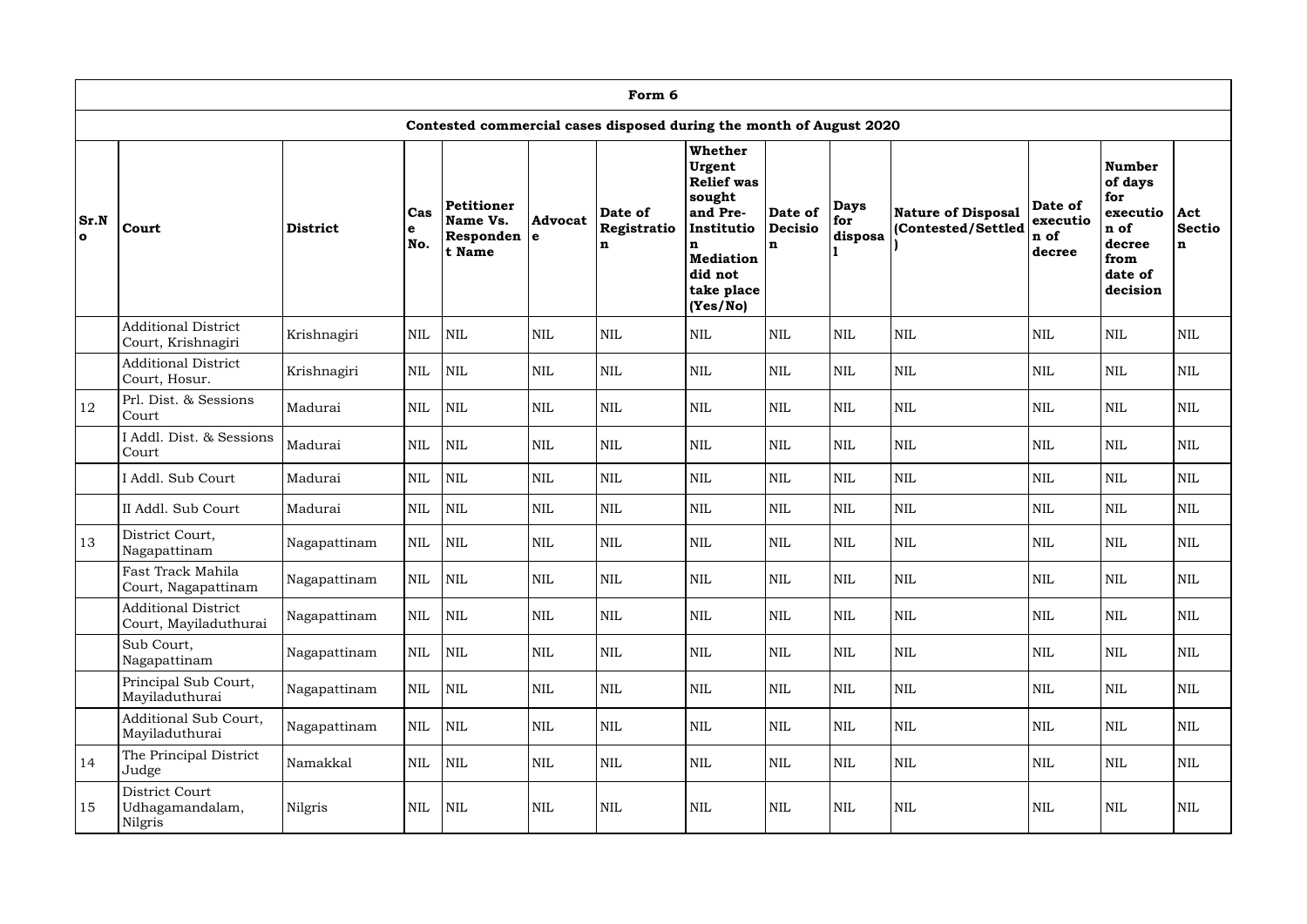|                      | Form 6                                                 |                    |                         |                                                                        |                |                                                                     |                                                                                                                                          |                                          |                               |                                                 |                                       |                                                                                              |                    |
|----------------------|--------------------------------------------------------|--------------------|-------------------------|------------------------------------------------------------------------|----------------|---------------------------------------------------------------------|------------------------------------------------------------------------------------------------------------------------------------------|------------------------------------------|-------------------------------|-------------------------------------------------|---------------------------------------|----------------------------------------------------------------------------------------------|--------------------|
|                      |                                                        |                    |                         |                                                                        |                | Contested commercial cases disposed during the month of August 2020 |                                                                                                                                          |                                          |                               |                                                 |                                       |                                                                                              |                    |
| Sr.N<br>$\mathbf{o}$ | Court                                                  | <b>District</b>    | Cas<br>$\bullet$<br>No. | <b>Petitioner</b><br>Name Vs.<br>$\vert$ Responden $\vert$ e<br>t Name | <b>Advocat</b> | Date of<br>Registratio<br>$\mathbf n$                               | Whether<br>Urgent<br><b>Relief</b> was<br>sought<br>and Pre-<br>Institutio<br>n<br><b>Mediation</b><br>did not<br>take place<br>(Yes/No) | Date of<br><b>Decisio</b><br>$\mathbf n$ | <b>Days</b><br>for<br>disposa | <b>Nature of Disposal</b><br>(Contested/Settled | Date of<br>executio<br>n of<br>decree | <b>Number</b><br>of days<br>for<br>executio<br>n of<br>decree<br>from<br>date of<br>decision | Act<br>Sectio<br>n |
| 16                   | <b>Principal District Court</b>                        | Perambalur         | <b>NIL</b>              | <b>NIL</b>                                                             | <b>NIL</b>     | <b>NIL</b>                                                          | <b>NIL</b>                                                                                                                               | <b>NIL</b>                               | <b>NIL</b>                    | $\mbox{NIL}$                                    | <b>NIL</b>                            | <b>NIL</b>                                                                                   | <b>NIL</b>         |
|                      | Mahila Court                                           | Perambalur         | $\mbox{NIL}$            | <b>NIL</b>                                                             | $\mbox{NIL}$   | $\mbox{NIL}$                                                        | <b>NIL</b>                                                                                                                               | <b>NIL</b>                               | $\mbox{NIL}$                  | $\mbox{NIL}$                                    | <b>NIL</b>                            | $\mbox{NIL}$                                                                                 | <b>NIL</b>         |
|                      | <b>Sub Court</b>                                       | Perambalur         | <b>NIL</b>              | <b>NIL</b>                                                             | <b>NIL</b>     | <b>NIL</b>                                                          | <b>NIL</b>                                                                                                                               | <b>NIL</b>                               | <b>NIL</b>                    | $\mbox{NIL}$                                    | <b>NIL</b>                            | $\mbox{NIL}$                                                                                 | <b>NIL</b>         |
| 17                   | The Principal District<br>Court                        | Pudukottai         | <b>NIL</b>              | <b>NIL</b>                                                             | $\mbox{NIL}$   | $\mbox{NIL}$                                                        | <b>NIL</b>                                                                                                                               | <b>NIL</b>                               | $\mbox{NIL}$                  | <b>NIL</b>                                      | <b>NIL</b>                            | <b>NIL</b>                                                                                   | <b>NIL</b>         |
|                      | The Mahila Court                                       | Pudukottai         | <b>NIL</b>              | <b>NIL</b>                                                             | <b>NIL</b>     | <b>NIL</b>                                                          | <b>NIL</b>                                                                                                                               | <b>NIL</b>                               | <b>NIL</b>                    | $\mbox{NIL}$                                    | <b>NIL</b>                            | <b>NIL</b>                                                                                   | <b>NIL</b>         |
|                      | The Principal Sub Court   Pudukottai                   |                    | $\mbox{NIL}$            | <b>NIL</b>                                                             | $\mbox{NIL}$   | <b>NIL</b>                                                          | <b>NIL</b>                                                                                                                               | <b>NIL</b>                               | $\mbox{NIL}$                  | $\mbox{NIL}$                                    | <b>NIL</b>                            | <b>NIL</b>                                                                                   | <b>NIL</b>         |
|                      | The Additional Sub<br>Court                            | Pudukottai         | $\mbox{NIL}$            | <b>NIL</b>                                                             | <b>NIL</b>     | <b>NIL</b>                                                          | <b>NIL</b>                                                                                                                               | <b>NIL</b>                               | $\mbox{NIL}$                  | <b>NIL</b>                                      | <b>NIL</b>                            | <b>NIL</b>                                                                                   | $\mbox{NIL}$       |
|                      | The Additional District<br>Court                       | Pudukottai         | $\mbox{NIL}$            | $\mbox{NIL}$                                                           | $\mbox{NIL}$   | <b>NIL</b>                                                          | $\mbox{NIL}$                                                                                                                             | <b>NIL</b>                               | $\mbox{NIL}$                  | <b>NIL</b>                                      | <b>NIL</b>                            | $\mbox{NIL}$                                                                                 | <b>NIL</b>         |
|                      | The Sub Court,<br>Aranthangi                           | Pudukottai         | <b>NIL</b>              | NIL                                                                    | <b>NIL</b>     | <b>NIL</b>                                                          | $\mbox{NIL}$                                                                                                                             | $\mbox{NIL}$                             | <b>NIL</b>                    | $\mbox{NIL}$                                    | <b>NIL</b>                            | $\mbox{NIL}$                                                                                 | $\mbox{NIL}$       |
| 18                   | Principal District Court                               | Ramanathapura<br>m | $\mbox{NIL}$            | NIL                                                                    | $\mbox{NIL}$   | <b>NIL</b>                                                          | NIL                                                                                                                                      | $\mbox{NIL}$                             | <b>NIL</b>                    | $\mbox{NIL}$                                    | <b>NIL</b>                            | $\mbox{NIL}$                                                                                 | <b>NIL</b>         |
| 19                   | Principal District Court,<br>Salem.                    | Salem              | <b>NIL</b>              | <b>NIL</b>                                                             | $\mbox{NIL}$   | <b>NIL</b>                                                          | NIL                                                                                                                                      | $\mbox{NIL}$                             | <b>NIL</b>                    | $\mbox{NIL}$                                    | $\mbox{NIL}$                          | $\mbox{NIL}$                                                                                 | <b>NIL</b>         |
| 20                   | Principal District and<br>Sessions Court               | Sivagangai         | <b>NIL</b>              | NIL                                                                    | <b>NIL</b>     | <b>NIL</b>                                                          | $\mbox{NIL}$                                                                                                                             | $\mbox{NIL}$                             | <b>NIL</b>                    | $\mbox{NIL}$                                    | <b>NIL</b>                            | $\mbox{NIL}$                                                                                 | NIL                |
| 21                   | Prl. District Court                                    | Thanjavur          | <b>NIL</b>              | NIL                                                                    | $\mbox{NIL}$   | $\mbox{NIL}$                                                        | $\mbox{NIL}$                                                                                                                             | $\mbox{NIL}$                             | <b>NIL</b>                    | $\mbox{NIL}$                                    | <b>NIL</b>                            | $\mbox{NIL}$                                                                                 | <b>NIL</b>         |
|                      | <b>III Additional District</b><br>Judge, Pattukkottai. | Thanjavur          | <b>NIL</b>              | $\mbox{NIL}$                                                           | $\mbox{NIL}$   | <b>NIL</b>                                                          | $\mbox{NIL}$                                                                                                                             | $\mbox{NIL}$                             | NIL                           | $\mbox{NIL}$                                    | <b>NIL</b>                            | $\mbox{NIL}$                                                                                 | NIL                |
| 22                   | <b>Principal District Court</b>                        | Theni              | <b>NIL</b>              | NIL                                                                    | NIL            | <b>NIL</b>                                                          | $\mbox{NIL}$                                                                                                                             | $\mbox{NIL}$                             | <b>NIL</b>                    | $\mbox{NIL}$                                    | <b>NIL</b>                            | $\mbox{NIL}$                                                                                 | NIL                |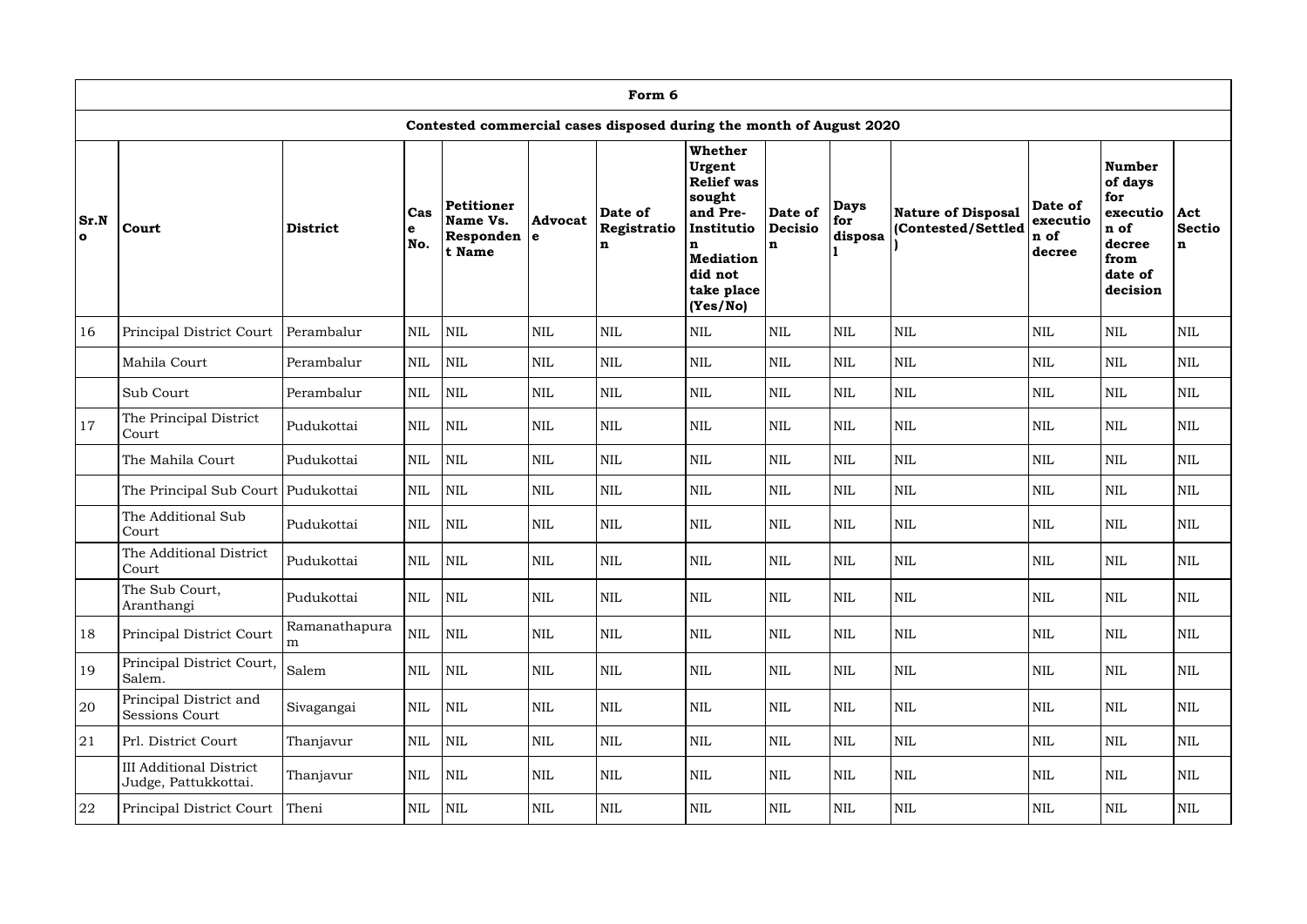|                             | Form 6                                                             |                 |                           |                                                                       |                |                                                                     |                                                                                                                                          |                                          |                               |                                                 |                                       |                                                                                              |                           |
|-----------------------------|--------------------------------------------------------------------|-----------------|---------------------------|-----------------------------------------------------------------------|----------------|---------------------------------------------------------------------|------------------------------------------------------------------------------------------------------------------------------------------|------------------------------------------|-------------------------------|-------------------------------------------------|---------------------------------------|----------------------------------------------------------------------------------------------|---------------------------|
|                             |                                                                    |                 |                           |                                                                       |                | Contested commercial cases disposed during the month of August 2020 |                                                                                                                                          |                                          |                               |                                                 |                                       |                                                                                              |                           |
| <b>Sr.N</b><br>$\mathbf{o}$ | Court                                                              | <b>District</b> | Cas<br>$\mathbf e$<br>No. | Petitioner<br>Name Vs.<br>$ \textbf{Responden} \textbf{e} $<br>t Name | <b>Advocat</b> | Date of<br>Registratio<br>n                                         | Whether<br>Urgent<br><b>Relief</b> was<br>sought<br>and Pre-<br>Institutio<br>n<br><b>Mediation</b><br>did not<br>take place<br>(Yes/No) | Date of<br><b>Decisio</b><br>$\mathbf n$ | <b>Days</b><br>for<br>disposa | <b>Nature of Disposal</b><br>(Contested/Settled | Date of<br>executio<br>n of<br>decree | <b>Number</b><br>of days<br>for<br>executio<br>n of<br>decree<br>from<br>date of<br>decision | Act<br><b>Sectio</b><br>n |
| 23                          | Principal District Court,<br>Thoothukudi                           | Thoothukudi     | <b>NIL</b>                | <b>NIL</b>                                                            | <b>NIL</b>     | $\mbox{NIL}$                                                        | <b>NIL</b>                                                                                                                               | <b>NIL</b>                               | <b>NIL</b>                    | <b>NIL</b>                                      | <b>NIL</b>                            | <b>NIL</b>                                                                                   | <b>NIL</b>                |
| 24                          | <b>Principal District Court</b>                                    | Tiruchirappalli | <b>NIL</b>                | <b>NIL</b>                                                            | <b>NIL</b>     | <b>NIL</b>                                                          | <b>NIL</b>                                                                                                                               | <b>NIL</b>                               | <b>NIL</b>                    | <b>NIL</b>                                      | <b>NIL</b>                            | <b>NIL</b>                                                                                   | <b>NIL</b>                |
|                             | <b>II</b> Additional District<br>Court                             | Tiruchirappalli | <b>NIL</b>                | <b>NIL</b>                                                            | <b>NIL</b>     | <b>NIL</b>                                                          | <b>NIL</b>                                                                                                                               | $\mbox{NIL}$                             | <b>NIL</b>                    | $\mbox{NIL}$                                    | <b>NIL</b>                            | <b>NIL</b>                                                                                   | <b>NIL</b>                |
| 25                          | <b>Principal District Court</b>                                    | Tirunelveli     | <b>NIL</b>                | <b>NIL</b>                                                            | <b>NIL</b>     | <b>NIL</b>                                                          | <b>NIL</b>                                                                                                                               | $\mbox{NIL}$                             | <b>NIL</b>                    | <b>NIL</b>                                      | <b>NIL</b>                            | <b>NIL</b>                                                                                   | $\mbox{NIL}$              |
| 26                          | Principal Subordinate<br>Court, Tiruppur                           | Tiruppur        | <b>NIL</b>                | <b>NIL</b>                                                            | <b>NIL</b>     | <b>NIL</b>                                                          | <b>NIL</b>                                                                                                                               | <b>NIL</b>                               | <b>NIL</b>                    | $\mbox{NIL}$                                    | <b>NIL</b>                            | <b>NIL</b>                                                                                   | <b>NIL</b>                |
|                             | Additional Sub Court,<br>Tiruppur                                  | Tiruppur        | $\mbox{NIL}$              | <b>NIL</b>                                                            | <b>NIL</b>     | $\mbox{NIL}$                                                        | <b>NIL</b>                                                                                                                               | <b>NIL</b>                               | <b>NIL</b>                    | $\mbox{NIL}$                                    | <b>NIL</b>                            | <b>NIL</b>                                                                                   | $\mbox{NIL}$              |
| 27                          | Principal District Court,<br>Tiruvallur                            | Tiruvallur      | <b>NIL</b>                | <b>NIL</b>                                                            | <b>NIL</b>     | $\mbox{NIL}$                                                        | <b>NIL</b>                                                                                                                               | <b>NIL</b>                               | <b>NIL</b>                    | <b>NIL</b>                                      | <b>NIL</b>                            | <b>NIL</b>                                                                                   | $\mbox{NIL}$              |
|                             | The I Additional District<br>and Sessions Court,<br>Tiruvallur.    | Tiruvallur      | <b>NIL</b>                | <b>NIL</b>                                                            | <b>NIL</b>     | <b>NIL</b>                                                          | <b>NIL</b>                                                                                                                               | $\mbox{NIL}$                             | <b>NIL</b>                    | <b>NIL</b>                                      | <b>NIL</b>                            | <b>NIL</b>                                                                                   | $\mbox{NIL}$              |
|                             | The II Additional<br>District and Sessions<br>Court, Poonamallee.  | Tiruvallur      | <b>NIL</b>                | NIL                                                                   | <b>NIL</b>     | <b>NIL</b>                                                          | <b>NIL</b>                                                                                                                               | $\mbox{NIL}$                             | <b>NIL</b>                    | <b>NIL</b>                                      | <b>NIL</b>                            | $\mbox{NIL}$                                                                                 | <b>NIL</b>                |
|                             | The III Additional<br>District and Sessions<br>Court, Poonamallee. | Tiruvallur      | <b>NIL</b>                | <b>NIL</b>                                                            | <b>NIL</b>     | <b>NIL</b>                                                          | <b>NIL</b>                                                                                                                               | $\mbox{NIL}$                             | <b>NIL</b>                    | <b>NIL</b>                                      | <b>NIL</b>                            | <b>NIL</b>                                                                                   | <b>NIL</b>                |
|                             | The IV Additional<br>District and Sessions<br>Court, Ponneri.      | Tiruvallur      | <b>NIL</b>                | <b>NIL</b>                                                            | <b>NIL</b>     | <b>NIL</b>                                                          | <b>NIL</b>                                                                                                                               | $\mbox{NIL}$                             | <b>NIL</b>                    | <b>NIL</b>                                      | <b>NIL</b>                            | $\mbox{NIL}$                                                                                 | <b>NIL</b>                |
|                             | The Sub Court,<br>Tiruvallur.                                      | Tiruvallur      | <b>NIL</b>                | NIL                                                                   | <b>NIL</b>     | <b>NIL</b>                                                          | <b>NIL</b>                                                                                                                               | $\mbox{NIL}$                             | <b>NIL</b>                    | <b>NIL</b>                                      | $\mbox{NIL}$                          | $\mbox{NIL}$                                                                                 | NIL                       |
|                             | The Sub Court,<br>Poonamallee.                                     | Tiruvallur      | <b>NIL</b>                | NIL                                                                   | NIL            | <b>NIL</b>                                                          | NIL                                                                                                                                      | $\mbox{NIL}$                             | NIL                           | <b>NIL</b>                                      | <b>NIL</b>                            | $\mbox{NIL}$                                                                                 | <b>NIL</b>                |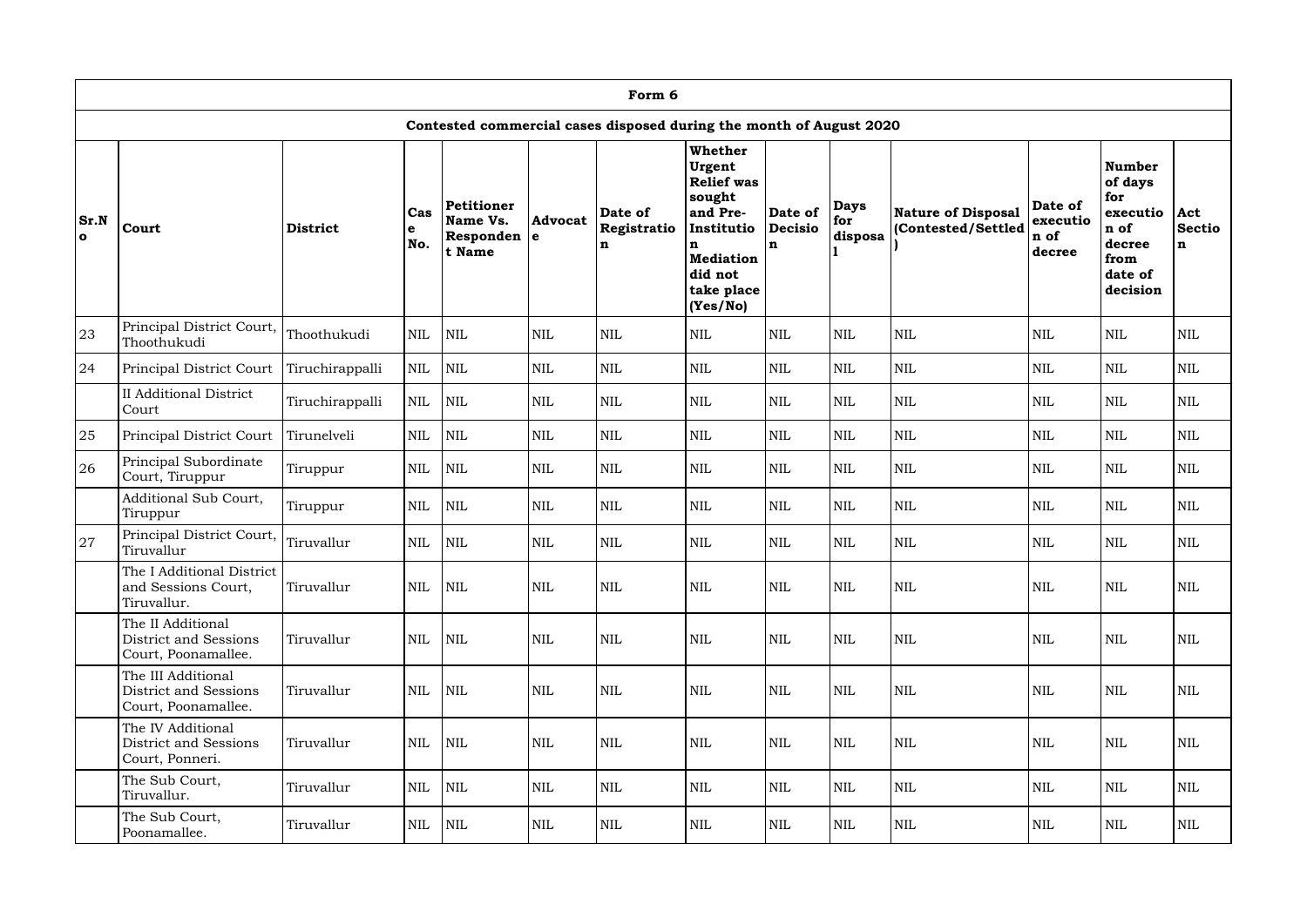|                      | Form 6                                                              |                 |                 |                                                      |                               |                             |                                                                                                                                                 |                                          |                               |                                                 |                                       |                                                                                              |                                     |
|----------------------|---------------------------------------------------------------------|-----------------|-----------------|------------------------------------------------------|-------------------------------|-----------------------------|-------------------------------------------------------------------------------------------------------------------------------------------------|------------------------------------------|-------------------------------|-------------------------------------------------|---------------------------------------|----------------------------------------------------------------------------------------------|-------------------------------------|
|                      | Contested commercial cases disposed during the month of August 2020 |                 |                 |                                                      |                               |                             |                                                                                                                                                 |                                          |                               |                                                 |                                       |                                                                                              |                                     |
| Sr.N<br>$\mathbf{o}$ | Court                                                               | <b>District</b> | Cas<br>e<br>No. | <b>Petitioner</b><br>Name Vs.<br>Responden<br>t Name | <b>Advocat</b><br>$\mathbf e$ | Date of<br>Registratio<br>n | <b>Whether</b><br>Urgent<br><b>Relief was</b><br>sought<br>and Pre-<br>Institutio<br>n<br><b>Mediation</b><br>did not<br>take place<br>(Yes/No) | Date of<br><b>Decisio</b><br>$\mathbf n$ | <b>Days</b><br>for<br>disposa | <b>Nature of Disposal</b><br>(Contested/Settled | Date of<br>executio<br>n of<br>decree | <b>Number</b><br>of days<br>for<br>executio<br>n of<br>decree<br>from<br>date of<br>decision | Act<br><b>Sectio</b><br>$\mathbf n$ |
|                      | The Sub Court,<br>Tiruttani.                                        | Tiruvallur      | <b>NIL</b>      | <b>NIL</b>                                           | $\mbox{NIL}$                  | NIL                         | <b>NIL</b>                                                                                                                                      | <b>NIL</b>                               | <b>NIL</b>                    | <b>NIL</b>                                      | <b>NIL</b>                            | <b>NIL</b>                                                                                   | <b>NIL</b>                          |
| 28                   | Principal District Court,<br>Tiruvannamalai.                        | Tiruvannamalai  | <b>NIL</b>      | <b>NIL</b>                                           | $\mbox{NIL}$                  | NIL                         | <b>NIL</b>                                                                                                                                      | <b>NIL</b>                               | <b>NIL</b>                    | <b>NIL</b>                                      | NIL                                   | <b>NIL</b>                                                                                   | <b>NIL</b>                          |
|                      | <b>Additional District</b><br>Court (FTC), Arni                     | Tiruvannamalai  | <b>NIL</b>      | $\text{NIL}$                                         | $\mbox{NIL}$                  | NIL                         | $\mbox{NIL}$                                                                                                                                    | <b>NIL</b>                               | <b>NIL</b>                    | <b>NIL</b>                                      | NIL                                   | <b>NIL</b>                                                                                   | <b>NIL</b>                          |
| 29                   | <b>Principal District Court</b>                                     | Tiruvarur       | $\mbox{NIL}$    | $\mbox{NIL}$                                         | <b>NIL</b>                    | NIL                         | <b>NIL</b>                                                                                                                                      | <b>NIL</b>                               | <b>NIL</b>                    | <b>NIL</b>                                      | <b>NIL</b>                            | <b>NIL</b>                                                                                   | NIL                                 |
| 30                   | Principal District Court,<br>Vellore                                | Vellore         | <b>NIL</b>      | <b>NIL</b>                                           | $\mbox{NIL}$                  | $\mbox{NIL}$                | <b>NIL</b>                                                                                                                                      | <b>NIL</b>                               | <b>NIL</b>                    | <b>NIL</b>                                      | <b>NIL</b>                            | <b>NIL</b>                                                                                   | <b>NIL</b>                          |
| 31                   | <b>Principal District Court</b>                                     | Villupuram      | <b>NIL</b>      | $\mbox{NIL}$                                         | <b>NIL</b>                    | <b>NIL</b>                  | <b>NIL</b>                                                                                                                                      | <b>NIL</b>                               | <b>NIL</b>                    | <b>NIL</b>                                      | <b>NIL</b>                            | <b>NIL</b>                                                                                   | <b>NIL</b>                          |
| 32                   | Principal District Court,<br>Srivillliputtur                        | Virudhunagar    | <b>NIL</b>      | $\mbox{NIL}$                                         | $\mbox{NIL}$                  | $\mbox{NIL}$                | $\mbox{NIL}$                                                                                                                                    | <b>NIL</b>                               | <b>NIL</b>                    | <b>NIL</b>                                      | <b>NIL</b>                            | <b>NIL</b>                                                                                   | $\mbox{NIL}$                        |
|                      | Sub Court, Sivakasi                                                 | Virudhunagar    | <b>NIL</b>      | $\mbox{NIL}$                                         | <b>NIL</b>                    | NIL                         | <b>NIL</b>                                                                                                                                      | <b>NIL</b>                               | <b>NIL</b>                    | <b>NIL</b>                                      | <b>NIL</b>                            | <b>NIL</b>                                                                                   | <b>NIL</b>                          |
| 33                   | PDJ                                                                 | Puducherry      | <b>NIL</b>      | $\mbox{NIL}$                                         | $\mbox{NIL}$                  | $\mbox{NIL}$                | <b>NIL</b>                                                                                                                                      | <b>NIL</b>                               | <b>NIL</b>                    | <b>NIL</b>                                      | <b>NIL</b>                            | <b>NIL</b>                                                                                   | <b>NIL</b>                          |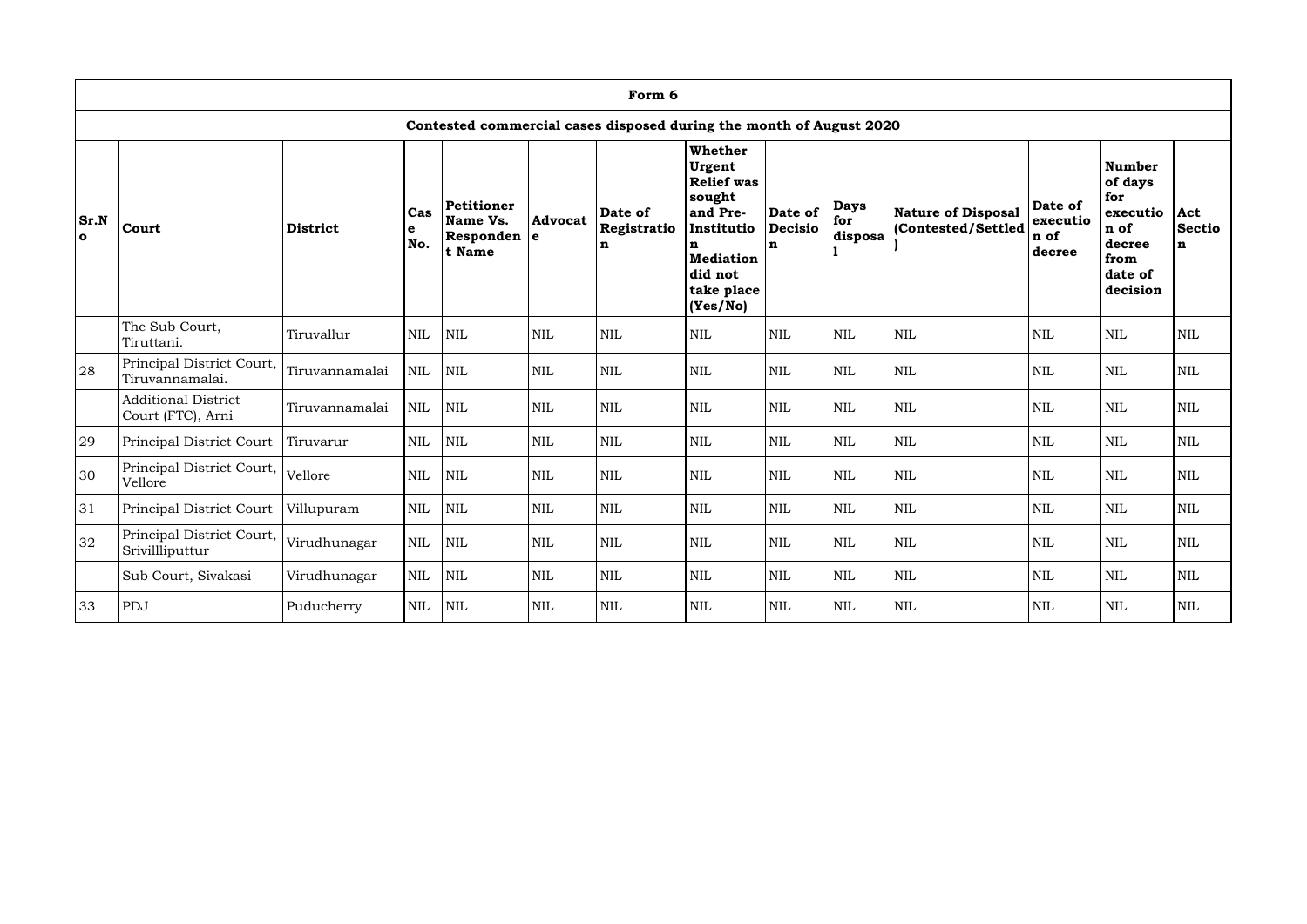|                |                                                                         |                                                             | Form 7                                                                    |                                                                |                                                              |                                                                       |
|----------------|-------------------------------------------------------------------------|-------------------------------------------------------------|---------------------------------------------------------------------------|----------------------------------------------------------------|--------------------------------------------------------------|-----------------------------------------------------------------------|
|                |                                                                         | Summary of Commercial Cases during the month of August 2020 |                                                                           |                                                                |                                                              |                                                                       |
| Sr.No          | Court                                                                   | <b>District</b>                                             | <b>Total number of</b><br>cases pending on<br>the 1st day of the<br>month | <b>Total number of</b><br>cases instituted<br>during the month | <b>Total number of</b><br>cases disposed<br>during the month | <b>Total number of</b><br>cases pending at<br>the end of the<br>month |
| $\mathbf{1}$   | Principal District Court                                                | Arivalur                                                    | $\mathbf{0}$                                                              | $\mathbf{0}$                                                   | $\mathbf{0}$                                                 | $\overline{0}$                                                        |
|                |                                                                         | <b>Ariyalur Total</b>                                       | $\mathbf 0$                                                               | $\mathbf 0$                                                    | $\mathbf 0$                                                  | $\mathbf 0$                                                           |
| $\overline{2}$ | Principal City Civil Court                                              | Chennai                                                     | 3                                                                         | $\overline{2}$                                                 | $\overline{0}$                                               | $\overline{5}$                                                        |
|                |                                                                         | <b>Chennai Total</b>                                        | 3                                                                         | $\mathbf{2}$                                                   | $\mathbf 0$                                                  | $\overline{\mathbf{5}}$                                               |
| 3              | Prl. District Court, CBE.                                               | Coimbatore                                                  | 138                                                                       | $\overline{2}$                                                 | $\overline{0}$                                               | 140                                                                   |
|                | I Addl.District Court, CBE                                              | Coimbatore                                                  | 10                                                                        | $\overline{0}$                                                 | $\overline{0}$                                               | 10                                                                    |
|                | III Addl. Dist. Court, CBE                                              | Coimbatore                                                  | 25                                                                        | $\overline{0}$                                                 | $\overline{0}$                                               | 25                                                                    |
|                | IV Addl. Dist. Court, CBE                                               | Coimbatore                                                  | 38                                                                        | $\overline{0}$                                                 | $\overline{0}$                                               | 38                                                                    |
|                | V Addl. Dist. Court, CBE                                                | Coimbatore                                                  | 36                                                                        | $\mathbf 0$                                                    | $\overline{2}$                                               | 34                                                                    |
|                |                                                                         | <b>Coimbatore Total</b>                                     | 247                                                                       | $\mathbf{2}$                                                   | $\mathbf{2}$                                                 | 247                                                                   |
| 4              | Principal District and Sessions Court,<br>Cuddalore<br>All other Courts | Cuddalore<br>Cuddalore                                      | $\boldsymbol{0}$                                                          | 0<br>$\mathbf 0$                                               | $\overline{0}$<br>$\boldsymbol{0}$                           | $\overline{4}$<br>$\overline{0}$                                      |
|                |                                                                         | <b>Cuddalore Total</b>                                      | 4                                                                         | $\mathbf 0$                                                    | $\mathbf 0$                                                  | $\overline{\mathbf{4}}$                                               |
| 5              | Principal District Court, Dharmapuri.                                   | Dharmapuri                                                  | 10                                                                        | $\overline{0}$                                                 | $\overline{0}$                                               | 10                                                                    |
|                | Judicial Magistrate No.II, Dharmapuri.                                  | Dharmapuri                                                  | $\boldsymbol{0}$                                                          | $\mathbf{0}$                                                   | $\overline{0}$                                               | $\overline{0}$                                                        |
|                |                                                                         | Dharmapuri Total                                            | 10                                                                        | $\mathbf 0$                                                    | $\mathbf 0$                                                  | 10                                                                    |
| 6              | Principal District Court, Dindigul                                      | Dindigul                                                    | 18                                                                        | $\mathbf 0$                                                    | $\overline{0}$                                               | 18                                                                    |
|                |                                                                         | <b>Dindigul Total</b>                                       | 18                                                                        | $\mathbf 0$                                                    | $\mathbf 0$                                                  | 18                                                                    |
| $\overline{7}$ | Principal District Court, Erode                                         | Erode                                                       | 14                                                                        | $\boldsymbol{0}$                                               | $\overline{0}$                                               | 14                                                                    |
|                | I Additional District Court, Erode                                      | Erode                                                       | 15<br>$\overline{7}$                                                      | $\overline{0}$                                                 | $\Omega$<br>$\cup$                                           | <b>15</b>                                                             |
|                | II Additional District Court, Erode                                     | Erode                                                       |                                                                           | $\mathbf{0}$                                                   | $\overline{0}$                                               | $\overline{7}$                                                        |
|                | <b>III Additional District</b><br>Court, Gobichettipalayam              | Erode                                                       | 3                                                                         | $\boldsymbol{0}$                                               | $\mathbf{0}$                                                 | 3                                                                     |
|                | IV Additional District Court, Bhavani.                                  | Erode                                                       | $\overline{2}$                                                            |                                                                | $\overline{0}$                                               | 3                                                                     |
|                | Principal Subordinate Court, Erode                                      | Erode                                                       | 14                                                                        | $\overline{2}$                                                 | $\mathbf{0}$                                                 | 16                                                                    |
|                | I Additional Subordinate Court, Erode                                   | Erode                                                       | 11                                                                        |                                                                | $\mathbf{0}$                                                 | 12                                                                    |
|                | II Additional Subordinate Court, Erode                                  | Erode                                                       | 4                                                                         | $\overline{0}$                                                 | $\mathbf{0}$                                                 | $\overline{4}$                                                        |
|                | Sub Court, Gobichettipalayam                                            | Erode                                                       |                                                                           | $\mathbf{0}$                                                   | $\overline{0}$                                               | $\mathbf{1}$                                                          |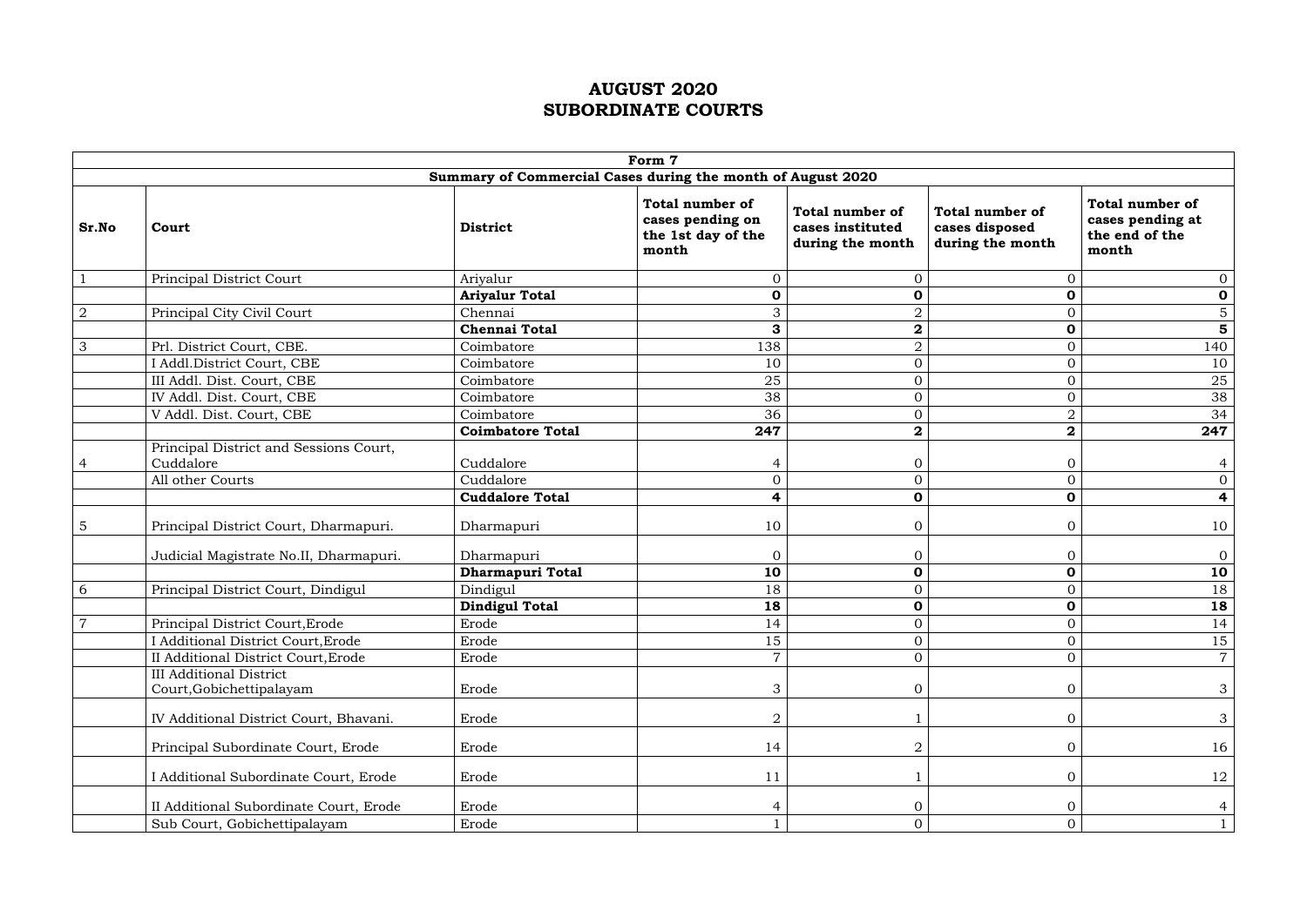|                |                                           |                                                             | Form 7                                                             |                                                                |                                                              |                                                                       |
|----------------|-------------------------------------------|-------------------------------------------------------------|--------------------------------------------------------------------|----------------------------------------------------------------|--------------------------------------------------------------|-----------------------------------------------------------------------|
|                |                                           | Summary of Commercial Cases during the month of August 2020 |                                                                    |                                                                |                                                              |                                                                       |
| Sr.No          | Court                                     | <b>District</b>                                             | Total number of<br>cases pending on<br>the 1st day of the<br>month | <b>Total number of</b><br>cases instituted<br>during the month | <b>Total number of</b><br>cases disposed<br>during the month | <b>Total number of</b><br>cases pending at<br>the end of the<br>month |
|                |                                           | <b>Erode Total</b>                                          | 71                                                                 | $\overline{\mathbf{r}}$                                        | $\mathbf 0$                                                  | 75                                                                    |
| 8              | Principal District Court, Chengalpattu    | Kancheepuram                                                | 39                                                                 | 0                                                              | $\boldsymbol{0}$                                             | 39                                                                    |
|                |                                           | <b>Kancheepuram Total</b>                                   | 39                                                                 | $\mathbf 0$                                                    | $\mathbf 0$                                                  | 39                                                                    |
| $\overline{9}$ | Principal District Court                  | Kanniya Kumari                                              | 27                                                                 | $\overline{0}$                                                 | $\overline{0}$                                               | 27                                                                    |
|                |                                           | Kanniya Kumari Total                                        | 27                                                                 | $\mathbf 0$                                                    | $\mathbf 0$                                                  | 27                                                                    |
| 10             | Principal District Court                  | Karur                                                       | $\overline{4}$                                                     | $\mathbf 0$                                                    | $\overline{O}$                                               | $\overline{4}$                                                        |
|                |                                           | <b>Karur Total</b>                                          | 4                                                                  | $\mathbf 0$                                                    | $\mathbf 0$                                                  | $\overline{\mathbf{4}}$                                               |
| 11             | Principal District Court, Krishnagiri     | Krishnagiri                                                 | 3                                                                  | $\overline{0}$                                                 | $\overline{0}$                                               | $\mathfrak{Z}$                                                        |
|                | Additional District Court, Krishnagiri    | Krishnagiri                                                 | $\overline{2}$                                                     | $\mathbf{0}$                                                   | $\boldsymbol{0}$                                             | $\overline{2}$                                                        |
|                | Additional District Court, Hosur.         | Krishnagiri                                                 | 41                                                                 | $\mathbf 0$                                                    | $\overline{0}$                                               | 41                                                                    |
|                |                                           | Krishnagiri Total                                           | 46                                                                 | $\mathbf 0$                                                    | $\mathbf 0$                                                  | 46                                                                    |
| 12             | Prl. Dist. & Sessions Court               | Madurai                                                     | 26                                                                 | 5                                                              | $\overline{O}$                                               | 31                                                                    |
|                | I Addl. Dist. & Sessions Court            | Madurai                                                     | $\overline{2}$                                                     | $\mathbf 0$                                                    | $\overline{0}$                                               | $\overline{a}$                                                        |
|                | I Addl. Sub Court                         | Madurai                                                     | 3                                                                  | $\boldsymbol{0}$                                               | $\boldsymbol{0}$                                             | $\mathfrak{Z}$                                                        |
|                | II Addl. Sub Court                        | Madurai                                                     | $\overline{2}$                                                     | $\overline{0}$                                                 | $\boldsymbol{0}$                                             | $\overline{2}$                                                        |
|                |                                           | <b>Madurai Total</b>                                        | 33                                                                 | 5                                                              | $\mathbf 0$                                                  | 38                                                                    |
| 13             | District Court, Nagapattinam              | Nagapattinam                                                | $\overline{O}$                                                     | $\overline{0}$                                                 | $\overline{O}$                                               | $\overline{0}$                                                        |
|                | Fast Track Mahila Court, Nagapattinam     | Nagapattinam                                                | $\cap$<br>$\cup$                                                   | 0                                                              | $\overline{0}$                                               | $\overline{0}$                                                        |
|                | Additional District Court, Mayiladuthurai | Nagapattinam                                                | $\boldsymbol{0}$                                                   | $\boldsymbol{0}$                                               | $\boldsymbol{0}$                                             | $\overline{0}$                                                        |
|                | Sub Court, Nagapattinam                   | Nagapattinam                                                | $\overline{O}$                                                     | $\overline{0}$                                                 | $\overline{O}$                                               | $\overline{0}$                                                        |
|                | Principal Sub Court, Mayiladuthurai       | Nagapattinam                                                | $\overline{0}$                                                     | $\overline{0}$                                                 | $\boldsymbol{0}$                                             | $\overline{0}$                                                        |
|                | Additional Sub Court, Mayiladuthurai      | Nagapattinam                                                | $\boldsymbol{0}$                                                   | $\overline{0}$                                                 | $\mathbf{0}$                                                 | $\overline{0}$                                                        |
|                |                                           | <b>Nagapattinam Total</b>                                   | $\mathbf 0$                                                        | $\mathbf 0$                                                    | $\mathbf 0$                                                  | $\mathbf 0$                                                           |
| 14             | The Principal District Judge              | Namakkal                                                    | 37                                                                 | $\mathfrak{S}$                                                 | $\overline{0}$                                               | 40                                                                    |
|                |                                           | Namakkal Total                                              | 37                                                                 | $\mathbf{3}$                                                   | $\mathbf 0$                                                  | 40                                                                    |
| 15             | District Court Udhagamandalam, Nilgiris   | Nilgiris                                                    | $\overline{2}$                                                     | $\overline{0}$                                                 | $\boldsymbol{0}$                                             | $\overline{a}$                                                        |
|                | District Court Udhagamandalam, Nilgiris   | Nilgiris                                                    |                                                                    | $\overline{0}$                                                 | $\boldsymbol{0}$                                             |                                                                       |
|                |                                           | <b>Nilgiris Total</b>                                       | 3                                                                  | $\mathbf 0$                                                    | $\mathbf 0$                                                  | $\mathbf{3}$                                                          |
| 16             | Principal District Court                  | Perambalur                                                  | $\overline{0}$                                                     | $\mathbf 0$                                                    | $\overline{0}$                                               | $\overline{0}$                                                        |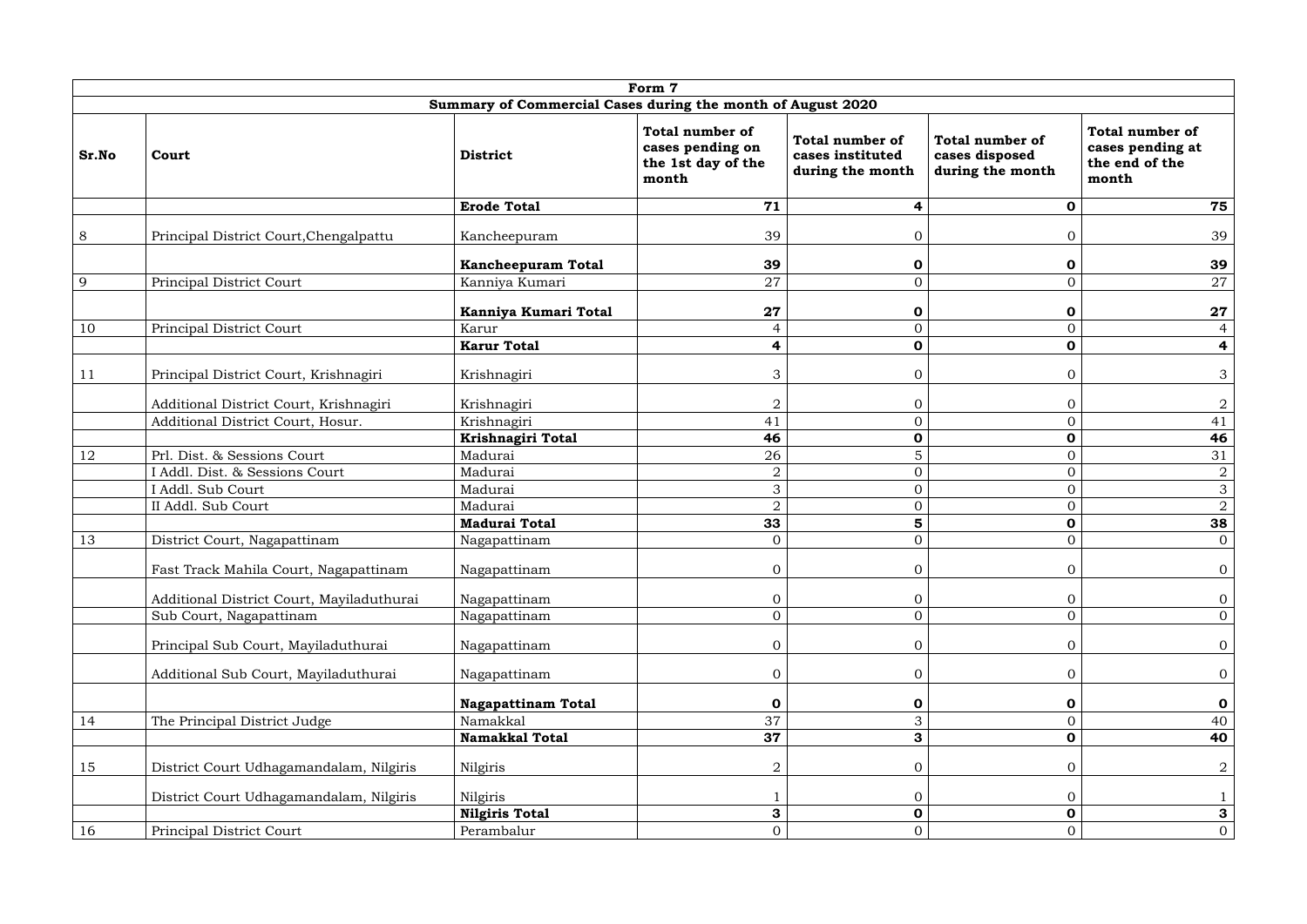|       |                                              |                                                             | Form 7                                                                    |                                                                |                                                              |                                                                       |
|-------|----------------------------------------------|-------------------------------------------------------------|---------------------------------------------------------------------------|----------------------------------------------------------------|--------------------------------------------------------------|-----------------------------------------------------------------------|
|       |                                              | Summary of Commercial Cases during the month of August 2020 |                                                                           |                                                                |                                                              |                                                                       |
| Sr.No | Court                                        | <b>District</b>                                             | <b>Total number of</b><br>cases pending on<br>the 1st day of the<br>month | <b>Total number of</b><br>cases instituted<br>during the month | <b>Total number of</b><br>cases disposed<br>during the month | <b>Total number of</b><br>cases pending at<br>the end of the<br>month |
|       | Mahila Court                                 | Perambalur                                                  | $\mathbf{0}$                                                              | $\mathbf 0$                                                    | $\boldsymbol{0}$                                             | $\overline{0}$                                                        |
|       | Sub Court                                    | Perambalur                                                  | $\overline{0}$                                                            | $\mathbf 0$                                                    | $\boldsymbol{0}$                                             | $\overline{0}$                                                        |
|       |                                              | <b>Perambalur Total</b>                                     | $\mathbf 0$                                                               | $\mathbf 0$                                                    | $\mathbf 0$                                                  | $\mathbf 0$                                                           |
| 17    | The Principal District Court                 | Pudukottai                                                  |                                                                           | $\mathbf 0$                                                    | $\boldsymbol{0}$                                             | $\overline{7}$                                                        |
|       | The Mahila Court                             | Pudukottai                                                  |                                                                           | $\boldsymbol{0}$                                               | $\boldsymbol{0}$                                             |                                                                       |
|       | The Principal Sub Court                      | Pudukottai                                                  | 29                                                                        | $\mathbf 0$                                                    | $\boldsymbol{0}$                                             | 29                                                                    |
|       | The Additional Sub Court                     | Pudukottai                                                  | 45                                                                        | $\boldsymbol{0}$                                               | $\mathbf 0$                                                  | 45                                                                    |
|       | The Additional District Court                | Pudukottai                                                  | $\overline{7}$                                                            | $\mathbf 0$                                                    | $\boldsymbol{0}$                                             | $\overline{7}$                                                        |
|       | The Sub Court, Aranthangi                    | Pudukottai                                                  | $\overline{2}$                                                            | $\mathbf 0$                                                    | $\boldsymbol{0}$                                             | $\overline{2}$                                                        |
|       |                                              | <b>Pudukottai Total</b>                                     | 91                                                                        | $\mathbf 0$                                                    | $\mathbf 0$                                                  | 91                                                                    |
| 18    | Principal District Court                     | Ramanathapuram                                              |                                                                           | $\mathbf{0}$                                                   | $\overline{0}$                                               | $\mathbf{1}$                                                          |
|       |                                              | Ramanathapuram Total                                        |                                                                           | $\mathbf 0$                                                    | $\mathbf 0$                                                  | $\mathbf{1}$                                                          |
| 19    | Principal District Court, Salem.             | Salem                                                       | 69                                                                        | $8\,$                                                          | $\mathbf 0$                                                  | 77                                                                    |
|       |                                              | <b>Salem Total</b>                                          | 69                                                                        | 8                                                              | $\mathbf 0$                                                  | 77                                                                    |
| 20    | Principal District and Sessions Court        | Sivagangai                                                  | 0<br>$\mathbf 0$                                                          | $\mathbf{0}$<br>$\mathbf 0$                                    | $\mathbf 0$<br>$\mathbf 0$                                   | $\overline{0}$<br>$\mathbf 0$                                         |
| 21    | Prl. District Court                          | Sivagangai Total<br>Thanjavur                               | 27                                                                        | 12                                                             | $\overline{0}$                                               | 39                                                                    |
|       |                                              | Thanjavur                                                   | $\overline{2}$                                                            | $\mathbf{0}$                                                   | $\mathbf 0$                                                  | $\overline{2}$                                                        |
|       | III Additional District Judge, Pattukkottai. |                                                             | 29                                                                        | 12                                                             |                                                              | 41                                                                    |
|       |                                              | <b>Thanjavur Total</b><br>Theni                             | $\Omega$                                                                  | $\Omega$                                                       | $\mathbf 0$<br>$\Omega$                                      | 2                                                                     |
| 22    | Principal District Court                     | <b>Theni Total</b>                                          | $\overline{\mathbf{2}}$                                                   | $\mathbf 0$                                                    | $\mathbf 0$                                                  | $\mathbf{2}$                                                          |
|       |                                              |                                                             |                                                                           |                                                                |                                                              |                                                                       |
| 23    | Principal District Court, Thoothukudi        | Thoothukudi                                                 | 24                                                                        | $\boldsymbol{0}$                                               | $\boldsymbol{0}$                                             | 24                                                                    |
|       |                                              | Thoothukudi Total                                           | 24                                                                        | $\mathbf 0$                                                    | $\mathbf 0$                                                  | 24                                                                    |
| 24    | Principal District Court                     | Tiruchirappalli                                             | 20                                                                        | $\boldsymbol{0}$                                               | $\mathbf{0}$                                                 | 20                                                                    |
|       | <b>II Additional District Court</b>          | Tiruchirappalli                                             |                                                                           | $\boldsymbol{0}$                                               | $\overline{0}$                                               | $\mathbf{1}$                                                          |
|       |                                              | Tiruchirappalli Total                                       | 21                                                                        | $\mathbf 0$                                                    | $\mathbf 0$                                                  | 21                                                                    |
| 25    | Principal District Court                     | Tirunelveli                                                 | 17                                                                        | $\boldsymbol{0}$                                               | $\mathbf{0}$                                                 | 17                                                                    |
|       |                                              | Tirunelveli Total                                           | 17                                                                        | $\mathbf 0$                                                    | $\mathbf{o}$                                                 | 17                                                                    |
| 26    | Principal District Court, Tiruppur           | Tiruppur                                                    | 20                                                                        | $\boldsymbol{0}$                                               | $\overline{0}$                                               | 20                                                                    |
|       | I Additional District Court, Tiruppur        | Tiruppur                                                    | 55                                                                        | $\mathbf 0$                                                    | $\overline{2}$                                               | 53                                                                    |
|       | II Additional District Court, Tiruppur       | Tiruppur                                                    | 23                                                                        | $\overline{0}$                                                 | $\mathbf 0$                                                  | 23                                                                    |
|       | Principal Sub Court, Tiruppur                | Tiruppur                                                    | 94                                                                        |                                                                | $\overline{2}$                                               | 93                                                                    |